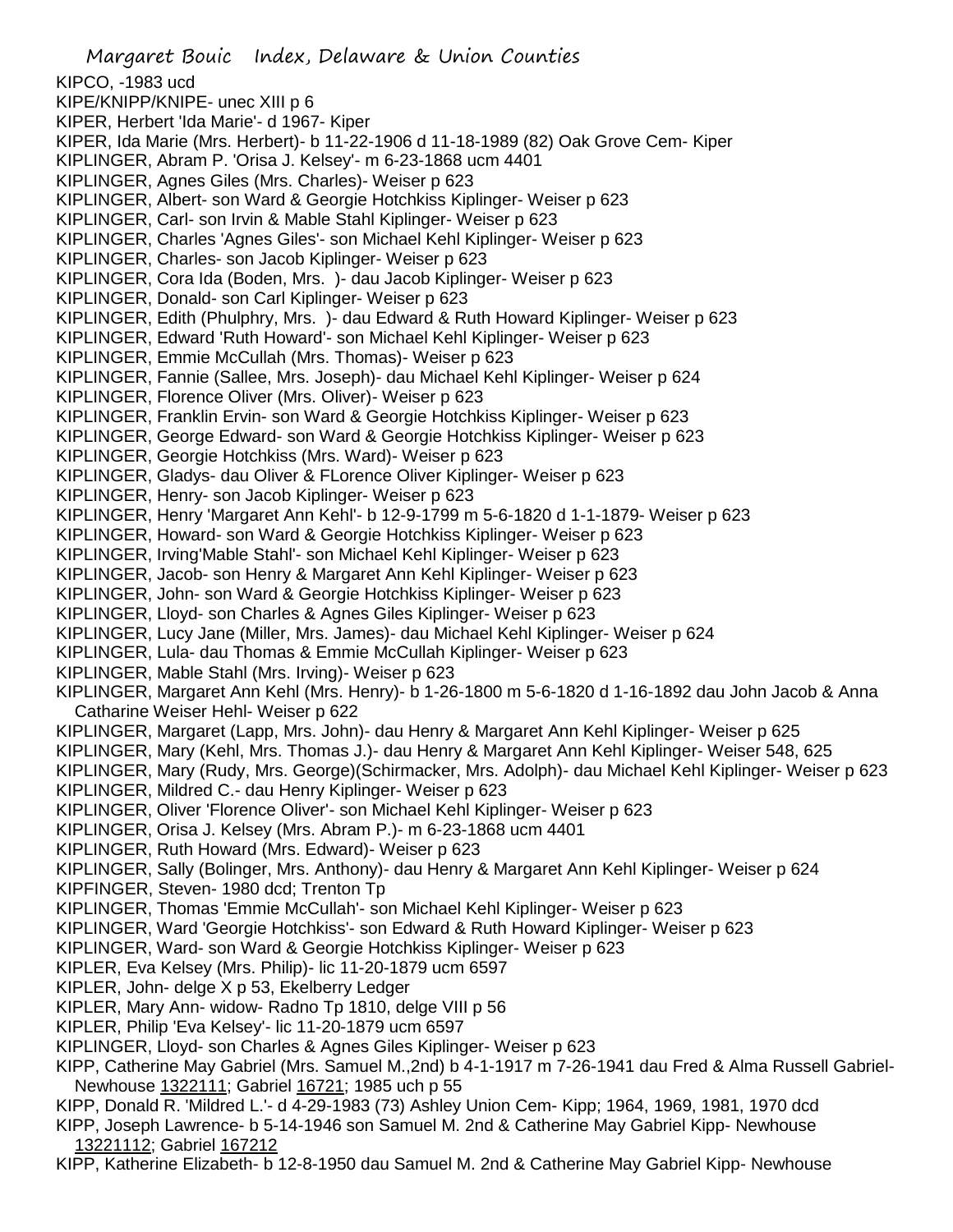13221113; Gabriel 167213

- KIPP, Mary Helen- b 10-5-1952 dau Samuel M. 2nd & Catherine May Gabriel Kipp- Newhouse 13221114; Gabriel 167214
- KIPP, Mildred L. (Mrs. Donald)- d 5-28-1985 (74) Ashley Union Cem- Kipp; 1964, 1969, 1971, 1980 dcd
- KIPP, Raymond- brother Donald R. Kipp- Kipp
- KIPP, Roger -son Donald R. & Mildred L. Kipp- Kipp
- KIPP, Samuel, 2nd 'Catherine May Gabriel'- b 12-9-1916 m 7-26-1941- Newhouse (1322111); Gabriel (16721); 1985 uch p 55
- KIPP, Samuel, III- son Samuel M. 2nd & Catherine May Gabriel Kipp- Newhouse 13221111; Gabriel 167211
- KIPP, William Russell- b 5-22-1955 son Samuel M. 2nd & Catherine May Gabriel Kipp- Newhouse 13221115; Gabriel 167215
- KIPP, William R.- 1883 uch IV p 526
- KIPWORTH, Mattie (Swinea, Mrs. Simeon Polk)- Nash p 272
- KIRACHEL, Earnest- b 7-6-1887 Thompson Tp son Levi & Dora Porterfield Hirachel- dcb
- KIRACOFE, Rev.- 1883 uch V p 465
- KIRACOFE, John M.- Kiracofe
- KIRACOFE, Mary Lucille Burns (Mrs. Thomas Edward)- b 7-8-1946 m 12-22-1967 dau Robert Walter & Marorie Gugel Burns- Kiracofe; St. Paul p 17
- KIRACOFE, Thomas Edward I 'Mary Lucille Burns'- b 10-26-1941 m 12-22-1967 son John M. Kiracofe-Kiracofe; St. Paul p 17
- KIRACOFE,Theodore Beachler- b 9-9-1972 son Thomas Edward I & Mary Lucille Burns Kiracofe- St. Paul p 17
- KIRACOFE, Thomas Edward II- b 12-27-1969 son Thomas Edward I & Mary Lucille Burns Kiracofe- St. Paul p 17
- KIRALY, Joseph- Kiraly
- KIRBEY, Dr.- hjt p 45; 1915 uch p 169
- KIRBY, Mr. (75-1931) Claibourne Tp uninf p 21 Mrs. d 5-16-1931, uninf p 21
- KIRBY, Mrs.- unclaimed letter 1844- unec X p 53
- KIRBY, --family of John V. Kirby #245, unec IX p 37, 38, Cowgill p p 2
- KIRBY, --1880C Claibourne Tp 78-83 (44,O,O,O)
- KIRBY, A.'Phebe E.'- 1900C Marysville 3rd ward 109-114 p 4B (62,O,Pa,Pa)- m 31y
- KIRBY, Abel Gilbert 'Minnie Galloway'- b 8-1874 son A-. & Phebe A. Kirby- 1900C Marysville 3rd Ward 109- 114 p 4B (25,O,O,O)
- KIRBY, Abel G.'Phoebe'- b 1837 Morgan Co d 5-21-1916 (74y7m) Army Oakdale Cem I p 133 (F-R10-3)
- KIRBY, Abner- b 10-1851 d 1914 Claibourne Cem p 34- son William & Julia Moses Kirby- 1860C Claibourne Tp 8557-838 p 112 (8,O); 1870C Claib. Tp 102-100 (18,O); 1880C Claib. Tp 6-7- p 191A (28,O,O,NY); 1900C Claib. Tp 132-141 p 5B (48,O,O,Vt)
- KIRBY, Abner- son Thomas & Rebecca Shinneberry Kirby- 1915 uch p 967
- KIRBY, Aden 'Margaret Stults'- m 11-26-1857 ucm 2639
- KIRBY, A. G.- 1883 uch IV p 488
- KIRBY, A. G.- son A. G. Kirby- Kirby
- KIRBY, A. G. 'Minnie G.'- b 1875 d 1945 Oakdale Cem II p 34 (G-R3-18)
- KIRBY, Alfred- son Frank & Daisy Jackson Kirby- Kirby
- KIRBY, Alva- b 1883 d 1956 son Joseph W. & Eva F. Kirby- Claibourne Cem p 18
- KIRBY, Anna Barridge (Mrs. Charles)- Kirby
- KIRBY, Anna C. White (Mrs. George)- dau Rev. John & Anna Catherine Williams White- dg 12-1-1896 Cryder Abs. p 93
- KIRBY, Anna Smith (Mrs. Flem)- Kirby
- KIRBY, Annabelle Williams (Mrs. Gerald J.)- Kirby
- KIRBY, Ava Lucille Robinson (Mrs.Carl Raymond)- b 5-12-1894 m 9-15-1914 dau John Adams & Lillian Sylinda Weiser Robinson- Weiser p 438
- KIRBY, Avonel (Guy, Mrs. Carroll)- m 6-2-1939 dau Glenn & Gladys Gamble Kirby- Kirby
- KIRBY, Barbara L. (Mrs. F. Gene)- 1967, 1971, 1973, 1975, 1977, 1979, 1981, 1983, 1991 ucd
- KIRBY, Bernice (Mrs. Ralph)- 1959 ucd
- KIRBY, Betty- b 7-2-1926 d 4-3-1990 (63) Claibourne Cem- dau George & Nina Mae Wuertzbaugh Kirby-Kirby; 1971, 1983 ucd
- KIRBY, Blanche B. (Howard, Mrs.Albert)- b 2-15-1896 m 10-1-1918 d 12-14-1990 (94) Claibourne Cem- dau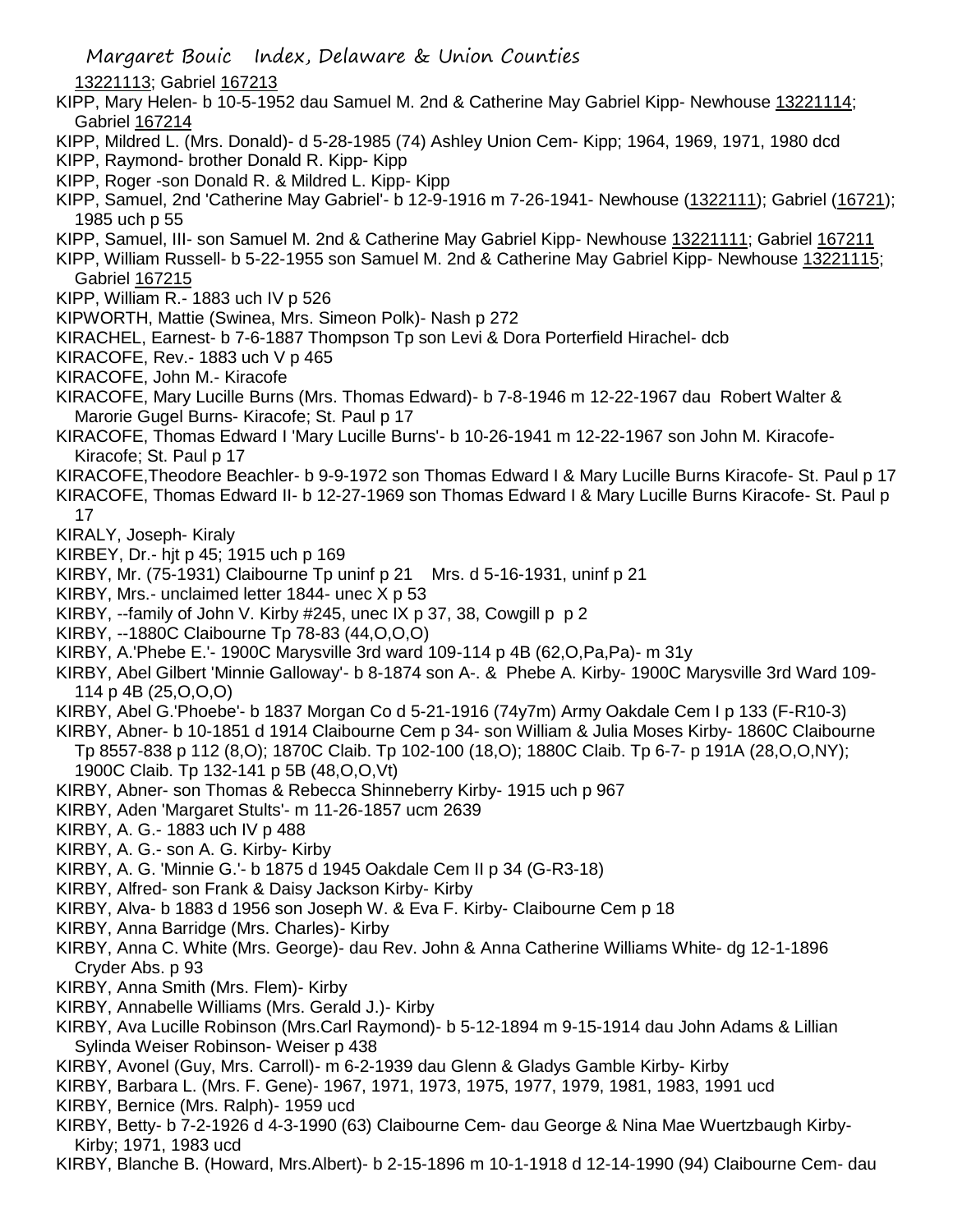- Frank & Carrie Griffith Kirby- Kirby; 1900C Claibourne Tp 132-141 p 5B (4,O,O,Ky)
- KIRBY, Bonnie (Cheney, Mrs. )- dau George & Nina Mae Wuertzbaugh Kirby- Kirby
- KIRBY, Brice/Bryce- b 1959 son Richard & Jo Ann Kirby- 1962, 1971, 1973, 1975, 1977, 1979, 1981, 1991 ucd
- KIRBY, C. A. (Tanner, Mrs. William)- m 12-10-1857 ucm 2646; unec XII p 16
- KIRBY, Calvin O.- son William O. & Mary A. Mayfield Kirby- 1908 dch p 556
- KIRBY, Cameron- b 1990 ch Darrel E. & Karen E. Kirby- 1991 ucd
- KIRBY, Cane- b 1979 ch Mike & Jill Kirby- 1981, 1983 ucd
- KIRBY, Carl Raymond 'Ava Lucille Robinson'- m 9-115-1914- Weiser p 438
- KIRBY, Carole (Dowler, Mrs. )- dau Marion Francis & Martha Reynard Kirby- Kirby
- KIRBY, Carrie "Cassie" Griffith (Mrs. Frank)- b 4-1870/1 d 1913 Claibourne Cem p 34; 1900C Claibourne Tp 132-141 p 5B (30,Ky,Ky,Ky) m 7y, 3 ch, 2 living; Kirby
- KIRBY, Catherine (Freeman, Mrs. Robert)- dau William O. & Mary A. Mayfield Kirby- 1908 dch p 556
- KIRBY, Catharine (Gorsuch, Mrs. )(Hatch, Mrs. Enos)- m92) 3-11-1875 d 4-18-1886- dumch p 176
- KIRBY, Catherine E. (Mrs. William R.)- b 1857 d 1928 Claibourne Cem p 73 R 6
- KIRBY, Catherine (Mrs. Fleming/Thurmon)- 1860C Claibourne Tp 868-850 p 114 (22,O)
- KIRBY, Catharine Odey (Mrs. John)- m 5-8-1858 ucm 2724
- KIRBY, Catherine "Kate"- b 12-1838/7 d 1913 Claibourne Cem p 18 dau Thomas & Rebecca Shinnaberry
- Kirby- 1915 uch p 967; 1850C Claibourne Tp 148 p 24 (13,O); 1870C Claib, Tp 93-91 (31,O); 1880C Claib. Tp 20-22 p 191B (40,O,Md,O); 1900C Claib. Tp 127-136 p 5B (61,O,Md,O)
- KIRBY, Cathrine- dau Daniel & Mary Kirby- 1850C Claibourne Tp 112 p 18 (16,O)
- KIRBY, Cecil Drumm (Mrs. Ralph C.)- m 1-19-1962- Kirby; 1967 ucd
- KIRBY, Charles 'Anna Barridge'- Kirby
- KIRBY, Charles- 1940 Oakdale Cem Cem I p 133 Army (F-R10-3)
- KIRBY, Charles Harold 'Florence A. Bumgartner'- b 2-5-1896 m 6-20-1923 d 7-11-1994 (98) Prospect Cemson Flem & Anna Smith Kirby- Kirby
- KIRBY, Charles L.- d 2-4-1940 obit, vertical file, mlib
- KIRBY, Charles- son William & Julia Moses Kirby- 1880C Claibourne Tp 6-7 p 191A (10,O,O,NY)
- KIRBY, Cissen E.- dau Daniel & Mary Kirby- 1850C Claibourne Tp 112 p 18 (12,O)
- KIRBY, Clifford E.- d 4-2-1895 (3m23d) son Frank A. & Carrie Kirby- Claibourne Cem p 34
- KIRBY, Daisy Jackson (Mrs. Frank)- Kirby
- KIRBY, Daniel 'Mary'- 1850C Claibourne Tp 112 p 18 (44,Md)
- KIRBY, Darrel 'Karen E.'- son Richard & Jo Anna Kirby- 1962, 1971, 1973, 1975, 1981 ucd; 1980 dcd, 1991 ucd
- KIRBY, Deborah- b 1953 dau George & Veronna R. Kirby- 1967, 1971 ucd
- KIRBY, Deborah (Naumann, Mrs. Mark)- dau Jack George & Veronna Stephens Kirby- Kirby
- KIRBY, Dick- son George & Nina Mae Wuertzbaugh Kirby- Kirby
- KIRBY, Donald W.- son Gerald J. & Annabelle Williams Kirby- Kirby
- KIRBY, Dora A. (Rittenhouse, Mrs. James H.)- b 3-24-1887 d 1978 Oakdale Cem II p 54 (G-R11-54) ch Joseph W. & Eva Ledley Kirby- 1915 uch p 967; 1900C Dover Tp 73-75 p 4A (13,O,O,O)
- KIRBY, Dorothy (Mrs. Ralph)- 1949 ucd
- KIRBY, Drew- b 1986 ch Darrel E. & Karen E. Kirby- 1991 ucd
- KIRBY, Eddie 'Marcella'- 1964 dcd
- KIRBY, Edon B. 'Margaret Stults'- m 11-26-1857 ucm 2639, unec XII p 15
- KIRBY, Effie J. Matthews (Mrs. William E.)- b 1880 m 11-24-1914 d 2-1974 Claibourne Cem p 64 -Kirby; 1915 uch p 967
- KIRBY, Eileen Wilma (Fox, Mrs. Paul O.)- b 4-1-1922 dau John & Myrtle E. Rausch Kirby- Rausch 17214
- KIRBY, Eileene (Rausch, Mrs.Leroy)- dau Harold R. & Lillian Sherwood Kirby- Kirby; Rausch (1(10)35)
- KIRBY, Elizabeth- dau Thomas & Rebecca Shinneberry Kirby- 1915 uch p 967; 1850C Claibourne Tp 148 p 24 (2,O)
- KIRBY, Elizabeth (Thompson, Mrs. John)- b 1783 d 1867 dcc Larry Jackson 57
- KIRBY, Ella (Griffith, Mrs. John R.)- b 2-8-1839 m 2-18-1867 d 6-5-1885 Radnor Cem, Powell p 224; delge X p 75
- KIRBY, Elmo Arlene 'Viola Alleyne Plassman'- b 9-17-1915 m 9-1-1937 son Carl Raymond & Ava Lucille Robinson Kirby- Weiser p 438
- KIRBY, Elsie (Griffiths, Mrs. C. W.)- b 12-1879 dau Joseph W. & Eva Ledley Kirby- 1915 uch p 967; 1900C Claibourne Tp 20-31 p 191B (6/12,O,O,O)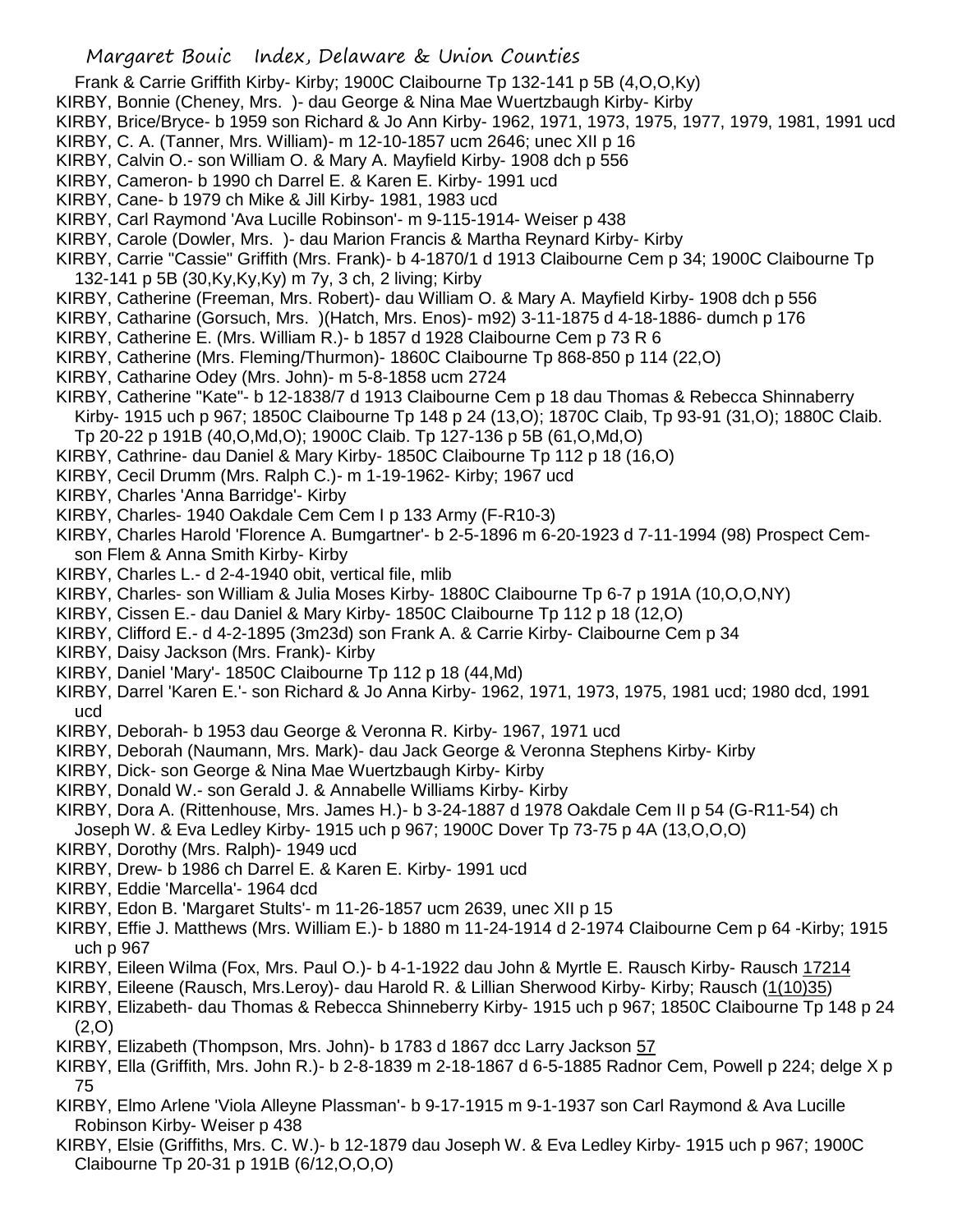KIRBY, Emma L.- dau William & Julia Moses Kirby- 1880C Claibourne Tp 6-7 p 191A (7,O,O,NY)

KIRBY, Emma Monor (Mrs. Col. M. H.)- m 6-1832- dau Isaac Minor- dcga p 58, Ohio State Gazette KIRBY, Enos- b 12-25-1874 Orange Tp son John M. & Adeline Carrier Kirby- dcb

KIRBY, Eva Ledley (Mrs. Joseph E/W.)- b 6-1860/1 m 10-14-1877 ucm 6143 d 1929 Claibourne Cem p 18 dau Lloyd & Amanda Cosmeer Ledley- Kirby; 1915 uch p 967; 1880C Claibourne Tp 20-21 p 191B (19,O,Pa,O); 1900C Dover Tp 73-75 p 4A (39,O,Pa,O) m 23y, 6 ch, 5 living

- KIRBY, Flem 'Anna Smith'- Kirby
- KIRBY, Fleming/Thurmon'Catherine'- son Thomas & Rebecca Shinaberry Kirby- 1850C Claibourne Tp 145 p 24 (16,O)
- KIRBY, Fleming- son William & Julia Moses Kirby- 1880C Claibourne Tp 6-7 p 191A (18,O,O,NY)
- KIRBY, Florence A. Bumgartner (Mrs. Charles H.)- b 10-23-1901 m 6-20-1923 d 11-7-1989 (88) Prospect Cem- Kirby
- KIRBY, Anna Florence (Hurd, Mrs. Eugene)- b 10-3-1912/1 m 9-18-1932 d 8-3-1962 or 1-8-1980 Oakdale Cem II p 153 (M-R20-2) dau John Edward & Myrtle E. Rausch Kirby- Kirby; Rausch 17212
- KIRBY, Floyd 'Lizzie D. Forrider'- m 1916 d 1928-Kirby
- KIRBY, Forrest Easton- b 11-1894 d 1916 son George & Mary Easton Kirby- 1908 dch p 559; Easton 111; 1900C Millcreek Tp 48 p 3A (5,O,O,O)
- KIRBY, Frances- 1870C Radnor Tp 465 (18)
- KIRBY, Francis- 1908 dch p 398
- KIRBY, Frank 'Daisy Jackson'- Kirby
- KIRBY, Frank 'Shirley Rittenhouse- son Paul H. & Lillian L. McKitrick Kirby- Kirby; Genther p a11; Easton 1131; 1961, 1964, 1969, 1971, 1980 dcd
- KIRBY, Frank- son William Frederick & Margaret Kirk Kirby- Kirby
- KIRBY, Franklin 'Carrie Griffith'- b 5-1866 son William & Julia Moses Kirby- Kirby; 1870C Claibourne Tp 102-
- 100 p 14 (5,O); 1880C Claib. Tp 6-7 p 191A (15,O,O,NY); 1900C Claib. Tp 132-141 p 5B (34,O,O,Vt)
- KIRBY, Gary F. 'Marcy Thompson'- b 1953 son Gene F. & Barbara Kirby- Kirby; 1967, 1981, 1991 ucd
- KIRBY, Mrs. Gen. dau Rev. John Whitney & Anna C. Williams White- dg 5-6-1886, Cryder Abs. p 131
- KIRBY, F. Gene 'Barbara L.'- son Glenn I. & Gladys Gamble Kirby- Kirby; 1949, 1967, 1971, 1973, 1975, 1977, 1979, 1981, 1983, 1991 ucd
- KIRBY, George 'Anna C. White'- dg 12-1-1896 Cryder Ab p 93
- KIRBY, George J.- b 1873 d 6-17-1906 (32y6m) Oakdale Cem 2056 (166F) I p 133 (F-R10-3)
- KIRBY, George Jack 'Veronna'- 1967, 1973, 1975, 1977, 1979, 1981, 1983 ucd
- KIRBY, George 'Mary Easton'- d 1927/8 son William O. & Mary A. Mayfield Kirby- 1908 dch p 556; Easton (11); 1900C Millcreek Tp 48 p 3A (40,Va,Va,Va) m 8y
- KIRBY, George 'Nina Mae Wuertzbaugh'- b 1896 m 1915 d 1958 Claibourne Cem p 93 R11; Kirby
- KIRBY, Georgia Lee Hunt (Mrs. William R.)- m 8-4-1963 dau Mrs. Carol Millison- Kirby
- KIRBY, Georgie- b 7-1896 son William & Lizzie C. Kirby- 1900C Claibourne Tp 1120-129 p 5B (3,O,O,O)
- KIRBY, Gerald J. 'Annabelle Williams'- b 5-6-1914 d 8-18-1993 979) son Frank & Daisy Jackson Kirby- Kirby
- KIRBY, Gilbert 'Helen M. Hiatt'- d 7-3-1975 (69) son Abel Gilbert & Minnie Galloway Kirby- Kirby; see obit of Minnie- mlib
- KIRBY, Gladys V. Gamble (Mrs. Glenn)- b 1898 m 9-1-1919- dau George M. & Addie Ann Thompson Gamble-Kirby; 1985 uch p 80; 1949, 1959, 1962, 1967, 1971, 1973, 19975, 1977, 1981, 1983, 1991 ucd
- KIRBY, Glenn I.'Gladys Gamble'- b 6-25-1898 m 9-1-1919 d 10-26-1986 (88) Oakdale Cem Cem son Joseph W. & Eva Ledley Kirby- Kirby; 1915 uch p 967; Sbc p 39; 1949, 1959, 1962, 1967, 1971, 1973, 1975, 1977, 1979, 1981, 1983 ucd; 1900C Dover Tp 73-75 p 4A (1,O,O,O)
- KIRBY, Harold Richard "Bud" 'Lillian Kathrine Sherwood'- b 3-20-1913/4 m 1932 d 3-29-1977 (64) Oakdale Cem II p 154 (M-R21-1)- son John Edward & Myrtle E. Rausch Kirby- Kirby; Riusch 17213 II p 276
- KIRBY, Helen E. Reed (McBride, Mrs. )(Mrs. LaVerne E.)- b 7-26-1909 m(2) 1949 d 3-30-1978- Claibourne Cem p 99 R11- dau Johmn & Emma Cassidy Reed; Kirby; 1962, 1975, 1977 ucd
- KIRBY, Helen M. Hiatt (Mrs. Gilbert)- b 3-22-1912 d 5-5-1964 dau Alva C. & Mae Zeller Hiatt- Kirby
- KIRBY, J. A.- 1949 ucd, White Stone Rd
- KIRBY, Jack F.- b 1965 son Jack George & Veronna Stephens Kirby- Kirby; 1967, 1971, 1975, 1979, 1981, 1983, 1991 ucd
- KIRBY, Jack George 'Veronna Stephens'- b 3-13-1923 d 1-29-1991 Claibourne Cem- son George & Nina Mae Wuertzbaugh Kirby- Kirby
- KIRBY, Jack- son John B. & Margaret Kirby- Kirby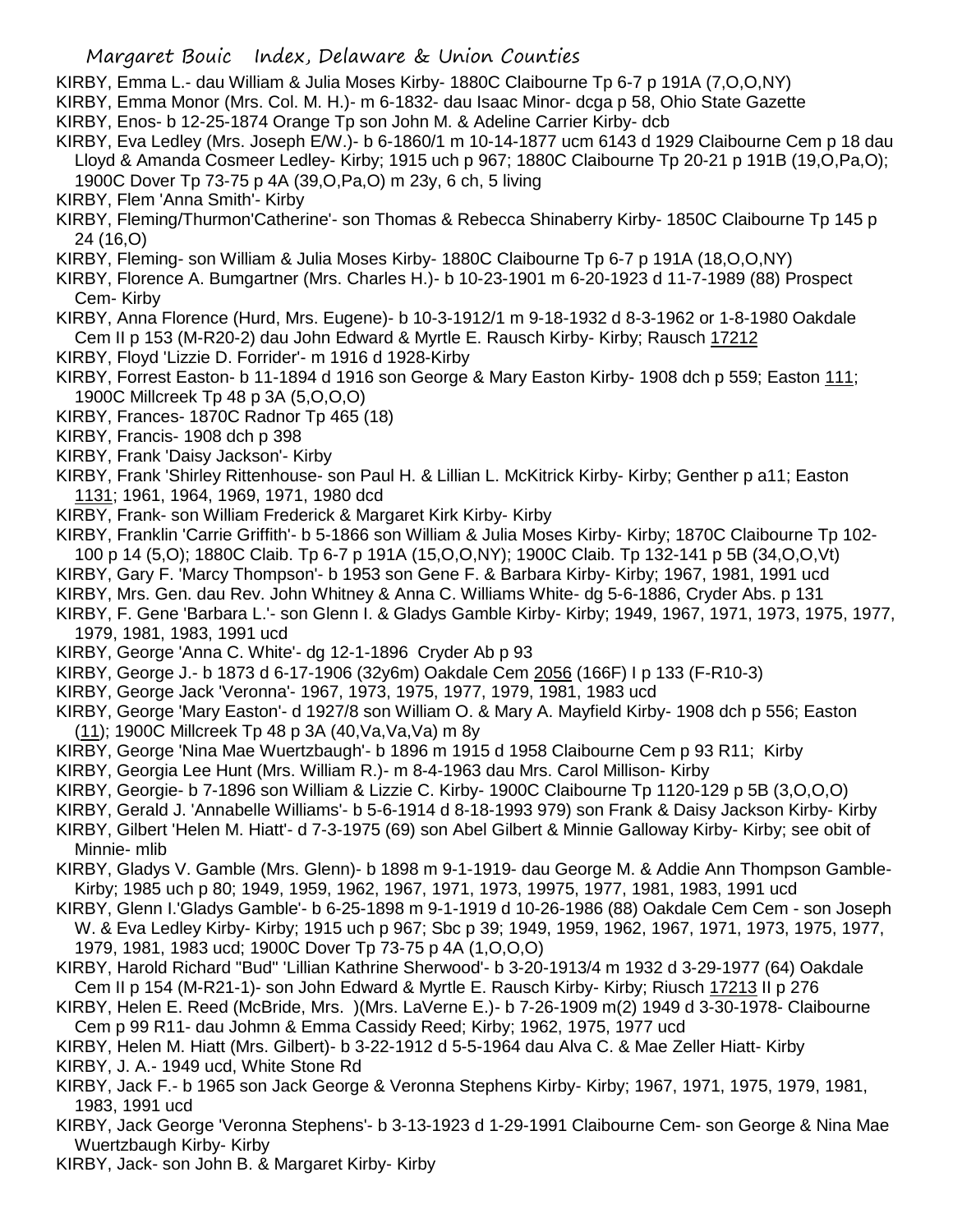- KIRBY, Mrs. James- attended funeral of Patrick Welch- dg 7-11-1905, Cryder Ab p 35
- KIRBY, James- son Abel Gilbert & Minnie Galloway Kirby- Kirby; obit Minnie, mlib
- KIRBY, James F.- 1908 dch p 398
- KIRBY, James Henry- son William O. & Mary A. Mayfield Kirby- 1908 dch p 556
- KIRBY, James- d 3-13-1895 (0-1-18) son Patrick & Kate Kirby- dcdeaths
- KIRBY, Jason- son Gary Kirby- Kirby
- KIRBY, Jeanean Renee- b 2-6-1975 dau Gary Kirby- Kirby
- KIRBY, Jerry Guy- b 3-11-1940 son Elmo Arlene & Viola Alleyne Plassman Kirby- Weiser p 438
- KIRBY, Jesse D.- b 1871 Athens Co d 3-3-1873 (1y2m) Oakdale Cem 2091 (166F) I p 133 (F-R9-3)
- KIRBY, Melissa Jill Laughrey (Mrs. Michael W.)- dau Luther L. & Mildred Lavender Debolt Laughrey- 1985 uch p 88; 1977, 1979, 1981, 1983, 1991 ucd
- KIRBY, Jo Ann (Mrs. Richard D.)- 1962, 1971, 1973, 1975, 1977, 1979, 1981, 1983, 1991 ucd
- KIRBY, John, Ct.- unec XIII p 41
- KIRBY, John- 1820C Big Rock Tp
- KIRBY, John- 1870C Harlem Tp 375 (18)
- KIRBY, John- adm estate of Fanny Pryor- Ohio St. Gaz. & Del. County Journal- 1-12-1843, Reed Abstract p 14
- KIRBY, John B.'Savannah'- d 1871 dg 4-4-1905 Cryder Ab p 19
- KIRBY, ---(Treese, Mrs. S. C.)- dau John B. & Savannah Kirby- dg 4-9-1905
- KIRBY, ---(Watkins, Mrs. T. P.)- dau John B. & Savannah Kirby- dg 4-9-1905
- KIRBY, ---(Wolford, Mrs. L. H.)- dau John B. & Savannah Kirby- dg 4-9-1905
- KIRBY, ---(Converse, Mrs. J. L.)- dau John B. & Savannah Kirby- dg 4-9-1905
- KIRBY, John B. 'Margaret'- b 10-29-1907 d 3-1960 (52) son Abel Gilbert & Minnie Galloway Kirby II- Kirby; obit Minnie, mlib
- KIRBY, John Edward 'Myrtle E. Rausch'- Kirby; Rausch (1721) II p 276
- KIRBY, --infant dau of John & Myrtle Kirby- d 2-8-1909 Oakdale Cem 2167 (63F) I p 114 (F-R4-6)
- KIRBY, John J. A.- 1870C Claibourne Tp 101-99 p 14 (8,O)
- KIRBY, John 'Cathrine Odey'- m 5-8-1858 ucm 2724
- KIRBY, John V.- #245, unec X p 3
- KIRBY, John Vernon- unec XIII p 41, 10th gen descendant of Richard Kirby
- KIRBY, John- son William Frederick & Margaret Kirk Kirby- Kirby
- KIRBY, John- son William O. & Mary A. Mayfield Kirby- 1908 dch p 556
- KIRBY, Joseph,Ct.- unec XIII p 41
- KIRBY, Joseph Alva- b 3-1883 son Joseph W. & Eva F. Ledley Kirby- 1915 uch p 967; 1900C Claibourne Tp 73-75 p 4A (17,O,O,O)
- KIRBY, Joseph W. 'Eva Ledley'- b 1852 m 10-14-1877 ucm 6143 d 1947 Claibourne Cem p 18; son Thurmon & Catharine Shinnaberry Kirby- 1915 uch p 967; 1860C Claibourne Tp 868-850 p 114 (8,O); 1870C Claib. Tp 93-91 (18,O); 1880C Claib. Tp 2021 p 191 B (28,O,Md,O); 1900C Dover Tp 73-75 p 4A (47,O,Md,O)
- KIRBY, Judith (Anderson, Mrs. Robin)- b 1952 dau Jack George & Veronna Stephens Kirby- Kirby; 1967, 1971 ucd
- KIRBY, Joseph E. 'Eva Ledley'- Kirby
- KIRBY, Joseph Milton- d 11-7-1959 (87) Oak Grove Cem- Kirby
- KIRBY, Joyce (Hux, Mrs. Vernon)- dau Gerald J. & Annabelle Williams Kirby- Kirby
- KIRBY, Judy (Tatliff, Mrs. )- dau Gerald J. & Annabelle Williams Kirby- Kirby
- KIRBY, Julia Ann (Diemer, Mrs. David N.)- b 4-11-1938 m 11-16-1958 dau Elmo Arlene & Viola Alleyne Plassman Kirby- Weiser p 438
- KIRBY, Julia Moses (Mrs. William)- b 1833 m 8-31-1851 ucm 1700 d 1887 Claibourne Cem p 6, 34; 1860C Claibourne Tp 857-838 p 112 (26,NY); 1870C Claib. Tp 102-100 (37,NY); 1880C Claib. Tp 6-7 p 191A (46,NY,NY,NY)
- KIRBY, June- d 2-23-1865 (9-5-20) Claibourne Cem p 6 R5- dau William & Julia Moses Kirby- 1860C Claibourne Tp 857-838 p 112 (5,O)
- KIRBY, Kacy Danielle- b 1972 dau Michael & Jill Laughrey Kirby- 1985 uch p 88; 1977, 1979, 1981, 1983 ucd KIRBY, Karen E. (Mrs. Darrel E.)- 1991 ucd
- KIRBY, Karen- b 1960 dau Richard & Jo Ann Kirby- 1962, 1961, 1973, 1075 ucd
- KIRBY, Karmen Michelle- b 1977 dah Michael & Jill Laughrey Kirby- 1985 uch p 88; 1977, 1979, 1981, 1983 ucd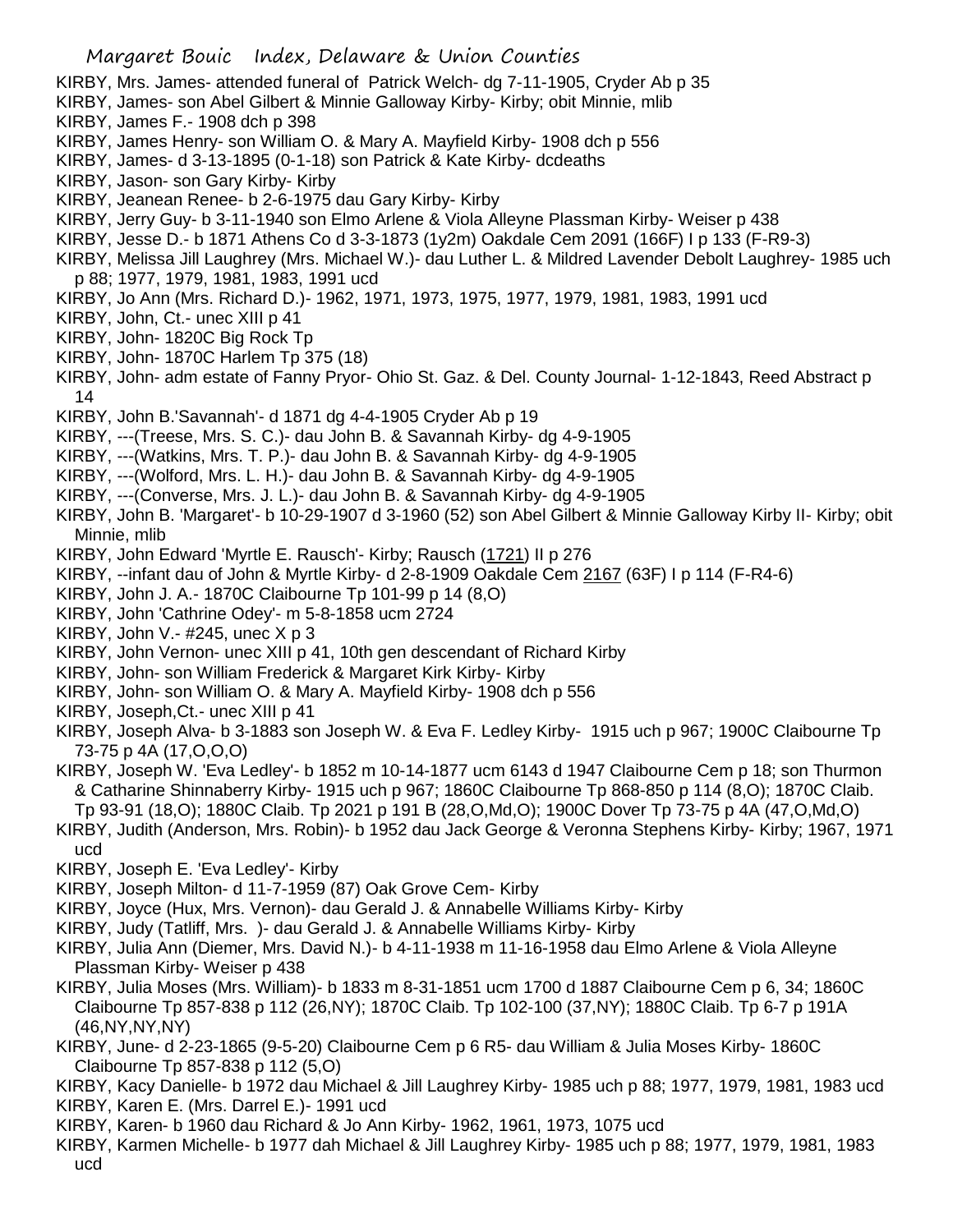- KIRBY, Katherine (Creach, Mrs. Carl)- dau George & Nina Mae Wurtzbaugh Kirby- Kirby
- KIRBY, Kayne Michael- b 1980 son Michael W. & Jill Laughrey Kirby- 1985 uch p 88; 1991 ucd
- KIRBY, Kenneth "Pete"- son George & Nina Mae Wuertzbaugh Kirby- Kirby
- KIRBY, LaVerne E. 'Helen E. Reed'- d 12-25-1980 (64) Claibourne Cem- 1979 ucd
- KIRBY, Leland- son George & Nina Mae Wuertzbaugh Kirby- Kirby
- KIRBY, Lillian L. McKitrick (Mrs. Paul M.)- d 6-30-1977 (76) Oak Grove Cem- dau Wade G. & Edith Vining McKitrick - Kirby; McKitrick ; 1961 dcd
- KIRBY, Lillian Kathrine Sherwood (Mrs. Harold Richard)- b 5-23-1914 m 1932 Oakdale Cem II p 154 (M-R21- 1)- Kirby; Rausch (172113) II p 276
- KIRBY, Linda Lou- b 5-15-1948 d 5-29-1992 (44) Oller Cem- dau Marion Francis & Martha Reynard Kirby-Kirby
- KIRBY, Lizzie C. (Mrs. William)- b 4-1856 1900C Claibourne Tp 1120-129 p 5B (44,O,O,O) 1 ch
- KIRBY, Lizzie D. Forrider (Mrs. Floyd)- b 8-20-1892 m 1916 d 8-14-1971 dau John & Maggie Cronkleton Forrider- Kirby
- KIRBY, Louie (McDaniel, Mrs. Sidney Thomas)- d 12-19-1899- Howison 335
- KIRBY, Lucy- delge V p 100; Thompson Tp, 1910
- KIRBY, Lucy S. (Mrs. Philemon)- b 11-1846, Claibourne Cem p 67; 1900C Claibourne Tp 121-130 5B (53,O,O,Md)
- KIRBY, Lydia- dau Thomas & Rebecca Shinneberry Kirby- 1915 uch p 967; 1850C Claibourne Tp 148 p 24 (18,O)
- KIRBY, Marcy Thompson (Mrs. Fary F.)- dau H. Thompson- Kirby; 1991 ucd
- KIRBY, Margaret E.- dau Daniel & Mary Kirby- 1850C Claibourne Tp 112- p 18 (4,O)
- KIRBY, Margaret (Mrs. John B.)- Kirby
- KIRBY, Margaret (Nolley, Mrs. Keith)- dau Gilbert & Helen M. Hiatt Kirby- Kirby
- KIRBY, Margaret Stults (Mrs. Eden)- m 11-26-1857 ucm 2639, unec XII p 15
- KIRBY, Margerete (Baker, Mrs. John)- m 8-28-1816 Madison Co unec IV p 29
- KIRBY, Marietta- dau Joseph W. & Eva Ledley Kirby- 1915 uch p 967
- KIRBY, Marion- son Floyd & Lizzie D. Forrider Kirby- Kirby
- KIRBY, Marion Francis 'Martha Reynard'- Kirby
- KIRBY, Marlene (Mount(s), Mrs.William)- dau George & Nina Mae Wuertzbaugh Kirby- Kirby
- KIRBY, Martha J.- 1870C Claibourne Tp 101-99 p 13 (9,O)
- KIRBY, Martha Reynard (Mrs. Marion Francis)(Thieman, Mrs. )- Kirby
- KIRBY, Matilda (West, Mrs. Andrew)- m 3-25-1858 ucm 2707, mt 4-14-1858
- KIRBY, Mary A.- dau Daniel & Mary Kirby- 1850C Claibourne Tp 112 p 18 (15,O)
- KIRBY, Mary A. Mayfield (Mrs. William O.)- 1908 dch p 556
- KIRBY, Mary D.- b 9-1877 dau A. & Phebe E. Kirby- 1900C Marysville 3rd Ward 109-1114 p 4B (22,O,O,O)
- KIRBY, Mary (Mrs. Daniel)- 1850C Claibourne Tp 112 p 18 (38,Pa)
- KIRBY, Mary Easton (Mrs. George)- b 1858 d 1927 dau Joseph & Mary Waggoner Easton- Easton 11; 1915 uch p 726, 975; 1908 dch p 559; 1900C Millcreek Tp 48 p 3A (41,O,Eng,O); m 8y 3, ch, 2 liv
- KIRBY, Mary Ellen (Wolfe, Mrs. Richard)- dau Gerald J. & Annabelle Williams Kirby- Kirby
- KIRBY, Mary Ettie- b 4-22-1882 (8m23d)- dau Joseph & Eva Kirby- Claibourne Cem R15
- KIRBY, Mary (Gaumer, Mrs. Bruce)- d 10-22-1948 Oakdale Cem II p 100 (H-RF-9)
- KIRBY, Mary (Howison, Mrs. William Burrell)- b 8-19-1845 m 6-25-1868 ucm 4399 d 1909 Claibourne Cem p 77- Howison (164)
- KIRBY, Mary Ruth- dau George & Mary Easton Kirby- 1908 dch p 559
- KIRBY, Mary- dau Thurman/Fleming & Catherine Kirby- 1860C Claibourne Tp 868- 850 p 114 (15,O)
- KIRBY, Mary- dau Thomas & Rebecca Shinneberry Kirby- 1915 uch p 967; 1850C Claibourne Tp 148 (5,O)
- KIRBY, Matilda- dau Thomas & Rebecca Shinneberry Kirby- 1915 uch p 967; 1850C Claibourne Tp 148 p 24 (20,O)
- KIRBY, Matilda (West, Mrs. Andrew)- m 3-25-1858 ucm 2707; unec XII p 30
- KIRBY, Matilda- dau William & Julia Moses Kirby- 1860C Claibourne Tp 857-838 p 112 (3,O); 1870C Claib. Tp 102-100 p 14 (12,O); 1880C Claib. Tp 6-7 p 191A (22,O,O,NY)
- KIRBY, Mayne L. (Kirk, Mrs. John E.)- b 9-7-1900 m 4-5-1924 d 3-27-1969 bur Prospect Cem- dau Charles & Anna Barridge Kirby- Kirby
- KIRBY, M. H. 'Emma Minor'- m 6-1832, dcga p 58, Ohio State Gazette
- KIRBY, Michael W. 'Melissa Jill'- 1985 uch p 88; 1973, 1977, 1979, 1981, 1983, 1991 ucd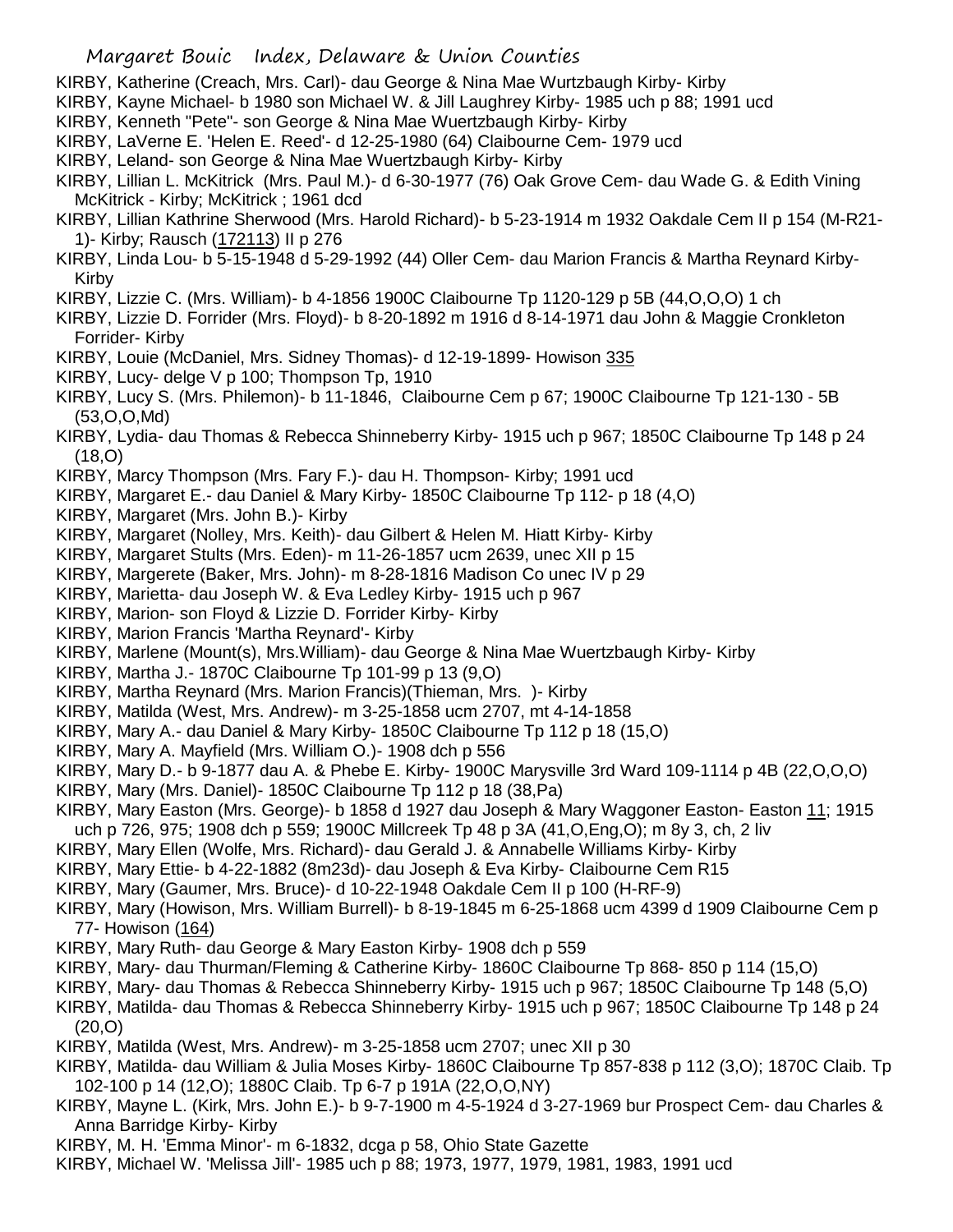- KIRBY, Michelle Jean- n 1967 dau Frank G. & Shirley Rittenhouse Kirby- Kirby- 1971, 1980 dcd; engaged to Steven Allen Bonecutter
- KIRBY, Mike- son F. Gene & Barbara Kirby- 1973 ucd
- KIRBY, Mike- b 1954 son Richard D. & Joan Kirby- 1962, 1971, 1975 ucd
- KIRBY, Minnie Galloway (Mrs. Abel Gilbert)- m 8-5-1903 d 6-11-1923 (40) Oakdale Cem 3564 (G76) II p 34 (G-R3-18); dau J. Byon Galloway- Kirby; obit mlib
- KIRBY, Moses H.- delge IV p 55, 1838
- KIRBY, Myrtle E. Rausch (Mrs. John Edward)(Gabriel, Mrs. John H.)- b 8-12-1894 Oakdale Cem I p 114- dau John Adam & Annie Florence Rader Rausch- Rausch (1721); Kirby
- KIRBY, Nancy Ann (Dayton, Mrs. James Otte)- b 5-22-1933 m 11-10-1951 dau Harold R. & Lillian Kathrine Sherwood Kirby- Kirby; Rausch 172131 II p 276, III p 300
- KIRBY, Nancy Jane (Moyer, Mrs. Joseph)- dau William O. & Mary A. Mayfield Kirby- 1908 dch p 556
- KIRBY, Nellie Rosa (Erhard, Mrs. Harry Miller)- Weiser p 578
- KIRBY, Niki Lee (Wertz, Mrs. Terry Lee)- b 1964 m 7-25-1981 dau F. Gene & Barbara Kirby- Kirby; 1967, 1971, 1973, 1975, 1977, 1979, 1981,1983 ucd- engaged to Terry Lee Wertz
- KIRBY, Nina Mae Wurtzbaugh (Mrs. George)- b 9-22-1897 m 1915 d 4-20-1967 Claibourne Cem p 93- dau Frank & Jennie Mulvaine Wurtzbaugh- Kirby; 1949 ucd
- KIRBY, P.- uca Claibourne Tp
- KIRBY, Patricia E.- dau Gilbert & Helen M. Hiatt Kirby- Kirby
- KIRBY, Paul Mayfield- son George & Mary Easton Kirby- 1908 dch p 559
- KIRBY, Paul M. 'Lillian L. McKitrick '- d 3-10-1965(61) Oak Grove Cem -son George & Mary Easton Kirby-Kirby; Easton 113; 1961 dcd
- KIRBY, Pauline (Dodgin, Mrs. )- dau Frank & Daisy Jackson Kirby- Kirby
- KIRBY, Pearl- b d 1900 ch of Frank A. & Carrie Kirby- Claibourne Cem p 34;
- KIRBY, Pete- son George & Nina Mae Wurtzbaugh Kirby- Kirby
- KIRBY, Phebe E. (Mrs. A.)- b 5-1843 1900c Marysville 3rd Ward 109-114 p 4B (57, O,Pa,Md) m 31y, 5 ch, 4 living
- KIRBY, Philemon 'Lucy S.'- b 1-1835 d 1909 Claibourne Cem p 67; 1990C Claib. Tp 121-130 p 5B (65,O,Md,O)
- KIRBY, Phligmon- son William & Julia Moses Kirby- 1870C Claibourne Tp 102-100 p 14 (8,O)
- KIRBY, Phoebe -b 1834 Morgan Co- d 7-7-1923 (80y) Oakdale Cem 3567 (F-166)I p 133 (F-R10-3)
- KIRBY, Rachel- b 1868 d 1913 Claibourne Cem p 34- dau William & Julia Moses Kirby- 1870C Claibourne Tp 102-100 p 14 (2,O); 1880C Claib. Tp 6-7 p 191A (12,O,O,NY)
- KIRBY, Ralph C. 'Bernice''Cecil A. Drumm'- b 9-9-1897 d 1-1-1976 (78) Oakdale Cem II p 133 (M-RE-8)- son Frank & Carrie Griffith Kirby- Kirby; 1900C Claibourne Tp 132-141 p 5B (2,O,O,Ky)- 1959, 1967 ucd
- KIRBY, Ralph 'Dorothy'- 1949, 1962 ucd
- KIRBY, Rebecca (Howison, Mrs. Albert Wesley)- m 10-7-1875 ucm 5760 d 3-19-1923- Howison 495; mt 3 p 17
- KIRBY, Rebecca Shinneberry (Mrs. Thomas)- d 8-26-1887 (77-4-20) Claibourne Cem R14 p 6, 18; 1915 uch p 967; 1850C Claibourne Tp 148 p 24 (40,O); 1870C Claib. Tp 93-91 (60,O); 1880C Claib. Tp 220-22 p 191B (70,O,Va,Va)
- KIRBY, Rebecca- dau William & Julia Moses Kirby- 1860C Claibourne Tp 857-838 p 112 (6,O); 1870C Claib. Tp 102-100 (16,O)
- KIRBY, Richard- unec XIII p 41
- KIRBY, Richard D. 'Joan'- 1962, 1971, 1973, 1975, 1977, 1979, 1981, 1983, 1991 ucd
- KIRBY, Riley- b 3-13-1878 Trenton Tp son John & Mary Sinkay Kirby- dcb
- KIRBY, Robert P.- unclaimed letter 1845, unec XI p 29, XII p 67
- KIRBY, Robert P. b 10-28-1907 d 12-24-1976 (69) Claibourne Cem p 58- son Frank A. & Carrie Griffith Kirby-Kirby
- KIRBY, Ronald E.- son Gerald J. & Annabelle Williams Kirby- Kirby
- KIRBY, Mary Ruth (Smith, Mrs. Harry)(Gray, Mrs. James)(Block, Mrs. Herman) -b 1-1893 dau George & Mary Easton Kirby- Easton 112; 1900C Millcreek Tp 48 p 3A (7,O,Va,O)
- KIRBY, Sandra- 1971 dcd, Berlin Tp
- KIRBY, Savannah (Mrs. John B.)(Gast, Mrs. Joseph)- d Wed. over 70, m(2)1888; dg 4-4-1905, Cryder Ab. p 19
- KIRBY, Sheila Lee (Shuler, Mrs. Dwight Charles)- b 3-17-1935 m 3-17-1956 dau Harold Richard & Lillian Kathrine Sherwood Kirby- Kirby; Sbc p 26; Rausch (173111)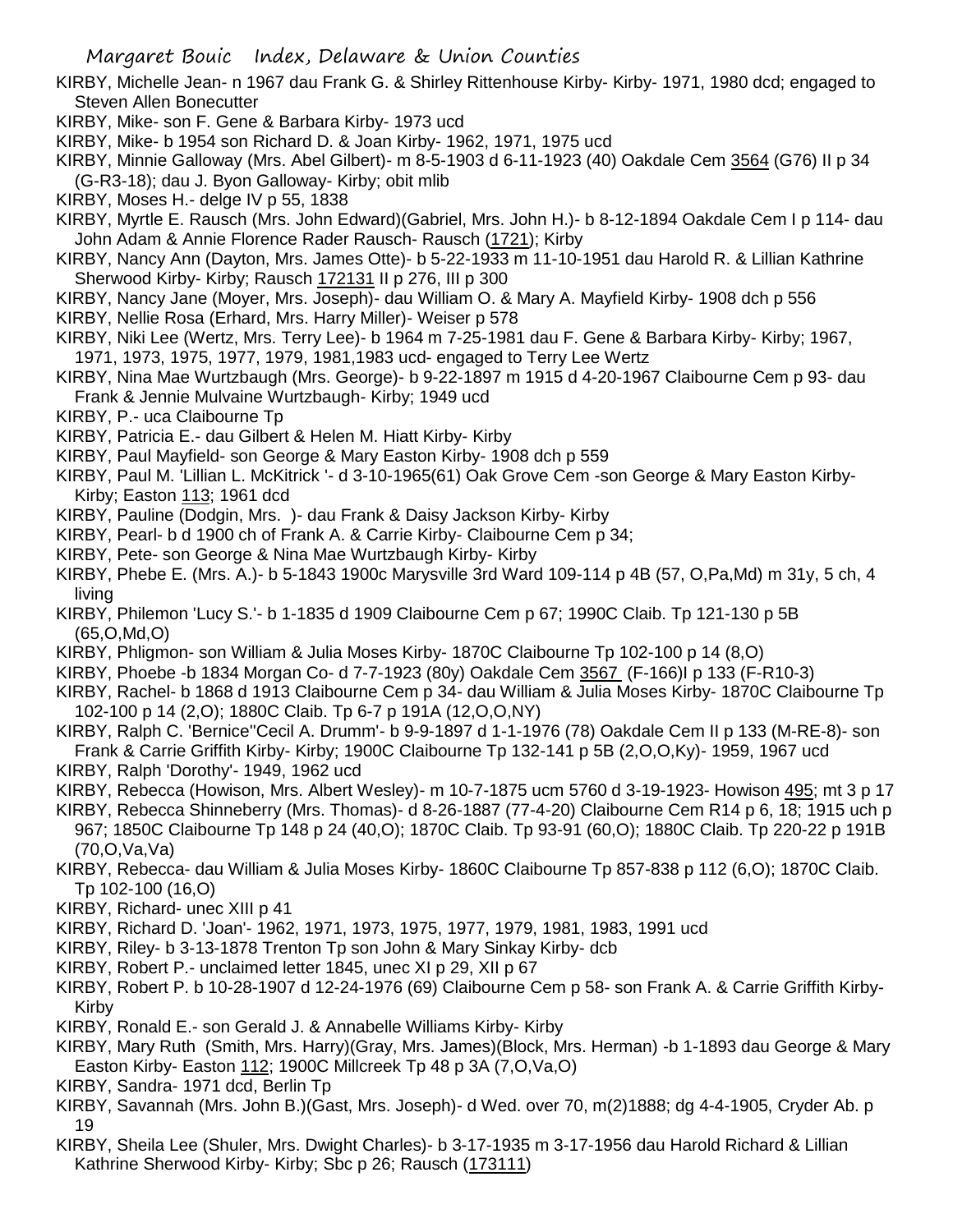- KIRBY, Sheila M. (Bradford, Mrs. Howard)- b 1957 dau Jack George & Veronna R. Stephens Kirby- Kirby; 1967, 1971, 1975, 1977 ucd
- KIRBY, Shirley Jean Rittenhouse (Mrs. Frank)- dau Chester L. & Neva Yoakum Rittenhouse- Genther p a11; Easton (1131); 1961, 1964, 1969, 1971, 1980 dcd
- KIRBY, Shirley (Shuler, Mrs. Dwight)- dau Harold R. & Lillian Sherwood Kirby- Kirby
- KIRBY, Sophia- 1870C Harlem Tp 373 (24\*)
- KIRBY, Stanley- son Charles H. & Florence A. Bumgartner Kirby- Kirby
- KIRBY, Thomas- uca p 87, Claibourne Tp
- KIRBY, Thomas 'Rebecca Shinneberry'- d 6-9-1866 (64-5-6) Claibourne Cem p 6- 1915 uch p 967; 1850C Claibourne Tp 148 p 24 (48,Md)
- KIRBY, Thomas S.- b 1842 d 1913 Claibourne Cem p 18- son Thurman/Fleming & Catherine Kirby- 1860C Claibourne Tp 868-850 p 114 (18,O); 1870C Claib. Tp 93-91 p 12 (28,O); 1900C Claib. Tp 127-136 p 6A (58,O,Md,O)
- KIRBY, Thomas S.- son Thomas & Rebecca Kirby- 1850C Claibourne Tp 148 p 24 (7,O)
- KIRBY, Thurman/Fleming 'Catherine'- son Thomas & Rebecca Shinnaberry Kirby- 1850C Claibourne Tp 148 p 24 (16,O); 1860C Claib. Tp 868-850 p 114 (26,O); 1870C Calib. Tp 93-91 p 12 (35,O)
- KIRBY, Verdie- b 2-8-1911 d 2-9-1911 dau John & Myrtle E. Rausch Kirby- Rausch 17211 II p 276
- KIRBY, Verne 'Helen/Ellen'- 1962, 1975, 1977 ucd- son Charles H. & Florence A. Bumgartner Kirby- Kirby
- KIRBY, Veronna Ruth Stephens (Lamb, Mrs. John Franklin)- Genther p 62; 1967, 1971, 1973, 1975, 1977, 1979, 1981, 1983, 1991 ucd
- KIRBY, Viola Alleyne Plassman (Mrs. Elmo Arlene)- m 9-1-1937- Weiser p 438
- KIRBY, Virginia (Dobbs, Mrs. )- dau Frank & Daisy Jackson Kirby- Kirby
- KIRBY, Rev. William- b 1874, uca p 20, 87
- KIRBY, William E. 'Effie Mathews'- b 3-24-1885 m 11-24-1914 d 7-9-1980 Claibourne Cem p 64 son Joseph W. & Eva Ledley Kirby- Kirby; 1915 uch p 967; 1900C Dover Tp 73-75 p 4A (15,O,O,O)
- KIRBY, William J.- son William O. & Mary A. Mayfield Kirby- 1908 dch p 556
- KIRBY, William 'Julia Moses'b 1828 m 8-31-1851 ucm 1700 d 1915 Claibourne Cem; unec XIV p 52; 1860C Claibourne Tp 857-838 p 112 (32,O); 1870C Claib. Tp 102-100 (44,O); 1880C Claib. Tp 6-7 p 191A (51,O,Md,O); 1900C Claib. Tp 132-146 p 5B (71,O,Md,O)
- KIRBY, William 'Lizzie C.'- son William & Julia Moses Kirby- 1860C Claibourne Tp 857-838 p 112 9(/12,O); 1880C Claib. Tp 6-7 p 191A (20,O,O,NY); 1900C Claib. 120-129 p 5B (40,O,O,O) m 6y
- KIRBY, William O. 'Mary A. Mayfield'- 1908 dch p 556
- KIRBY, William R. 'Catherine E.'- b 1858 d 1933 Claibourne Cem p 73, R6
- KIRBY, William R. 'Georgia Lee Hunt'- m 8-4-1963 dau Harold R. Kirby- Kirby
- KIRBY, William- son Thomas & Rebecca Shinnaberry Kirby- 1915 uch p 967; 1850C Claibourne Tp 148 p 24 (22,O)
- KIRCHER, Anna Belle (McKittrick, Mrs. James Franklin)- McKitrick p 389
- KIRCHER, Anton- 1870C Delaware Town 391 (5)
- KIRCHER, Caroline (Schmelzer, Mrs. Andrew)- b 1826 m 1848d 1894; 1883 uch V p 511; ped Vivian Schmelzer Griffith #32 9, unec IV p 4
- KIRCHER, George L.- d 1930 (104) Bokescreek Cem p 58
- KIRCHER, Jacob- 1870C Delaware Town 319 (46\*)
- KIRCHER, Jacob- 1870C Delaware Town 319 (3)
- KIRCHER, Louisa- 1870C Delaware Town 319 (44)
- KIRCHER, Louisa- 1870C Delaware Town 319 (5m)
- KIRCHER, Mary- d 1930 (103) Bokescreek Cem p 58
- KIRCHHOFER, Donald Ray- b 4-16-1953 son Walter E. & Velma Jean Seeley Kirchhofer- Weiser p 74

KIRCHHOFER, Edward Louis- b 4-18-1949 -son Walter E. & Velma Jean Seeley Kirchhofer- Weiser p 74

- KIRCHHOFER, Kay Ellen- b 6-18-1956 dau Walter E. & Velma Jean Seeley Kirchhofer- Weiser p 74
- KIRCHHOFER, Mary Jean- b 7-10-1951 dau Walter E. & Velma Jean Seeley Kirchhofer- Weiser p 74
- KIRCHHOFER, Velma Jean Seeley (Mrs. Walter E.)- b 11-13-1927 dau Lester Louis & Ora Beatrice Padrick Seeley- Weiser p 74
- KIRCHHOFER, Walter E. 'Verlma Jean Seeley'- b 7-17-1926- Weiser p 74
- KIRCHNER, Bros.- 1908 dch p 501
- KIRCHNER, Alma Louise (Mrs. )- b 9-1-1913- Cowgill p 51
- KIRCHNER, Barbara (Weihrauch, Mrs. )- dau Helen M. Schneider Kirchner- Kirchner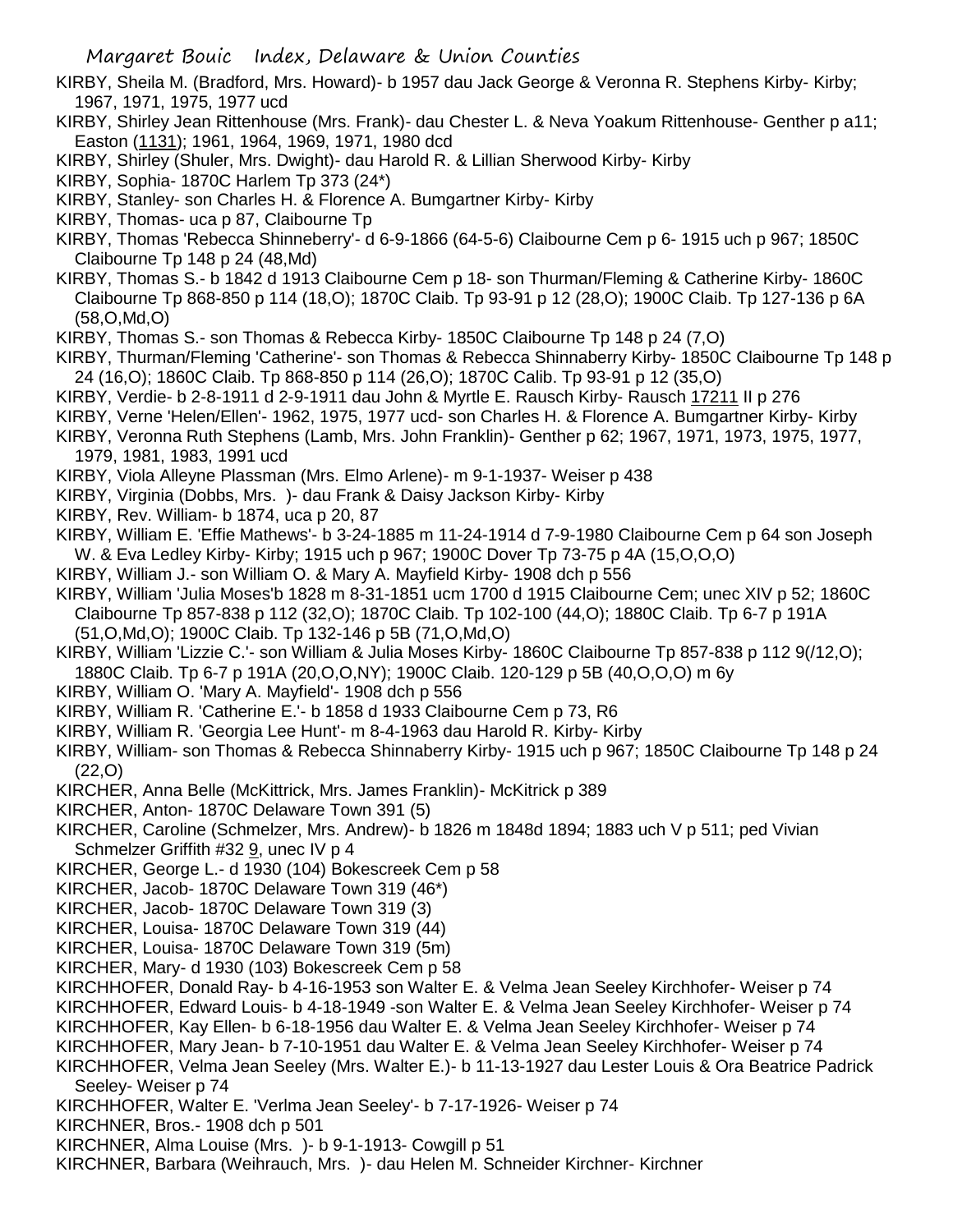KIRCHNER, Betty Scheiderer (Mrs. Thomas L.)- b 2-17-1922 d 1-10-1991 (68) Oakdale Cem II p 156 (M-R21- 18)- dau Leo & Zelma Moore Scheiderer- Kirchner KIRCHNER, Charles- b 12-22-1895 dcb, d 12-27-1895 (5d) dcdeaths son Thomas & Daisy Stimmel Kirchner KIRCHNER, Charles 'Susan B. Fensel'- m 11-28-1872 ucm 5183 KIRCHNER, Christopher- b 1807 d 3-8-1889 (81-9-20) dcdeaths, Oak Grove Cem, Powell p 435; to US 6- 1853 Naturalized 10-13-1863 from Ger.- delge II p 29, IX p 57; dg 3-12-1889 Cryder Ab p 221, KIRCHNER, Christopher 'Mary'- 1908 dch p 252; dumch p 84; 1850C Delaware Town 1236 p 91 (40,Ger); 1870C Delaware Town 323 (60\*) KIRCHNER, Daisy Grace (Mrs. )- d Tues (74) dg 1-25-1947 Oak Grove Cem, sister-in-law of Frank Kirchner; Pabst 2 p 99 KIRCHNER, Eleanor Darst (Wallace, Mrs. )(Mrs. Frank)- d 12-1953 (90) Oak Grove Cem- sister Hosea & Hayes Darst-Kirchner KIRCHNER, Frank A. 'Lurrel Barton'- b 1-14-1874 d 5-18-1976 (102) Oak Grove Cem- Kirchner KIRCHNER, Frank 'Eleanor Darst'- Kirchner KIRCHNER, Gotlic- unec XIII p 22 KIRCHNER, Harold C.- Pabst 2 p 99 Mrs. Harold- Pabst 2 p 102 KIRCHNER, Harold- grandson Daisy Grace Kirchner- dg 11-25-1947 KIRCHNER, Harold 'Vera'- Kirchner KIRCHNER, Harold- son Harold & Vera Kirchner- Kirchner KIRCHNER, Heidi- b 5-23-1967- dau Mike Kirchner- Kirchner KIRCHNER, Helen M. Schneider (Mrs. )- d 6-14-1982 (72) bur Piqua- Kirchner KIRCHNER, Helene- dau Christopher & Mary Kirchner- 1850C Delaware Town 1236 p 91 (3,O) KIRCHNER, Irene (Baughman, Mrs. James Lewis)- Graham (127412) KIRCHNER, Jacobina- Pabst 2 p 82 KIRCHNER, John- son Christopher & Mary Kirchner- 1850C Delaware Town 1236 p 91 (7,O); 1908 dch p 398 KIRCHNER, Kathleen Gelpi (Mrs. Michael)- Kirchner KIRCHNER, Kelly 'Lynne'- b 1951 son Thomas & Betty Scheiderer Kirchner- Kirchner; 1967 ucd KIRCHNER, Lurrel Barton (Stith, Mrs. Pearlee W.)(Mrs.Frank A.)- d 10-13-1983 (93) Sunbury Mem. Pk.- sister Cloise R. Barton- Kirchner KIRCHNER, Lynne (Mrs. Kelly)- Kirchner KIRCHNER, Martin- 1870C Delaware Town 323 (22) KIRCHNER, Mary- 1870C Delaware Town 323 (55) KIRCHNER, Mary Nuss (Mrs. Christopher)- b 1812 d 10-1-1880 (68y6m) dcdeaths, Oak Grove Cem, Powell p 435; 1850C Delaware Town 1236 p 91 (38,Ger) KIRCHNER, Mary Fladt (Mrs. Patrick M.)- m 12-6-1969- dau Herman Fladt- Kirchner; 1991 ucd KIRCHNER, Mary Kay (Berning, Mrs. )- dau Helen M. Schneider Kirchner- Kirchner KIRCHNER, Michael 'Kathleen Gelpi'- son Thomas & Betty Scheiderer Kirchner- Kirchner KIRCHNER, Milan- son Christopher & Mary Kirchner- 1850C Delaware Town 1236 p 91 (1,O) KIRCHNER, Moriah- dau Christopher & Mary Kirchner- 1850C Delaware Town 1236 p 91 (5,O) KIRCHNER, Patrick'Mary Fladt'- m 12-6-1969- son Thomas Kirchner- Kirchner; 1967, 1981, 1983, 1991 ucd KIRCHNER, Paul T.- b 8-5-1897 son T. H. & Daisy Stimmel Kirchner- dcb; Pabst 2 p 99 KIRCHNER, Tawney- dau Michael Kirchner- Kirchner KIRCHNER, Thomas L.'Betty Scheiderer'- b 4-10-1916 m 1940 d 7-9-1971 Oakdale Cem II p 156 (M-R21-18) son Harold & Vera Kirchner- Kirchner; 1967 ucd KIRCHNER, Thomas- grandson Daisy Grace Kirchner- dg 11-25-1947 KIRCHNER, Thomas N.- Pabst 2 p 99, 102 KIRCHNER, Vera (Mrs. Harold)- 1967 ucd KIRGIS, Adam Thomas- b 4--17-1983 son Tom & Julia Myers Kirgis- Kirgis KIRGIS, Caitlin Marie- b 7-1-1986 dau Tom & Julia M. Myers Kirgis- Kirgis KIRGIS, Edward- Kirgis KIRGIS, Julia M. (Mrs, Thomas E.)- dau J. Kennedy Myers- Kirgis; 1991 ucd KIRGIS, Thomas E. 'Julia M.'- son Edward Kirgis- Kirgis; 1991 ucd KIRK, Abigail (Oren, Mrs. Jesse)- 1915 uch p 1096 KIRK, FARRINGTON & 1600-1983 by Herschel B. Rocelle- Marysville Lib., unec XII p 41 KIRK, ----McKitrick p 430 KIRK, ---mt 8-15-1860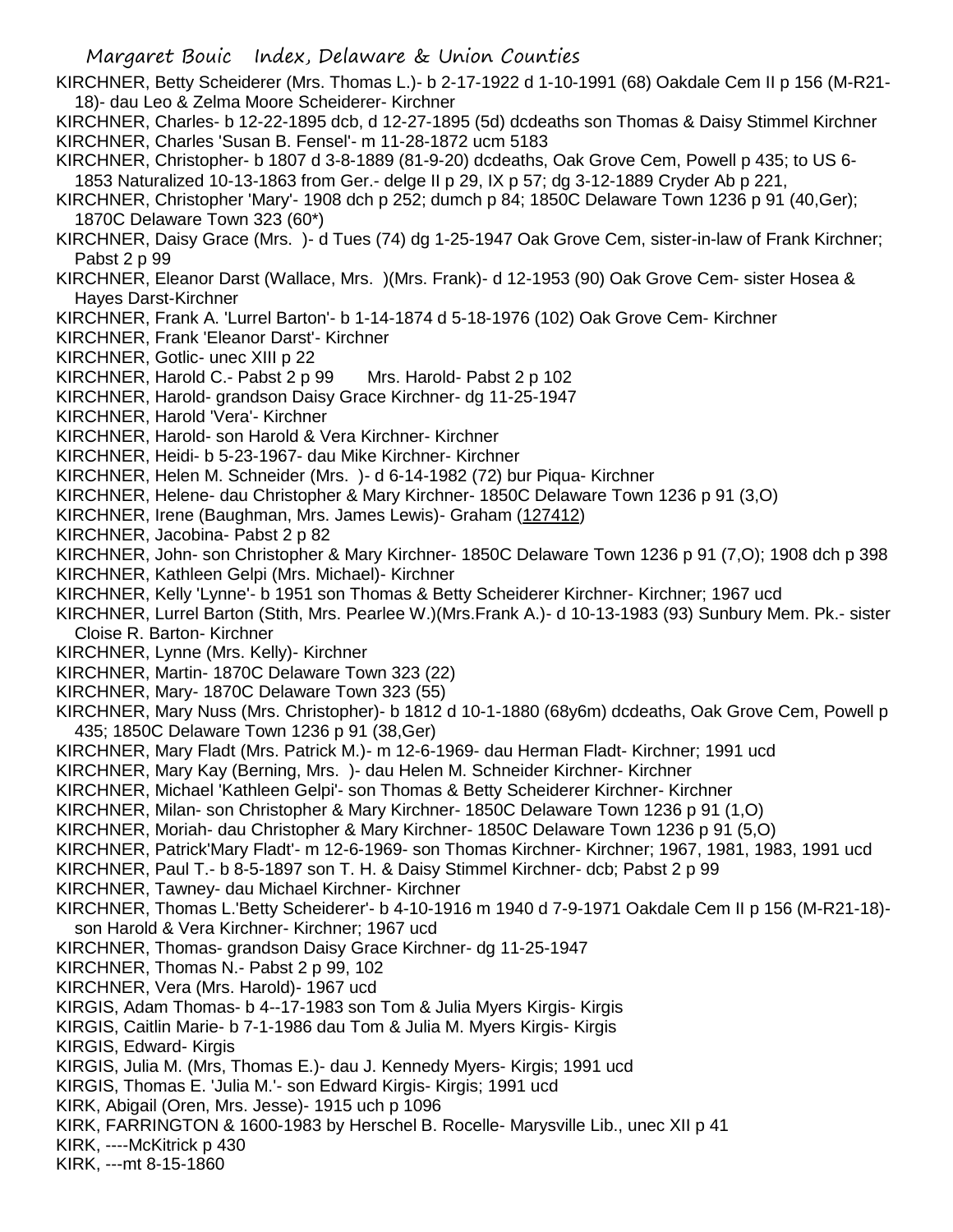KIRK, ---family of D. J. McWilliams- unec XII p 37; Richard Phillips #174, unec VII p 8, V p 3; Larry Newhouse, delge IV p 58

- KIRK,  $-$ -family of James A. Jarvis #271, unec  $X$  p 2,  $X$ l p 2,  $X$ II p 25
- KIRK, "Our Baby"- Milford Cem p 29
- KIRK, Mrs. A.- delge X p 37, 1896
- KIRK, Abigail Medford (Mrs. Greenbury D.)- m 11-6-1840 dcm
- KIRK, Alda Mae Hutchisson (Mrs. Clarence)- m 1920 dau Eugene L. & Emma Hutchisson- Hutchisson p 58
- KIRK, Alfred- son Patrick James & Amanda Kirk- 1870C Liberty Tp Un Co 264 p 32 (1,O)
- KIRK, Alice Smith (Mrs. William)- b 1857 ped Karen M. Kline Koke 31, delge III p 68
- KIRK, Allen 'Mary Katharine Lucas'- m 6-3-1899- Asp 2124-2
- KIRK, Alma Cryder Richey (Mrs. Stacy)- dau William & Sarah Cryder Richey- Newhouse p 52, 132111; Richey 6,7
- KIRK, Amanda (Mrs. Patrick James)- 1870C Liberty Tp Un Co 264 p 32 (41,O)
- KIRK, Anita Claire- b 2-7-1942 dau Clayborn Dale & Dorothy R. Titus Kirk- Weiser p 71
- KIRK, Ann B. (Mrs. John)- d 7-7-1843 (47) Bokescreek Cem, Powell p 239
- KIRK, Ann- dau Caleb & Hannah Kirk- Pabst 8 p 100
- KIRK, Ann- dau John & Ann Kirk- d 9-2-1837 (7m22d) Bokescreek Cem p 50; Powell p 239
- KIRK, Anna- 1850C Orange Tp 1826 p 116 (62,NY)
- KIRK, Anna (McWilliams, Mrs. William)- m 9-8-1847 dcm
- KIRK, Anna Mary (Rawlins, Mrs. )- dau John E. & Mayme L. Kirby Kirk- Kirk
- KIRK, Annet- Pabst 8 p 46
- KIRK, Arthur R.- 1980 dcd
- KIRK, Audrey Elizabeth McKitrick (Mrs. Harry)- b 1913 dau Harry Emerson & Ada Green McKitrick McKitrick p 92
- KIRK, B. E.- delge V p 200, Thompson Tp 1910
- KIRK, Benjamin- Pabst 8 p 84
- KIRK, Bernice A."Bee" (Evans, Mrs. Lee)- b 6-17-1928 m 10-30-1967 d 3-20-1991 (62) Shoup Cem- dau Claence B. & Eloise Darling Kirk- Kirk
- KIRK, Bertha/Barbara (Matlack, Mrs. Raymond)- b 6-20-1897 d 11-25-1969 Shoup Cem- dau William Frederick & Margaret Edwards Kirk- Kirk; dcb late
- KIRK, Betsey- dau Caleb & Hannah Kirk- Pabst 8 p 100
- KIRK, Biron E.- son Miles A. & Mariah L. Kirk- 1880C Scioto Tp 88; 1900C Claibourne Tp 84-90 p 4A (17,O,O,O)
- KIRK, Blanch- b 10-1878 dau Miles N. & Martha L. Kirk- 1900C Claibourne Tp 25-29 p 2A (20,O,O,O)
- KIRK, Brenda Marlene- b 9-13-1952 dau Clayborn Dale & Dorothy R. Titus Kirk- Weiser p 71
- KIRK, Byron- son M. N. & M. L. Kirk- 1870C Scioto Tp 127 p 482 (9)
- KIRK, C.- hadc p 36 (1849 Lincoln Tp)
- KIRK, Caleb- estate- dg 6-6-1856, Reed Abstract p 164
- KIRK, Caleb 'Hannah'- Pabst 8 p 99
- KIRK, Caleb L.- son Caleb & Hannah Kirk- Pabst 8 p 100
- KIRK, Calla A. (Mrs. Byron)- b 8-1865- 1900C Claibourne Tp 84-90 p 4A (54,O,O,O)
- KIRK, Calvin- 1850C Leesburg Tp 263-264 p 41 (1,O) son Samuel & Elisabeth Kirk
- KIRK, Carl C.- b 8-1884 son Byron & Calla A. Kirk- 1900C Claibourne Tp 84-90 p 4A (15,O,O,O)
- KIRK, Carl 'Ethel Langstaff'- m 10-4-1905- son Ellsworth Kirk- Maugans Anc p 217
- KIRK, Caroline Clark (Mrs. James F.)- m 12-5-1855 Marlborough Tp Olentangy Gaz. 12-7-1855, Reed Ab p 157
- KIRK, Catharine- 1880 dch p 701
- KIRK, Charles Foster- 8-20-1880 Scioto Tp d 1883, Bokescreek Cem p 56- son William E. & Manville Swartz Kirk- dcb; Powell p 235
- KIRK, Charles H. 'Sarah Ann Hotchkiss'- Pabst 3 p 29, 6 p 8
- KIRK, Charles- son Patrick James & Amanda Kirk- 1870C Liberty Tp 264 p 32 (10,O)
- KIRK, Charles W.- 1850C Genoa Tp 354 p 37 (2,O)
- KIRK, C. I.- 1980 dcd, Trenton Tp
- KIRK, Clarence 'Alda Mae Hutchisson'- m 1920- Hutchisson p 58
- KIRK, Clarence B/D. 'Eloise Darling'- d 3-8-1962- Kirk; 1961 dcd
- KIRK, Clayborn Dale 'Dorothy R. Titus'- m 10-9-1938- Weiser p 71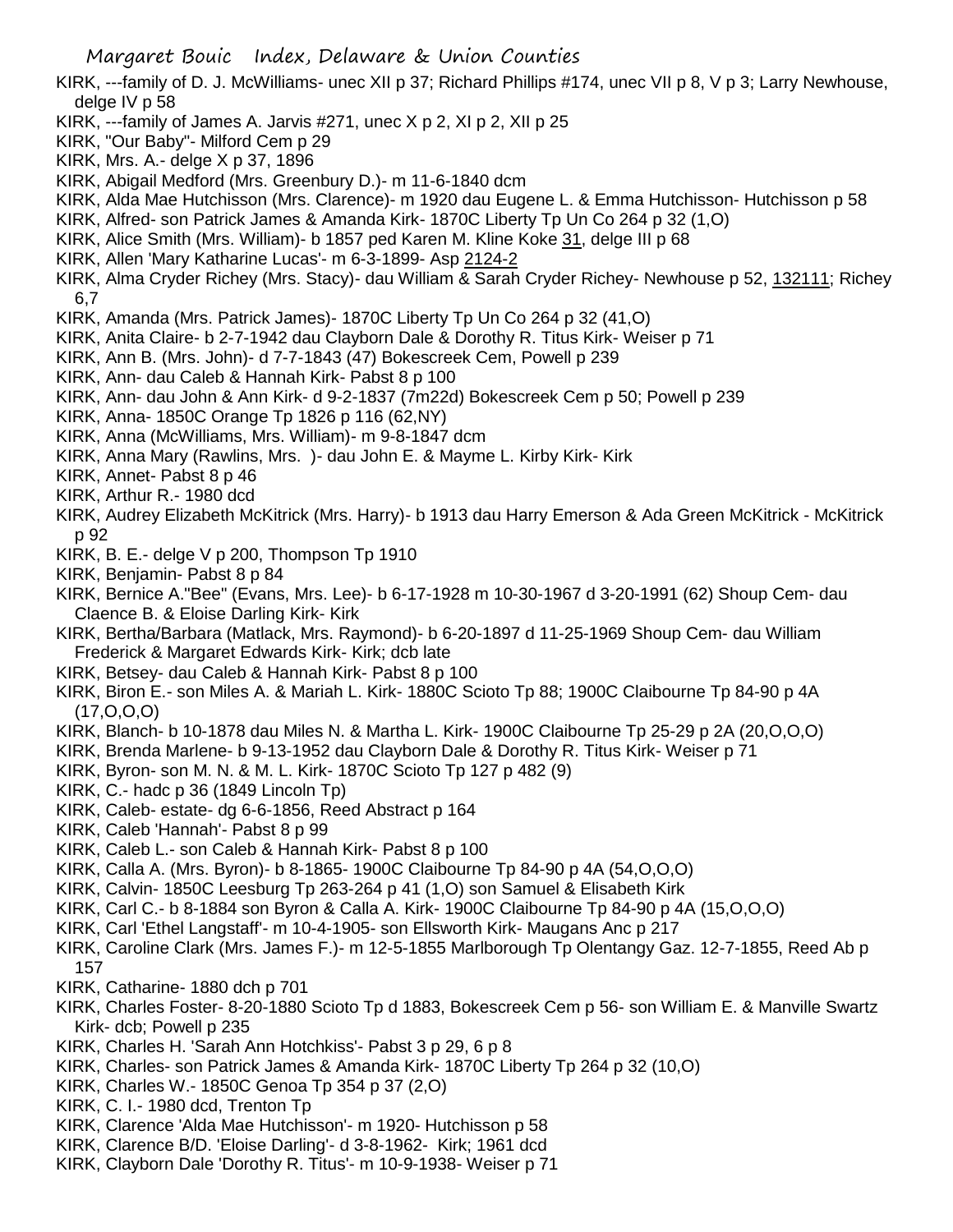- KIRK, Clement- son Patrick James & Amanda Kirk- 1870C Liberty Tp Un Co p 32 (7,O)
- KIRK, Cynthia (Poling, Mrs. Larry)- m 8-27-1983 dau Mr. & Mrs. James Guthrie- Kirk
- KIRK, David- War 1812, Powell p 194, delge X p 34- see Kyrk
- KIRK, David- delge VI p 57, 71; 1826 Marlborough Tp
- KIRK, David- 1835 men p 43 #4 p 78 Oxford Tp; 1850C Oxford Tp 2699 p 153 (26,O)
- KIRK, David- Cline p 9; hadc p 42; CCC Orange Tp; 1820C Oxford Tp; 1850C Oxford Tp 2699 p 153 (57,NY)
- KIRK, David C. 'Esther McWilliams'- m 4-3-1849 dcm
- KIRK, Dora (Harrison, Mrs. Austin)- b 1869 dau Madison & Eliza Jackson Kirk- Newhouse p 81, 13731
- KIRK, Dorothy R. Titus (Mrs. Clayborn Dale)- b 8-8-1917 m 10-9-1938 dau Kester Riley & Clara Edna Deppen Titus- Weiser p 71
- KIRK, Douglas- b 1978 son Shermond B. & Nola Kirk- 1983 ucd
- KIRK, Eddie 'Marcella'- 1964 dcd
- KIRK, Edward 'Mona'- 1980 dcd
- KIRK, Edwin Jeffrey- b 1963 son Edwin Warren & Margaret Belint Kirk- McKitrick 92
- KIRK, Edwin R. 'Sarah A. Locker'- b 1832 ped Carolyn Krouse Conner #79 10; unec VI p 52
- KIRK, Edwin Warren 'Margaret Balint'- b 1939 son Harry & Audrey Elizabeth McKitrick Kirk- McKitrick p 92 KIRK, Eliza- Pabst 8 p 46
- KIRK, Eliza Jackson (Mrs. Madison)- b 1840 dau Stiles & Margaret Newhouse Jackson- Newhouse p 81, 1373
- KIRK, Eliza J. Ellis (Mrs. Stephen)- m 6-7-1847 dcm
- KIRK, Elizabeth- mt 1-17-1855
- KIRK, Elizabeth Ann Thomas (Mrs. Forest)- b 3-2-1878 m 1902 d 2-23-1871 (92) Radnor Cem- dau Richard & Jane Reece Thomas- Kirk
- KIRK, Elizabeth B.- dau Miles A. & Mariah L. Kirk- 1880C Scioto Tp 88
- KIRK, Elizabeth (Mrs. Forest)- 1961, 1964 dcd, Radnor Tp
- KIRK, Elizabeth (Herendum, Mrs. Joseph)- m 12-30-1841 dcm
- KIRK, Elisabeth (Mrs. Samuel J.)- d 3-31-1900 (64-5-8) Hopewell Cem, djlm p 86; mt 1-17-1855; 1850C Leesburg Tp 263-264 p 41 (34,Pa)
- KIRK, Elizabeth (Mrs. Thomas)- d 3-8-1879 (63 1/2) Madison Co Democrat 3-19-1879, unec IX p 4
- KIRK, Elizabeth (Welch, Mrs. Bell)- m 8-30-1856 ucm 2454; unec VIII p 66
- KIRK, Ellsworth- Maugans Anc p 217
- KIRK, Eloise Darling (Mrs. Clarence B/D.)- b 1-26-1908 d 2-6-1994 (86) Randor Cem- dau Isaac & Rulana Massie Darling- Kirk; 1961, 1964, 1969, 1971, 1980 dcd
- KIRK, Emma Lainia- 1908 dch p 232
- KIRK, Erma- dau Stacy & Alma Cryder Kirk- Newhouse p 52, 1321111; Richey 7
- KIRK, Esther (Mrs. David)- 1850C Oxford Tp 2699 p 153 (-,NY)
- KIRK, Esther- dau David & Esther Kirk- 1850C Oxford Tp 2699 p 153 (25,O)
- KIRK, Ethel Langstaff (Mrs.Carl)- dau J. Kendrick & Sarah L. Watson Langstaff- Maugans Anc p 217
- KIRK, Ethel (Phillips, Mrs. Richard Michael)- b 1891 d 1971 ped Richard Kirk Phillips \$174 3, unec IX p 72
- KIRK, Esther Mcwilliams (Mrs. David C.)- m 4-3-1849 dcm
- KIRK, Eva E.- d Tues (90) dg 9-4-1951 sister of J. Milton Kirk
- KIRK, Evelyn (Payne, Mrs. George)- sister Mildred E. Kirk- Kirk
- KIRK, Floyd N. 'Lizzie B.'- b 1891 d 1928 Claibourne Cem p 69 R5
- KIRK, Forest 'Elizabeth Ann Thomas'- m 1902 d 1957- Kirk
- KIRK, Frank- son Wm. E. & Maville Kirk- 1870C Scioto Tp 215 p 487 )4\_
- KIRK, Frank Wesley 'Mildred M. Fryman'- b 4-18-1899 m 10-7-1919 d 7-10-1986 (87) Shoup Cem- son William Frederick & Margaret Edwards Kirk- Kirk; 1985 uch p 51, 86; 1949, 1959, 1962, 1967, 1971, 1973, 1975, 1977, 1979, 1981, 1983 ucd
- KIRK, Franklin- son Eddie & Marcella Kirk- 1964 dcd (4)
- KIRK, Fred- 1908 dch p 491
- KIRK, Gary A. 'Tami J.'- 1981, 1983 ucd
- KIRK, George- d 8-27-1822 (33.55?) Wyatt Cem, Powell p 305; 1820C Marlborough Tp delge VI p 57, 1826 Marlborough Tp
- KIRK, George 'Maria'- Powell p 305
- KIRK, George 'Sarah'- dcga p 8 DEl Pat 7 Fr Chron 11-27-1822; Big Rock Tp, Marion Tp; Reed Abstract p 8 KIRK, Glen- Kirk
- KIRK, Guy Carlton- b 7-27-1877 Concord Tp son Wm. H.& Henrieta Case Kirk- dcb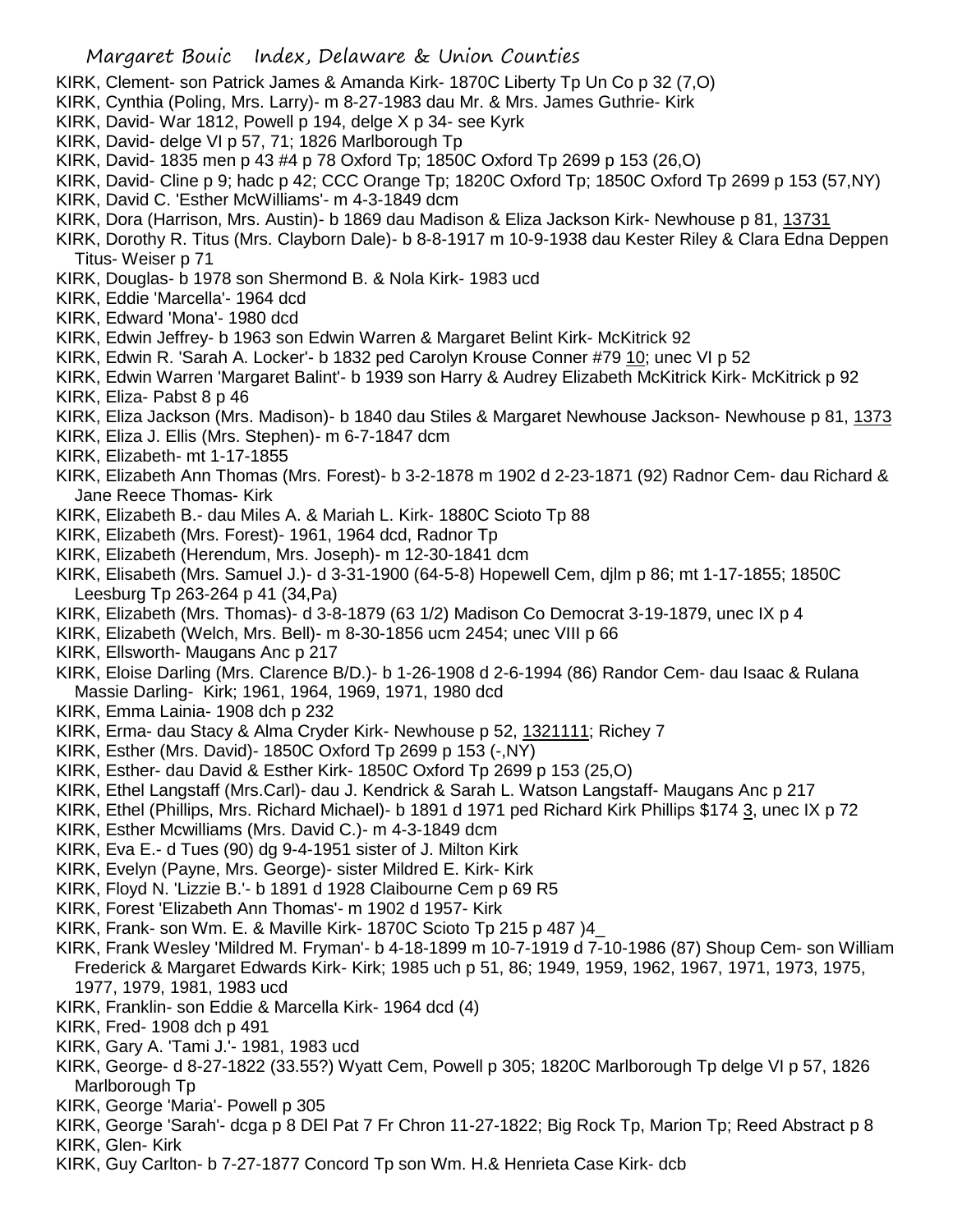- KIRK, infant- b 3-26-1879 Lib. Tp son W. H. & Henrietta Case Kirk- dcb
- KIRK, H.- 1883 uch IV p 522
- KIRK, Hannah (Mrs. Caleb)- Pabst 8 p 79
- KIRK, Hannah A.- dau Caleb & Hannah Kirk- Pabst 8 p 100
- KIRK, Hannah Townsend (Mrs. Timothy)- Pabst 8 p 86
- KIRK, Harold H.- brother Mildred E. Kirk- Kirk
- KIRK, Harry 'Audrey Elizabeth McKitrick '- McKitrick p 92
- KIRK, Harry Dale 'Helen Forbes'- b 1934 son Harry & Audrey Elizabeth McKitrick Kirk- McKitrick p 92
- KIRK, Hazel M. (Reed, Mrs. G. Fredrick)- b 1-15-1907 dcb late, m 11-26-1925- dau William F. & Margaret Edwards Kirk- Kirk
- KIRK, Helen Forbes (Mrs. Harry Dale)- McKitrick p 92
- KIRK, Hellen (Eleanor)- dau William & Rhoda McWilliams Kirk- 1850C Oxford Tp 2700 p 153 (11/12,O), also 2764 p 155
- KIRK, Henry A.- 1850C Genoa Tp 354 p 37 (16,O) Pabst 8 p 46
- KIRK, Henry- son Sarah Kirk- 1850c Concord Tp 2069 p 124 (3/12,O)
- KIRK, Houston- son Samuel & Elisabeth Kirk- 1850C Leesburg Tp 263-264 p 41 (6,O)
- KIRK, Hugh- 1850C Scioto Tp 2470-2482 (11,O) lived with Joseph & Betsey Decker
- KIRK, Hugh F.- son William E. & Manville H. Kirk- 1880C Scioto Tp 8 (14,O,O,O)
- KIRK, Ida (Mrs. Jerry)- b 1863 d 1944 (mother)- Claibourne Cem p 66
- KIRK, Isaac R.- son David & Esther Kirk- 1850C Oxford Tp 2699 p 153 (24,O)
- KIRK, Isabella- d 8-1850- 1850C Oxford Tp 2699 p 153 (11\12,O)
- KIRK, James-d 3-19-1846 (24-1-5) Bokescreek Cem (24-1-5), Powell p 239
- KIRK, James- 1850C Oxford Tp 2699 p 153 (28,O)
- KIRK, James F. 'Caroline Clark'- m 12-5-1853 Marlborough Tp Olentangy Gaz 12-7-1855 Reed Abstract p 157
- KIRK, James K. 'Pam'- 1971 dcd
- KIRK, James- son William & Nancy Kirk- 1850C York Tp 355-360 p 55 (27,O)
- KIRK, Jane- 1850C Oxford Tp 2700 p 153 (7,O), also 2764 p 155
- KIRK, Jane- 1860C Marysville 1492-1484 p 196 (52,Pa)
- KIRK, Jane (Butterfield, Mrs. John)- m 12-21-1876 ucm 5993
- KIRK, Jane- dau William & Nancy Kirk- 1870c yor, Tp 183-180 p 24 (47,O)
- KIRK, Jasper- son Patrick James & Amanda Kirk- 1870C Liberty Tp Un Co 257 p 32 (8,O)
- KIRK, Jeffrey Todd- b 1968 son Edwin Warren & Margaret Balint Kirk- McKitrick 92
- KIRK, Jennie Belle (Conner, mrs. William Calvin)- dau Edwin R. & Sarah A. Locker Kirk- ped Carolyn Krause Conner #79, unec VI p 52
- KIRK, Jeremiah- d 7-21-1864 son Samuel & Elisabeth Kirk- hjt p 136; 1883 uch IV p 505, 509; uca p 104; 1850C Leesburg Tp 263-264 p 41 (9,O)
- KIRK, Jerry 'Ida'- b 1864 d 1946 (father) Claibourne Cem p 66
- KIRK, Jerry- son Miles A. & Mariah L. Kirk- 1870C Scioto Tp 127 p 482 (6,O); 1880C Scioto Tp 88 (16,O O,O)
- KIRK, Jesse- b 1981 ch Shermond B. & Nola Kirk- 1983 ucd
- KIRK, Jessie (Fleming, Mrs. )- m 1881- dumch p 95
- KIRK, Joanna (Hosey, Mrs. )- dau John E. & Mayme L. Kirby Kirk- Kirk
- KIRK, Johanna (Mrs. Josiah)- Maugans Anc p 94
- KIRK, John- mt 10-8-1859 (Delaware Co)
- KIRK, John- War 1812; delge X p 34
- KIRK, John- Pabst 8 p 100
- KIRK, John- 1835 men p 55 #72 p 102 Scioto Tp
- KIRK, John 'Ann'- d 1864 (73) Bokescreek Cem p 50, Powell p 239; 1908 dch p 380; 1830C Scioto Tp (30-40); 1840C Sc. Tp (40-50); unec XIII p 34
- KIRK, John E. 'Mayme L. Kirby'- b 8-20-1901 m 4-5-1924 d 12-1-1971 (70) Prospect Cem- son William F. & Margaret Edwards Kirk- Kirk; 1969, 1971 dcd
- KIRK, John N.- 1850C Genoa Tp 354 p 37 (12,O)
- KIRK, John W.- d 2-13-1855 (8-2-9) Hopewell Cem, djlm p 86- son Samuel & Elisabeth Kirk- 1850C Leesburg Tp 263-264 p 41 (4,O)
- KIRK, John- son William Frederick & Margaret Edwards Kirk- Kirk
- KIRK, Joseph- son Caleb & Hannah Kirk- Pabst 8 p 100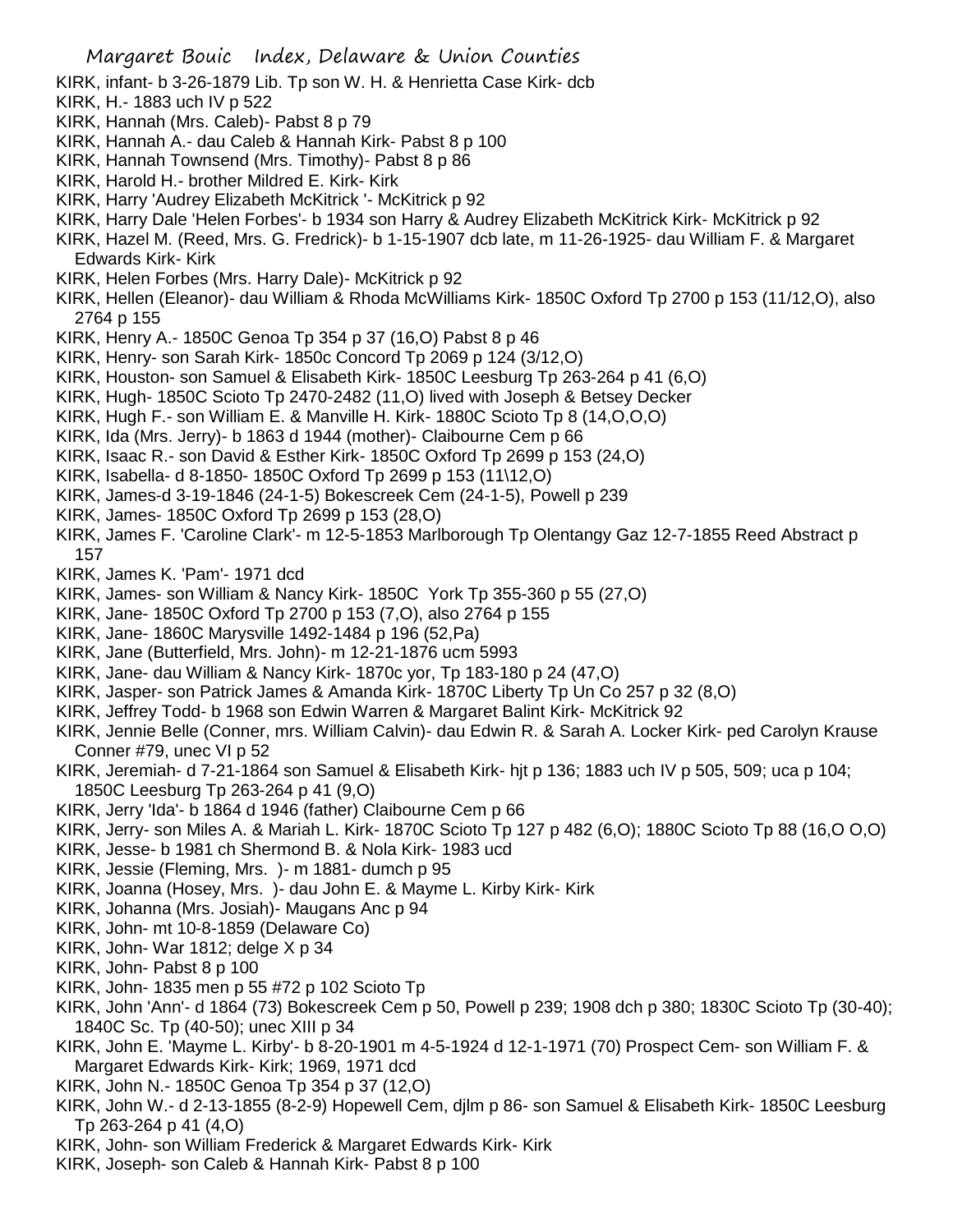- KIRK, Joseph- (22-1850) lived with Ebenezer & Mary Ferguson McKitrick McKitrick p 74
- KIRK, Joseph F.- son William E. & Manville H. Kirk- 1880C Scioto Tp 8-9 (4,O,O,O)
- KIRK, Joseph 'Margaret Penny'- Kirk
- KIRK, Joseph- son Timothy & Susannah Kirk- Pabst 8 p 86
- KIRK, Josiah 'Johanna'- Maugans Anc p 94
- KIRK, Kate- d 1-1861 Center Village Cem 2-4-6
- KIRK, Kate- d 7-7-1864 (16-5-210 Center Village Cem, Powell p 121
- KIRK, Kathryn (Miller, Mrs. Theodore)- dau Frank Wesley & Mildred M. Fryman Kirk- Kirk; 1985 uch p 86
- KIRK, Kevin- 1979 ucd, Claibourne Tp
- KIRK, Kimberly Sue Justus (Mrs. Steven James)- m 6-30-1990 dau Mr. & Mrs. Richard Mast- Kirk
- KIRK, Kristine- b 1951 dau Harry Dale & HElen Forbes Kirk- McKitrick 92
- KIRK, Leotas- dau William J. & Sarah Kirk- 1870C York Tp 196-183 p 25 (5,O)
- KIRK, Lesley- d 10-15-1900 (3-9-19) Ashley ch of L. B. Kirk- dcdeaths
- KIRK, Lillie- Grad Delaware HS 1881, delge VI p 72
- KIRK, Lizzie B. Forrider (Mrs. Floyd N.)- b 8-20-1892 d 1971 (28) Claibourne Cem p 69, R5- dau John & Maggie Conkleton Forrider
- KIRK, Lucina- 1850C Genoa Tp 354 p 37 (24,O)
- KIRK, Lucinda Closon (Mrs. Philip)- m 11-26-1848 dcm
- KIRK, M.- 1991 ucd, retired, Claibourne Tp
- KIRK, McKinley, see Kirkpatrick
- KIRK, Madison 'Eliza Jackson'- Newhouse p 81 (1484)
- KIRK, Mae (Almendinger, Mrs. Mark)- dau William F. & Margaret Edwards Kirk- Kirk; dcc Nellie Almendinger Davis 1
- KIRK, Mahala (Mrs. Vachel)- 1860C Marysville 1492-1484 p 196 (25,O)
- KIRK, Mandelle Swartz (Mrs. )- d 10-5-1884- 1985 uch p 86
- KIRK, Manville H. (Mrs. William E.)- b 1839 d 1884 Bokescreek Cem p 56, Powell p 235; 1880C Scioto Tp 8-9 (39,O,NJ,Pa)
- KIRK, Marcelle (Mrs. Eddi)- 1964 dcd
- KIRK, Margaret Edward(s) (Mrs. William Frederick)- b 6-13-1872 d 11-3-1960 dau Joseph & Mary Penry Edwards- 1985 uch p 86; Kirk- dcb late (Barbara)
- KIRK, Margaret Jane (Ridge, Mrs. Dwight J.)- dau Frank Wesley & Mildred M. Fryman Kirk- Kirk; Ridge; 1985 uch p 86, 117
- KIRK, Margaret Penney (Mrs. Joseph)- Kirk
- KIRK, Maria (Mrs. George)- Powell p 305
- KIRK, Maria- d 10-1-1821 (7d) dau George & Maria Kirk- Wyatt Cem, Powell p 305
- KIRK, Maria (Wallace, Mrs. N)- m 11-29-1850 Madison Co unec XI p 46
- KIRK, Maria L. (Mrs. M. Norton)- b 1838 d 1916 Claibourne Cem p 65
- KIRK, Mariah L. (Mrs. Miles A/N.)- b 5-1838 1870C Scioto Tp 127 p 482 (32,O); 1880C Sc. Tp 88-91
- (42,O,Md,O); 1900C Claibourne Tp 26-29 p 2A (62,O,Md,O) m 40y, 4 ch
- KIRK, Marie (Mrs. Roy W.)- 1964, 1969 dcd
- KIRK, Marion H. 'Roena L. Huffman'- b 1919 Milford Cem, Un Al p 72
- KIRK, Marjorie Dale- b 3-20-1944 dau Clayborn Dale & Dorothy R. Titus Kirk- Weiser p 71
- KIRK, Marjorie (Lauer, Mrs. )- dau John E. & Mayme L. Kirby Kirk- Kirk
- KIRK, Martha- dau Patrick James & Amanda Kirk- 1870C Liberty Tp Un Co 264 p 32 (11,O)
- KIRK, Marthabelle (Stiffler, Mrs. )- dau John E. & Mayme L. Kirby Kirk- Kirk
- KIRK, Martin L.- b 7-1899 son Byron & Calla A. Kirk- 1900C Claibourne T0 84-90 p 4A (10/12,O)
- KIRK, Mary- 1850C Genoa Tp 354 p 37 (8,O)
- KIRK, Mary Katharine Lucas (Mrs. Allen)- b 7-23-1880 m 6-3-1899 dau Thomas & Arminda Maine Lucas- Asp 2124-2
- KIRK, Mary Jane (Scott, Mrs. Orlando)- m 10-17-1856 ucm 2469; mt 10-8-1856; unec VIII p 65
- KIRK, Mary (Lenox, Mrs. Richard)- m 12-23-1852 dcm
- KIRK, Mary (McMahan, Mrs. )- dau William F. & Margaret Edwards Kirk- Kirk
- KIRK, Mary- dau Samuel & Elisabeth Kirk- 1850C Leesburg Tp 263-264 p 41 (14,O)
- KIRK, Maryalyce Pool (Mrs. Ronald)- dau Clarence Pool- Kirk
- KIRK, Maville (Mrs. William E.)- 1870C Scioto Tp 215 p 487 (30,O)
- KIRK, Mayme L. Kirby (Mrs. John E.)- b 9-7-1900 m 4-5-1924 d 3-27-1969 (68) Prospect Cem- dau Charles &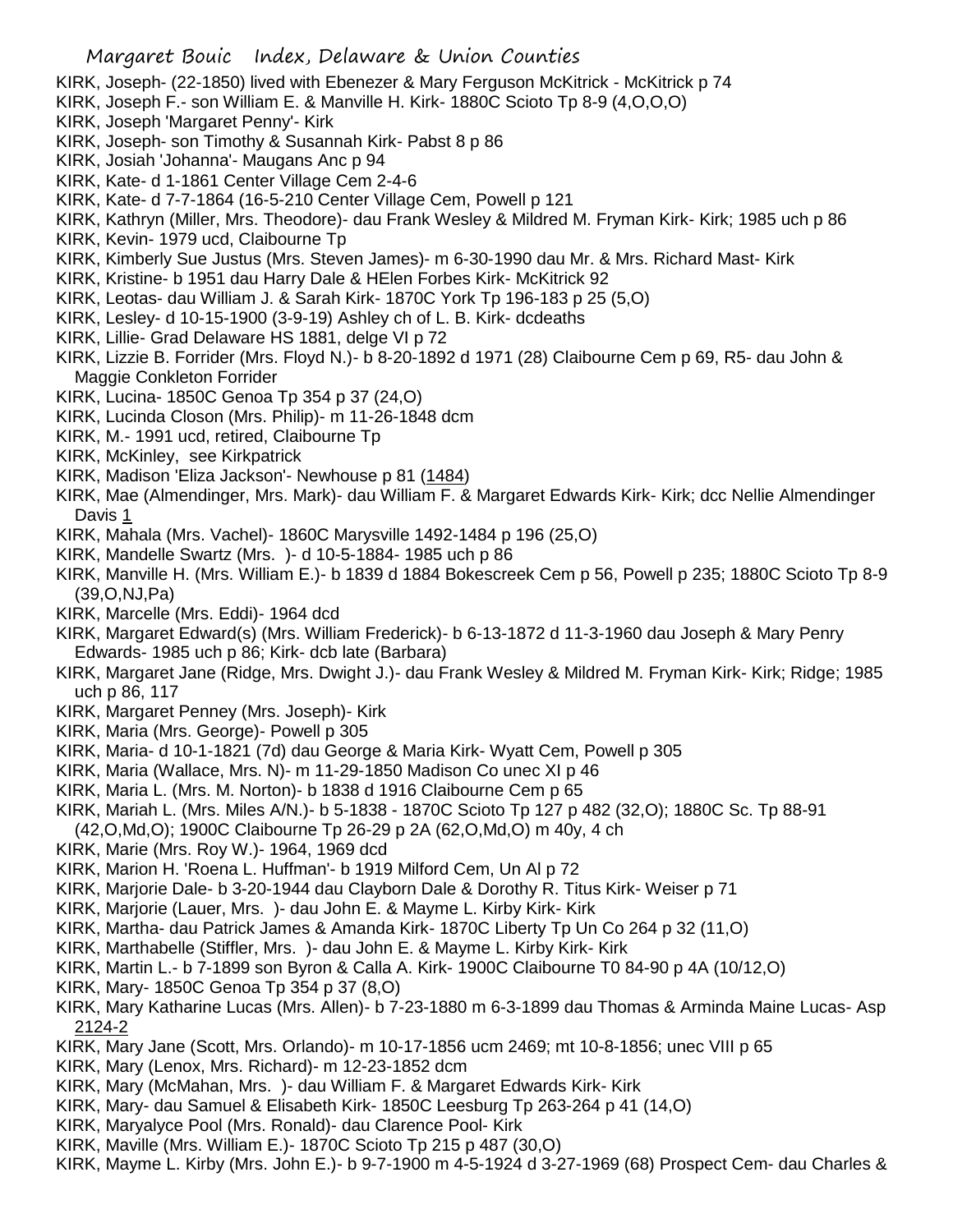- Anna Barridge Kirby- Kirk; 1969 dcd
- KIRK, Mildred E. d 4-15-1982 (70) bur Pleasant Hill Cem, Muskingum Co- sister Virginia Kirk- Kirk KIRK, Mildred Marie Fryman (Mrs. Frank Wesley)- b 6-19-1899 m 10-7-1919 dau Nelson C. & Cora Jane
- Fryman- 1985 uch p 51, 86; 1949, 1959, 1962, 1967, 1971, 1973, 1975, 1977, 1979, 1981, 1983 ucd
- KIRK, Miles A/N. 'Mariah L.'- b 4-1838 son Samuel & Elizabaeth Kirk- 1850C Leesburg Tp 263-264 p 41 (12,O); 1870C Scioto Tp 127 p 482 (32,O); 1880C Sc. Tp 88-91 (42,O,-,Pa); 1900C Claibourne Tp 26-29 p 2A (62,O,Md,Pa)
- KIRK, J. Milton- brother Eva E. Kirk- dg 9-4-1951
- KIRK, Minnie (Carr, Mrs. Frederick Raymond)- b 9-1870 m 9-19-1889 d 12-3-1949 dau Josiah & Johanna Kirk-Maugans Anc p 90
- KIRK, Mona (Mrs. Edward)- 1980 dcd
- KIRK, Nancy (Mrs. Philip) d 10-7-1848 (32-10-25) Curtis Cem- Powell p 112
- KIRK, Nancy (Mrs. Rev. William)- d 4-19-1873 (84-8-11) Somersville Cem, York Cem p 20; 1850C York Tp 355-360 p 55 (62,Va); 1870C York Tp 183-180 p 24 (81,Va)
- KIRK, Nola (Mrs. Shermond B.)- 1983 ucd
- KIRK, M. Norton 'Maria L.'- b 1838 d 1916 Claibourne Cem p 65
- KIRK, Ora Marcum (Moore, Mrs. )(Mrs. Roy D.)- Kirk
- KIRK, Pam A. (Mrs. James K.)- 1971 dcd
- KIRK, Parren- son Patrick James & Amanda Kirk- 1870C Liberty Tp Un Co 264 p 32 (3,O)
- KIRK, Patrick James 'Amanda'- 1870C Liberty Tp Un Co 264 p 32 (41,O)
- KIRK, Paul L.- b 2-1892 son Byrom & Calla A. Kirk- 1900C Claibourne Tp 84-90 p 4A8,O,O,O)
- KIRK, Pearl Duncan (Mrs. Roy Daniel)- Kirk
- KIRK, Peggy (Hall,Mrs. Daniel)- dau James & Patricia Guthrie- 1985 uch p 66
- KIRK, Phillip- delge IV p 67; 1835 men p 28 #118 p 48 Genoa Tp; 1850C Genoa Tp 354 p 37 (44,O); hadc p 16; CCC p 52
- KIRK, Philip 'Lucinda Closon'- m 11-26-1848 dcm
- KIRK, Philip 'Nancy'- Powell p 112
- KIRK, Rachel C.- dau Caleb & Hannah Kirk- Pabst 8 p 100
- KIRK, Rachel- dau Timothy & Susannah Kirk- Pabst 8 p 86
- KIRK, Rebecca (Jackson, Mrs. James)- dumch p 400
- KIRK, Rebecca T. Vaughan (Mrs. William B.)- dau James & Rhoda Cobb Vaughan- dumch p 388
- KIRK, Rebecca- dau Timothy & Susanna Kirk- zd8 p 86
- KIRK, Rhoda (Mrs. W.)- dau James McWilliams- dcw Bk 2 p 318; 1850C Oxford Tp 2700 p 153 (28,O), also 2764 p 155
- KIRK, Richey- b 2-1-1910 son Stacy & Alma Cryder Richey- Richey 7; Newhouse p 52 1321112
- KIRK, Robert- son Eddie & Marcella Kirk- 1964 dcd (10)
- KIRK, Robert 'Maryalyce Pool'- m 4-30-1960 son Ronald Kirk- Kirk
- KIRK, Roberta (Seiter, Mrs. Wayne)- dau Frank Wesley & Mildred M. Fryman Kirk- Kirk; 1985 uch p 86; 1949 ucd
- KIRK, Roena L. Huffman (Mrs. Marion H.)- b 1921 Milford Cem Un Al p 72
- KIRK, Ronald- Kirk
- KIRK, Rose L.- b 3-1884 son Byron & Calla A. Kirk- 1900C Claibourne Tp 84-90 p 4A (14,O,O,O)
- KIRK, Roy Daniel 'Pearl Duncan'- Kirk
- KIRK, Roy 'Ora Moore Marcum'- b 1-7-1926 d 12-16-1991 (65)E. Liberty Cem- son Roy Daniel & Pearl Duncan Kirk- Kirk
- KIRK, Roy W. 'Marie'- 1964, 1969 dcd
- KIRK, Samuel- 1840C York Tp 255 (30-40); unec XI p 30, 66
- KIRK, Samuel- son Caleb & Hannah Kirk- Pabst 8 p 100
- KIRK, Samuel J. 'Elisabeth'- d 12-20-1854 (41y15/21d) Hopewell Cem, djlm p 86- 1850C Leesburg Tp 263-264 p 41 (35,Dist. Col); mt 1-17-1855, 1-24-1855, 7-4-1855; unec XII p 29, X p 51, XII p 22, 63
- KIRK, Samuel- 1915 uch p 458 uncle of William Kirk-; 1883 uch V p 427, 522
- KIRK, Sandra Michelle- b 1958 dau Harry Dale & Helen Forbes Kirk- McKitrick p 92
- KIRK, Sandy- dau Eddie & Marcella Kirk- 1964 dcd (2)
- KIRK, Sarah- 1850C Concord Tp 2069 p 124 (24,O)
- KIRK, Sarah Ann Hotchkiss (Mrs. Charles H.)- Pabst 3 p 29, 6 p 8
- KIRK, Sarah A.- dau Vachel & Mahala Kirk- 1860C Marysville 1492-1494 p 196 (1,O)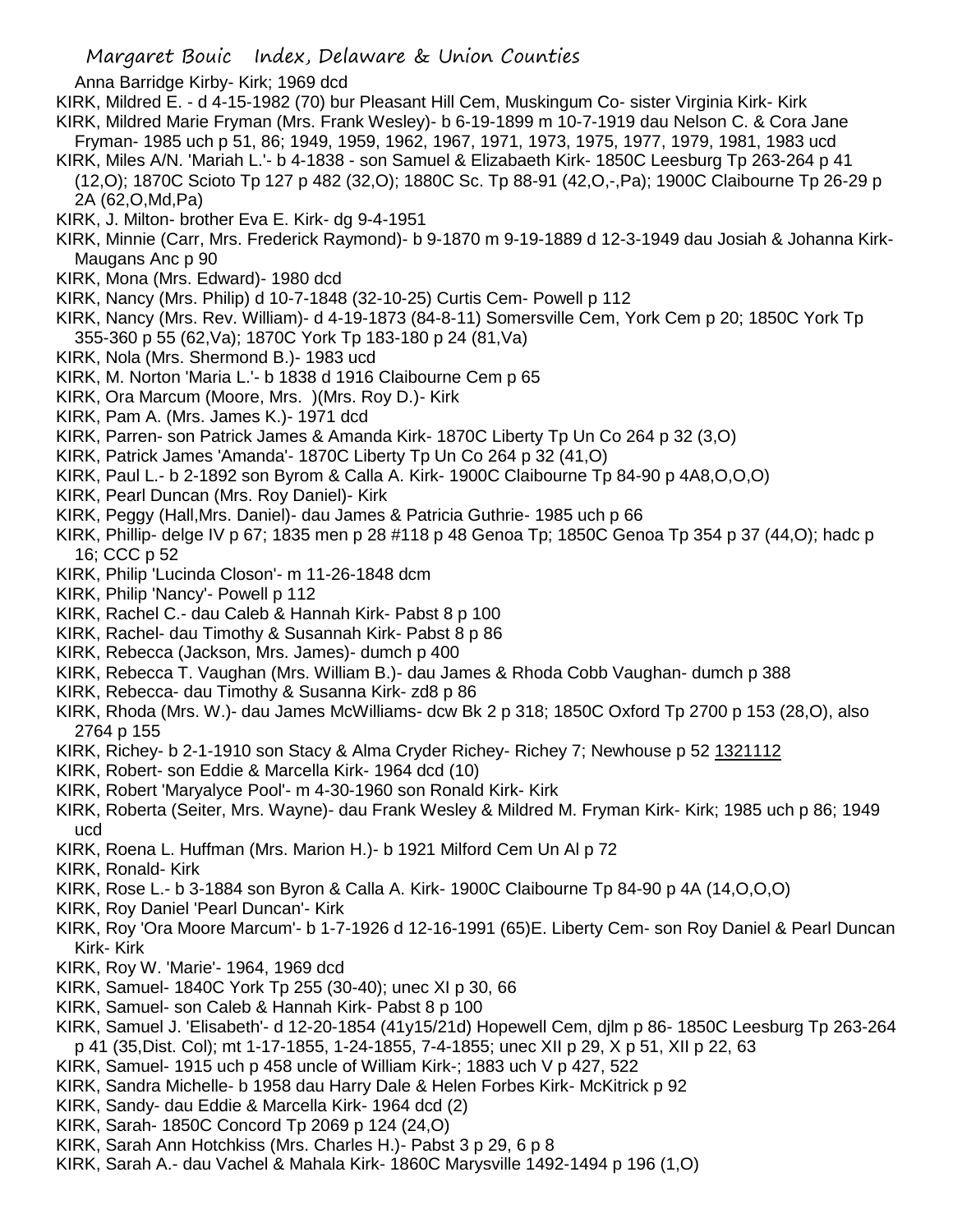KIRK, Sarah A. Locker (Mrs. Edwin R.)- dau Goerge & Jemima Hawkins Locker- ped Carolyn Krause Conner #79; unec VI p 52

- KIRK, Sarah Ann- dau Timothy & Susannah Kirk- Pabst 8 p 86
- KIRK, Sarah (Mrs. George)- dcga Del Pat & Fr Chron 11-27-1822; Reed Ab p 8
- KIRK, Sarah Jane (Brofy, Mrs. Patrick)- m 12-9-1852 dcm
- KIRK, Sarah J. Johnson (Mrs. William)- m 11-30-1862 ucm 3379
- KIRK, Sarah M.- dau Caleb & Hannah Kirk- Pabst 8 p 100
- KIRK, Sarah (Mrs. William J.)- 1870C York Tp 183 p 25 (26,O)
- KIRK, S. G.- 1915 uch p 139; 1883 uch III p 411
- KIRK, Shermond B. 'Nola'- 1983 ucd
- KIRK, Simon- son William & Rhoda Kirk- 1850C Oxford Tp 2700 p 153, also 2764 p 155
- KIRK, Stacy 'Alma Cryder Richey'- Richey 6,7; Newhouse p 52 (132111)
- KIRK, Stephen- son Caleb & Hannah Kirk- Pabst 8 p 100
- KIRK, Stephen 'Eliza J. Ellis'- m 6-7-1847 dcm
- KIRK, Steven James 'Kimberly Sue Justus'- m 6-30-1990 son Glen Kirk- Kirk
- KIRK, Susan (Decker, Mrs. William H.)- m 3-13-1853 dcm
- KIRK, Susan- dau Eddie & Marcella Kirk- 1964 dcd (9)
- KIRK, Susannah (Mrs. Timothy)- Pabst 8 p 86
- KIRK, Tami J. (Mrs. Gary A.)- 1981, 1983 ucd
- KIRK, Terry- son Clarence B/D. & Eloise Darling Kirk- Kirk; 1961(13), 1969 dcd
- KIRK, Thomas 'Elizabeth'- unec IX p 4
- KIRK, Thorney- son Eddie & Marcella Kirk- 1964 dcd (16)
- KIRK, Timothy ES-CP 65, unec III p 45
- KIRK, Timothy 'Hannah Townsend'- m 1833- Pabst 8 p 86
- KIRK, Timothy 'Susannah'- Pabst 8 p 86
- KIRK, Vachel 'Mahala'- son Jane Kirk- 1860C Marysville 1492-1484 (27,O)
- KIRK, Verner E.-b 7-1875 d 1952 Claibourne Cem p 65- son Miles A. & Mariah L. Kirk- 1880C Scioto Tp 88-91 (5,O,O,O); 1900C Claibourne Tp 26-29 p 2A (24,O,O,O)
- KIRK, Virginia- sister Mildred E. Kirk- Kirk; Pabst 8 p 39, 42
- KIRK, Wendy C.- 1991 ucd
- KIRK, William- 1883 uch IV p 433, 434 McKendree Cem; unec XIII p 34
- KIRK, William 'Alice Smith'- stepfather of Daisy Davon Smith; ped Karen M. Klein- delge III p 68
- KIRK, William- son Caleb & Hannah Kirk- Pabst 8 p 100
- KIRK, William B. 'Rebecca T.'- dumch p 388
- KIRK, William E.- dcw Bk 4 p 238(26) witness
- KIRK, William E. 'Ma(n)ville H.'- b 1834 d 1914 Bokescreek Cem, Powell p 235; Pabst 3 p 8, 18; 1870C Scioto Tp 215 p 487 (35/37,O); 1880C Sc Tp 8-9 (46,O,Pa,Pa)
- KIRK, William Frederick 'Margaret Edwards'- b 5-1-1872 d 5-8-1940 son William E. & Manville H. Swartz Kirk-1985 uch p 86; Kirk; 1880C Scioto Tp 8-9 (8,O,O,O); dcb late (Barbara)
- KIRK, ---(Mahan, Mrs. Abner)- dau William Frederick & Margaret Edwards Kirk- Kirk
- KIRK, ---(Reed, Mrs. Fred)- dau William Frederick & Margaret Edwards Kirk- Kirk
- KIRK, --- Hall (Mrs. W. H.) dau Clark & Mary J. Hall- dg 2-21-1878 Cryder Abstract p 28
- KIRK, William J. 'Sarah'- son William & Nancy Kirk- 1850C York Tp 355-360 p 55 (19,O); 1870C York Tp 186- 183 p 25 (38,O)
- KIRK, Rev. William 'Nancy'- d 3-10-1874 (86-10-22) Somersville Cem, York Cem p 20; 1915 uch p 273, 478, 480; 1883 uch V p 522, 527, 532; unec XII p 68; mt 10-8-1859 (73), mt 8-15-1860 (74); 1840 York Tp 315 (50-60); 1850C York Tp 2355-360 p 55 (63,Nova Sco.)- 1870C York Tp 183-180 p 24 (83,N.S.); uca p 80
- KIRK, William- son Patrick James & Amanda Kirk- 1870C Un Co Liberty Tp 264 p 32 (5,O)
- KIRK, William- d 10-4-1836 (2y5m) Curtis Cem, Powell p 112- son Philip & Nancy Kirk
- KIRK, William 'Rhoda McWilliams'- dcw Bk 2 p 318; 1850C Oxfort Tp 2700 p 153 (28,O); also 2764 p 155
- KIRK, William 'Sarah J. Johnson'- m 11-30-1862 ucm 3379
- KIRK, William- son Timothy & Susannah Kirk- Pabst 8 p 86

KIRK, William W.- son William & Rhoda McWilliams Kirk- 1850C Oxford Tp 2700 p 150 (5,O) also 2764 p 155 KIRKANDAHL, Leona (Oakley, Mrs. Omar)- b 9-4-1913 m 10-12-1933- Weiser p 69

KIRKENDALL, Dr. Ben Renick 'Louise Dodge'- d 6-16-1968 (85) bur Mt. Sterling; Dodge 8,9; 1949, 1959, 1962, 1967 ucd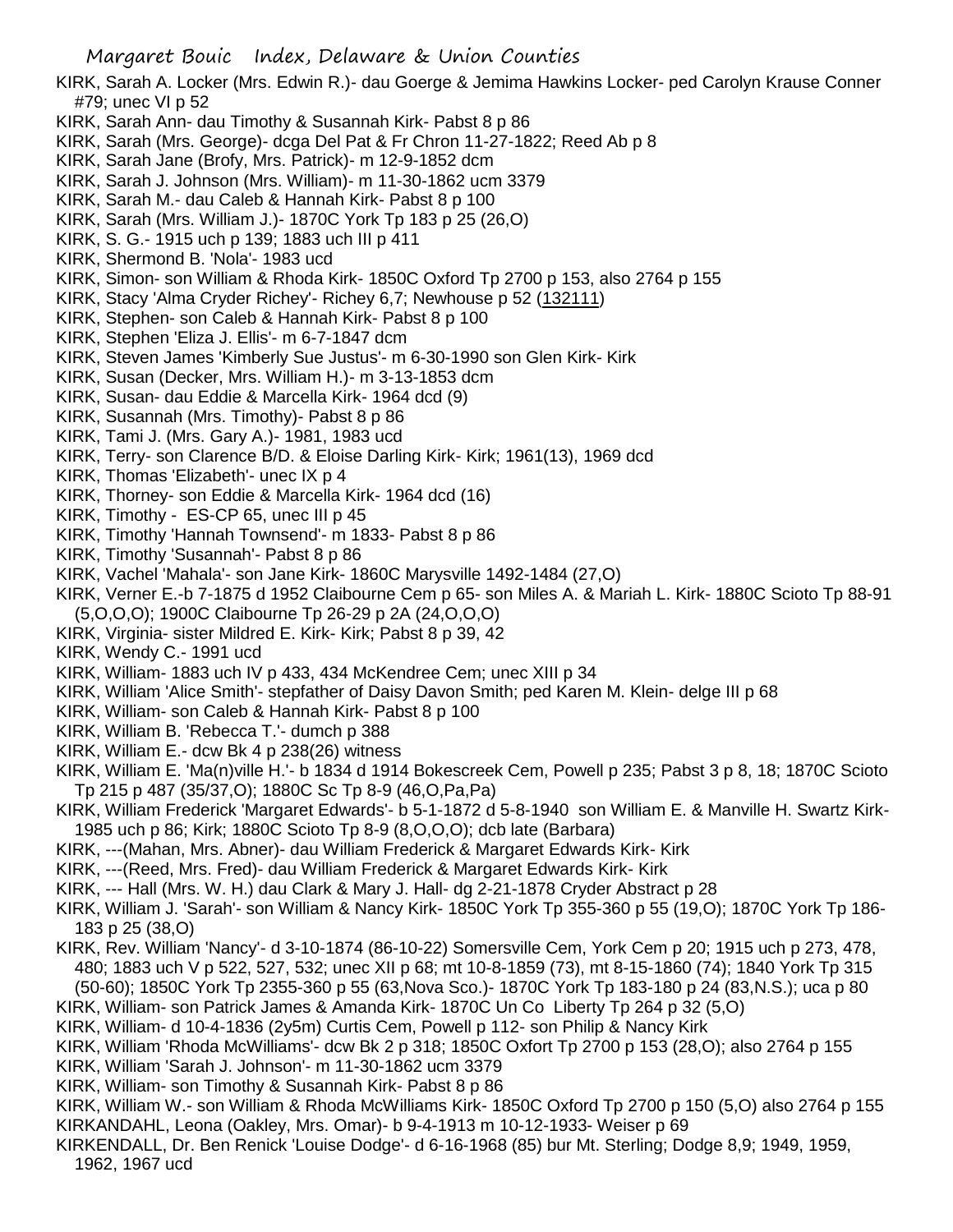KIRKENDALL, Ben Renick,Jr 'Janet Lee Billheimer'- son Dr. Ben Renick & Louise Dodge Kirkendall- Dodge 9 KIRKENDALL, Betty (Knowles, Mrs. Eloit S.)- dau Dr. Ben Renick & Louise Dodge Kirkendall- Dodge 9

KIRKENDALL, Charles A.'Loretta'- 1971, 1980 dcd

KIRKENDALL, Daniel- b 1978 son Dennis W. & Deborah J. Kirkendall- 1980 dcd

KIRKENDALL, Deborah H. (Mrs. Dennis W.)- 1980 dcd

KIRKENDALL, Dennis W. 'Deborah H.'- 1980 dcd

KIRKENDALL, Elizabeth (Finch, Mrs. Isaac)- d age 74, Powell p 146, 177; dumch p 288

KIRKENDALL, Janet Lee Billheimer (Mrs.Ben Renick,Jr.)- Dodge 9

KIRKENDALL, Loretta (Mrs. Charles A.)- 1980 dcd

KIRKENDALL, Louise Dodge (Mrs. Dr. Ben Renick)- dau Thomas & Agnes Greene Dodge- Dodge 8,9; 1949, 1959, 1962, 1967, 1971, 1991 ucd

KIRKENDALL, Sally Lou (McDonald, Mrs. Paul K.)- dau Dr. Ben Renick & Louise Dodge Kirkendall- Dodge 9

KIRKENDALL, Sandra (Reckless, Mrs. Walter W.)- dau Dr. Ben Renick & Louise Dodge Kirkendall- Dodge 9; 1962 ucd

KIRKENDALL, Thomas D.- son Dr. Ben Renick & Louise Dodge Kirkendall- Dodge 9

KIRKENDALL, Tracy- b 1968 ch Charles A. & Loretta Kirkendall- 1980 dcd

KIRKER, Elizabeth (Campbell, Mrs. Joseph)- b 1-20-1795 Adams Co m 7-2-1816 d 10-25-1887 (93)- dau Gov. Thomas Kirker- delge III p 63; 1880 dch p 717; dg 11-1-1887 Cryder Ab p 167, 168

KIRKER, --- (McKittrick, Mrs. Ernest Henry)- m 3--17-1956 dau William E. & ELizabeth H. Kirker- McKitrick p 472

KIRKER, Elizabeth H. (Mrs. William E.)- McKitrick p 472

KIRKER, Gov. Thomas- dg 11-1-1887, Cryder Ab p 167, 168

KIRKER, William E. 'Elizabeth H.'- McKitrick p 472

KIRKHAM, Brian- b 1970 son John A. & Vickie C. Kirkham- 1971 dcd

KIRKHAM, Don- 1980 dcd, Liberty Tp

KIRKHAM, Donald- son John A. & Jean Canfield Kirkham- Kirkham; 1964 dcd (13)

KIRKHAM, Donald Paul- b 4-2-1975 son J. A. & Cummins Kirkham- Kirkham

KIRKHAM, Donald Ralph 'Mary Jo Hoover'- m 10-26-1974 son John E. Kirkham- Kirkham

KIRKHAM, Etta Smith (Mrs. Mohn Madison)- b 11-29-1875/6 d 5-18-1960 dau Mathias & Martha Smith-Kirkham; uninf p 33; 1959 ucd

KIRKHAM, Harold- son John Madison & Etta Smith Kirkham- Kirkham

KIRKHAM, ---(Struewin, Mrs. Leonard)- dau John Madison & Etta Smith Kirkham- Kirkham

KIRKHAM, James- d 10-2-1852 Stratford Cem, delge II p 32

KIRKHAM, Jean Canfield (Mrs. John E.)- dau Donald Willis & Lucile Marie Sharp Canfield- dcq Lucile Sharp Kirkham 1, Donald Kirkham 1

KIRKHAM, John A. 'Vickie'- son John Edward & Jean Kirkahm- Kirkham; 1964, 1969, 1971, 1980 dcd

KIRKHAM, John Edward 'Jean'- d 5-12-1976 (52) son Ralph & Sarah Gale Kirkham- Kirkham; 1964, 1969, 1971 dcd

KIRKHAM, John Madison 'Etta Smith'- b 12-14-1876 d 9-11-1963 bur South Charleston- son John Kirkham-Kirkham: 1959 ucd: uninf p 33

KIRKHAM, Julie K. (Rose, Mrs. )- dau John A. & Jean Canfield Kirkham- Kirkham; 1964 dcd (16)

KIRKHAM, E. Kay- author on handwriting- delge VIII p 2

KIRKHAM, Paul- b 1953 son John A. & Jean Canfield Kirkham- Kirkham; 1964, 1969, 1971, 1980 dcd

KIRKHAM, Pauline (Struewing, Mrs. Leonard)- m 11-15-1934 Kirkham; Struewing

KIRKHAM, Ralph 'Sarah Gale' d 1959- Kirkham

KIRKHAM, Richard S.'Jean Perry'- d 6-12-1978 (49) bur Sturgis, Mich.- son Ralph & Sara Gale Kirkham-Kirkham

KIRKHAM, Sarah Gale (Mrs. Ralph)- d 3-4-1972 973) bur Powell- Kirkham; 1961, 1964, 1971 dcd

KIRKHAM, Vickie (Mrs. John A.)- 1969, 1971 dcd

KIRKLAND, ---McKitrick p 430

KIRKLAND, Ada (Bouic, Mrs. Fred)(Bertschy, Mrs. Jacob M.)- b 5-7-1889 Scioto Tp dcb, d 10-6-1972 (83) dau W. Adam & Louisa Rudolph Kirkland- Kirkland 5; Wells 3; Bouic (11341); Thompson 4

KIRKLAND, Ada- dau James P. & Matilda Bridwell Kirkham- Kirkham p 329

KIRKLAND, Addam- son John H., & Mary Kirkland- 1880C Scioto Tp 130-135 (19,O,O,O)

KIRKLAND, Michael Andrew- b 12-27-1860 d 11-4-1930 Oakdale Cem 4357-son William D. & Elizabeth Ann Beard Kirkland- Ost p 2; 1883 uch V p 347; Kirkland 3; 1870C Millcreek Tp 51 (9,O); 1880C Mil Tp 50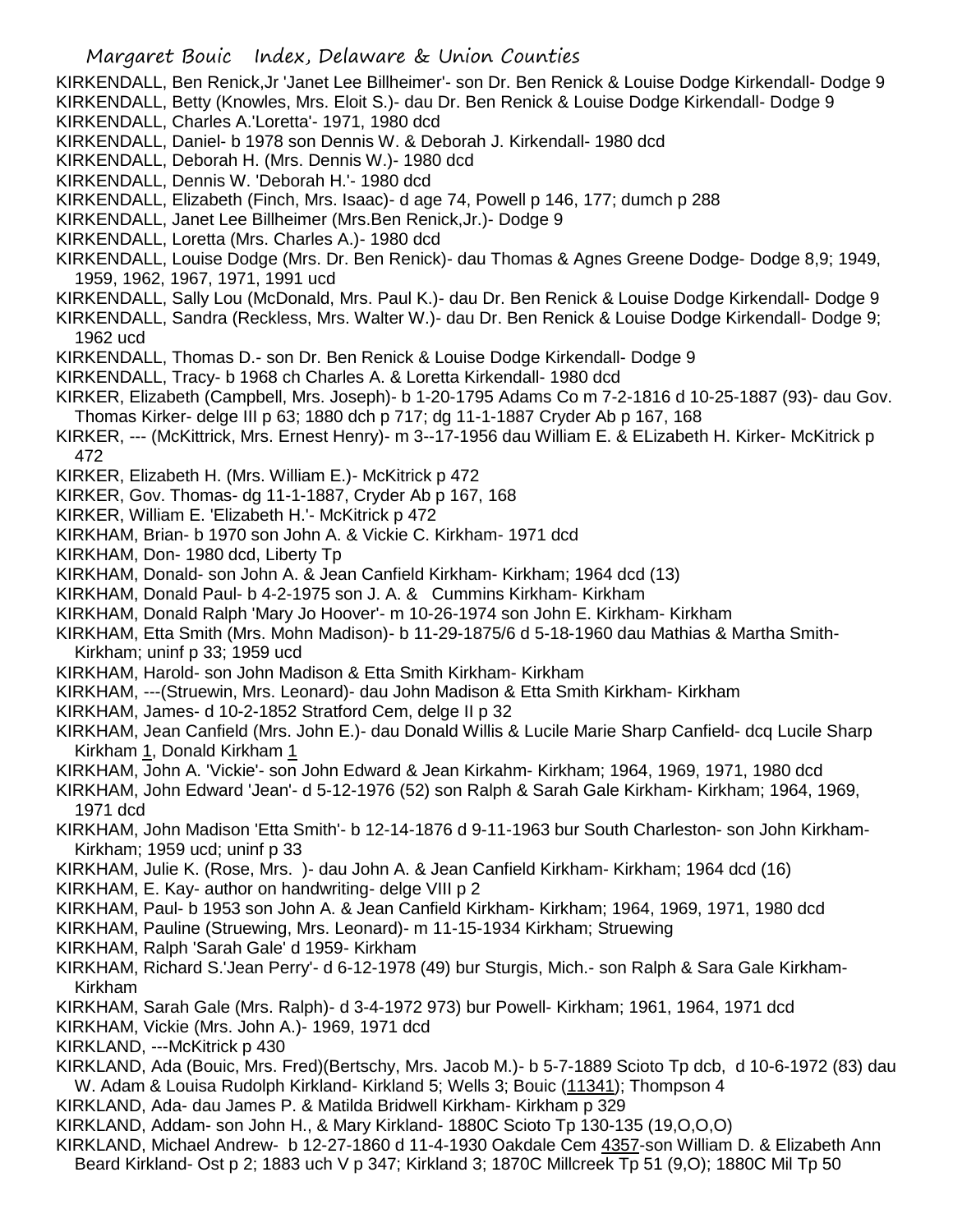(17,O,O,O) 1900C Mil Tp 112-115 p 6A (39,O,Va,O)

KIRKLAND, Amelia Webb (Mrs. John)- m 7-30-1854 ucm 2150; unec VIII p 19

KIRKLAND, Ann Margaret Bouic (Mrs. Marion)- b 3-5-1869 m 9-25-1889 d 9-12-1951 (82) Oakdale Cem - dau Washington Allen & Margaret A. Wells Bouic- Bouic 1136; Wells 1156; Kirkland 3,4; Lakin 128636; Trusler

- 1356; 1870C Millcreek Tp 48 (1,O); 1880C Millcreek Tp 34 (4,O,Md,O)
- KIRKLAND, Burrell- d age 108, 1883 uch V p 347; Kirkland  $1$

KIRKLAND, Christopher Michael- b 7-27-1988 son William A. & Joyce R. Kirkland- Kirkland

- KIRKLAND, Clara/Clarissa A. (Moon, Mrs. Hosea)- b 1-10-1869 Concord Tp dcb, m 10-30-1884 dau George B. & Josephine Kirkland- Kirkland 4; 1870C Concord Tp 256 (1); 1880C Concord Tp 162
- KIRKLAND, Daniel K.- d 9-21-1963 (9m, 10d) New Millcreek Cem p 10- son George B. & Josephine Kirkland-Kirkland 4
- KIRKLAND, Elizabeth Ann Beard (Mrs. William D.)- b 10-29-1823 m 5-2-1859 ucm 2882 d 9-12-1884 New Millcreek Cem p 10; 1883 uch V p 347; Kirkland 2,3; 1860C Millcreek Tp 86 (37,O); 1870C Mill Tp 51 (47,O); 1880C Mil Tp 50 (58,O,Pa,Pa)
- KIRKLAND, Elizabeth "Libbie" B. (Bailey, Mrs. David Newton)- m 2-16-1886 dau George B. & Josephine Cowles Kirkland- Kirkland 4; 1870C Concord Tp 256 (3)
- KIRKLAND, Elizabeth (Robinson, Mrs. Adam)- m 12-18-1851 ucm 1731 dau William D. & Jane Trusler Kirkland- 1883 uch V p 334, 347, 446; 1880 dch p 734; Kirkland 3,4; Turney 3,4; unec VIII p 40, XIV p 66; 1860C Millcreek Tp 44 (30,Tenn)
- KIRKLAND, Frances (Thorpe, Mrs. Dr. O. H.)- b 2-25-1892 d 12-11-1931- dau Marion & Ann Margaret Bouic Kirkland- Kirkland 4,5; Wells 3,4; Bouic 11361; Lakin 1286361; 1900C Millcreek Tp 112-115 p 6A (8,O,O,O)
- KIRKLAND, George B. 'Josephine Cowles'- m 10-7-1858 2780 ucm d New Millcreek Cem p 1, War 1812; son William D. & Jane Trusler Kirkland- 1883 uch V p 347; unec IV p 17, XI p 39, XII p 30; delge X p 34; uca p 49; Cowles; Kirkland 3,4; 1850C Millcreek Tp 2005-2026 p 292 (13,O); 1860C Mil Tp 37 (23,O); 1870C Concord Tp 256 (31\*); 1880C Concord Tp 162; dg 3-20-1903 Cry. Ab p 175; dg 8-21-1906, 8-21-1906 Cry . Ab p 116
- KIRKLAND, George 'Martha Stanback'- b 3-5-1777 m 1807 d 12-17-1863 New Millcreek Cem p 1, Powell p 25 son Burrell Kirkland- Kirkland 1,2; 1883 uch V p 347; 1850C Millcreek Tp 2004-2025 p 292 (72,Va); 1860C Mil Tp 85 (84,Va)
- KIRKLAND, George W. 'Frances Ellen Beard''Loretta Trout'- b 1-10-1879 m 3-3-1902 (2) 3-5-1925 d 1-10-1930 (64) Raymond Cem- son John & Mary J. Kirkland- Kirkland 4; 1870C Scioto Tp 30 p 476 (6,O); 1880C Sc. Tp 130-135 (15,O,O,O)
- KIRKLAND, Hannah (Brown, Mrs. Wilson)- m 2-26-1854 ucm 2082 dau William D. & Jane Trusler Kirkland-1883 uch V p 347; Kirkland 3; 1850C Millcreek Tp 2005-2026 p 292 (15,O)
- KIRKLAND, Jane Trusler (Mrs. William D.)- m 9-1-1829 d 9-9-1853 New Millcreek Cem p 10- dau John Trusler- 1883 uch V p 347, 446; Kirkland 2,3; 1850C Millcreek Tp 2005-2026 p 292 (39,Tenn)
- KIRKLAND, Rebecca Jennie (Stover, Mrs. William J.)- m 11-25-1881 New Millcreek Cem p 29- dau John & Mary J. Kirkland- 1870C Scioto Tp 30 (11,O); 1880C Sc Tp 130-135 (21,O,O,O); see obit George W. Kirkland, mlib
- KIRKLAND, John- d 2-13-1878 (48) Scioto Tp, dcdeaths
- KIRKLAND, John 'Amelia Webb'- m 7-30-1854 ucm 2150; unec VIII p 19
- KIRKLAND, John H. 'Mary J.'- d 2-11-1877 (43-2-28) New Millcreek Cem p 11- son William D. & Jane Trusler Kirkland- Kirkland 3,4; 1883 uch V p 347; 1850C Millcreek Tp 2005-2026 p 292 (17,O); 1870C Scioto Tp 30 p 476(34,O)
- KIRKLAND, Josephine Cowles (Mrs. George B.)- b 2-11-1842 m 10-8-1858 d 10-13-1908- Kirkland 3,4; unec IV p 17, XII p 30; 1860C Millcreek Tp 37 (16,O); 1870C Concord Tp 256 (28); 1880C Concord Tp 162; dg 10-20-1908 Cry Ab. p 162, 163
- KIRKLAND, Joyce R. (Mrs. William A.)- Kirkland
- KIRKLAND, Louisa Rudolph (Mrs. W. Adam)- Kirkland 4,5; Thompson 3,4
- KIRKLAND, Louretta Elizabeth (Trout, Mrs. John M.)(Mrs. George W.)- b 12-18-1875 m(1) 1895 (2) 1924 d 11-17-1935 (59) Raymond Cem- dau Alexander & Mary Jane Martin Blue- obit mlib
- KIRKLAND, Lucinda "Loua" Louise (Neeley, Mrs. )- dau John & Mary J. Kirkland- Kirkland 4; 1870C Scioto Tp 30 p 476(3,O); 1880C Scioto Tp 130-135 (13,O,O,O)- see obit George W.
- KIRKLAND, Marion E. 'Ann Margaret Bouic'- b 12-19-1863 m 9-25-1889 d 6-8-1945 Oakdale Cem son William D. & Elizabeth Ann Beard Kirkland- Kirkland 3,4; Bouic, 9,10; Wells 2,3; 1908 dch p 160, 787; 1883 uch V p 347; 1870C Millcreek Tp 51 (6,O); 1880C Mil. Tp 50 916,O,O,O); 1900C Mil Tp 112-115 p 6A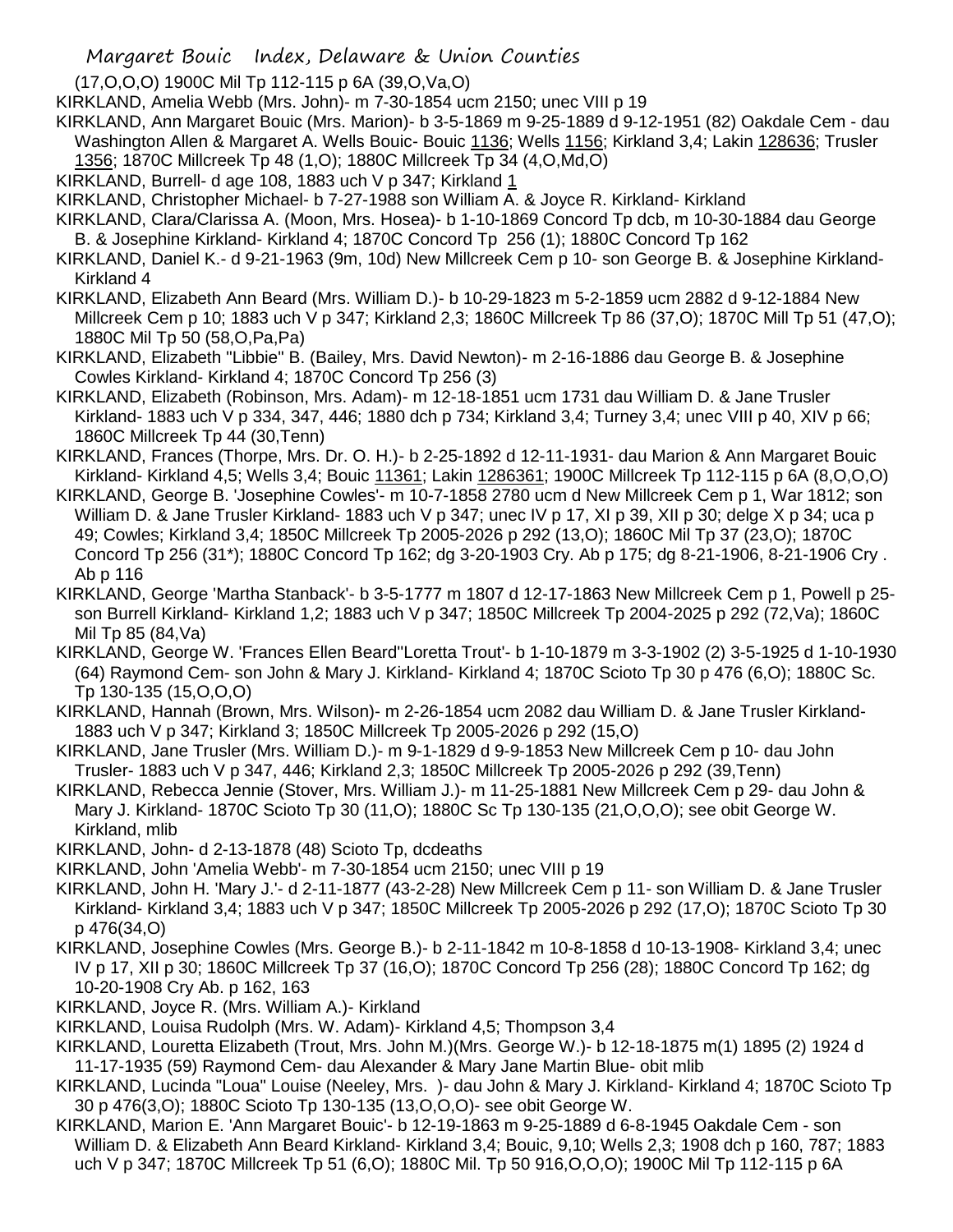Margaret Bouic Index, Delaware & Union Counties

(37,O,Va,O) m 12y

- KIRKLAND, Martha Stanback (Mrs. George)- b 12-14-1791 m 1807 d 9-13-1875 New Millcreek Cem p 1; Powell p 257; Kirkland 1,2; unec XI p 39; mt 3 p 29; 1850c Millcreek Tp 2004-2025 p 292 (69,va); 1860C Mil Tp 85 (69,Va); 1870C Mil Tp (78,Va)
- KIRKLAND, Mary Beach (Mrs. Turhand)- b 2-14-1758 d 11-24-1792 dau Moses & Dinah Sperry Beach- unec XIV p 71
- KIRKLAND, Mary C. (Hinkle, Mrs. Daniel)- m 9-28-1882 dau George B. & Josephine Kirkland- Kirkland 4,5; 1870C Concord Tp 256 (6); 1880C Concord Tp 162
- KIRKLAND, Mary Jane (Freshwater,Mrs. Henry Oller)- b 5-8-1861 m 2--28-1876 d 3-17-1903- Freshwater p 220, 221, 222
- KIRKLAND, Mary J. (Mrs. John)- d 10-25-1920 (85-1-10)- Kirkland 3,4; 1860C Millcreek Tp 3 (23,O); 1870C Scioto Tp 30 p 476(33,O); 1880C Sc Tp 130-135 (44,O,Pa,Pa)
- KIRKLAND, Nannie (Freshwater, Mrs. Henry)- d 3-17-1903 (40) dau George B. & Josephine Cowles Kirkland- d 3-20-1903, Cryder Ab p 175
- KIRKLAND, Nancy J.- 1870C Concord Tp 256 (9)
- KIRKLAND, Rebecca J.- dau John & Mary Kirkland- 1860C Millcreek Tp 3 (1,O); 1870C Scioto Tp 476 (11)
- KIRKLAND, Rebecca- 1860C Millcreek Tp 3 (58,Pa)
- KIRKLAND, Ruby Taylor (Mrs. Harry)- b 1-10-1895 d 12-12-1982 Oakdale Cem -dau Marion E. & Ann Margaret Bouic Kirkland; Bouic 11362; Lakin 1286362; Taylor (1143); Wells 11562; Trusler 13562; Genther p a11; 1900C Millcreek Tp 112-115 p 6A (5,O,O,O)
- KIRKLAND, Samantha (Fleming, Mrs. )- dau John & Mary Kirkland- 1860C Millcreek Tp 3 (3,O); 1870C Scioto Tp 476 (13); see obit George W., mlib
- KIRKLAND, Samantha (Hinkle, Mrs. John N.)-m 11-1871 dg 10-27-1905, Cry Ab p 59
- KIRKLAND, Turhand 'Mary Beach'- unec XIV p 71

KIRKLAND, William Ad 'Louisa Rudolph'- b 1861 d 1925 New Millcreek Cem p 43- son John & Mary J. Kirkland - Thompson 3,4; 1870C Scioto Tp 30 p 476 (8); see obit George W., mlib

- KIRKLAND, William A. 'Joyce R.'- Kirkland
- KIRKLAND, William D.'Jane Trusler''Elizabeth Ann Beard'- b 12-20-1808 m 5-2-1859 ucm 2882 d 1-19-1896 son George & Martha Stanback Kirkland; 1883 uch IV p 507 V p 446; unec XI p 39; 1850C Millcreek Tp 2005-2026 p 292 (39,Va); 1860C Mil Tp 86 945,Va); 1870C Mil Tp 51 (62,Va); 1880C Mil Tp 50 (69,Va,Va,Va); unec XI p 39
- KIRKLAND, William D.- son William D. & Jane Trusler Kirkland- 1883 uch V p 347; uca p 23, 49; Kirkland 3; 1850C Millcreek Tp 2005-2026 (7,O); 1860C Mil Tp 86 (17,O)
- KIRKLAY, Margaret A. (Hull, Mrs. A. A.)- m 11-9-1843 Madison Co unec X p 7
- KIRKLEY, Betsy (Harbert, Mrs. Estate Smith)- m 1-8-1829 Madison Co, unec V p 39
- KIRKLEY, Dr.C. A.- moved to Toledo- unec VIII p 30
- KIRKLEY, James M. 'Sarah Hull'- m 2-24-1842 Madison Co, unec IX p 56
- KIRKLEY, Rachel (Howard, Mrs. Amos)- m 12-22-1825 Madison Co, unec V p 16
- KIRKLEY, Sarah Hull (Mrs. James M.)- m 2-24-1842 Madison Co, unec IX p 56
- KIRKLIN, see KIRKLAND
- KIRKMAN, Diana J. (Mrs. Lance J.)- Kirkman
- KIRKMAN, Dorothy (Mrs. Rev. Paul)- Kirkman
- KIRKMAN, Gene 'Patricia'- Kirkman
- KIRKMAN, Jillian Elise- b 9-20-1982 dau Lance J. & Diana J. Kirkman- Kirkman
- KIRKMAN, Lance J. 'Diana J.'- son Gene & Patricia Kirkman- Kirkman
- KIRKMAN, Mary Jane (Walker, Mrs. Jesse)- m 10-8-1849 ucm 1458; unec XII p 20
- KIRKMAN, Nancy J. (Walker, Mrs. Jesse)- m 10-8-1849 ucm 1459
- KIRKMAN, Patricia (Mrs. Gene)- Kirkman
- KIRKMAN, Rev. Paul 'Dorothy'- Kirkman Bible Holiness Church
- KIRKNER, Anne Kate- b 12-6-1875 Mac County For Tp dau John & Rosanna Baltate Kirkner- dcb
- KIRKPATRIC, Halsey 'Mary Ann Gould'- m Kingston Tp, dcga p 29, Del Patron & Franklin Chronicle 6-23- 1825; Reec Abs. p 73
- KIRKPATRIC, Mary Ann Gould (Mrs. Halsey)- m Kingston Tp, dcga p 29, Del Pat & Fr Chron 6-23-1825
- KIRKPATRICK, -- b 3-6-1892 Kingston Tp son L. & --Patrick Kirkpatrick- dcb
- KIRKPATRICK, --b 10-24-1891 Liberty Tp son J. C. & Alice E. Mattice Kirkpatrick- dcb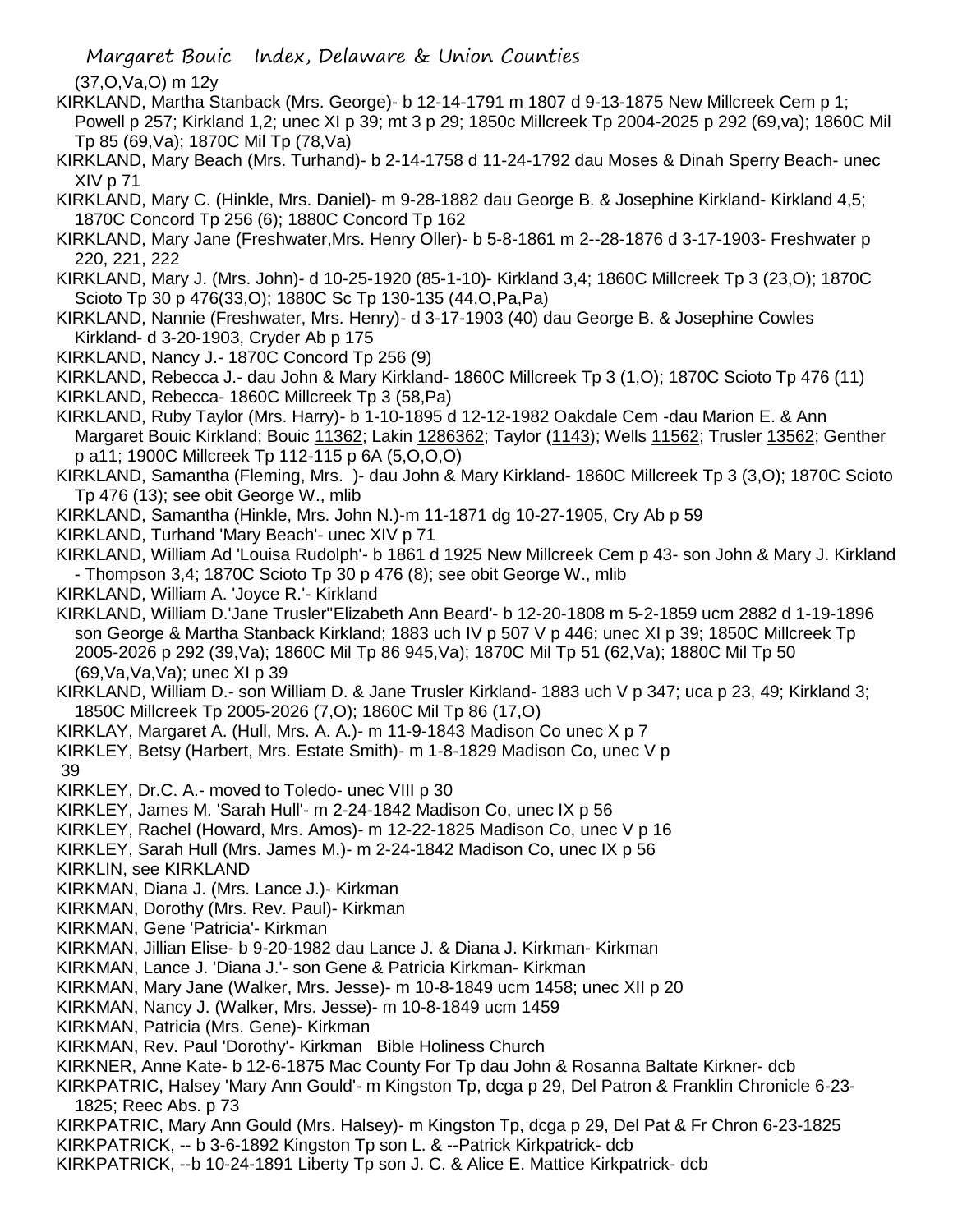Margaret Bouic Index, Delaware & Union Counties KIRKPATRICK, Mr.- lpc p 8 KIRKPATRICK, Mrs. d Friday (89-10-6) dg 2-15-1895 Cryder Ab p 7 KIRKPATRICK, Mrs. of Kinston d Sunday (75) dg 4-15-1898 Cry Ab p 152 KIRKPATRICK, Aaron T.- b 1971 son Thomas & Marlene Kirkpatrick- 1983, 1991 ucd KIRKPATRICK, Agnes (McKittrick, Mrs. William)- b 9-9-1876 Scotland m 9-26-1818, McKitrick p 431 KIRKPATRICK, Agnes (White, Mrs. Fred)- dau Earl & Stella Morrow Kirkpatrick- Kirkpatrick KIRKPATRICK, A. h.- son John Kirkpatrick- dg 5-4-1900, Cry Ab p 20 KIRKPATRICK, Alexander 'Hannah'- 1850C Genoa Tp 458 p 46 (46,Pa) KIRKPATRICK, Alice Esther- b 7-27-1887 Lib. Tp dau J. C. & Alice Mattic Kirkpatrick- dcb; 1908 dch p 428 KIRKPATRICK, Alonzo- son Alexander & Hannah Kirkpatrick- 1850C Genoa Tp 459 p 46 (15,O) KIRKPATRICK, Alta- infant dau of L. & H/N d 9-3-1884 (5m23d) Sunbury Cem, Powell p 34 KIRKPATRICK, Altia L.- dau Benjamin & Susan K. Kirkpatrick- d 9-27-1862 (8-5-2) Stark Cem, Powell p 205 KIRKPATRICK, Alva- d 9-3-1884 (I5m23s) dg 9-10-1884 Cry Ab p 99; inf. dau T. & Minnie Kirkpatrick KIRKPATRICK, Amanda Campbell (Mrs. James)- m 1-1-1856 ucm 2375, unec VIII p 35 KIRKPATRICK, Andy J.- son Leonard & Nancy E. Kirkpatrick- Kirkpatrick KIRKPATRICK, Ann C. Price (Mrs. William)- m 2-18-1847 Madison Co, unec X p 28 KIRKPATRICK, Ann (Mrs. Robert)- 1973 ucd KIRKPATRICK, Anna (Mast, Mrs. P. B.)- m 1850 dg 11-22-1898 Cryder Ab p 173 KIRKPATRICK, Anna (Palmer, Mrs. Amos)- 1915 uch p 1155 KIRKPATRICK, Annie (Langstaff, Mrs. Dr. Louis)- m 1853 Maugans Anc p 226 KIRKPATRICK, Arthur R. 'Ramona K. Reese'- b 2-16-1906 m 1932 d 1-12-1977 (70) Oakdale Cem II p 46 (M-RW-6)- son Earl & Stella Morrow Kirkpatrick- Kirkpatrick; 1959, 1962, 1967, 1971, 1973, 1975 ucd KIRKPATRICK, Barbara Ann Nickel (Mrs. Robert E.)- m 4-8-1962 dau Philip Nickel- Kirkpatrick; 1967, 1971, 1977, 1979, 1981, 1983, 1991 ucd KIRKPATRICK, Barilla M.- ch Alexander & Hannah Kirkpatrick- 1850C Genoa Tp 459 p 46 (13,O) KIRKPATRICK, Benjamin- adm o festate of Wm. Gould 1-2-1856 Reed Ab p 160, dg 1-25-1856 KIRKPATRICK, Benjamin 'Susan K.'- b 10-11-1827 m 2-24-1855 d 7-22-1895 Stark Cem, Cryder Ab. p 205; Pabst 8 p 49, 50, 65; 1870C Berlin Tp 225 (40\*); dg 7-26-1895 Cry Ab p 30, dg 8-2-1895 Cry Ab p 32; dg 4- 22-1898, Cry A.p 153 KIRKPATRICK, Benjamin T. 'Elsnie Painter'- lic 11-26-1881 ucm 7074 KIRKPATRICK, Bethany- b 1986 ch Donald A. & Dorothy K. Kirkpatrick- 1991 ucd KIRKPATRICK, Elisa- b 11-15-1958 dau Robert & Shearley deVore Kirkpatrick- Weiser p 677 KIRKPATRICK, Elizabeth C. "Betsy" (Irwin, Mrs. John S.)- m c 1816 dau Samuel & Jane Mitchell Kirkpatrick-1883 uch V p 223; Genther p 137 KIRKPATRICK, Bette (Closch, Mrs. )- dau William J. & Carolyne Pecko Kirkpatrick- Kirkpatrick KIRKPATRICK, Brilla M. (Mullin, Mrs. Thomas)- m 10-5-1854 dcm KIRKPATRICK, Carolyne Pecko (Mrs. William J.)- Kirkpatrick KIRKPATRICK, Catherine (Mrs. William)- 1850C Kingston Tp 3228 p 171 (21,O) KIRKPATRICK, Cheryl- b 1953- dau Kenneth J. Kirkpatrick- 1969 dcd KIRKPATRICK, Christina- b 1971 dau Shirley Kirkpatrick- Kirkpatrick; 1977, 1979, 1981, 1983, 1991 ucd KIRKPATRICK, Cindy- b 1959 dau James A. & Shirley A. Kirkpatrick- 1971, 1977, 1979 ucd KIRKPATRICK, Clara E. (Mrs. )- d 12-29-1977 (98) Powell Cem- Kirkpatrick KIRKPATRICK, Clarence J. 'Lola'- 1969 dcd KIRKPATRICK, Clement- 1880C Liberty Tp Un Co 46-47 (16,O,Pa,O) KIRKPATRICK, Clo (Mrs. Harry)- b 4-29-1869 d 1-12-1933 Jerome IOOF Cem DJ p 107, 119 KIRKPATRICK, Cora Rood (Cochran, Mrs. Burgess)(Mrs. Harley S.)- b 1-16-1900 m(2) 6-20-1945 d 10-15- 1993 (93) Glendale, Cem- dau Benjamin H. & Cora jane Guthrie Rood- Kirkpatrick; 1961, 1964, 1969, 1981 dcd KIRKPATRICK, David 'Edna Neiswander'- Kirkpatrick KIRKPATRICK, David,Jr.- son David & Edna Neiswander Kirkpatrick- Kirkpatrick KIRKPATRICK, David- son Kenneth G. Kirkpatrick- Kirkpatrick KIRKPATRICK, Donald A. 'Dorothy K.'- 1991 ucd KIRKPATRICK, Doris (Beckley, Mrs. Clinton)- dau Harley S. Kirkpatrick- Kirkpatrick KIRKPATRICK, Doris Kelley (Mrs. McKinley)- Kirkpatrick KIRKPATRICK, Dorothy K. (Mrs. Donald A.)- 1991 ucd KIRKPATRICK, Earl 'Stella Morrow'- Kirkpatrick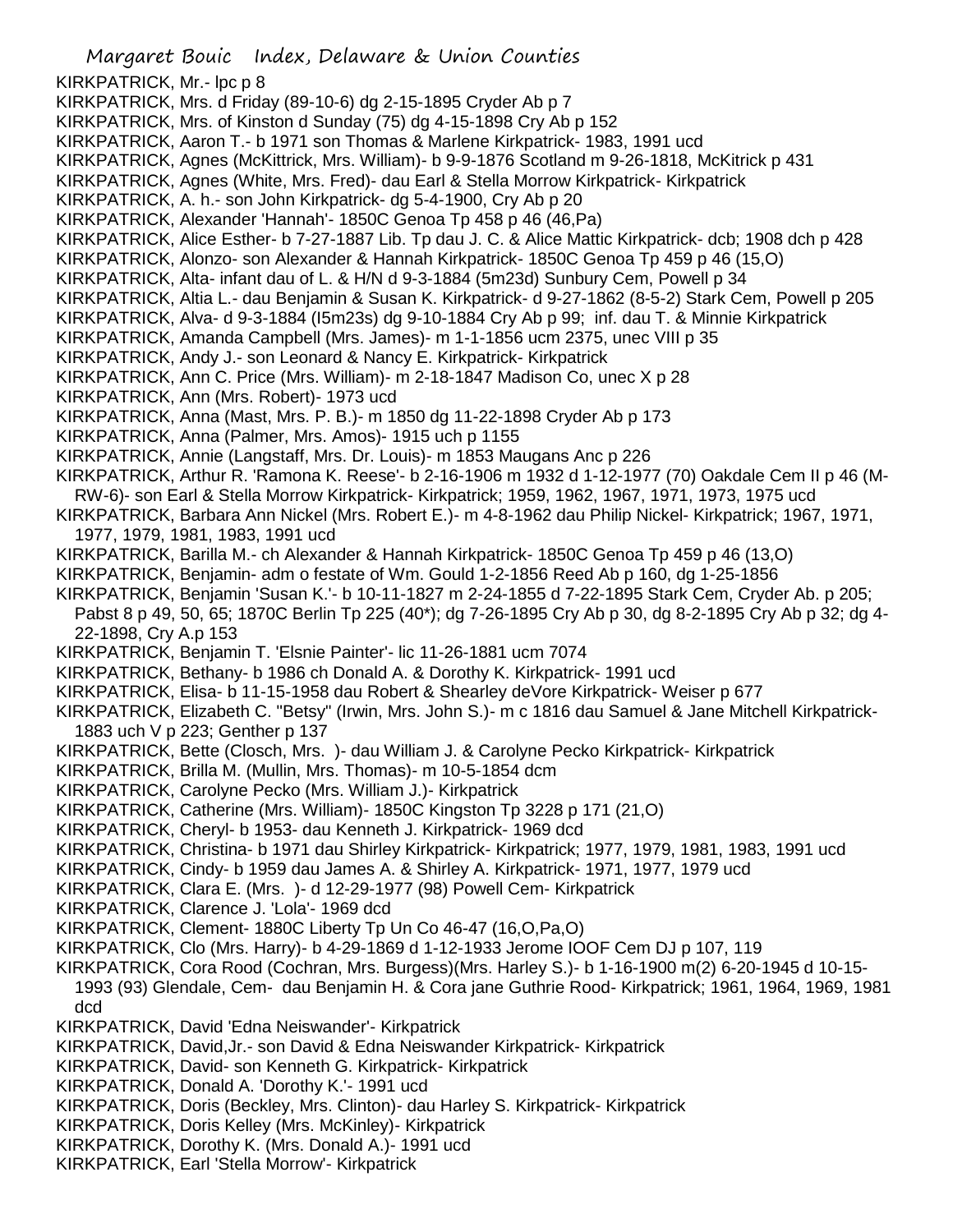KIRKPATRICK, Elanor Conley (Mrs. Joseph )- m 11-18-1824 Madison Co, unec V p 15 KIRKPATRICK, Elizabeth E.- 1870C Orange Tp 431 (36) KIRKPATRICK, Elizabeth George (Mrs. )- d 10-21-1979 (69) Green Mound Cem- sister Vincent George-**Kirkpatrick** KIRKPATRICK, Elizabeth (Mrs. )(Waddell, Mrs. Daniel)- Powell p 365 KIRKPATRICK, Ella- Grad Delaware HS 1880, delge VI p 72; dau John Kirkpatrick- dg 5-4-1900, Cryder Ab p 20; 1870C Liberty Tp Del Tp 391 (9) KIRKPATRICK, Elsnie Painter (Mrs. Benjamin T.)- lic 11-26-1881 ucm 7074 KIRKPATRICK, Esther Wood (Mrs. Robert)- d 2-8-1895 (89-9-10) Old Liberty Chyd, Powell p 155; 1880 dch p 665; 1870C Liberty Tp 401 (60); dcdeaths KIRKPATRICK, Ethel- b 7-29-1884 Lib. Tp d 10-13-1884 (2m14d) dau Alice Mattier Kirkpatrick- dcb, dcdeaths KIRKPATRICK, Evelyn (Beard, Mrs. Leon Eugene)- m 1-30-1959- Beard; Kirkpatrick KIRKPATRICK, Fae (Hayes, Mrs. Dick)- dau Earl & Stella Morrow Kirkpatrick- Kirkpatrick KIRKPATRICK, Ferdmans- b 7-11-1872 Lib. Tp son John & Mary E. Corenty Kirkpatrick- dcb KIRKPATRICK, Florence Weiser (Mrs. Walton)- b 7-6-1902 m 10-8-1922 dau George Frank & Mary Ellen Lower Weiser- Weiser p 677 KIRKPATRICK, General- hmp p 75 KIRKPATRICK, Gerald- son L. DeWitt & Mae Rogers Kirkpatrick- Kirkpatrick KIRKPATRICK, Hannah (Mrs. Alexander)- 1850C Genoa Tp 459 p 46 (49,NJ) KIRKPATRICK, Hannah Godfry (Mrs. Minor)- m 4-29-1841 Madison Co unec IX p 32 KIRKPATRICK, Harold- son David & Edna Neiswander Kirkpatrick- Kirkpatrick KIRKPATRICK, Harriet M. Cady (Mrs. Van)- dau P. R. & Sophronia Grancy Cady- dumch p 385 KIRKPATRICK, Harry 'Clo'- b 10-6-1867 d 11-21-1899(32-1-15) Jerome IOOF Cem Dj p 107, 119; dedeaths KIRKPATRICK, Hartley S. 'Cora Rood'- d 6-16-1974 (88) bur Cardington- Kirkpatrick; 1961, 1964, 1969, 1971 dcd KIRKPATRICK, Helen (Dull, Mrs. John)- McKitrick p 109 KIRKPATRICK, Helty?- Pabst 8 p 7 KIRKPATRICK, Henry 'Cleora Staggers'- b 10-6-1867 m 7-29-1890 d 11-21-1899 (32-1-15); dg 12-8-1899 Cryder Ab p 227 KIRKPATRICK, Henry W.- son Alexander & Hannah Kirkpatrick- 1850C Genoa Tp 459 p 46 (9,O) KIRKPATRICK, H. S.- dpc p 73 KIRKPATRICK, Ida- dau John Kirkpatrick- Grad Delaware HS 1889, delge VII p 20; dg 5-4-1900, Cryd Ab p 20 KIRKPATRICK, Irene (Close, Mrs. )- dau Clara E. Kirkpatrick- Kirkpatrick KIRKPATRICK, Irene May- b -3-31-1903 Kingston Tp dau L. & Minnie Patrick Kirkpatrick- dcb KIRKPATRICK, James- unclaimed letter 1853, unec V p 22 KIRKPATRICK, James 'Amanda Campbell'- m 1-1-1856 ucm 2375; unec VIII p 35 KIRKPATRICK, James- son Arthur R. & Ramona Reese Kirkpatrick- Kirkpatrick KIRKPATRICK, James A. 'Shirley'- 1959, 1971, 1975, 1977, 1979 ucd KIRKPATRICK, James- 1870C Orange Tp 431 (37\*) KIRKPATRICK, James 'Marion Wells'- 1880 dch p 665 KIRKPATRICK, James W.- 1908 dch p 398 KIRKPATRICK, James- son William J. & Carolyne Pecko Kirkpatrick- Kirkpatrick KIRKPATRICK, Jane Knight (Mrs. )- dg 6-9-1908 sister of Elizabeth Knight; dg 6-9-1908 Cryd Ab p 138 KIRKPATRICK, Jane Mitchell (Mrs. Samuel)- d 10-6-1824 (66) Mitchell Cem R 16 DJ p 11, 12- dau Samuel & Margaret Alexander Mitchell- unec XIV p 32; Genther p 46, 137; 1883 uch V p 185, 223; hmp p 53; KIRKPATRICK, Janet (Cobb, Mrs. )- dau McKinley Kirkpatrick- Kirkpatrick KIRKPATRICK, Jean- dau John Kirkpatrick- dg 5-4-1900 Cry Ab p 20 KIRKPATRICK, J. C.- brother John Kirkpatrick- dg 5-4-1900 Cry Ab p 20 KIRKPATRICK, --(Cunningham, Mrs. James)- sister John Kirkpatrick- dg 5-4-1900, Cryder Ab p 20 KIRKPATRICK, Jennie Allen (Mrs. )- d Monday (22) dau James Allen, dg 1-15-1904, Cry Ab p 216 KIRKPATRICK, Jennie H.- Grad Delaware HS 1881, delge VI p 72; 1870C Liberty Tp 391 (7) KIRKPATRICK, W. Jerome- son Clara E. Kirkpatrick- Kirkpatrick KIRKPATRICK, Jerry- son William J. & Carolyne Pecko Kirkpatrick- Kirkpatrick KIRKPATRICK, Jim- 1983 ucd KIRKPATRICK, John- 1908 dch p 398; lpc p 10

Margaret Bouic Index, Delaware & Union Counties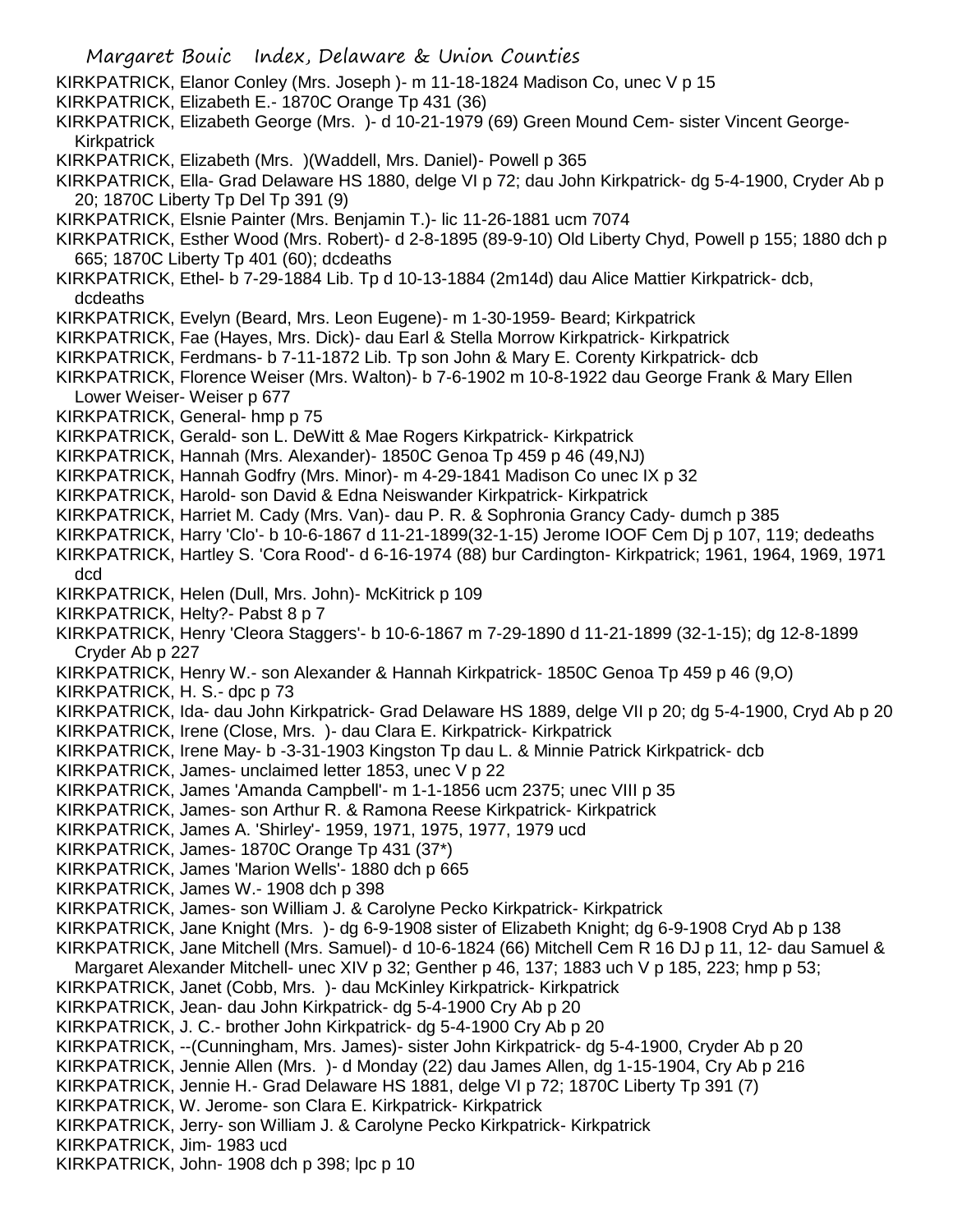- Margaret Bouic Index, Delaware & Union Counties KIRKPATRICK, John- Orange Tp, 1980 dcd KIRKPATRICK, John- unec XII p 22, 1842 KIRKPATRICK, John- b 1836 d 5-2-1901 (65-2-20) son R. & Estie Wood Kirkpatrick- dcdeaths; dg 5-4-1900 Cryder Ab p 20; 1870C Liberty Tp Del Co 391 (35\*) KIRKPATRICK, John- b 5-3-1901 Kingston Tp son Luzens & Minnie Patrick Kirkpatrick- dcb KIRKPATRICK, John- son Robert & Esther Wood Kirkpatrick- 1880 dch p 665 KIRKPATRICK, John R.- son John Kirkpatrick- dg 5-4-1900, Cry Ab. p 20; 1870C Liberty Tp Del Co 391 (2) KIRKPATRICK, John- son William J. & Carolyne Pecko Kirkpatrick- Kirkpatrick KIRKPATRICK, Joseph D.- son Robert & Esther Wood Kirkpatrick- 1880 dch p 665; 1908 dch p 1-13; 1870C Liberty Tp Del Co 401 (19) KIRKPATRICK, Joseph 'Elanor Conley'- m 11-18-1824 Madison Co unec V p 15 KIRKPATRICK, Joshua- b 1989 son Donald A. & Dorothy K. Kirkpatrick- 1991 ucd KIRKPATRICK, June (Vollene, Mrs. Joe)(Harris, Mrs. Gale)- b -7-8-1923 m(1)- 10-1946 (2) 8-12-1958 dau Walton & Florence Weiser Kirkpatrick- Weiser p 677 KIRKPATRICK, K.- hadc p 34; 1849 Liberty Tp KIRKPATRICK, Kate- Pabst Pion II p 214 KIRKPATRICK, Kathryn Ann (Foster, Mrs. John Alan)- b 1967 m 10-17-1992 dau Robert E. & Barbara Ann Kirkpatrick- Kirkpatrick; 1971, 1973, 1977, 1979, 1981, 1983, 1991 ucd KIRKPATRICK, Kathy (Westervelt, Mrs. )- du William & Alice Kirkpatrick- Kirkpatrick KIRKPATRICK, Kenneth G. 'Peggy Miller'- b 12-10-1922 d 12-9-1991 (68) - son David & Edna Neiswander Kirkpatrick - Kirkpatrick KIRKPATRICK, Kenny J.- 1969 dcd KIRKPATRICK, Kenneth- son Kenneth G. Kirkpatrick- Kirkpatrick KIRKPATRICK, Lee- b 2-14-1898 son Luzerne & Minnie Patrick Kirkpatrick- dcb late KIRKPATRICK, Leonard- d 2-18-1960 (55) Powell Cem- son Clara Kirkpatrick- Kirkpatrick
	- KIRKPATRICK, Leonard "Jerry"'Nancy E.'- b 9-23-1945 d 11-2-1990 (45) bur Johnstown- son William J. & Carolyne Pecko Kirkpatrick- Kirkpatrick
	- KIRKPATRICK, Linda- b 1952/3 dau Arthur R. & Ramona Reese Kirkpatrick- Kirkpatrick; 1959, 1962, 1967, 1971, 1973 ucd
	- KIRKPATRICK, Lola (Mrs. Clarence J.)- 1969 dcd
	- KIRKPATRICK, Lou- dg 6-10-1887 boy born- delge III p 43
	- KIRKPATRICK, Lubbie- 1870C Berlin Tp 225 (9)
	- KIRKPATRICK, Lucime- 1870C Berlin Tp 225 (14)
	- KIRKPATRICK, Luzerne 'Minnie Patrick'- (42-1898) dcb late (Lee)
	- KIRKPATRICK, Mabel M.- b 1894 d 1912 Powell Cem, Powell p 167
	- KIRKPATRICK, Maggie- dau Leonard & Nancy E. Kirkpatrick- Kirkpatrick
	- KIRKPATRICK, McKinley 'Doris Kelley'- d 4-15-1978 (81) bur Washington C. J.- Kirkpatrick
	- KIRKPATRICK, Mae Rogers (Mrs. L. DeWitt)- Kirkpatrick
	- KIRKPATRICK, Margaret Jane (Beddo, Mrs. Grorey) m 12-31-1851 Olentangy Gax 1-16-1852, Reed Ab p 115
	- KIRKPATRICK, Margaret "Peggy"D.- d 9-2-1817 (20) Mitchell Cem R 17, DJ p 11, 12- dau Samuel & Jane Mitchell Kirkpatrick; 1883 uch V p 223; Genther p 137
	- KIRKPATRICK, Margarete- dau Benjamin & Susan K. Kirkpatrick- Stark Cem, Powell p 205
	- KIRKPATRICK, Marion- ch Robert & Esther Wood Kirkpatrick- 1880 dch p 665
	- KIRKPATRICK, Marion Wells (Mrs. James)- 1880 dch p 665
	- KIRKPATRICK, Marlene Kay Yost (Mrs. Thomas E.)- m 9-6-1965 dau Hubert Yost- Kirkpatrick; 1983, 1991 ucd
	- KIRKPATRICK, Martha (Halbergger, Mrs. Orville)- dau Earl & Stella Morrow Kirkpatrick- Kirkpatrick
	- KIRKPATRICK, Mary A.- d 11-16-1878 (74-7-22) Stark Cem Powell p 206
	- KIRKPATRICK, Mary Ann (Henderson, Mrs. Fred)- dau Kenneth G. Kirkpatrick- Kirkpatrick
	- KIRKPATRICK, Mary A.- dau William & Catherine Kirkpatrick- 1850C Kingston Tp 3228 p 171 (3,O)
	- KIRKPATRICK, Mary (Bowmen, Mrs. Bob)- dau Earl & Stella Morrow Kirkpatrick- Kirkpatrick
	- KIRKPATRICK, Mary E.- 1870C Liberty Tp Del Co 391 (34)
	- KIRKPATRICK, Mary E.- dau Robert & Esther Wood Kirkpatrick- 1880 dch p 665; 1870C Liberty Tp Del Co 401 (21)
	- KIRKPATRICK, Mary G. (Foster, Mrs. Samuel G.)- m 3-15-1849 Madison Co, unec XI p 9
	- KIRKPATRICK, Mary J.- dau William & Catherine Kirkpatrick- 1850C Kingston Tp 3228 p 171 (1,O)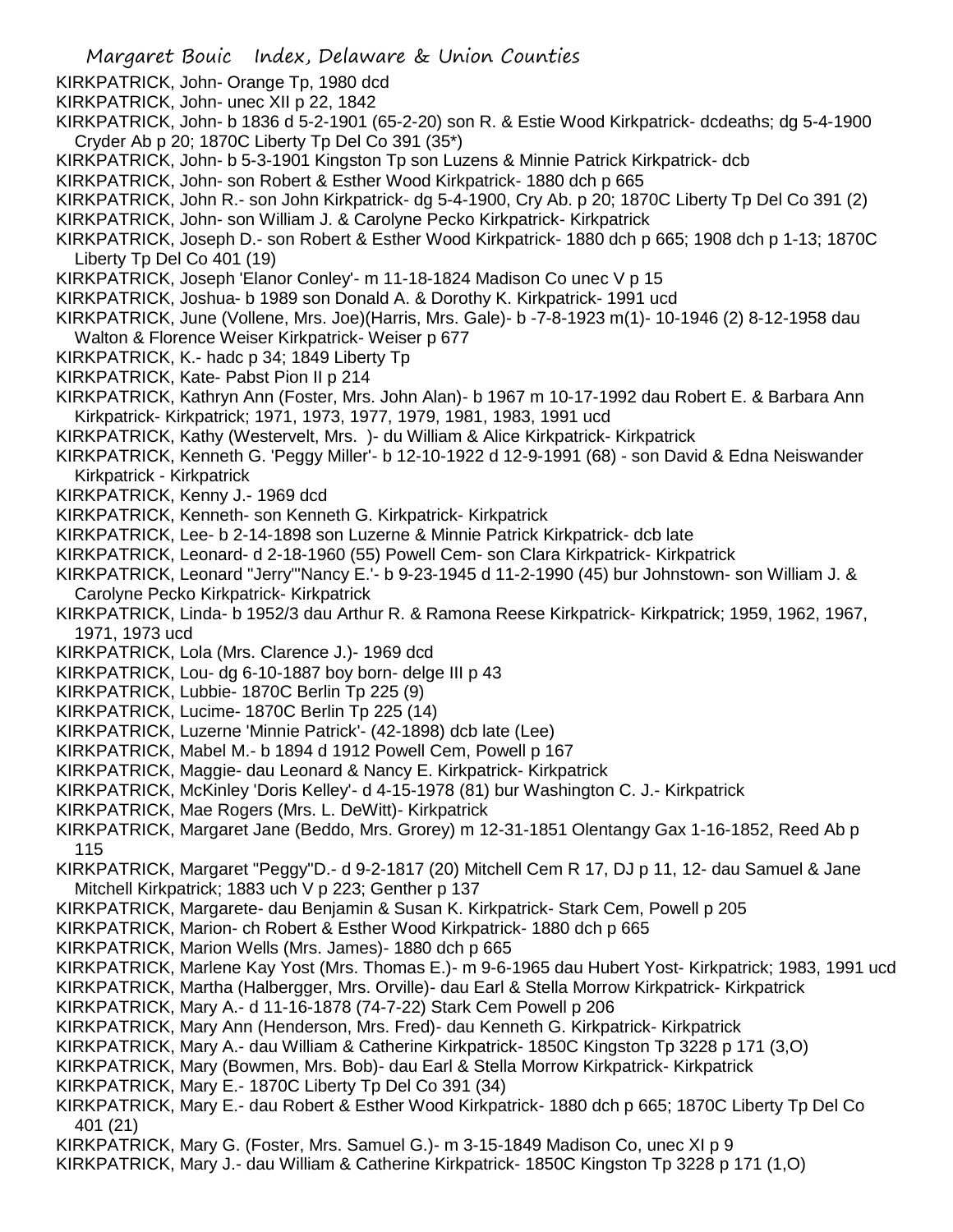- KIRKPATRICK, Mary (Newman, mrs. James giles)- b 1777 d 1821 ped Esther Dillon Marsh #55 19, unec V p 18
- KIRKPATRICK, Mary (Timmons, Mrs. Samuel)- m 2-20-1823 Madison Co unec IV p 63
- KIRKPATRICK, Mary (Walton, Mrs. )- dau David & Edna Neiswander Kirkpatrick- Kirkpatrick
- KIRKPATRICK, Mary (Young, Mes. George)- b 10-16-1924 m 3-1944 dau Walton & Florence Weiser Kirkpatrick- Weiser p 677
- KIRKPATRICK, Michael- b 1953 son Kenny J. Kirkpatrick- 1969 dcd
- KIRKPATRICK, Michael- son William & Alice Kirkpatrick- Kirkpatrick
- KIRKPATRICK, Mildred G. (Mrs. Virgil H.)- 1980 dcd
- KIRKPATRICK, Millicent S.- 1980 dcd
- KIRKPATRICK, Minnie Patrick (Mrs. Luzerne)- (34-1898) dcb late (Lee); dg 9-10-1884, Cry Ab p 99
- KIRKPATRICK, Minor 'Hannah Godfry'- m 4-29-1841 Madison Co unec IX p 32
- KIRKPATRICK, Minor P.- son John Kirkpatrick dg 5-4-1900 Cry Ab. p 20; 1870C Liberty Tp Del Co 391 (4)
- KIRKPATRICK, Montine (McDaniel, Mrs. Louis)- m 4-16-1914- Howison (910)
- KIRKPATRICK, Nancy Curl (Mrs. William)- m 1-6-1831 Madison Co unec V p 47
- KIRKPATRICK, Nancy E. (Mrs. Leonard)- Kirkpatrick
- KIRKPATRICK, Nikki- dau Leonard & Nancy E. Kirkpatrick- Kirkpatrick
- KIRKPATRICK, Nora- d 3-8-1889 (26) dau Michael Connor- dcdeaths
- KIRKPATRICK, Patricia Lynn- b 9-17-1983 dau Scott Owen & Wendy Cherie Smith Kirkpatrick- Kirkpatrick; 1985 uch p 100; 1991 ucd
- KIRKPATRICK, Paul- son Earl & Stella Morrow Kirkpatrick- Kirkpatrick
- KIRKPATRICK, Peggy Miller (Mrs. Kenneth G.)- Kirkpatrick
- KIRKPATRICK, Polly Thompson (Mrs. William)- m 6-27-1810 Madison Co unec IV p 20
- KIRKPATRICK, Ramona K. Reese (Mrs. Arthur R.)- b 1912 m 1932- Oakdale Cem II p 146 (M-R11-6)-
- Kirkpatrick; 1959, 1962, 1967, 1971, 1973, 1975, 1977, 1979, 1981 ucd
- KIRKPATRICK, Randall A.- b 1960 son James A. & Shirley Kirkpatrick- Kirkpatrick- 1971, 1977, 1979, 1981 ucd- engaged to Linda M. LaBree
- KIRKPATRICK, Rick- b 1954 son Kenny J. Kirkpatrick- 1969 dcd
- KIRKPATRICK, Robert 'Esther Wood'- b Scotland 5-26-1806 d 2-26-1881 (74-9-5) Old Libery Chyd, Powell p 155; son James & Marion Wells Kirkpatrick- 1880 dch p 665; Pabst 8 p 7; Pabst Pion II p 212; 1835 men p 37 #73 p 65 Liberty Tp, delge VIII p 67, IX p 57 from Ireland, to US 1826, Naturalized 6-15-1842; 1870C Liberty Tp 401 (64\*); dg 3-10-1881 Cry Ab p 53
- KIRKPATRICK, Robert 'Ann'- 1973 ucd
- KIRKPATRICK, Robert C.- b 7-3-1899 Liberty Tp son J. C. & ALixw N. Matticks Kirkpatrick- dcb
- KIRKPATRICK, Robert E.'Barbara Ann Nickel'- m 4-8-1962 son Arthur R. & Ramona Reese Kirkpatrick-
- Kirkpatrick; 1959, 1962, 1967, 1971, 1977, 1979, 1981, 1991 ucd
- KIRKPATRICK, Robert M.- d 12-14-1848? (5-6-7) Old Liberty Chyd- Powell p 155- son R. & Esther Kirkpatrick
- KIRKPATRICK, Robert 'Shearley DeVore'- b 2-24-1934 m 12-14-1957 son Walton & Florence Weiser Kirkpatrick- Weiser p 677
- KIRKPATRICK, Ruth (Bender, Mrs. )- dau Kenneth G. Kirkpatrick- Kirkpatrick
- KIRKPATRICK, Ruth (Custer, Mrs. Corlers)- dau Harley S. Kirkpatrick- Kirkpatrick
- KIRKPATRICK, Ruth (Kirkpatrick, Mrs. Gerald)- dau Earl & Stella Morrow Kirkpatrick- Kirkpatrick
- KIRKPATRICK, Samauel- delge VIII p 56, Union Tp p 1810
- KIRKPATRICK, Samuel 'Jane Mitchell'- d 8-1-1824 (61) Mitchell Cem R 16, Dj p 11,12; 1883 uch III p 280,
- 299, 303, 367, V p 22, 167, 187, 223; Genther p 46, 137; hmp p 16, 17, 51, 53, 54, 55; unec XI p 54; XIV p 32; uca p 14, 16; 1820C Union Tp 168 (45+); uccp p 2;
- KIRKPATRICK, Sandra- b 1982 dau Donald A. & Dorothy K. Kirkpatrick- 1991 ucd
- KIRKPATRICK, Sarah (Graham, Mrs. Moses)- dcbq Hallie Cunningham Patingale 23
- KIRKPATRICK, Sarah (Watters, Mrs. John)- 1880 dch p 816; Maugans Anc p 152; Powell p 63, 64
- KIRKPATRICK, Scott Owen 'Wendy Cherie Smith'- b 1964 m 6-10-1983 son Robert E. & Barbara Anna Kirkpatrick- Kirkpatrick; 1985 uch p 100; 1971, 1977, 1979, 1981, 1991 ucd
- KIRKPATRICK, Shane- b 1985 ch Donald A. & Dorothy K. Kirkpatrick- Kirkpatrick; 1991 ucd
- KIRKPATRICK, Shearley DeVore (Mrs. Robert)- m 12-14-1957- Weiser p 677
- KIRKPATRICK, Shirley (Mrs. James A.)- Kirkpatrick-' 1975, 1971, 1977, 1979. 1981, 1983, 1991 ucd KIRKPATRICK, Stella Morrow (Mrs. Earl)- Kirkpatrick
- KIRKPATRICK, R. Susan K (Mrs. Benjamin)- b 2-18-1825 m 2-24-1855 d 4-10-1898 Stark Cem, Powell p 205;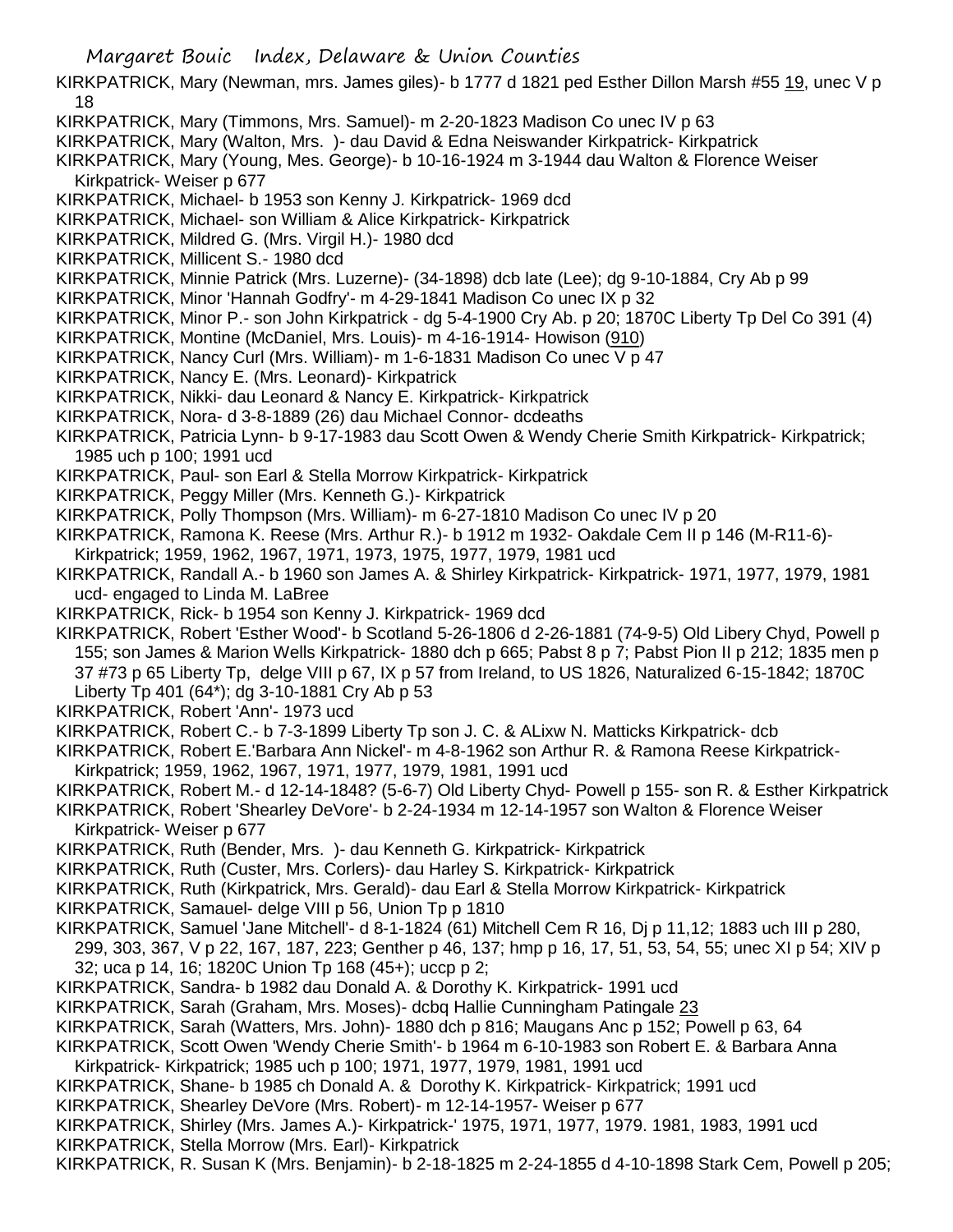Margaret Bouic Index, Delaware & Union Counties Pabst 8 p 49, 50, 62, 65; dg 4-22-1898, Cryder Ab p 153; 1870C Berlin Tp 225 (44) KIRKPATRICK, Sybil Ann (Grissom, Mrs. Robert Eugene)- m 3-6-1954- Weiser p 65 KIRKPATRICK, Thomas E. 'Marlene Kay Yost'- m 9-6-1965 son Arthur R. & Ramona K. Reese Kirkpatrick-Kirkpatrick; 1959 ucd (15) KIRKPATRICK, Thomas - son Robert & Esther- d 12-21-1854 (14-1-1) Old Liberty Chyd- Powell p 155 KIRKPATRICK, Tina- dau Leoanrd & Nancy Kirkpatrick- Kirkpatrick KIRKPATRICK, Thomas 'Marlene'- 1983, 1991 ucd KIRKPATRICK, T. 'Minnie'- dg 9-10-1884, Cryder Ab p 99 KIRKPATRICK, Tom- son Arthur R. & Ramona Reese Kirkpatrick- Kirkpatrick; 1962 ucd (18) KIRKPATRICK, Tristan- b 1986 ch Scott Owen & Wendy Cherie Smith Kirkpatrick- 1991 ucd KIRKPATRICK, Vicki- b 1962 dau James A. & Shirley A. Kirkpatrick- 1971, 1977, 1979 ucd KIRKPATRICK, Virgil H. 'Mildred G.'- 1980 dcd KIRKPATRICK, Wells S.- son John Kirkpatrick- dg 5-4-1900 Cryder Ab p 20; 1870C Liberty Tp Del Co 391 (10) KIRKPATRICK, Wendy Cherie Smith (Mrs. Scott Owen)- m 6-10-1983 dau Berkeley Mulvaine & Janice E. Bevis Smith- Kirkpatrick; 1985 uch p 100 KIRKPATRICK, William- appraiser of estate of William Mark- Genther p 146 KIRKPATRICK, ---Schafer (Mrs. William)- dau Susanna Schafer- dg 6-6-1905, Cryder Ab p 31 KIRKPATRICK, William 'Alice'- b 9-6-1930 d 12-5-1988 (58) Oak Grove Cem- son William J. & Caroline/Carolyne Pecko Kirkpatrick- Kirkpatrick KIRKPATRICK, William 'Ann C. Price'- m 2-18-1847 Madison Co unec X p 28 KIRKPATRICK, William 'Catherine'- 1850C Kingston Tp 3225 p 171 (21,O) KIRKPATRICK, William Herbert- b 7-26-1876 Liberty Tp son J. C. & Allis Maddox Kirkpatrick- dcb KIRKPATRICK, William J. 'Carolyne Pecko'- Kirkpatrick KIRKPATRICK, William 'Nancy Curl'- m 1-6-1831 Madison Co, unec V p 47 KIRKPATRICK, William 'Polly Thompson'- m 6-27-1810 Madison Co, unec V p 47 KIRKPATRICK, Wilson- hadc p 26 KIRKPATRICK, W. J.- 1908 dch p 398 KIRKS, Elmo- 1980 dcd KIRKWOOD, ---1915 uch p 528 KIRKWOOD, Ann E. (Case, Mrs. Edward)- m 3-20-1854 dcm KIRKWOOD, Eliza (Bowers, Mrs. Charles J.)- b 9-30-1863 d 7-26-1952- Weiser p 146 KIRKWOOD, Leonard- 1883 uch V p 5, 28 KIRKWOOD, Lou- dg 1-7-1908 p 5, delge VIII p 14 KIRKWOOD, Martha- dcw Bk 4 p 238(26) KIRWOOD, Mary- dcw Bk 4 p 238(26) KIRLEY, Betty- 1973 ucd KIRMAN, Thirzah Lenthena (Bower, Mrs. Ira Sylvester)- Weiser p 546 KIRN, Iona- Powell p 372, 377 KIRNS, Peter- 1908 dch p 398 KIRON, Eva Elnora- b 8-1879 dau Mary C. Kiron- 1880C Dover Tp 84-90 p 27-168A (10/12,O) KIRON, Mary C.- dau John & Lavona Trimee- 1880C Dover Tp 84-90 p 27-168A (21,O,O,O) KIRON, Myrtie Viola- dau Mary C. Kiron- 1880C Dover Tp 84-90 p 27-168A (2,O,O,O) KIROUAC, Armand H. 'Madge Lucille Smith'- m 11-9-1933 d 4-21-1955- Weiser p 693 KIROUAC, Madge Lucille Smith (Mrs. Armand H.)(Schultz, Mrs. Earl)- b 5-29-1917 m(1) 11-9-1933 (2) 6-21- 1955 dau Paul James & Irene Beatrice Rusk Smith- Weiser p 693 KIRR, Nathan 'Sarah Drummond'- m 11-14-1833 Madison Co unec XII p 23 KIRR, Sarah Drummond (Mrs. Nathan)- m 11-14-1833 Madison Co unec XII p 23 KIRSCH, Augusta (Kenley, Mrs. Frederick James)- Nash p 271 KIRSHAW, Leta Hortense- b 4-6-1899 Harlem Tp dau George & Hattie Thompson Kirshaw- dcb KIRSCHENBAUM, Mark- Kirschenbaum KIRSCHENBAUM, Mary Elizabeth Jiminez (Mrs. Michael James)- m 6-30-1984 dau Joseph T. Jimenez-Kirschenbaum KIRSCHENBAUM, Michael James 'Mary Elizabeth Jiminez'- m 6-30-1984 son Mark Kirschenbaum-Kirschenbaum KIRSCHKE, Donna Lee- b 4-25-1957 dau Paul Fuller & Dorothy LaNoue Kirschke- Weiser p 83 KIRSCHKE, Dorothy LaNoue (Mrs. Paul Fuller)- b 7-7-1922 m 9-6-1942- Weiser p 83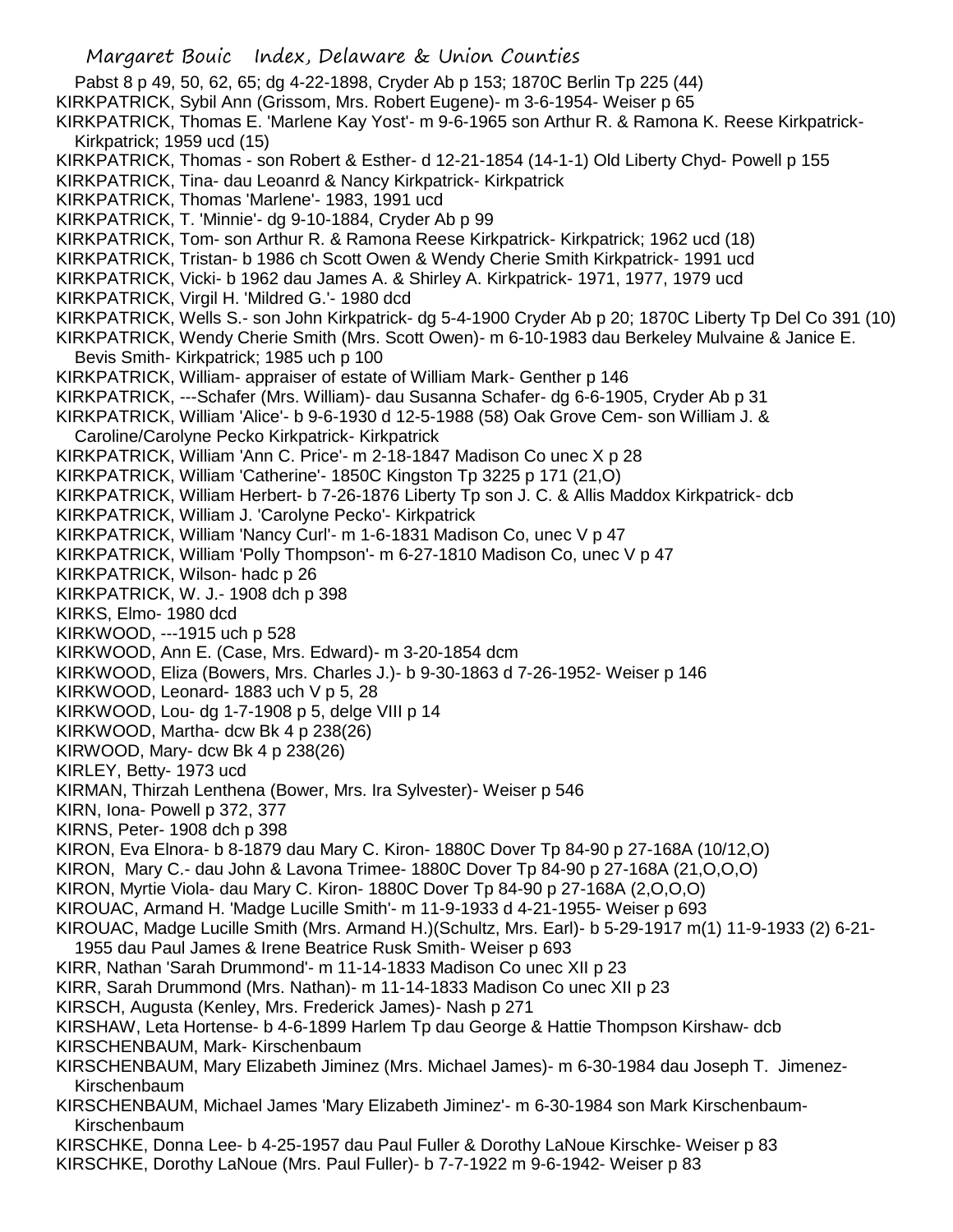- KIRSCHKE, Helen Chloe Krigbaum (Mrs. Oscar Theodore)- b 7-31-1887 m 7-31-1916 dau William Lutz & Harriet Fuller Krigbaum- Weiser p 93
- KIRSCHKE, Joan Carpenter (Mrs. Robert Harold)- m 9-5-1958- Weiser p 83
- KIRSCHKE, Lutz Theodore- b 5-30-1918 d 1-11-1919 son Oscar Theodore & Helen Chloe Krigbaum Kirschke-Weiser p 93
- KIRSCHKE, Oscar Theodore 'Helen Chloe Krigbaum'- b 11-2-1883 m 7-31-1916 d 10-29-1952- Weiser p 83
- KIRSCHKE, Paul Evan- b 10-25-1943 son Paul Fuller & Dorothy LaNoue Kirschke- Weiser p 83
- KIRSCHKE, Paul Fuller 'Odorhy laNoue'- b 4-11-1921 m 9-6-1942 son Oscar Theodore & Helen Chloe Krigbaum Kirschke- Weiser p 83
- KIRSCHKE, Robert Harold 'Joan Carpenter'- b 8-23-1925 m 9-5-1958 son Oscar Theodore & Helen Chloe Krigbuam Kirschke- Weiser p 83
- KIRSCHNER, Dora (Bolenbaugh, Mrs. John)- b 9-22-1877 Paulding Co d 6-23-1959 Oakdale Cem II p 87 (H-RP-12)
- KIRSCHNER, Louise (Bauder, Mrs. John Frederick)- b 1874 d 1-11-1898- Weiser p 237
- KIRSCHSTEIN, Caroline Koepke (Mrs. Ferdinand)- McKitrick p 365
- KIRSCHSTEIN, Elizabeth (McKitrick, Mrs. James)- b 1854 d 1915 dau Ferdinand & Caroline Koepke Kirschstein0 McKitrick p 365
- KIRSCHSTEIN, Ferdinand 'Caroline Koepke'- McKitrick p 365
- KIRTLAND, F. Eugene 'Genevieve I. Bryant'- d 9-13-1984- Kirtland
- KIRTLAND, Genevieve I. Bryant (Mrs. F. Eugene)- b 5-16-1911 d 2-9-1993 (81) bur Galion- dau Carl H. & Zetta Giles Bryant- Kirtland
- KIRTLAND, James 'Pat'- son F. Eugene & Genevieve I. Bryant Kirtland- Kirtland
- KIRTLAND, Martha J. (Whittemore, Mrs. Bobby)- m 6-11-1988 dau James E. & Pat Kirtland- Kirtland
- KIRTLAND, Mary Ann Delilah (Rogers, Mrs. Russel)- McKitrick p 145
- KIRTLAND, Mary I.- dau James E. & Pat Kirtland- Kirtland
- KIRTLAND, Patricia (Mrs. James)- Kirtland
- KIRTLEY, Arnold Douglas- b 2-27-1944 d 5-23-1991 (47) son Leonard Charles & Florence M. Kirtley- Kirtley
- KIRTLEY, Brandi- dau William Kirtley- Kirtley
- KIRTLEY, Bryan Eugene- b 12-27-1968 d 3-22-1969 (3m) son William Kirtley,Jr.- obit, mlib
- KIRTLEY, Carolyn (Blackwell, Mrs. )- dau Leonard Charles & Florence M. Kirtley- Kirtley
- KIRTLEY, Donna (Richardson, Mrs. )- dau Leonard Charles & Florence M. Kirtley- Kirtley
- KIRTLEY, Florence M. Cailender (Mrs. Leonard Charles)- Kirtley
- KIRTLEY, Harry- son William Kirtley,Sr.)- Kirtley
- KIRTLEY, John- son Leonard Charles & Florence M. Cailender Kirtley- Kirtley
- KIRTLEY, Keith- son Leonard Charles & Florence M. Cailender Kirtley- Kirtley
- KIRTLEY, Kimberly- dau William Kirtley- Kirtley
- KIRTLEY, Leonard Charles 'Florence M. Cailender'- b 12-1-1915 d 8-17-1991 (76) Oak Grove Cem- Kirtley
- KIRTLEY, Nancy Spain (Edwards, Mrs. )(Mrs. William)- m(2) 4-23-1983 dau Norman Spain- Kirtley
- KIRTLEY, Steve- son Leonard Charles & Florence M. Cailender Kirtley- Kirtley
- KIRTLEY, Leonard Charles 'Florence M. Cailender'- Kirtley
- KIRTLEY, William 'Nancy Spain Edwards'- m 4-23-1983- son William Kirtley,Sr.- Kirtley
- KIRTLEY, William,Jr. 'Huffman'- obit Bryan Eugene Kirtley, m lib
- KIRTS, Ada (Philander, Mrs. Frank)- b 11-15-1873 m 1893 dau William & Ruth Williams Kirts- Powell p 309
- KIRTS, Aileen (Nelson, Mrs. )- dau Ivan B. & Ruth E. White Kirts- Kirts; 1861 dcd (15)
- KIRTS, Barbara (Stimmel, Mrs. )- m 10-5-1962 dau Ivan B. & Ruth E. White Kirts- Kirts; 1961 dcd
- KIRTS, Benjamin E.- b 9-1884 son John M. & Leona A. Kirts- 1900C Jackson Tp 133-135 p 6B (15,O,O,O)
- KIRTS, Carie O.- b 3-1886 dau John M. & Leona A. Kirts- 1900C Jackson Tp 133-135 p 6B (14,O,O,O)
- KIRTS, Clara (Schaeffer, Mrs. )- dau Thomas Edwin & Mabel Kirts- Kirts
- KIRTS, Daniel 'Marie Canouse'-b 1871 son Michael & ELizabeth Simpson Kirts- Powell p 310
- KIRTS, Edna (Boyd, Mrs. R. C.)-dau Mabel Kirts- Kirts
- KIRTS, Elizabeth Simpson (Mrs. Michael)- Powell p 310
- KIRTS, Frederick- son Ivan B. & Ruth E. White Kirts- Kirts; 1961(18), 1964 dcd
- KIRTS, Ivan B. 'Ruth E. White'- d 6-17-1980 (67) Newhouse Cem- son Thomas Edwin & Mabel Kirts- Kirts; 1961, 1964, 1969, 1971 dcd
- KIRTS, Janet (Seibert, Mrs. )- m 8-1962 dau Ivan B. & Ruth E. White Kirts- Kirts; 1961 dcd
- KIRTS, John M. 'Leona A.'- b 10-1850; 1900C Jackson Tp 133-135 p 6B (49,O,O,O); m 16y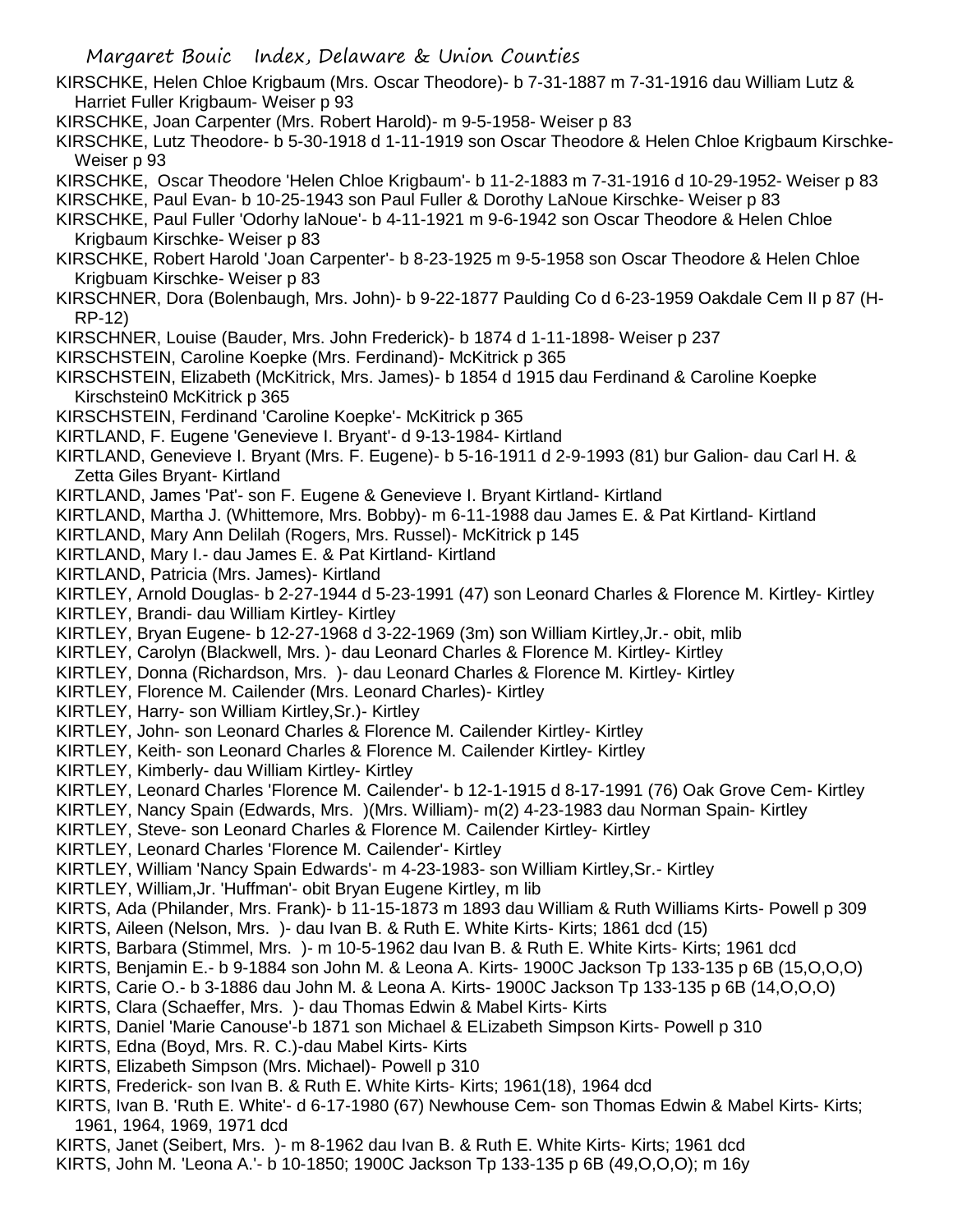- KIRTS, Julia (Savage, Mrs. Foster)- Powell p 309
- KIRTS, J. W.- 1915 uch p 472
- KIRTS, Leona A. (Mrs. John M.)- b 12-1857- 1900C Jackson Tp 133-135 p 6B (42,O,O,O) m 16y 6 ch, 5 living
- KIRTS, Lewis E.- b 3-1893 son John M. & Leona A. Kirts- 1900C Jackson Tp 133-135 p 6B (7,O,O,O)
- KIRTS, Mabel (Mrs. Thomas Edwin)- d 12-18-1969 (87) Ashley Union Cem- Kirts

1969 dcd

- KIRTS, Maria Canous (Mrs. Daniel)(Coffee, Mrs. Wm)- dau Joseph S. & Anna Frederick Canous- Powell p 309, 310
- KIRTS, Matilda (Waters, Mrs. John)-b 1-1832 m 10-14-1856 d ca 1900-1905- dcc Ardith Waters Leibold (9)
- KIRTS, Mary E.- b 1-1895 dau John M. & Leona A. Kirts- 1900C Jackson Tp 133-135 p 6B (4,O,O,O)
- KIRTS, Michael 'Elizabeth Simpson'- Powell p 310
- KIRTS, Nell (Hughes, Mrs. Cliff)- dau Mabel Kirts- Kirts
- KIRTS, Nellie-b 10-1898 dau John M. & Leona A. Kirts- 1900C Jackson Tp 133-135 p 6B (1,O,O,O)
- KIRTS, Ruth Evelyn White (Mrs. Ivan B.)- b 2-27-1912 d 6-1-1988 (76) Newhouse Cem- dau Clinton & Mildred
- B. Nelson White- Kirts; White 90; 1961, 1964, 1969, 1971, 1980 dcd
- KIRTS, Ruth Williams (Mrs. William)- Powell p 309
- KIRTS, Thomas Edwin 'Mabel'- d 3-11-1959 (82) Ashley Union Cem- Kirts
- KIRTS, William 'Ruth Williams'- Powell p 309
- KIRTZ, Rev.- dg 4-10-1900, Cry. Ab p 16, funeral of W. G. Watson
- KIRTZ, Rev. S. S.- dg 11-15-1898, dg 8-25-1899, Cry. Ab p 173, 212
- KIRWAN, D.- uca p 60; Peoria/Pl City
- KIRWAN, Frederick U. 'Martha DeLacy Moore'- m 11-9-1912 d 10-22-1917- Howison 481
- KIRWAN, Martha DeLacy Moore (Mrs. Frederick U.)- b 12-21-1896 m 11-9-1912 dau Charles Thornton & Lavinia DeLacey Moore- Howison 481
- KISE, ---pallbearer- dg 2-1-1907, Cryder Ab p 11
- KISE, ---(Mayes, Mrs. Vernon)0 dau Ulysses S. & Lula Moore Kise- dg 10-23-1950
- KISE, Alta (Thompson, Mrs. )- dau Ulysses & Lula E. Moore Kise- Kise; dg 10-23-1950
- KISE, Angela Marie Herriott (Mrs. Craig Lawrence)- m 6-20-1992 dau Edward & Sharnell Herriott- Kise; **Herriott**
- KISE, April b 1963 (Milligan, Mrs. )- dau Oatis R. & Juanita M. Kise- Kise; 1961, 1969, 1971 dcd
- KISE, Ben F.'Maxine V.'-b 4-11-1917 d 5-1-1990 (73) son Ulysses & Lula E. Moore Kise- Kise; 1961, 1964, 1969, 1971, 1980 dcd; dg 10-23-1950
- KISE, Bernice (Henault, Mrs. Fred)- dau William J. & Christine McClaskey Kise- Kise
- KISE, Beth Lohrene Stillings (Mrs. Roger)- m 10-15-1961 dau Millard Fillmore & Margaret Adelia Thomas Stillings- Kise; 1985 uch p 135; 1971, 1973, 1975, 1977, 1979, 1981, 1983 ucd
- KISE, Brenda- b 1965 dau Ben F. & Maxine Kise- Kise; 1971, 1980 dcd
- KISE, Candy R. (Burger, Mrs. )(Mrs. Steven E.)- 1971, 1973, 1975, 1977, 1979, 1981, 1983 ucd
- KISE, Carl Larry 'Kathleen'- 1973, 1975, 1981, 1991 ucd
- KISE, Carolyn (Wortz, Mrs. Jack)- b 1959 dau Ben F. & Maxine Kise- Kise; 1961, 1964, 1969, 1971, 1980 dcd
- KISE, C. C.- brother Ulysses S. Kise- dg 10-23-1950
- KISE, Chester- son Commodore & Melissa Thompson Kise- Kise
- KISE, Chris- b 1978 ch Neal & Tina Kise- 1991 ucd
- KISE, Christine McClaskey (Mrs. William J.)- b 6-12-1910 m 4-3-1929 d 1-4-1991 (80) dau Charles McClaskey- Kise; 1971, 1977, 1979, 1981, 1983 ucd
- KISE, C. M.- brother Ulysses S. Kise- dg 10-23-1950
- KISE, Commodore' Melissa Thompson'- Kise
- KISE, Connie Diamond (Mrs. Michael)- m 9-29-1973 dau John Diamond- Kise; 1979 ucd
- KISE, Connie M. (Mrs. Robert M.)- 1991 ucd
- KISE, Craig Lawrence 'Angela Marie Herriott'- b 1969 m 6-20-1992 son Carl Larry & Kathleen Louise Bailey Kise- Kise; 1971, 1973, 1975, 1977, 1979, 1981, 1983, 1991 ucd
- KISE, Daisy (Parker, Mrs. Cathie M.)- d 1983- dau Ulysses & Lula E. Moore Kise- Kise
- KISE, Danny- b 1960- son U. S. & Ruth R. Kise- 1964, 1969, 1971 dcd
- KISE, Darlene- b 1959- dau U. S. & Ruth R. Kise- 1964, 1969, 1971 dcd
- KISE, David Michael- b 3-21-1974 son Carl Larry & Kathleen Louise Bailey Kise- Kise; 1977, 1979, 1981, 1983 ucd
- KISE, Deborah- b 1953 dau Edward & Gladys Kise- 1959, 1971 ucd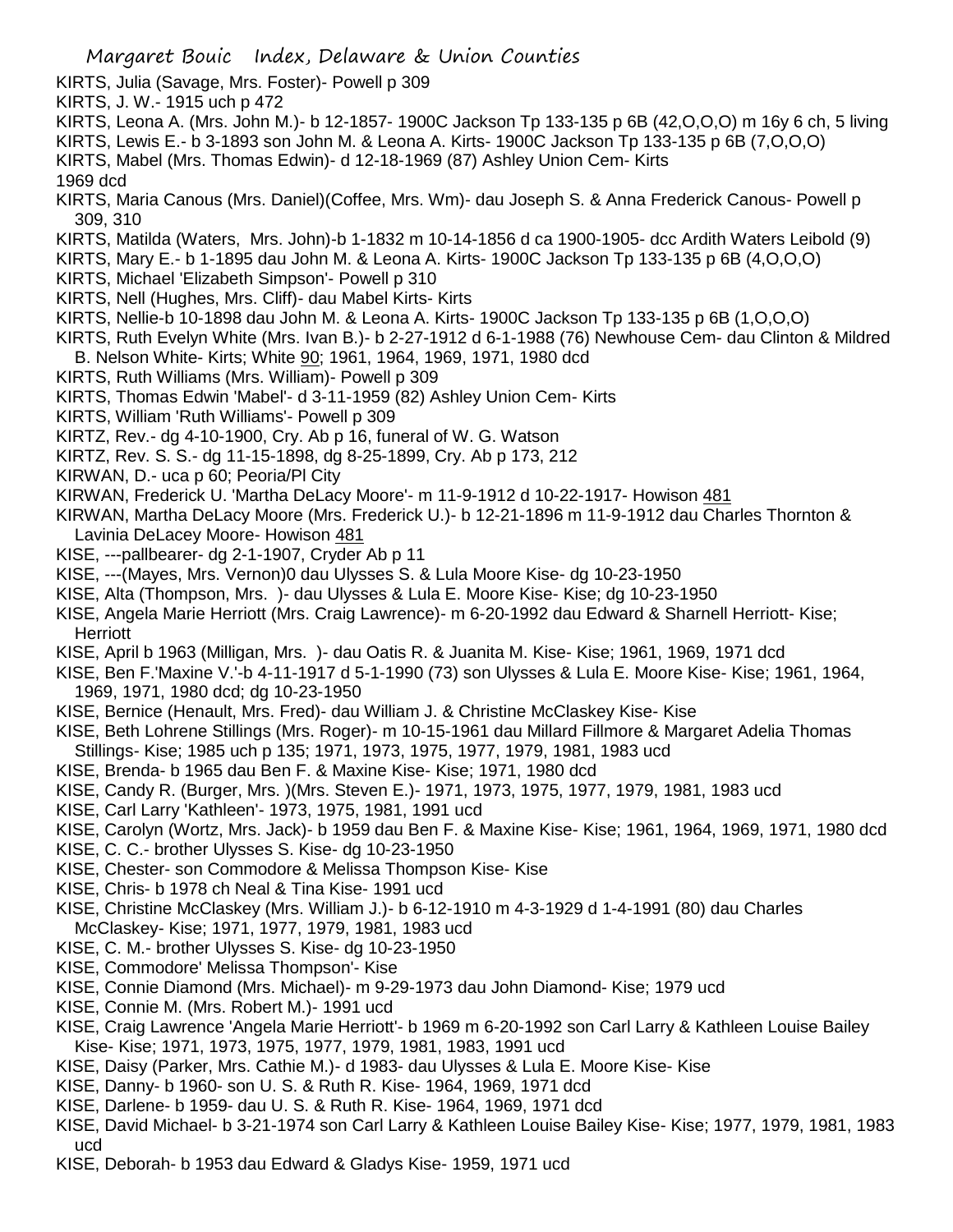- KISE, Debra D.- dau Randall J. & Ida/ Emma J. Kise- Kise; 1971 dcd
- KISE, Debra- b 1953 dau Marion E. & Gladys M. Kise- 1967 ucd
- KISE, Denicka- b 1978 ch Neal & Tina Kise- 1991 ucd
- KISE, Diana- b 1956 dau U. S. & RUth R. Kise- 1961, 1964, 1969, 1981 dcd
- KISE, Donna (Mrs. Roger J.)- Kise; 1979, 1981, 1983, 1991 ucd
- KISE, Doreen- b 1957 dau U.S. & Ruth R. Kise- 1961, 1964, 1969, 1981 dcd
- KISE, Doug- b 1967 son Roger J. & Beth Lohrene Stillings Kise- 1979 ucd
- KISE, Earlene (Bill/Bell, Mrs. )- dau William J. & Christine McClaskey Kise-
- Kise
- KISE, Eddie- b 1956- son Edgel & Virginia Kise- Kise; 1967 ucd
- KISE, Eddie- b 1966 son Stephen E. & Candy Kise- 1977, 1979, 1981, 1983 ucd
- KISE, Edgel 'Virginia'- b 3-16-1915 d 3-23-1973 bur Middleburg- son John & Fanny Castle Kise- Kise; 1967 ucd
- KISE, Edward 'Gladys'- 1959, 1979 ucd
- KISE, Emma (Mrs. Randy J.)- 1971 dcd
- KISE, Etta A.(Mrs. Thomas B.)- Kise; 1964, 1969, 1971, 1980 dcd
- KISE, Fanny Castle (Mrs. John)- Kise
- KISE, Gale- 1973 ucd
- KISE, Gladys (Mrs. Marion Edward)- Kise; 1959, 1967, 1971, 1975, 1977, 1979, 1981, 1983, 1991 ucd
- KISE, Gregg- b 1984 son Neal & Tina Kise- 1991 ucd
- KISE, Ida (Mrs. Randall J.)- Kise
- KISE, Jackie Lynn (Booth, Mrs. Curtis Lee)- m 8-7-1982 dau Edward Kise- Kise
- KISE, Jacqueline "Jackie" 0.- b 1963 dau Marion E. & Gladys M. Kise- 1967, 1971, 1973, 1975, 1977, 1979, 1981 ucd
- KISE, James- b 1961 son Ben F. & Maxine Kise- Kise; 1961, 1964, 1969, 1981 dcd
- KISE, James L.- 1971, 1977 ucd James- 1980 dcd Concord Tp
- KISE, James- son Ulysses & Lula E. Moore Kise- Kise; dg 10-23-1950
- KISE, James- son William J. & Christine McClaskey Kise- Kise
- KISE, Jay L. b 4-26-1919 d 2-21-1987 (67) Broadway Cem- son Commodore & Melissa Thompson Kise-Kise; 1971, 1977, 1979, 1981, 1983 ucd
- KISE, Jennifer Ann- dau Larry K. & Mary Fran McKinney Kise- Kise
- KISE, John 'Fanny Castle'- Kise
- KISE, Johnnie Michael- b 1-12-1979 son Robert Michael & Connie Diamond Kise- Kise; 1979, 1991 ucd
- KISE, Joseph B.- son Larry K. & Mary Fran McKinney Kise- Kise
- KISE, Juanita (Basham, Mrs. George)- dau Ulysses & Lula E. Moore Kise- Kise; dg 10-23-1950
- KISE, Juanita (Mrs. Oatis R.)- Kise; 1961, 1964, 1969, 1971 dcd
- KISE, Julia (Mrs. Woodrow)- 1969, 1971, 1980 dcd
- KISE, Julie Marie- b 3-29-1974 dau Robert Michael & Connie Diamond Kise- Kise; 1979, 1991 ucd
- KISE, Kathleen Louise Bailey (Mrs.Carl Larry)- b 4-7-1944 m 2-4-1966 dau Don & Erna Renner Bailey- Rausch 16926 III p 301; unvmec p 24; 1971, 1973, 1975, 1977, 1979, 1981, 1983, 1991 ucd
- KISE, Kathy (Mrs. Larry)- Kise
- KISE, Keith Andrew- b 7-9-1971 son Carl Larry & Kathleen Louise Bailey Kise- Kise; 1973, 1975, 1977, 1979, 1981, 1983, 1991 ucd
- KISE, Kenneth- son Commodore & Melissa Thompson Kise- Kise
- KISE, Larry 'Kathleen Louise Bailey'- m 2-4-1966 son William J. & Christine McClaskey Kise- Kise; Rausch (16926) III p 301; 1971, 1977, 1979, 1983 ucd
- KISE, Larry- son Posie Kise- 1961 dcd (14)
- KISE, Larry K. 'Mary Fran McKinney'- b 11-23-1946 d 8-2-1991 (44) St. Mary Cem, Marion 0 -son Posey & Ruby Hedges Kise- Kise
- KISE, Lena (Mayes, Mrs. )- dau Ulysses & Lula E. Moore Kise- Kise
- KISE, LeRoy- son Lewis & Betty Kise- 1959 ucd (6)
- KISE, Lula Moore (Mrs. Ulysses)- d 10-11-1972 (75) Green Mound Cem- Kise; 1961, 1964, 1969, 1971 dcd; dg 10-23-1950
- KISE, Marion Edward 'Gladys'- son William J. & Christine McClaskey Kise- Kise; 1967, 1971, 1973, 1977, 1981, 1983, 1991 ucd
- KISE, Mark Roger 'Susan Gay Crozier'- b 1964 m 6-4-1988 son Roger J. & Beth Lohrene Stillings Kise- Kise;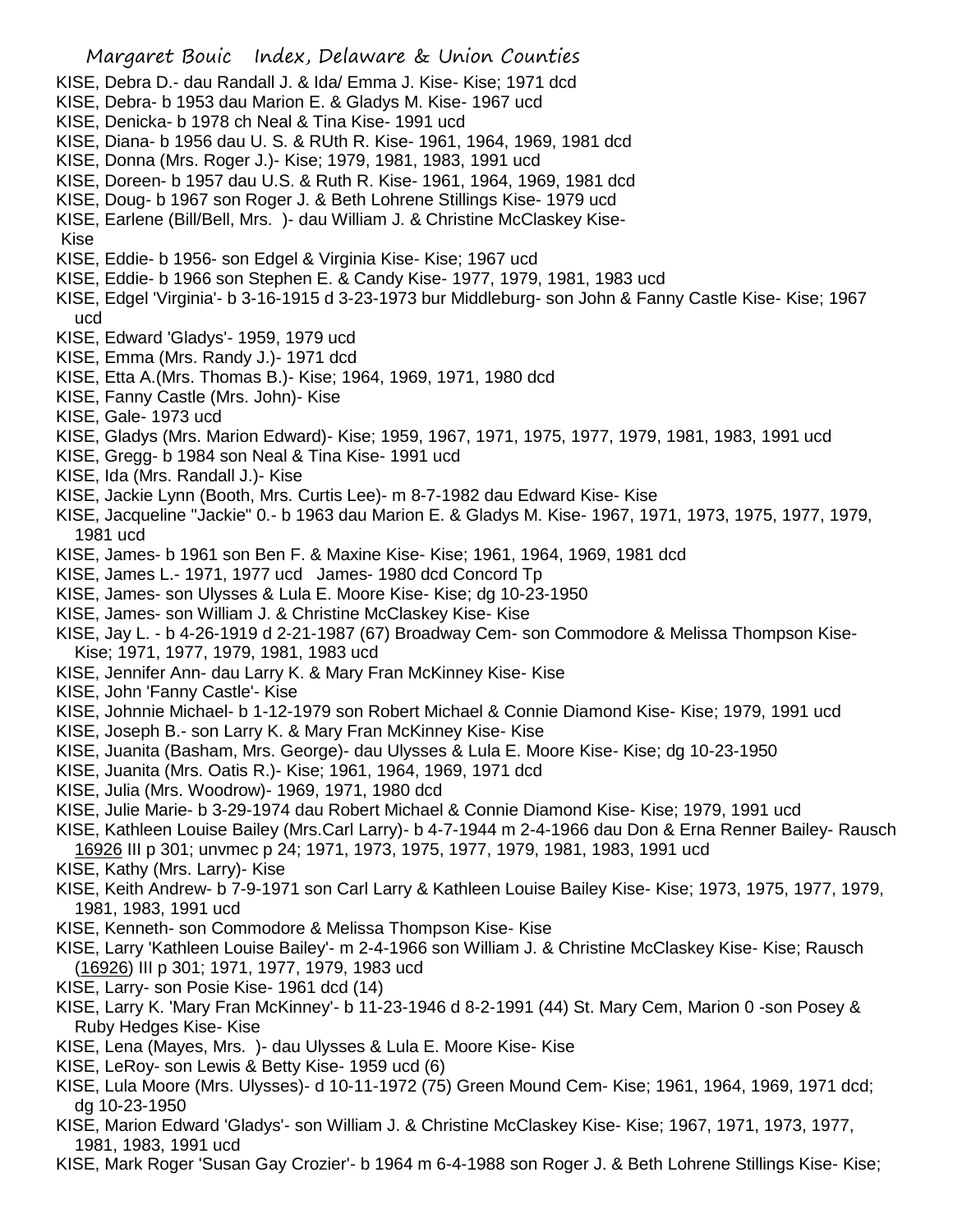- 1985 uch p 135; 1967, 1971, 1973, 19975, 1977, 1979, 1981 ucd
- KISE, Mary Fran McKinney (Mrs. Larry K.)- Kise
- KISE, Mary- dau Lewis & Betty Kise- 1959 (10)
- KISE, Michael 'Connie Diamond'- b 1955 m 9-29-1973 son Marion Edward & Gladys Kise- Kise; 1967, 1971, 1973, 1975, 1979 ucd
- KISE, Michael- son Lewis & Betty Kise- 1959(3), 1977 ucd
- KISE, Melissa Thompson (Mrs. Commodore)- Kise
- KISE, Neal 'Tina'- b 1961 son Marion E. & Gladys Kise- 1971, 1973, 1975 1977, 1979, 1991 ucd
- KISE, Norma Jean (Stiltner, Mrs. )(King, Mrs. )- dau William J. & Christine McClaskey Kise- Kise
- KISE, Oatis R. 'Juanita M.'- b 7-7-1926 d 2-6-1991 (64) son Ulysses S. & Lula Moore Kise- Kise; 1961, 1964, 1969, 1980 dcd; dg 10-23-1950
- KISE, Pamela (Green, Mrs. )- dau Oatis R. & Juanita M. Kise- Kise; 1961, 19964, 1969, 1971 dcd
- KISE, Pat (Mrs. William E.)- Kise
- KISE, Pauline (Williams(on), Mrs. )- dau Ulysses & Lula E. Moore Kise- Kise; dg 10-23-1950
- KISE, Posey 'Ruby Hedges'- d 8-20-1983 (62) Green Camp Cem- son Ulysses & Lula A. Moore Kise- Kise; 1961 dcd
- KISE, Randall J. 'Ida'- d 8-18-1983 (38) Oak Grove Cem- son Oatis R. & Juanita Kise- Kise
- KISE, Randy'Emma'- 1971 dcd
- KISE, Randalyn (Rapp, Mrs. )- b 1965 dau Randall J. & Ida/Emma J. Kise- Kise; 1971 dcd
- KISE, Randy- b 1969 son Randy J. & Emma J. Kise- 1971 dcd
- KISE, Richard- son Ben F. & Maxine Kise- Kise; 1961(11), 1964, 1969 dcd- engaged to Lyn Angene
- KISE, Robert- son Edward & Gladys Kise- 1959 ucd (4)
- KISE, Robert Michael 'Connie M.'- 1991 ucd
- KISE, Roberta- b 1957 dau Lewis & Betty Kise- 1959, 1962, 1967, 1971, 1973, 1975, 1977 ucd
- KISE, Roger- b 1952 son Ben F. & Maxine Kise- Kise; 1961, 1964, 1969, 1971, 1980 dcd
- KISE, Roger J. 'Beth Lohrene Stillings''Donna'- son William J. & Christine McClaskey Kise-Kise; Longbrake p 70; 1985 uch p 135; 1967, 1971, 1979, 1981, 1983, 1991 ucd
- KISE, Ruby Hedges (Mrs. Posey)(Weber, Mrs. Robert)- Kise
- KISE, Ruth R. (Mrs. U. S.)- 1961, 1964, 1969, 1981, 1980 dcd
- KISE, Stephen- son Edward & Gladys Kise- 1959(9), 1975 ucd
- KISE, Stephen- b 1951 son Marion E. & Gladys M. Kise- 1967 ucd
- KISE, Steve/Stephen O.'Wood'-b 1953 son Oatis R. & Juanita M. Kise- Kise; 1961, 1964, 1969, 1981 dcd
- KISE, Stephen O. R.- d 6-26-1978 (1) Green Mound Cem- son Stephen O. & Wood Kise- Kise
- KISE, Steve- b 1970 son Stephen E. & Cindy Kise- 1971, 1973, 1977, 1979, 1981, 1983 ucd
- KISE, Steven E. 'Candy R.'- 1971, 1973, 1975, 1977, 1979, 1981, 1983 ucd
- KISE, Susan Gay Crozier (Mrs. Mark Roger)- m 6-4-1988 dau William Crozier- Kise; Crozier
- KISE, Tamara Lee (Rausch, Mrs. Michael Alan)- b 1962 m 11-19-1983 dau Roger J. & Beth Lohrene Stillings
- Kise- Kise; 1985 uch p p 135; 1967, 1971, 1973, 1975, 1977, 1979 ucd
- KISE, Tammy- b 1965 dau Steven E. & Candy Kise- 1977, 1979, 1981 ucd
- KISE, Telia (Dickson/Dixon, Mrs. )- dau Commodore & Melissa Thompson Kise- Kise
- KISE, Thomas B. 'Etta'- d 3-17-1987 (66) Green Mound Cem- son Ulysses & Lula E. Moore Kise- Kise; 1964, 1969, 1971, 1980 dcd; dg 10-23-1950
- KISE, Tina (Mrs. Neal)- 1991 ucd
- KISE, Todd- b 1967, son Roger J. & Beth Lohrene Stillings Kise- Kise; 1985 uch p 135; 1967, 1971, 1973, 1975, 1977, 1981, 1983, 1991 ucd
- KISE, Tony- b 1961 son Marion E. & Gladys M. Kise- 1967 ucd
- KISE, Tracy- b 1973 son Roger J. & Donna Kise- 1979, 1981, 1983 ucd
- KISE, Ulysses 'Lula E. Moore'- d 10-23-1950 (74) Green Mound Cem- Kise; dg 10-23-1950
- KISE, Ulysses- son Ulysses & Lula E. Moore Kise- Kise; 1980 dcd; dg 10-23-1950
- KISE, U. S. 'Ruth R.'- 1961, 1964, 1969, 1981 dcd
- KISE, Virginia (Mrs. Edgel)- Kise; 1967 ucd
- KISE, Virginia- b 1950 dau Lewis & Betty Kise- 1959, 1962, 1967 ucd
- KISE, William 'Beth Stillings'- m 10-15-1961 son William Kise- Kise
- KISE, William E.Jr. 'Pat'- son William J. & Christine McClaskey Kise- Kise
- KISE, William J. B.'Christine McClaskey'- b 7-28-1905 m 4-3-1929 d 6-7-1974 (68) Broadway Cem, lptw p 82
	- son Commodore & Melisa Thompson Kise- Kise; 1971 ucd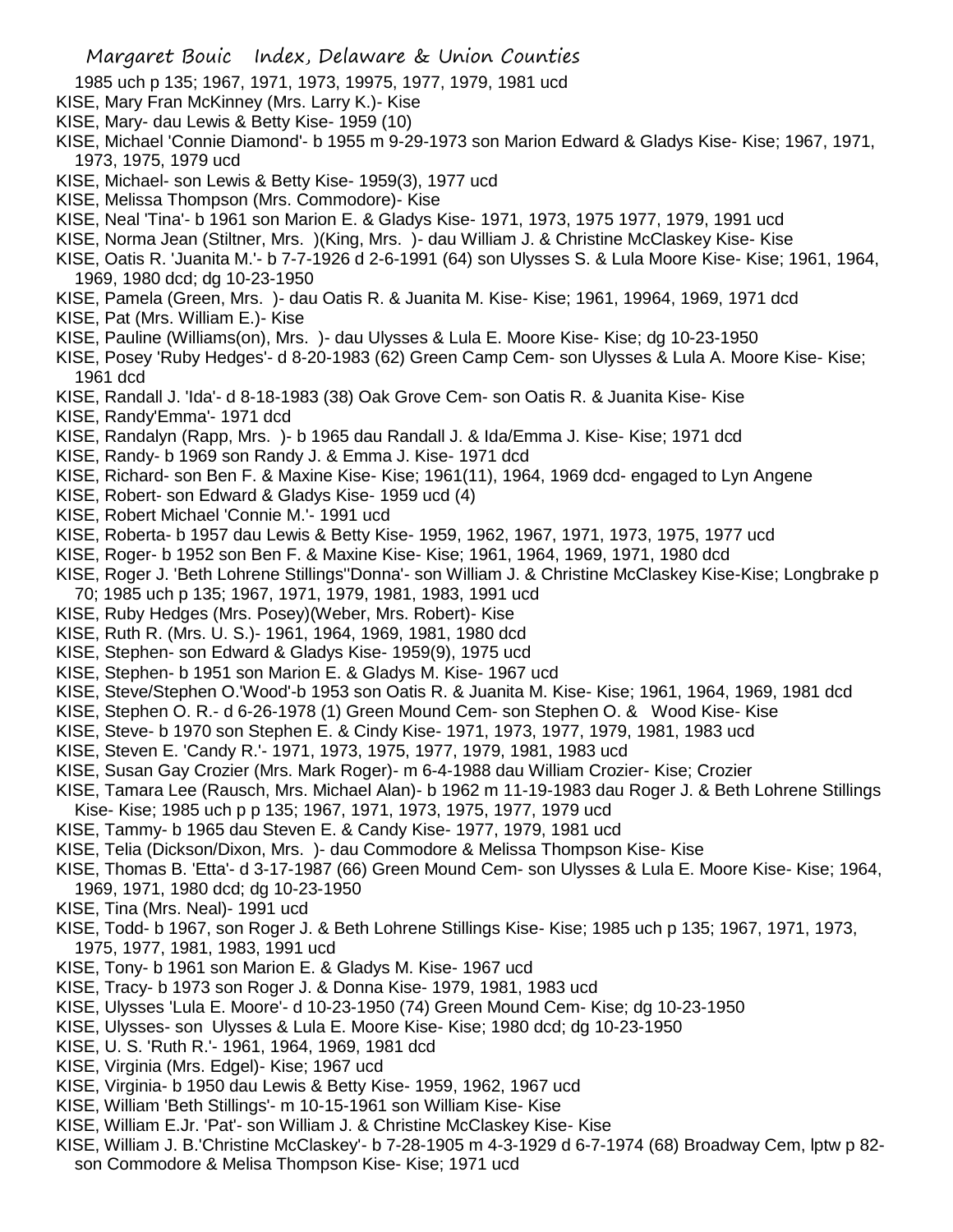- KISE, William- son Ulysses & Lula E. Moore Kise- Kise; dg 10-28-1950
- KISE, Woodrow 'Julia'- son Commodore & Melissa Thompson Kise- Kise; 1969, 1971, 1980 dcd
- KISER, ---(Moser, Mrs. Robert)- dau James J.,Jr. & Betty Kiser- Kiser
- KISER, --(Paler, Mrs. C. M.- dau Edmund & Susan Kiser- dg 12-18-1908 Cry Ab p 173
- KISER, Alonzo (black) d heart trouble (30) dg 11-18-1890, Cry Ab p 38
- KISER, Andrew 'Sarah Lewis'- Kiser
- KISER, Ann- dau James J. Jr. & Betty Kiser- Kiser
- KISER, Annette- dau Harvey L. & Janet Bishop Kiser- 1985 uch p 11
- KISER, Barb (Mrs. Rollin)(DeVoe, Mrs. )- Kiser
- KISER, Barbara E. (Mrs. Richard H.)- 1969, 1971, 1980 dcd
- KISER, Barbara Sue- b 7-23-1931 dau Owen Ernest & Mildred Brungart Kiser- Weiser p 599
- KISER, Carol- dau Lunda & Lucinda Kiser- 1961(16), 1964, 1969 dcd
- KISER, Carrie- 1870C Genoa Tp 357 (8)
- KISER, Charles- 1870C Genoa Tp 357 (9)
- KISER, Charles, father of Jessie dg 1-10-1896, Cryder Ab p 54
- KISER, Charlotte- 1870C Genoa Tp 357 (15)
- KISER, Danny N.- son Danny W. & Elizabeth C. Kiser- 1980 dcd, Harlem Tp
- KISER, Danny W. 'Elizabeth C.'- 1980 dcd
- KISER, David- son Harvey L. & Janet Bishop Kiser- 1985 uch p 11
- KISER, Diane- dau Danny W. & Elizabeth C. Kiser- 1980 dcd
- KISER, Donald Owen- b 1-12-1929 son Owen Ernest & Mildred Brungart Kiser- Weiser p 599
- KISER, Doris Harman- query Harman, Hipple, Lytle- delge VII p 52, 65, IX p 81
- KISER, Edward/Edmund B. 'Susan Pierce'- b 11-4-1826 d 10-31-1906- dcc Donald Keyser 10; dg 12-18-1908 Cryder Ab p 173
- KISER, Eleanor- query-WITTER- unec IV p 15
- KISER, Elizabeth C. (Mrs. Danny W.)- 1980 dcd
- KISER, Elmyra Headley (Mrs. )- dau Gabriel & Elizabeth Graham Headley- unec III p 5
- KISER, Flora Belle (Keyser, Mrs. Jasper)- b 9-2-1855 m 9-7-1873 d 2-29-1936 dau Edward B. & Susan Pierce Kiser- dcc Donald Keyser 5; dg 12-18-1908 Cryder Ab p 173
- KISER, Frances- 1870C Genoa Tp 356 (29)
- KISER, Frank- b 6-5-1878 Genoa Tp son Isaac & Caroline Christman Kiser- dcb
- KISER, Frank R. 'Vinnie Stover'-d Monday (75) Oak Grove Cem- Kiser; dg 12-22-1952; Pabst 1 p 25
- KISER, George- son Andrew & Sarah Lewis Kiser- Kiser
- KISER, Harriet S. Shannon (Mrs. Willis)- b 4-21-1919 m 9-3-1937 d 12-7-1992 (73) Cheshire Cem- dau Isaac & Myrtle Edwards Shannon- Kiser; Pabst 8 p 103; 1961, 1964, 1969, 1971, 1980 dcd
- KISER, Harvey L. 'Janet Bishop'- Kiser- 1985 uch p 11
- KISER, Henry- b 1956 son Richard H. & Barbara E. Kiser- 1969, 1971 dcd
- KISER, Mrs. Henry I.- 1969, 1971 dcd
- KISER, Mrs. Henry- granddau Mrs. Lucinda Jaynes- dg 1-4-1907 Cry Ab p 2
- KISER, Irma- 1969, 1971 dcd, Concord Tp
- KISER, Isaac- 1870C Genoa Tp 357 (23) half-bro Lewis Kiser, dg 1-3-1896 Cry Ab p 53; dg 9-24-1897, Cry Ab p 129
- KISER, Israel- b 9-15-1819 d 12-31-1887 Lamar, Mo.- m 3 times, dg 1-24-1888 Cry Ab p 176; 1870C Genoa Tp 356 (50\*)
- KISER, James- 1870C Genoa Tp 329 (48\*)
- KISER, James J.,Jr 'Betty'- d 2-14-1968 (52) bur N. Carolina- son James J. Kiser,Jr.- Kiser
- KISER, James J. III- son James J.,Jr. & Betty Kiser- Kiser
- KISER, Janet Bishop (Mrs. Harvey L.)- dau Rowland & Mary Van Atta Bishop- 1985 uch p 11; Kiser
- KISER, Jessie- d age 113y dau Charles Kiser, peritonitis; dg 1-10-1896, Cry Ab p 54
- KISER, J. 'M'- Powell p 102; delge II p 32
- KISER, Joanna- 1870C Delaware Town 329 (20)
- KISER, John W.- brother James J. Kiser,Jr.- Kiser
- KISER, Judy K. (Shumway, Mrs. Fred)- dau Willis S. & Harriet S. Shannon Kiser- Kiser; 1961(17), 1964 dcd
- KISER, Julia- 1870C Delaware Town 329 (38)
- KISER, Karen- dau Harvey L. & Janet Bishop Kiser- 1985 uch p 11
- KISER, Kelly- dau Rollin & Barb Kiser- Kiser- engaged to Clay Shell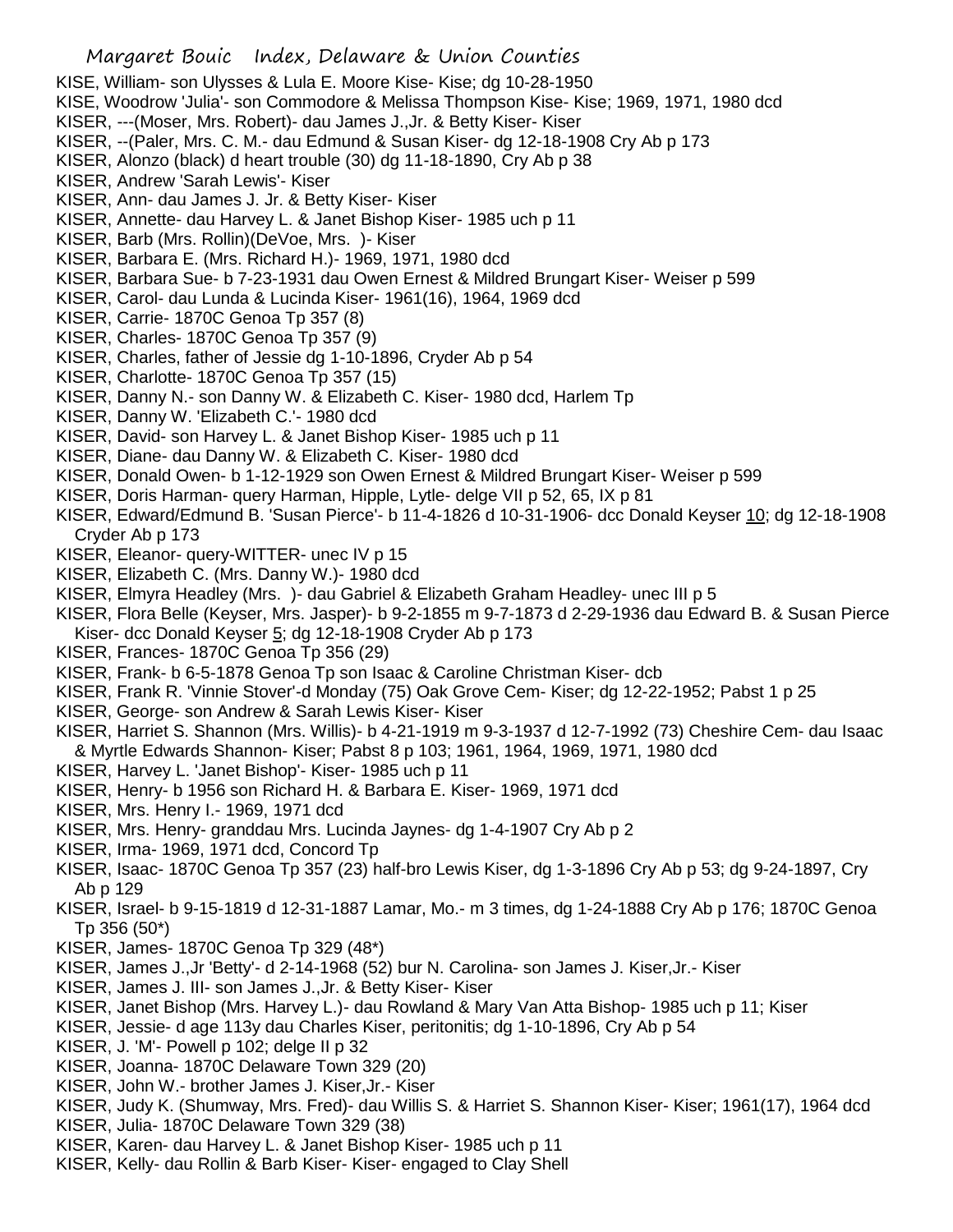- KISER, Lewis/Louis- funeral 9-23-1897, half-bro Isaac Kiser- dg 9-24-1897 Cry Ab p 129
- KISER, Linda (Mrs. Rollin)- Kiser
- KISER, Lonis- b 2-22-1884 Genoa Tp dau Isaac & Caroline Christman Kiser- dcb
- KISER, Lorenzo- 1870C Delaware Town 329 (11)
- KISER, Louis- b 9-30-1874 Genoa Tp dau Isreal & Frances A. Wilcox Kiser- dcb
- KISER, Lucinda (Mrs. Lunda)- 1961, 1964, 1969 dcd
- KISER, Lunda 'Lucinda'- 1961, 1964, 1969, 1980 dcd
- KISER, Marilee- dau Harvey L. & Janet Bishop Kiser- 1985 uch p 11
- KISER, Mildred Brungart (Mrs. Owen Ernest)- m 1-26-1927 dau William & Sarah Brungart Brungart- Weiser p 599
- KISER, M. (Mrs. J.)- Powell p 102; delge II p 32
- KISER, Nancy- b 12-3-1932 dau Owen Ernest & Mildred Brungart Kise Weiser p 599
- KISER, Owen Ernest 'Mildred Brungart'- m 1-26-1927- Weiser p 599
- KISER, Phyllis (Miller, Mrs. Curtis)- b 4-11-1917 d 5-28-1990 (73) bur S. Charleston- dau Andrew & Sarah Lewis Kiser- Kiser
- KISER, Raymond- b 1959 son Richard H. & Barbara E. Kiser- 1969, 1971 dcd
- KISER, Richard H. 'Barbara E.'- 1969, 1971, 1980 dcd
- KISER, Richard II- son Richard H. & Barbara E. Kiser- 1980 dcd
- KISER, Robert E.- b 1961 son Richard H. & Barbara E. Kiser- 1969, 1971, 1980 dcd
- KISER, Rollin 'Barb' 'Linda'- son Willis S. & Harriet S. Shannon Kiser- Kiser; 1961 (15), 1964 dcd
- KISER, Rosa Lee (Showalter, Mrs. Wm. G.)- b 8-5/15-1873 dcb, m 11-2-1892 d 11-24-1895 (22-3-19) dau Isaac & Carrie Christman Kiser- dg 1-3-1896, 3-6-1896 Cyr Ab p 49, 62
- KISER, Sarah Lewis (Mrs. Andrew)- Kiser
- KISER, Susan Pierce (Mrs. Edward B.)- b 7-1832 m 10-11-1851 d 12-16-1908 (76)- dcc Donald Keyser 11; dg 12-18-1908 Cry Ab p 173
- KISER, Sylvia (Mull, Mrs. )- dau Andrew & Sarah Lewis Kiser- Kiser
- KISER, Truman- d 7-3-1863 (9-3-15) son J. & M. Kiser- Stratford Cem, Powell p 102; delge II p 32
- KISER, Vinnie Stover (Mrs. Frank R.)- d 2-28-1956 (71) Oak Grove Cem- Kiser; Pabst 1 p 30
- KISER, Virginia- b 1953 dau Richard H. & Barbara E. Kiser- 1969, 1971 dcd
- KISER, William- son Edmund & SUsan Pierce Kiser- dg 12-18-1908, Cry Ab p 173
- KISER, Willis S. 'Harriet S. Shannon'- b 5-13-1916 d 12-3-1992 (76) Cheshire Cem- son Frank & Vinnie Stover Kiser- Kiser; Pabst 8 p 103; 1961, 1964, 1969, 1971, 1980 dcd
- KISEY, Solomon- 1850C Liberty Tp Un Co 950-967 p 142 (19,O)
- KISH, Sharon (Mrs. Thomas D.)- 1969 dcd
- KISH, Susan b 1967 dau Thomas D. & Sharon Kish- 1969 sxs
- KISH, Thomas D. 'Sharon'- 1969 dcd
- KISHDADDEN, Rebecca (Beckman, Mrs. Joseph)- m 10-23-1833 Madison Co, unec VII p 23
- KISHEN?, Bridget- b 10-1843 -1900C Milford 159-170 p 7A (56,Irel,Irel,Irel)- mother of William Grogen
- KISHLER, Alfred- b 1828 Perry Co d 10-10-1904 (76) Oakdale Cem 1913 (194F) I p 104 (F-R1); uninf p 9; 1900C Paris Tp 73-76 p 7B (72,O)
- KISHLER, Clara M. Schofield (Mrs. James H.)- Kishler
- KISHLER, Constance V. "Connie"- b 6-6-1903 d 1-25-1995 (91) Oak Grove dau James H. & Clara M. Schofield Kishler- Kishler; 1961, 1964, 1969, 1971, 1980 dcd
- KISHLER, Ethel (Wright, Mrs. Robert N.)-dau James H. & Clara M. Schofield Kishler- Kishler
- KISHLER, Faye (Hart, Mrs. Earl)- dau James H. & Clara M. Scofield Kishler- Kishler
- KISHLER, James H.'Clara M. Schofield'- d 11-23-1963 (91) Oak Grove Cem- Kishler; 1961 dcd
- KISHLER, John 'Martha Miller'- d 1845; mt 3 p 10; 1883 uch V p 77
- KISHLER, Martha A. (Anderson, Mrs. William P.)- b 1834 Perry Co m 2-1858 d 1-8-1914 (80y4m) Oakdale Cem I p 105 (F-R1-10)- dau John Kishler- 1883 uch V p 77; Longbrake p 44, 67
- KISHLER, Martha Miller (Shearer, Mrs. Daniel)(Mrs. John)- b 1790 Lancaster Co, Pa d 1875 (85y 3m) Oakdale Cem (77-C) I p 157 (C-8); 1915 uch p 978; 1883 uch V p 141; mt 3 p 9,10; mt 3-17-1875; 1860C Marysville
- 1545-1537 p 203 (65,Pa); 1870C Marysville-Paris Tp 310-320 p 36 (80,Pa)
- KISHNER, Christopher- 1835 men p 17 #89 p 26 Brown Tp
- KISILER, John- 1835 men p 31 #73 p 53 Harlem Tp
- KISKER, Elizabeth (Schrader, Mrs. Gustav Bernhard)- Weiser p 201
- KISLER, Charles- train accident- dg 6-28-1904 Cry Ab p 253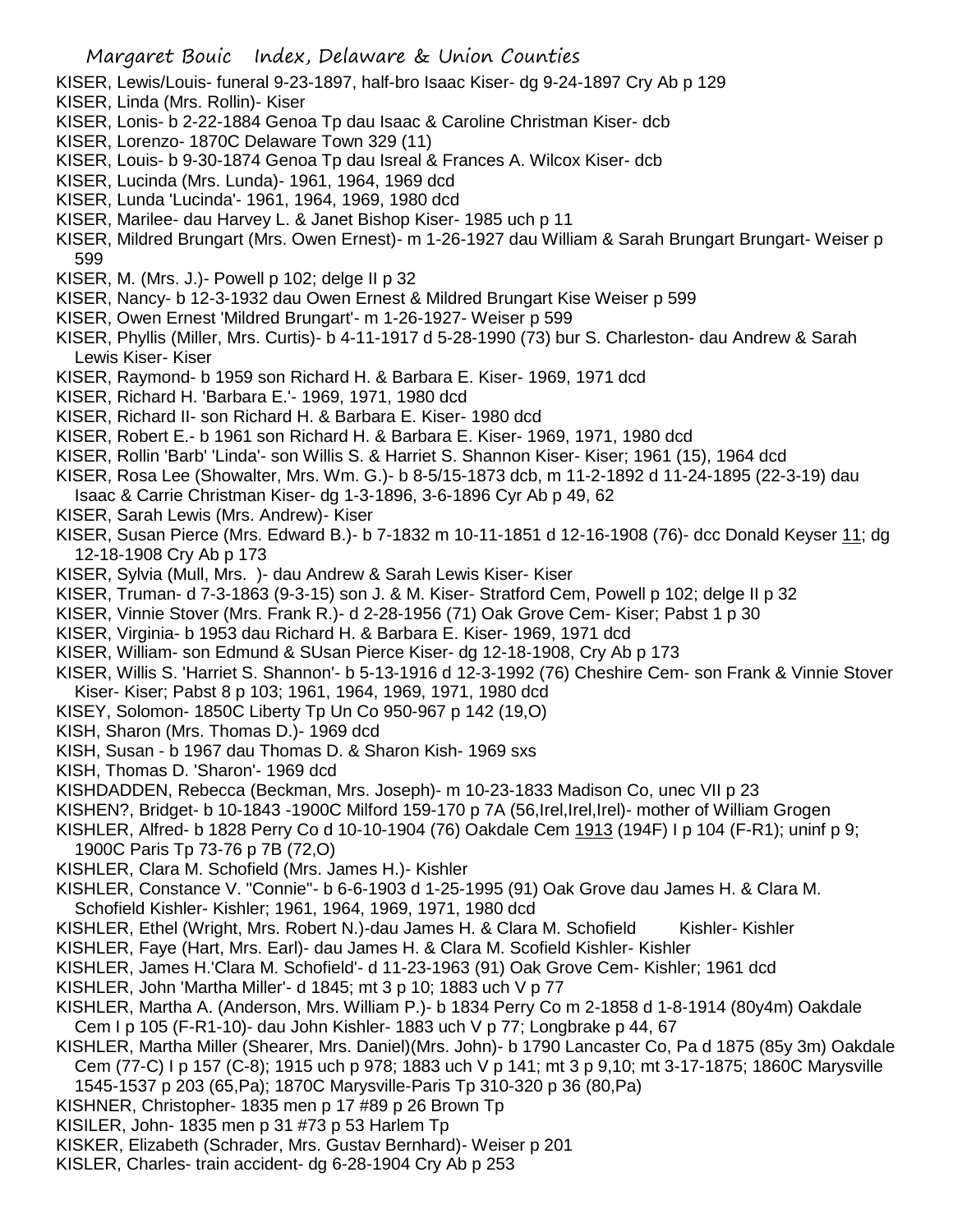- KISLING, Fay (Wagner, Mrs. Charles H.)- b 9-2-1906 m 8-23-1924- Weiser p 780
- KISLING, Martin- d 11-28-1880 (21-5-21) Marengo Cem- Powell p 373
- KISLING, Peter- d 7-30-1862 (46-2-5) Marengo Cem- Powell p 373
- KISLING, Rebecca J.- d 5-8-1868 Marengo Cem Powell p 373
- KISMEAR, Joseph- b Burk Co Pa d 3-27-1889 (88) dcdeaths
- KISMEAR, Mary- b Circleville, O.- d 9-5-1889 (840 dcdeaths
- KISNER, Clayton Edward 'Thelma Simpson'- Cowgill p 45
- KISNER, Thelma Simpson (Mrs. Clayton Edward)- Cowgill p 45
- KISNER, Joyce Darlene (Evans, Mrs. David Robert)- b 5-21-1961 m 11-18-1983 dau Clayton Edward & Thelma Simpson Kisner- Cowgill p 45
- KISS, Alfred A. "Tubby" 'Theresa Wolf'- b 3-31-1917 d 7-28-1988 (71) Our Lady Of Lourdes Cem- son Anthony & Elizabeth Beres Kiss- Kiss
- KISS, Alfred A.,Jr.- son Alfred A. Kiss- Kiss
- KISS, Anthony A.'Elizabeth Ann Beres'- b 1881 m 7-19-1914 d 1958 Our lady of Lourdes Cem, lptw p 50; Kiss
- KISS, Betty J. Balsiger (Mrs. Lewis F.)- Kiss; 1959, 1962, 1967, 1971, 1973, 1975, 1977, 1979, 1981, 1991 ucd
- KISS, Candy Sue Rausch (Mrs. Edwin Matthew)- m 10-9-1993 dau Fritz & Garnet Rausch- Kiss
- KISS, Sister Carolyn- du Alfred A. Kiss- Kiss
- KISS, David A.- b 1954 son Joseph J. & Peggy Kiss- Kiss; 1959, 1962, 1967 1971, 1983 ucd
- KISS, Deborah (Johnson, Mrs. Robert)- b 1952 dau Joseph J. & Peggy Kiss- Kiss; 1959, 1962, 1967, 1971 ucd
- KISS, Douglas John- b 4-1970 d 7-16-1994 (24) son John & Vivian Stierhoff Kiss- Kiss
- KISS, Edward C.'Mary E.'- son Anthony & Elizabeth Beres Kiss- Kiss; 1961, 1964, 1969, 1980 dcd
- KISS, Edward L.- son Alfred A. Kiss- Kiss
- KISS, Elizabeth Ann Beres (Mrs. Anthony A.)- b 3-27-1891 m 7-19-1914 d 1-26-1965 Our Lady of Lourdes cem, lptw p 50; Kiss; 1961, 1964 dcd
- KISS, Elizabeth (Brown, Mrs. )- dau Alfred A. Kiss- Kiss
- KISS, Ginny (Isaacs, Mrs. )- dau Lewis F. & Betty J. Balsiger Kiss- Kiss
- KISS, Helen (Main, Mrs. Murray e., Jr.)- dcq Frances Stevenson Main 1; Murray Main 1; Asp (2397ae-1)
- KISS, Jed Joseph- b 1-16-1971 son Joe & Marsha K. Johnson Kiss- 1973, 1975, 1977, 1979, 1981, 1983, 1991 ucd
- KISS, John A.'Vivian Stierhoff'- son Joseph J. & Peggy Kiss- Kiss; 1949, 1959 (10), 1962 ucd
- KISS, Joseph J.'Peggy' b 3-17-1915 d 3-19-1980 Our Lady of Lourdes Cem- lptw p 50 son Anthony & Elizabeth Beres Kiss- Kiss; 1949, 1959, 1962, 1967 ucd
- KISS, Joseph William 'Marsha Johnson'- son Joseph & Peggy Kiss- Kiss; 1949, 1959(11), 1962, 1973, 1975, 1977, 1979, 1981, 1983, 1991 ucd
- KISS, Kenneth- son Alfred A. Kiss- Kiss
- KISS, Leroy A.- b 1953 son Lewis & Betty Kiss- 1962, 1967, 1971, 1973 ucd
- KISS, Lewis F.' Betty J. Balsiger'- b 5-29-1924 m 8-25-1944 d 12-21-1993 (69) son Anthony & Elizabeth Beres Kiss- Kiss; 1959, 1962, 1967, 1971, 1973, 1975, 1977, 1979, 1981, 1983, 1991 ucd
- KISS, Marsha K. Thompson (Mrs. Joe)- Kiss; 1973, 1975, 1977, 1979, 1891, 1983, 1991 ucd
- KISS, Mary (Cowan, Mrs. Larry)- dau Lewis F. & Betty J. Balsiger Kiss- Kiss; 1962 ucd (13)
- KISS, Mary (Mrs. Edward C.)- 1961, 1964, 1969, 1971 dcd
- KISS, Matthew Edwin 'Candy Sue Rausch'- b 1967 m 10-9-1993 son Joseph & Marsha K. Johnson Kiss- Kiss; 1973, 1975, 1977, 1979, 1981, 1983, 1991 ucd
- KISS, Michael b 1955 son Lewis F. & Betty J. Balsiger Kiss- Kiss; 1962, 1967, 1971, 1973, 1975, 1977, 1979, 1981, 1983, 1991 ucd
- KISS, Patricia (Phipps, Mrs. Rodney)- b 1959 dau Lewis F. & Betty J. Balsiger Kiss- Kiss; 1967, 1971, 1973, 1975, 1977 ucd
- KISS, Peggy A. (Mrs. Joseph)- 1949, 1959, 1962, 1967, 1971, 1973, 1975, 1977, 1979, 1981, 1983 ucd
- KISS, Roberta- b 1957 dau Lewis F. & Betty J. Kiss- 1962, 1967, 1971, 1973, 1975, 1977 ucd
- KISS, Robin (Dennison, Mrs. Bill)- dau Lewis F. & Betty J. Balsiger Kiss- Kiss
- KISS, Ronald Alfred- b 1943 d 1945 Our Lady of Lourdes Cem- son Alfred A. Kiss- Kiss; lptw p 50
- KISS, Rosemary (Emswiler, Mrs. Howard)- son Joseph J. & Peggy Kiss- Kiss; 1949 ucd
- KISS, Steven P- b 1956 son Joseph J. & Peggy Kiss- Kiss; 1959, 1962, 1967, 1971 ucd
- KISS, Tami Lee (Rausch, Mrs. Michael Alan)- b 12-28-1962- St. Paul p 67
- KISS, Theresa Wolf (Mrs. Alfred A.)- Kiss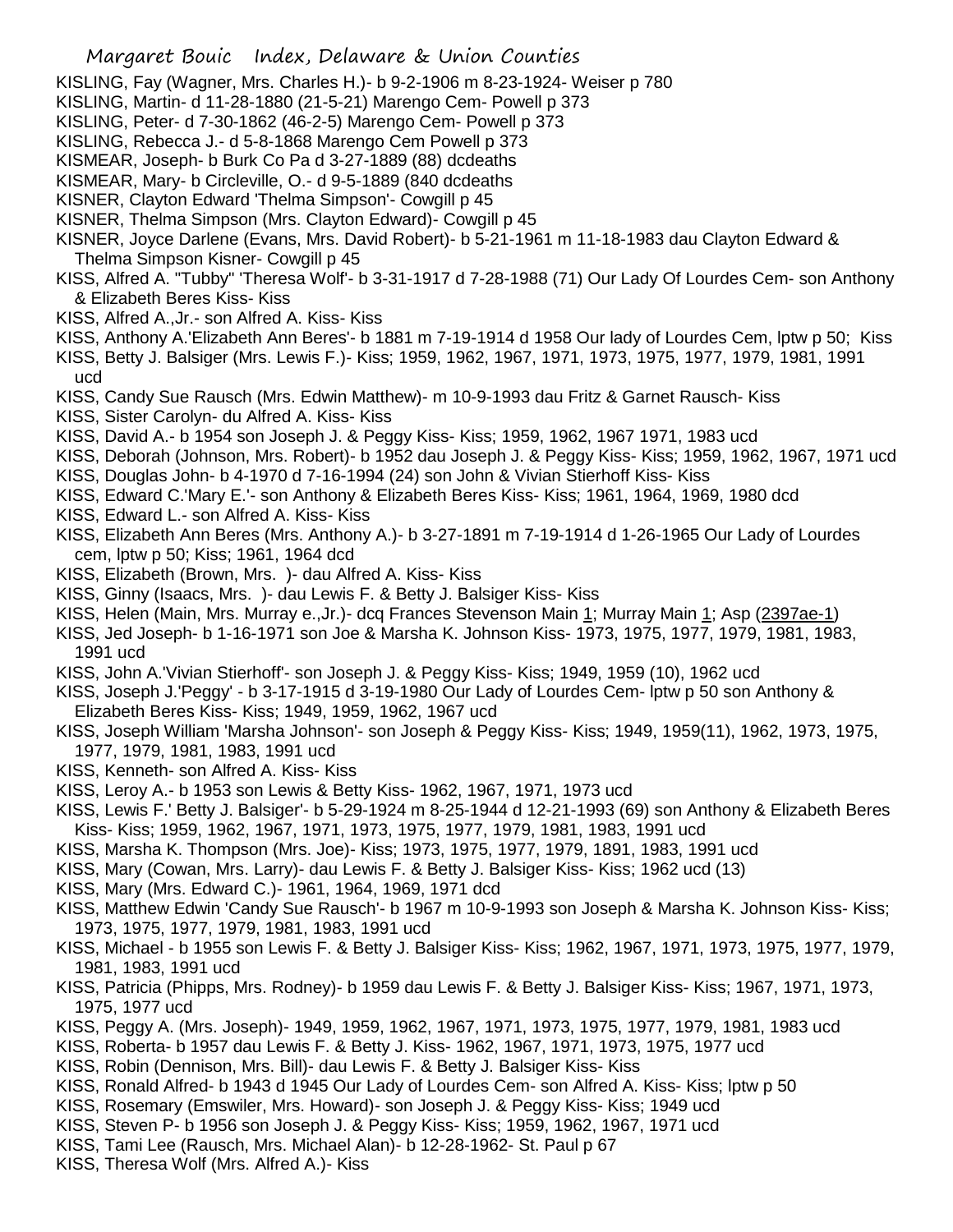- KISS, Tony 'Barb'- son Lewis F. & Betty J. Balsiger Kiss- Kiss
- KISS, Virginia-b 1950 dau Lewis & Betty Kiss- 1962, 1967 ucd
- KISS, Vivian Stierhoff (Mrs. John)- Kiss
- KISSAM, Daniel 'Elizabeth Coombs (Mrs. Daniel)- son John & Susanna Thorne Kissam- dcq Thomas Graham 374
- KISSAM, Elizabeth Coombs (Ms. Daniel)- dau Richard & Elizabeth Coombs- dcq Thomas Graham 375
- KISSAM, Elizabeth (Strang, Mrs. Henry)- dau Daniel & Elizabeth Coombs Kissam- dcq Thomas Graham 187
- KISSAM, Honora (Mrs. John)- dcq Thomas Graham 1497
- KISSAM, John 'Honora'- dcq Thomas Graham 1496
- KISSAM, John 'Susanna Thorne'- son John & Honora Kissam- dcq Thomas Graham 748
- KISSAM, Susanna Thorne (Mrs. John)- dau William & Sarah Thorne- dcq Thomas Graham 749
- KISSEL, Beata Kuenzel (Mrs. Rev. William F.)- m 6-15-1915- Kissel- Kissel
- KISSEL, Florence (Ferris, Mrs. )- sister Rev. William F. Kissel- Kissel
- KISSEL, Julia(Chesser, Mrs. )- dau Rev. William F. & Beata Kuenzel Kissel- Kissel
- KISSEL, Mabel (Richards, Mrs. )- sister Rev. William F. Kissel- Kissel
- KISSEL, Susan Elizabeth- b 4-16-1974- dau Edward Kissel- Kissel
- KISSEL, Rev. William F. 'Beata Kuenzel'- b 12-5-1888 m 6-15-1915 d 5-10-1961 bur Lima- Kissel
- KISSELL, Abigail (Mrs. E. M.)- 1860C Paris Tp 1409-1398 p 186 (37,O)
- KISSELL, Bonnie (Mrs. Earl)- 1981, 1983 ucd
- KISSELL, Cyrus- son E. M. & Abigail Kissell- 1860C Paris Tp 1409-1398 p 186 (11,Md)
- KISSELL, Daniel- son E. M. & Abigail Kissell- 1860C Paris Tp 1409-1398 p 186 (8,O)
- KISSELL, Douglas- b 1973 son Earl & Bonnie Kissell- 1981, 1983 ucd
- KISSELL, Earl 'Bonnie'- 1981, 1983 ucd
- KISSELL, E. M. 'Abigail'- 1860C Paris Tp 1409-1398 p 186 (38,Pa)
- KISSELL, Emily Jeanne- b 7-31-1980 dau Earl T. & Bonnie Shearer Kissell- Kissell; 1981, 1983 ucd
- KISSELL, Gregory- b 1978 son Earl & Bonnie Kissell- 1981, 1983 ucd
- KISSELL, H. S.- 1908 dch p 424
- KISSELL, Isaac John 'Winnie Olive Stokes'- Freshwater p 102
- KISSELL, Jeremiah B. 'Mary Jane Slusser'- ped Virgil Krouse #340 12, unec XI p 65
- KISSELL, J. L. 'Lida'- 1860C Paris Tp 1410-1399 p 187 (36,Pa)
- KISSELL, John 'Maude L. Beardsley Kissell- b 1877 d 1948 son Jeremiah B. & Mary Jane Slusser Kissell- ped Virgil Krouse  $\#3406$ , unec XI p 65
- KISSELL, Kelly- b 1964 son Sandra K. Kissell- 1977 ucd
- KISSELL, Lida (Mrs. J. L.)- 1860C Paris Tp 1410-1399 p 187 (35,Pa)
- KISSELL, Mary Adelia (Grouse, Mrs. Oscar Rosco)- b 1901 d 1976 ped Virgil L. Krouse #340- dau John & Maude L. Beardsley Kissell- unec XI p 65
- KISSELL, Mary Jane Slusser (Mrs. Jeremiah B.)- b 1848 d 1929 ped Virgil Krouse #340 13, unec XI p 65
- KISSELL, Matthew- b 1976 son Earl & Bonnie Kissell, 1981, 1983 ucd
- KISSELL, Maude L. Beardsley (Mrs. John)- b 1877 d 1949 dau Calvin & Emma Adelia McHenry Beardsleyped Virgil Krouse #340 7, unec XI p 65
- KISSELL, Ryan- b 1975 son Earl & Bonnie Kissell- 1981, 1983 ucd
- KISSELL, Sandra K.- 1971, 1973, 1975, 1977, 1979 ucd
- KISSELL, Winnie Olive Stokes (Herron, Mrs. Harry)(Mrs. Isaac John)- b 5-20-1879 m(1) 1897 d 1915 dau Jacob John & Diana Elizabeth Freshwater- Freshwater p 102
- KISSELL, Zachery- ch Earl & Bonnie Kissell- 1983 ucd
- KISSICK, Donna (Duffie, Mrs. Lloyd Keith)- m 12-21-1946- Weiser p 432
- KISSINGER, Agnes Irene Koppenhaver (Mrs. Jacob Emanuel)- b 9-13-1898 m 9-21-1918 dau Charles Milton & Agnes Cathren Kratzer Kopenhaver- Weiser p 321
- KISSINGER, Audrey Jean (Rohrbaugh, Mrs. Howard)- b 2-2-1929 dau Gurney & Vera Snyder Moyer Kissinger- Weiser p 574
- KISSINGER, Gary- son Samuel & Nina Hawley Kissinger- Kissinger
- KISSINGER, Gurney 'Vera Snyder Moyer'- Weiser p 574
- KISSINGER, Jacob Emanuel 'Agnes Irene Koppenhaver'- b 3-12-1898 m 9-21-1918 d 8-19-1935- Weiser p 321
- KISSINGER, Nina Hawley (Mrs. Samuel)- d 12-1-1982 dau Arthur & Maude Hawley- bur Ky- Kissinger
- KISSINGER, Raymond Emanuel 'Sarah Almeda Harman'- b 8-24-1919 m 12-12-1944 son Jacob Emanuel &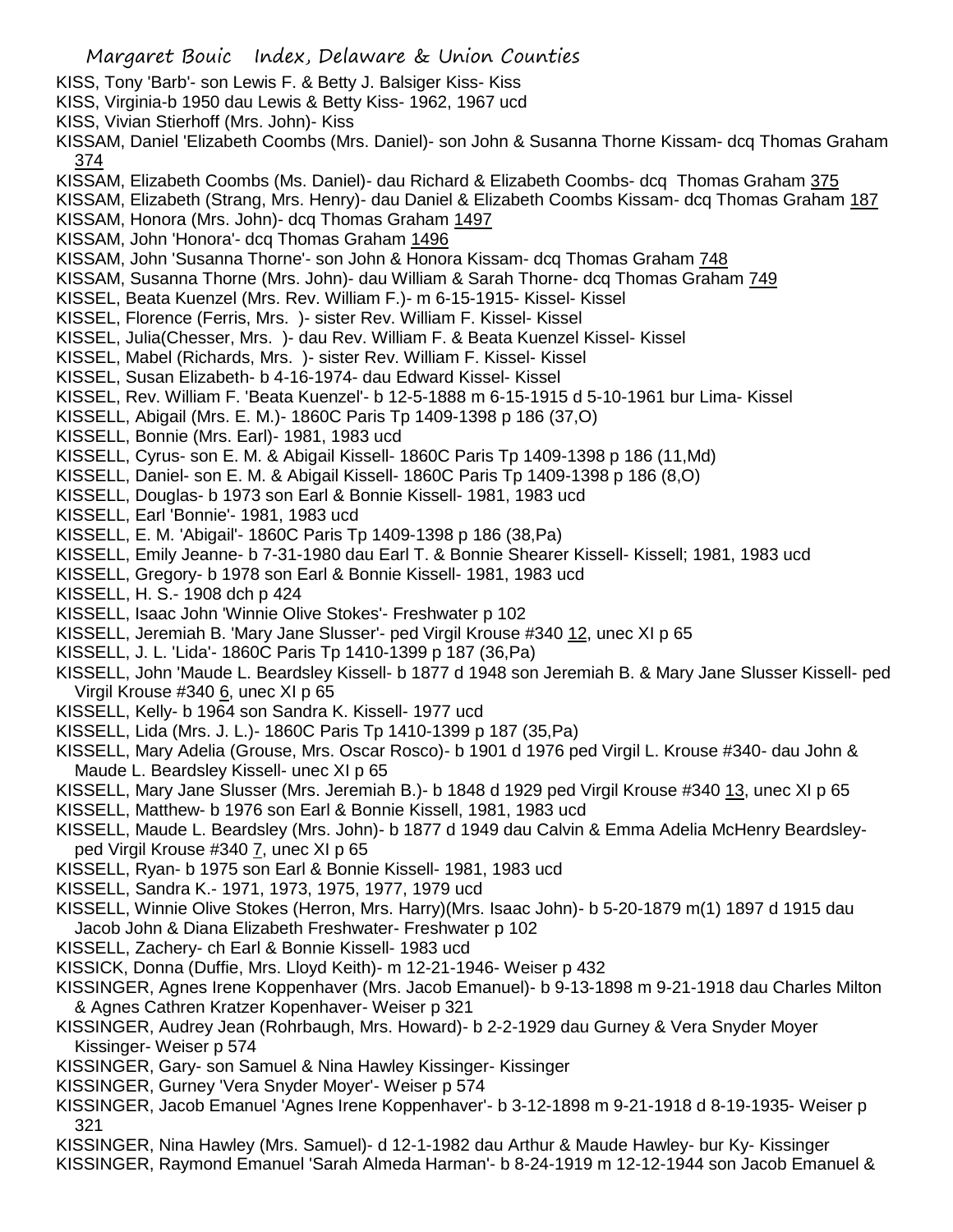Agnes Irene Koppenhaver Kissinger- Weiser p 321

KISSINGER, Robert- son Samuel & Nina Hawley Kissinger- Kissinger

KISSINGER, Samuel 'Nina Hawley'- Kissinger

- KISSINGER, Sarah Almeda Harman (Mrs. Raymond Emanuel)- b 1-30-1924 m 12-12-1944- Weiser p 321
- KISSINGER, Vera Snyder Moyer (Mrs. Gurney)- b 9-9-1910 dau Harry & Lula Snyder Moyer- Weiser p 574
- KISSLING, Donna Kay (Hamilton, Mrs. Robert Linly)- b 1953 m 5-15-19--dau Harold & Virginia Kissling-
- Kissling; 1961, 1964, 1969, 1981 dcd
- KISSLING, Dorothy (Hume, Mrs. )- sister Harold F. Kissling- Kissling
- KISSLING, Gertrude (Mrs. )- Kissling
- KISSLING, Harold F. 'Virginia''Lucy Adams'- b 8-28-1928 d 10-21-1988(60) Waldo Cem- son Gertrude Kissling- Kissling; 1961, 1964, 1969, 1981, 1980 dcd
- KISSNER, Helen (Boutwell, Mrs. )- sister Harold F. Kissling- Kissling
- KISSLING, Janice/Janet- b 1962 dau Harold Kissling- Kissling; 1964, 1969, 1971, 1980 dcd
- KISSLING, Joe- brother Harold F. Kissling- Kissling
- KISSLING, Kyle- b 1970 son Ronald A. & Sharon O. Kissling- 1973, 1974, 1977, 1979, 1981, 1983, 1991 ucd
- KISSLING, Larry- son Harold & Virginia Kissling- Kissling; 1961; 1964, 1969 dcd
- KISSLING, Linda- dau Wilber L. & Marion Kissling- 1961 dcd (11)
- KISSLING, Luann (Coffee, Mrs. )- b 1955 dau Harold F. & Virginia Kissling- 1961, 1964, 1969 dcd
- KISSLING, Luanne (Mrs. Rick)- 1980 dcd
- KISSLING, Lucy Adams (Mrs. Harold F.)- Kissling
- KISSLING, Marion (Mrs. Wilber L.)- 1961 dcd
- KISSLING, Michael- son Wilber L. & Marion Kissling- 1961 dcd (13)
- KISSLING, Rick 'Luanne'- 1980 dcd
- KISSLING, Ronald A. 'Sharon O.- 1971, 1973, 1975, 1977, 1979, 1981, 1983, 1991 ucd
- KISSLING, Roslin "Rozy"- b 1967 ch Ronald A. & Sharon O. Kissling- Kissling; 1975, 1977, 1979, 1981, 1983 ucd
- KISSLING, Sharon O. (Mrs. Ronald A.)- 1973, 1975, 1977, 1979l, 1981, 1983, 1991 ucd
- KISSLING, Tabitha (Brown, Mrs. Adam)- 1985 uch p 19
- KISSLING, Virginia (Mrs. Harold F.)- 1961, 1964, 1969, 1981, 1980 dcd
- KISSLING, Wilber L. 'Marian'- 1961 dcd
- KISSNER, Alex Scott- b 1-28-1984 son J. Andrew Kissner- Kissner
- KISSNER, Jon Andrew 'Robin Coleen Swanston'- m 1-6-1973 son Paul D. & Lois Kissner- Kissner; 1961 (9), 1964 dcd
- KISSNER, Carl- son Samuel C. Kissner- Kissner
- KISSNER, David Rees 'Deborah Jean Wilson'- m 9-3-1967 son Paul D. & Lois A. Kissner- Kissner; 1961(14), 1964 dcd
- KISSNER, Deborah Jean Wilson (Mrs. David Rees)- m 9-3-1967 dau Wayne H. Wilson- Kissner
- KISSNER, Dorothy A.(Mrs. Richard)- Kissner; 1961, 1964, 1969, 1971, 1980 dcd
- KISSNER, Eleanor (Hunt, Mrs. Sydney)- d 1946- dau Russell D. & Grace M. Pocock Kissner- Kissner
- KISSNER, Gertrude- dpc p 102
- KISSNER, Grace M. Pocock (Mrs. Russell D.)- m 9-1-1915 d 1-7-1985 (95) Oak Grove Cem- dau E. G. Pocock- Kissner
- KISSNER, Jack- b 1952 son Richard & Dorothy Kissner- Kissner; 1961, 1964, 1969, 1981 dcd
- KISSNER, Jeri Kay Calhoun (Mrs. Paul D.,Jr.)- dau James Calhoun- Kissner
- KISSNER, Joan (Taylor, Mrs. Philip)- dau Russell D. & Grace M. Pocock Kissner- Kissner
- KISSNER, Jon- b 1952 son Paul D. & Lois Kissner- 1969 dcd
- KISSNER, Lois A. (Mrs. Paul)- 1961, 1964, 1969 dcd
- KISSNER, Margaret (Mrs. Robert)- 1961 dcd
- KISSNER, Mari Jane Foreman/Fourman (Mrs. Robert)- m 12-25-1965/4 d 3-18-1980 (61) bur Hawaii- Kissner
- KISSNER, Mildred (White, Mrs. George W.)- dau Samuel C. & Alberta Smith Kissner- Kissner
- KISSNER, Millie (Barrick, Ms. )- sister Samuel C. Kissner- Kissner
- KISSNER, Paul D.'Lois A.'- son Russell D. & Grace M. Pocock Kissner- Kissner; 1961, 1964, 1969 dcd
- KISSNER, Paul D.,Jr. 'Jeri Kay Calhoun'- m 8-23-1969 son Paul D. & Lois A. Kissner- Kissner; 1961(15), 1964 dcd
- KISSNER, Richard "Dick''Dorothy'- Kissner; 1961, 1964, 1969, 1981, 1980 dcd
- KISSNER, Robert 'Mary Jane Foreman/Fourman'- m 12-25-1965 d 8-22-1980 son Samuel C. Kissner- Kissner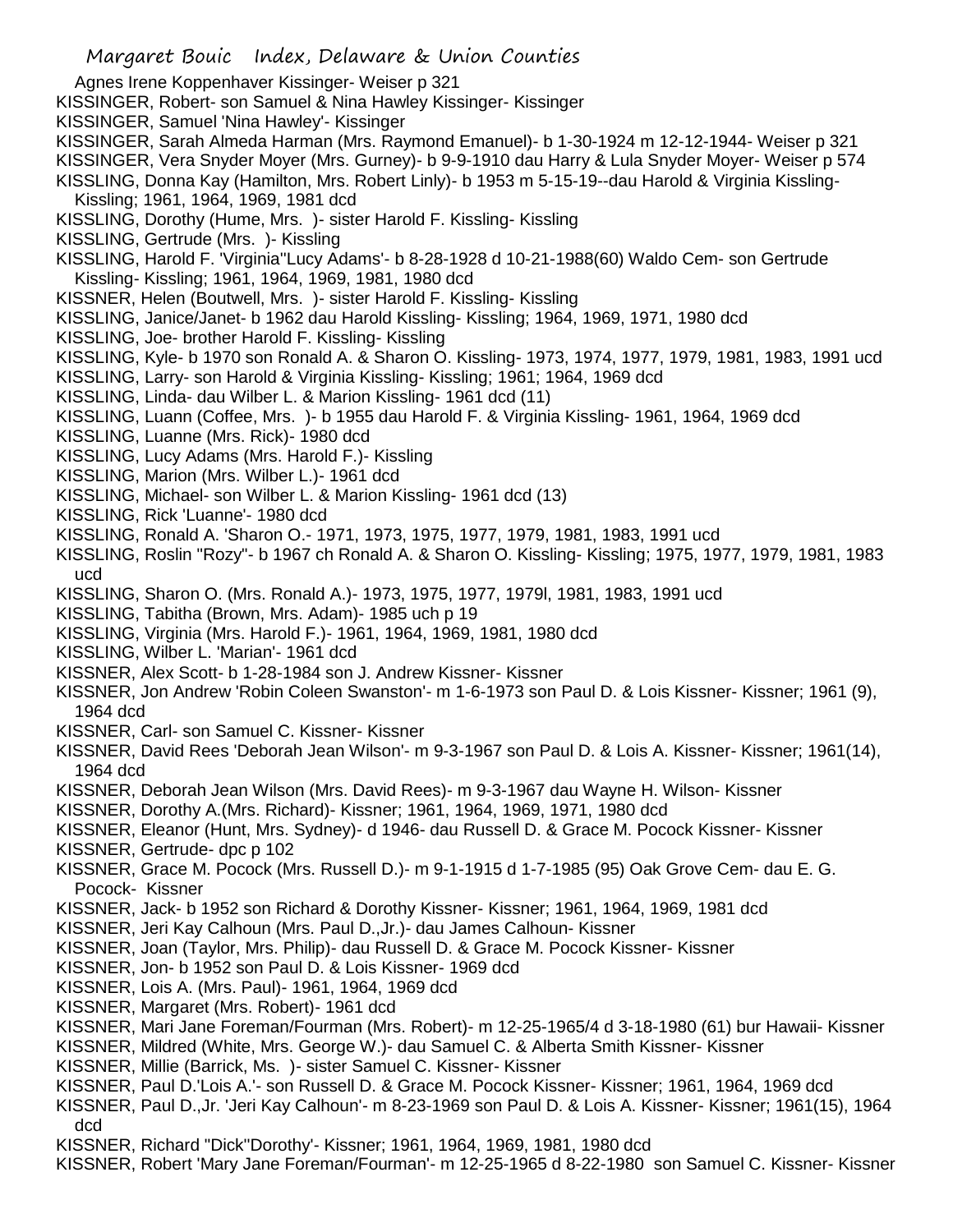KISSNER, Robert S. 'Margaret'- 1961, 1964 dcd

- KISSNER, Robin Coleen Swanston (Mrs. Jon Andrew)- m 1-6-1973 dau William Swanston- Kissner
- KISSNER, Russell D. 'Grace M. Pocock'- m 9-1-1915 d 11-19-1969 (78) Oak Grove Cem- Kissner
- KISSNER, Russell D.,Jr.- d WWII- son Russell D. & Grace M. Pocock Kissner- Kissner
- KISSNER, Samuel C. 'Alberta Smith'- m 1888 d 11-1954- Kissner; dg 11-3-1954
- KISSNER, ---(Turner, Mrs. Clarence)- dau Samuel C. Kissner- Kissner
- KISSNER, Sophia (Welch, Mrs. )- sister Samuel C. Kissner- Kissner
- KISSNER, Stuart F.- b 1897 d 10-1953 son Samuel C. Kissner- Kissner; dg 10-30-1953
- KISSNER, ---(SLone, Mrs. Jack)- dau Stuart F. Kissner- Kissner
- KISSNER, Tracy (Scott, Mrs. Brad)- son Richard & Dorothy Kissner- Kissner; 1961(10), 1964, 1969, 1971 dcd
- KIST, Jennie- b 1861 d 1907 Milford Cem, Un Al p 36; 1900C Paris Tp 73-76 p 5A (45,O)
- KIST, Mary- b 10-1840/2 d 1907 Milford Cem Un Al p 36; 1870-C Marysville-Paris Tp 282-287 p 33 (29,O);
- 1900C Union Tp 2225-232 p 11B (59,O,O,O)
- KISTE, Mary A.- sister Sarah J. Kiste- 1880C Marysville 464-512 p 35 (40,O,Md,Va)
- KISTE, Sarah J.- 1880C Marysville 464-512 p 35 (36,O,Md,Va)
- KISTHMAYER, L- b 10-20-1867 Delaware Town, female, dcb
- KISTING, Cort- son Thomas & Janice Thome Kisting- Kisting
- KISTING, Janice Thome (Mrs. Thomas)- m 6-15-1968- Kisting
- KISTING, Kevin T, 'Mary Eileen Breen' son Thomas & Janice Thome Kisting- Kisting
- KISTING, Mary Eileen Breen (Mrs. Kevin)- dau James & Eileen Breen- Kisting
- KISTING, Todd- son Thomas & Janice Thome Kisting- Kisting
- KISTING, Thomas 'Janice Thome'- m 6-15-1968- Kistling
- KISTLER, Charles B.- son Samuel A. & Florida Lindley Kistler- 1908 dch p 895
- KISTLER, Daisy B.- dau Samuel A. & FLorida Lindley Kistler- 1908 dch p 895
- KISTLER, Edith Dell McLaughlin (Mrs. Henry B.)- dau Joseph & Eliza Danford McLaughlin- 1908 dch p 366, 895; Fowler p 97
- KISTLER, Florida Dell- dau Dr. Henry B. & Edith Dell McLaughlin Kistler- 1908 dch p 895
- KISTLER, Florida Lindley (Mrs. Samuel A.)- dau Ziba & Mary Bartlett Lindley- 1908 dch p 895; Fowler p 97
- KISTLER, Florida M. (Sprague, Mrs. Dr. W. V.)- dau Sameul A. & Florida Lindley Kistler- 1908 dch p 895
- KISTLER, Dr. George B.- son Samuel A. & FLorida lindley Kistler- 1908 dch p 366, 895; Fowler p 97; Sunbury p 67
- KISTLER, Gertrude L. (Weiser, mrs. Elmer john)- b 1-27-1871 m 2-16-1893 d 12-5-1892- Weiser p 505
- KISTLER, Grace (Straw, Mrs. Donald T. "Pete"- Cowgill p 12
- KISTLER, Henry B.,Dr. 'Edith Dell McLaughlin'- son Samuel A. & Florida Lindley- 1908 dch p 366, 437; Pabst 7 p 30; Fowler p 97
- KISTLER, Homer K.'Nelllie Leibenderfer'- son Samuel A. & Florida Lindley Kistler- 1908 dch p 895; Kistler
- KISTLER, John F.- son Samuel A. & Florida Lindley Kistler- 1908 dch p 895
- KISSTLER, Mary J.- hadc p 101, Genoa Tp
- KISTLER, Mary K. (Park, Mrs. Dr.)- dau Samuel A. & Florida Lindley Kistler- 1908 dch p 895
- KISTLER, Nellie Leibenderfer (Mrs. Prof. H. K.)- d 9-18-1959 (65) bur Pa. Kistler
- KISTLER, ---(Green, Mrs. William H.)- dau Homer K. & Nellie Leibenderfer Kistler- Kistler
- KISTLER, ---(Toretti, Mrs. S. j.)- dau Homere K. & Nellie Leibenderfer Kistler- Kistler
- KISTLER, Robert- son Homer K. & Nellie Leibenderfer Kistler- Kistler
- KISTLER, Samuel 1908 dch p 895
- Samuel A. 'Florida Lindley'- son Samuel Kistler- 1908 dch p 895; Fowler p 97
- KISTLER, Dr. Samuel L.- son Samuel A. & FLorida Lindley Kistler- 1908 dch p 895
- KISTLER, Sarah A. (Weiser, Mrs. Charles W.)- Weiser p 848
- KISTNER, Ann (McKittrick, Mrs. )- sister George A. Kistner- Kistner
- KISTNER, Flo (Lorenzen, Mrs. )- sister George A. Kistner- Kistner
- KISTNER, George A. 'Irene E'- d 12-4-1983 (88) St. Mary's Cem- Kistneer; 1961, 1964 dcd
- KISTNER, Irene E. (Mrs. George A.)- d 5-12-1974 (74) bur St. Mary's, Del.- Kistner; 1961, 1964 dcd
- KISTNER, Larry G.- son George A. & Irene E. Kistner- Kistner; 1961, 1964 dcd
- KISTNER, Rosina (Weiser, Mrs. Isaac)-Weiser p 845
- KITCHAM, Julia- 1870C Trenton Tp 515 (28)
- KITCHAM, Lewis- 1870C Trenton Tp 515 (1)
- KITCHAM, Smith- 1870C Trenton Tp 515 (24\*)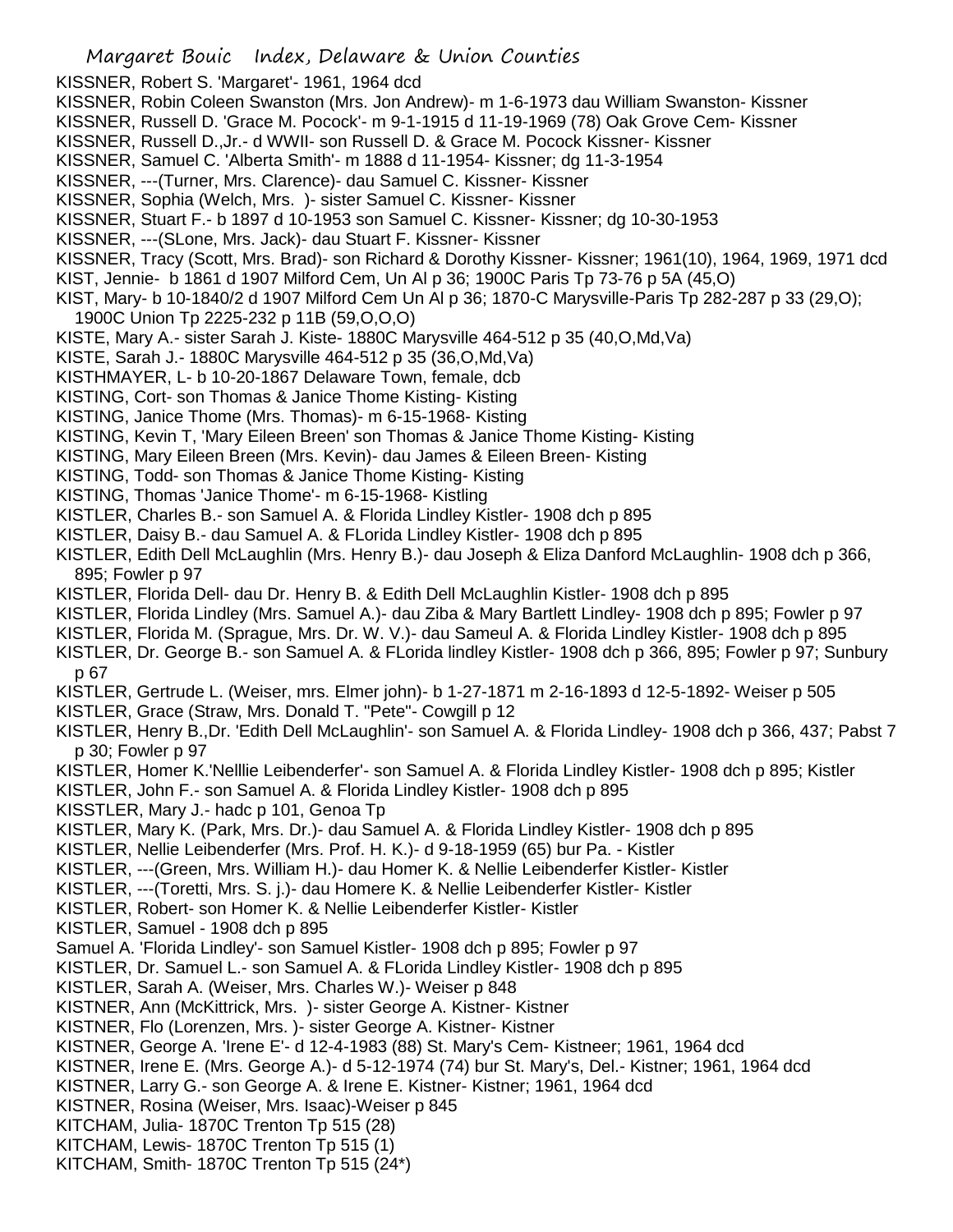- KITCHEL, Anna C. Gerhard (Mrs. Stanley R.)- dg 12-18-1900; Cryder Ab p 48 sister of Mary Gerhard **Wooley**
- KITCHEL, Stanley R. 'Anna C. Gerhard'- b 7-4-1855 Detroit d 12-7-1900, dg 12-18-1900 Cry Ab p 48
- KITCHEN, --- (Cooper, Mrs. David)- Weiser p 561
- KITCHEN, Alfaretta Brabbe (Mrs. )(Graham, Mrs. Virgil)(Trees, Mrs. )(Hobbs, Mrs. Vernon)- dau Philip James & Hattie M. Robinson Crabbe- Crabbe 3,4; Graham (16147); Taylor (1177)
- KITCHEN, ---Earnest (Mrs. ) d Springfield, dg 11-29-1887 Cry Ab p 169
- KITCHEN, Anna A.Boggs (Mrs. Edward)- b 8-31-1920 d 1-30-1995 Alton Cem, Cols. dau Charles H. & Mary A. Gambill Boggs- Boggs
- KITCHEN, Anna Marie (Karg, Mrs. Sam,Jr)- dau Savannise & Margaret Page Kitchen- Kitchen; 1971, 1980 dcd, Berkshire Tp
- KITCHEN, Arthur- son Harry & Effie Conard Kitchen- Kitchen
- KITCHEN, Brenda- dau Savannise & Margaret Page Kitchen- Kitchen
- KITCHEN, Bret robinson- b 2-5-1976 son Christopher & Robinson Kitchen- Kitchen
- KITCHEN, Dr. Calvin B.- son Dr. Clyde C. & Estella E. Kitchen- Kitchen
- KITCHEN, Cathy (Mrs. James E.)- 1981 ucd
- KITCHEN, Dr. Clyde C. 'Estella E.'- d 11-2-1969 (84) Oak Grove Cem- Kitchen
- KITCHEN, Cecil 'Dora Sparks'- m 3-7-1907 d 1962 -Kitchen
- KITCHEN, Cecil 'Josephine Mosley'- Kitchen
- KITCHEN, Charlotte (Burgis, Mrs. James)- 1985 uch p 44
- KITCHEN, Christopher ' Robinson'- son Paul Kitchen- Kitchen
- KITCHEN, Clarence 'Opal'- 1983 ucd
- KITCHEN, Cletis- son Cecil & Dora Sparks Kitchen- Kitchen
- KITCHEN, Clyde- son Harry & Effie Conard Kitchen- Kitchen
- KITCHEN, Coral- brother Dr. Clyde C. Kitchen- Kitchen
- KITCHEN, Daryl R.- son Marvin Kitchen- Kitchen
- KITCHEN, David Hartman 'Edith Hannahs'- b 5-2-1910 m 1933 d 9-14-1992 (82) Forest Grove Ce- son Cecil & Josephine Mosley Kitchen- Kitchen; 1949 ucd
- KITCHEN, David- son David Hartman & Edith Hannahs Kitchen- Kitchen
- KITCHEN, David 'Jada'- b 1970 son Ronald & Mary E. Hay Kitchen- Kitchen; 1981, 1983, 1991 ucd
- KITCHEN, Donald- son Harry & Effie Conard Kitchen- Kitchen
- KITCHEN, Dora Sparks (Mrs. Cecil)- b 3-3-1886 m 3-7-1907 d 4-18-1980 (94) Forest Grove Cem- dau Melvin & Mary Miller Sparks- Kitchen
- KITCHEN, Dorothy Lurene Lenker (Mrs. Harry Wilson)- b 7-14-1921 m 8-9-1939 dau Lester Lamar & Hazel Emma Hoffman Lenker- Weiser p 324
- KITCHEN, Douglas- son David Hartman & Edith Hannahs Kitchen-Kitchen; 1949 ucd
- KITCHEN, Dovie (Caldwell, Mrs. )- dau Cecil & Josephine Mosley Kitchen- Kitchen
- KITCHEN, Edith Hannahs (Mrs. David Hartman)- m 1933-Kitchen; 1949 ucd
- KITCHEN, Edward 'Anna A. Boggs'- d 1966- Kitchen
- KITCHEN, Effie Conard (Mrs. Harry)- Kitchen
- KITCHEN, Elizabeth Shanklin (Mrs. Stephen)- m 7-27-1820 Madison Co unec IV p 52
- KITCHEN, Estella E. (Mrs. Dr. Clyde C.)- d 6-14-1967 (77) Oak Grove Cem- Kitchen
- KITCHEN, Eugene Harry- b 11-14-1942 son Harry Wilson & Dorothy Lurene Lenker Kitchen- Weiser p 324
- KITCHEN, Eva May Adams (Mrs. William Goble)- d 2-29-1984 (77) bur Ky.- Kitchen
- KITCHEN, Evelyn (Stultz, Mrs. Dallas)- m 12-29-1950- dau Harry & Effie Conard Kitchen- Kitchen
- KITCHEN, Evert- nephew of Gertrude Kitchen- Kitchen
- KITCHEN, Faye (Snider, Mrs. )- dau William Goble & Eva May Adams Kitchen- Kitchen
- KITCHEN, Franklin Lester- b 12-31-1952 son Harry Wilson & Dorothy Lurene Lenker Kitchen- Weiser p 324
- KITCHEN, Gertrude- d 1-15-1994 (84) Forest Grove Cem- dau Cecil & Dora Sparks Kitchen- Kitchen
- KITCHEN, Gloria J. (Mrs. Roger A.)- 1991 ucd
- KITCHEN, Greg 'Tina'- son James & Sharon Kitchen- Kitchen
- KITCHEN, Harriette Anne (Vance, Mrs. John Ephran)- m 8-6-1970- dau Alfaretta Crabbe Kitchen- 1949 ucd, lived with Frank Cross
- KITCHEN, Harry Clyde- d 6-4-1967 982) Maple Grove Cem- Kitchen
- KITCHEN, Harry 'Effie Conard'- Kitchen
- KITCHEN, Harry Wilson 'Dorothy Lurene Lenker'- b 4-19-1921 m 8-9-1939- Weiser p 324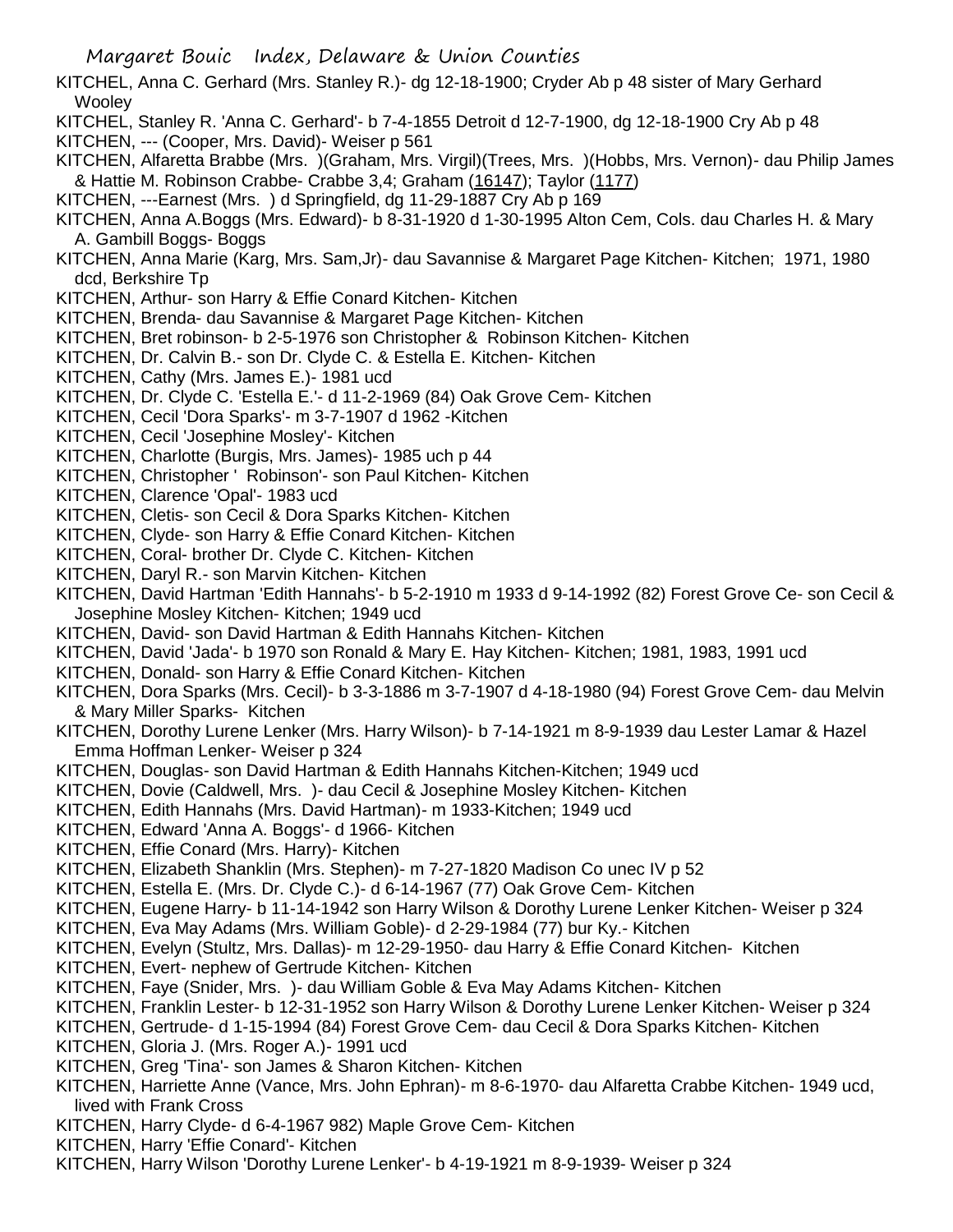KITCHEN, Hazel Catharine- b 7-24-1944 dau Harry Wilson & Dorothy Lurene Lenker Kitchen- Weiser p 324 KITCHEN, Helen (Lap, Mrs. Simon J.)- dau David Hartman & Edith Hannahs Kitchen- Kitchen; 1949 ucd KITCHEN, Jack 'Shelia Pyers'- son David Hartman & Edith Hannahs Kitchen- Kitchen; 1949, 1975, 1977,

- 1979, 1981, 1983, 1991 ucd
- KITCHEN, Jaca (Mrs. David)- Kitchen
- KITCHEN, James E. 'Cathy'- 1981 ucd
- KITCHEN, Dr. James 'Mildred S. Wagner'- m 10-19-1934- Weiser p 780
- KITCHEN, James 'Sharon'- son Edward & Anna A. Boggs Kitchen- Kitchen
- KITCHEN, Janese (Welty, Mrs. )- dau Dr. Clyde C. & Estella E. Kitchen- Kitchen
- KITCHEN, Jason- son James & Sharon Kitchen- Kitchen
- KITCHEN, Josephine Mosley (Mrs. Cecil)- Kitchen
- KITCHEN, Kenneth- b 1967 son Jack D. & Sheila Pyers Kitchen- 1975, 1977, 1979, 1981, 1983 ucd
- KITCHEN, Korrinne- dau James E. & Cathy Kitchen- 1981 ucd
- KITCHEN, Linda (Matthews, Mrs. )- dau William Goble & Eva May Adams Kitchen- Kitchen
- KITCHEN, Lorraine (Perkins, Mrs. )- dau William Goble & Eva May Adams Kitchen- Kitchen
- KITCHEN, Luella (Hunt, Mrs. Maurice)- 1908 dch p 372; Fowler p 79
- KITCHEN, Margaret Page (Mrs. Savannise)- Kitchen
- KITCHEN, Marjorie Elizabeth- b 9-2-1956 dau Sylvester Iram & Rachel Alice Crossley Kitchen- Weiser p 330
- KITCHEN, Marvin- son Harry & Effie Conard Kitchen- Kitchen
- KITCHEN, Mary E. Hay (Mrs. Ronald)- Kitchen; 1981, 1983, 1991 ucd
- KITCHEN, Mary Jane Rife (Mrs. Paul Frederick)- b 12-9-1920 dau Paul Holmes & Ruth Lavina Alspaugh Rife-Weiser p 659
- KITCHEN, Mary Mae- b 1-23-1958 dau Sylvester Iram & Rachel Alice Crossley Kitchen- Weiser p 330
- KITCHEN, Michelle Renee (James, Mrs. William Christopher)- b 3-12-1970 m 6-18-1994 dau Jack & Sheila Pyers Kitchen- Kitchen; 1975, 1977, 1979, 1981, 1983, 1991 ucd
- KITCHEN, Mildred (Brightman, Mrs. )- dau Savannise & Margaret Page Kitchen- Kitchen
- KITCHEN, Mildred S. Wagner (Morris, Mrs. Elliot)(Mrs. Dr. James)- b 8-19-1901 m(1) 6-1924 (2) 10-19-1934 dau Curtis Yeager & Margaret Beates Wagner- Weiser p 780
- KITCHEN, Nela (Deere, Mrs. John)- dau Harry & Effie Conard Kitchen- Kitchen
- KITCHEN, Opal (Mrs. Clarence)- 1983 ucd
- KITCHEN, Orpha Madlene Reed (Mrs. Raymond Albert)- b 8-14-1929 m 3-27-1948 dau Blanche Alvenia Snyder- Weiser p 397
- KITCHEN, Payl Frederick 'MaryJane Rife'- b 2-3-1918 m 11-19-1942- Weiser p 659
- KITCHEN, Phillip- son Savannise & Margaret Page Kitchen- Kitchen
- KITCHEN, Rachel Alice Crossley (Mrs. Sylvester Iram)- b 1-24-1919 m 8-28-1941 dauJohn Matthias & Flora Mae Koppenhaver Crossley- Weiser p 330
- KITCHEN, Raymond Albert 'Orpha Madlene Reed'- b 8-8-1927 m 3-27-1948- Weiser p 397
- KITCHEN, Robert Eugene- b 9-27-1948 son Rayond Albert & Orpha Madlene Reed Kithcen- Weiser p 397
- KITCHEN, Rodney Lee- b 4-23-1966 d 3-12-1994 (27) Forest Grove Cem- son Ronald & Mary E. Hay Kitchen-Kitchen; 1981, 1983, 1991 ucd
- KITCHEN, Roger A. 'Gloria J.'- son David H. & Edith Hannahs Kitchen- Kitchen; 1991 ucd
- KITCHEN, Ronald 'Mary E. Hay'- son David Hartman & Edith Hannahs Kitchen- Kitchen; 1949, 1981, 1983, 1991 ucd
- KITCHEN, Savannise "Vannie" 'Margaret Page'- b 5-12-1908 d 7-22-1978 son Harry & Effie Conard Kitchen-Kitchen
- KITCHEN, Sharon (Mrs. James)- Kitchen
- KITCHEN, Sharon- dau Marvin Kitchen- Kitchen- engaged to John Weller
- KITCHEN, Sheila Pyers (Mrs. Jack)- dau Paul D. Pyers- Kitchen; 1975, 1977, 1979, 1981, 1983, 1991 ucd
- KITCHEN, Stephen 'Elizabeth Shanklin'- m 7-27-1820 Madison Co unec IV p 52
- KITCHEN, Sylvester Iram 'Rachel Alice Crossley'- b 7-9-1898 m 8-28-1941- Weiser p 330
- KITCHEN, Tina (Mrs. Greg)- )- Kitchen
- KITCHEN, Tony- son Savannise & Margaret Page Kitchen- Kitchen
- KITCHEN, William Goble 'Eva May Adams'- Kitchen
- KITCHENER, Lord Keith- McKitrick p 409
- KITCHING, Thomas- Genther p 8 (1680)
- KITCHING, William- Genther p 8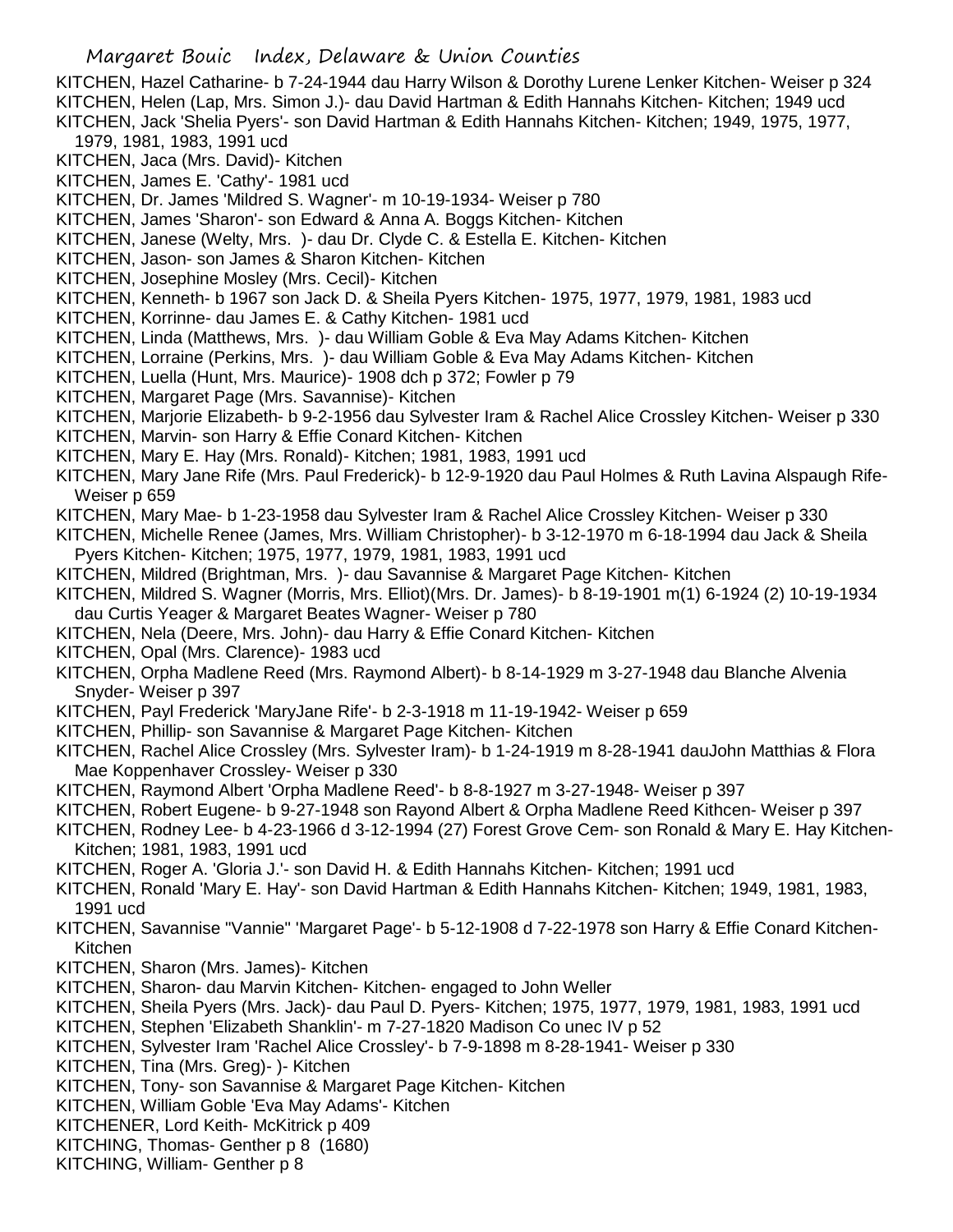Margaret Bouic Index, Delaware & Union Counties KITE, Rev. Alby- Sbc p 16, 39 KITE, Allie (Mrs. Wilbur M.)- see obit Wilbur, mlb KITE/KILE, Ann Baird (Mrs. Robert)- m 11-18-1846 ucm 1146; unec VI p 68 KITE, Clyde- brother Wilbur M. Kite- obit Wilbur, mlb KITE, Dale- son Wilbur M. & Allie Kite- obit Wilbur, mlb KITE, Emerson- brother Wilbur M. Kite- obit Wilbur, mlb KITE, --(Calland, Mrs. Joseph)- dau Wilbur M. & Allie Kite- obit Wilbur, mlb KITE, Letisha (Zea, Mrs. )- sister Wilbur M. Kite- obit Wilbur, mlb KITE, Mary (Fair, Mrs. )- sister Wilbur M. Kite- obit Wilbur, mlb KITE, Paul- son Wilbur M. & Allie Kite- obit Wilbur, mlb KITE, Reatha- Sbc p 39 KITE, Robert 'Ann Baird'- m 11-18-1846 ucm 1146 KITE, Rolla- brother Wilbur M. Kite- obit Wilbur, mlb KITE, Wilbur M. 'Allie'- d 10-15-1939 (56) Concord Cem- son Joseph & Sarah Kite- obit mlb KITE, William- 1835 men #59 p 52 Harlem Tp KITELINGER- see Kightlinger KITELINGER, ---family of Frankye Andres- unec VIII p 62 KITELINGER, Abraham- delge V p 54, Bennington Tp KITELINGER, Abraham- unec XIV p 53 KITELINGER, Abram 'Jane'- 1850C Leesburg Tp 295-299 p 46 (50,Pa) m in yr KITELINGER, Abram- son Abram & Jane Kitelinger- 1850C Leesburg Tp 295-299 p 46 (11,O) KITELINGER, Alexander- son Abram & Jane Kitelinger- 1850C Leesburg Tp 295-299 p 46 (13,O) KITLINGER, Ashley 'Mandy'- 1860C Leesburg Tp 514-587 (26,O) KITELINGER, Betsey- dau Abram & Jane Kitelinger- 1850C Leesburg Tp 295-299 p 46 (22,O) KITLINGER, Edward- 1860C Leesburg Tp 514-587 (19,O) KITELINGER, Edward- son Abram & Jane Kitelinger- 1850C Leesburg Tp 295-299 p 46 (6,O) KITELINGER, George- delge V p 54, Bennington Tp KITELINGER, Jane (Mrs. Abram)- m slip by Sarah White, J. Caldwell- unec V p 10; 1850C Leesburg Tp 295- 299 p 46 (46) KITELINGER, Jane (Mrs. William)- 1860C Leesburg Tp 513-486 (27,O) KITLINGER, Mandy (Mrs. Ashley)- 1860C Leesburg Tp 514-486 (22,O) KITELINGER, Mary L. (Mrs. William)- b 1-1854- 1900C Marysville 4th Ward 252-260 p 10B (46,O,Ger,Ger)- m 6 y, no ch KITLINGER, Mary Ellen Wood (Mrs. William)- mar slip, unec VIII p 10 KITELINGER, Nancy- dau William & Jane kitlinger- 1860C Leesburg Tp 513-486 (6,O) KITELINGER, Sarah- dau Abram & Jane Kitelinger- 1850C Leesburg Tp 295-299 p 46 (26, Pa) KITELINGER, Walter- son Abram & Jane Kitelinger- 1850C Leesburg Tp 295-299 p 46 (18,O) KIT(E)LINGER, William 'Jane''Mary L'- 1860C Leesburg Tp 513-486 (26,O); 1900C Marysville 4th Ward 252- 260 p 10B (66,O,Ger,Ger)- m 6y KITLINGER, William 'Mary Ellen Wood'- mar slip- unec VIII p 10 KITELINGER, William H.- son William & Jane Kitlinger- 1860C Leesburg Tp 513-486 (2,O) KITHCART, Jack H.- 1980 dcd KITSLINGER, William- 1850C Marysville 534-545 p 82 (17,O) chairmaker KITSMILLER, Ethel Bloser Ernst (Mrs. Robert Emmett)- b 1-11-1890 m 2-22-1912 d 8-26-1912 dau David Kinkle & Elizabeth Ann Bloser Ernst- Weiser p 471 KITSMILLER, Joseph W. 'Margaret'- 1961, 1969, 1971, 1980 dcd KITSMILLER, Robet Emmett 'Ethel Bloser Ernst'- m 2-22-1912- Weiser p 471 KITSMUELLER, Margaret Glesenkamp (Mrs. Joseph)- dau William Wilson & Eliza Taylor Glesenkamp- Pabst 1 p 30; 1969, 1971 dcd KITSON, Mary (Faulk, Mrs. John H.)- b 2-15-1832 m 10-16-1850 d 2-8-1918- dcc Kathryn McIntire Engle 29 KITT, George- lived with Velmont C. & Elinor B. Wilson- 1961(16), 1964 dcd KITTEL, Althea (Lloyd, Mrs. Kenneth)- dau George Eugene Theodore Kittel- Kittel KITTEL, Elaine (Fuller, Mrs. Sterritt)- dau George Eugene Theodore Kittel- Kittel KITTEL, Ernest- son George Eugene Theodore Kittel- Kittel KITTEL, George Eugene Theodore- d 3-27-1981 (81) Glendale Cem- Kittel KITTEL, Theodore- son George Eugene Theodore Kittel- Kittel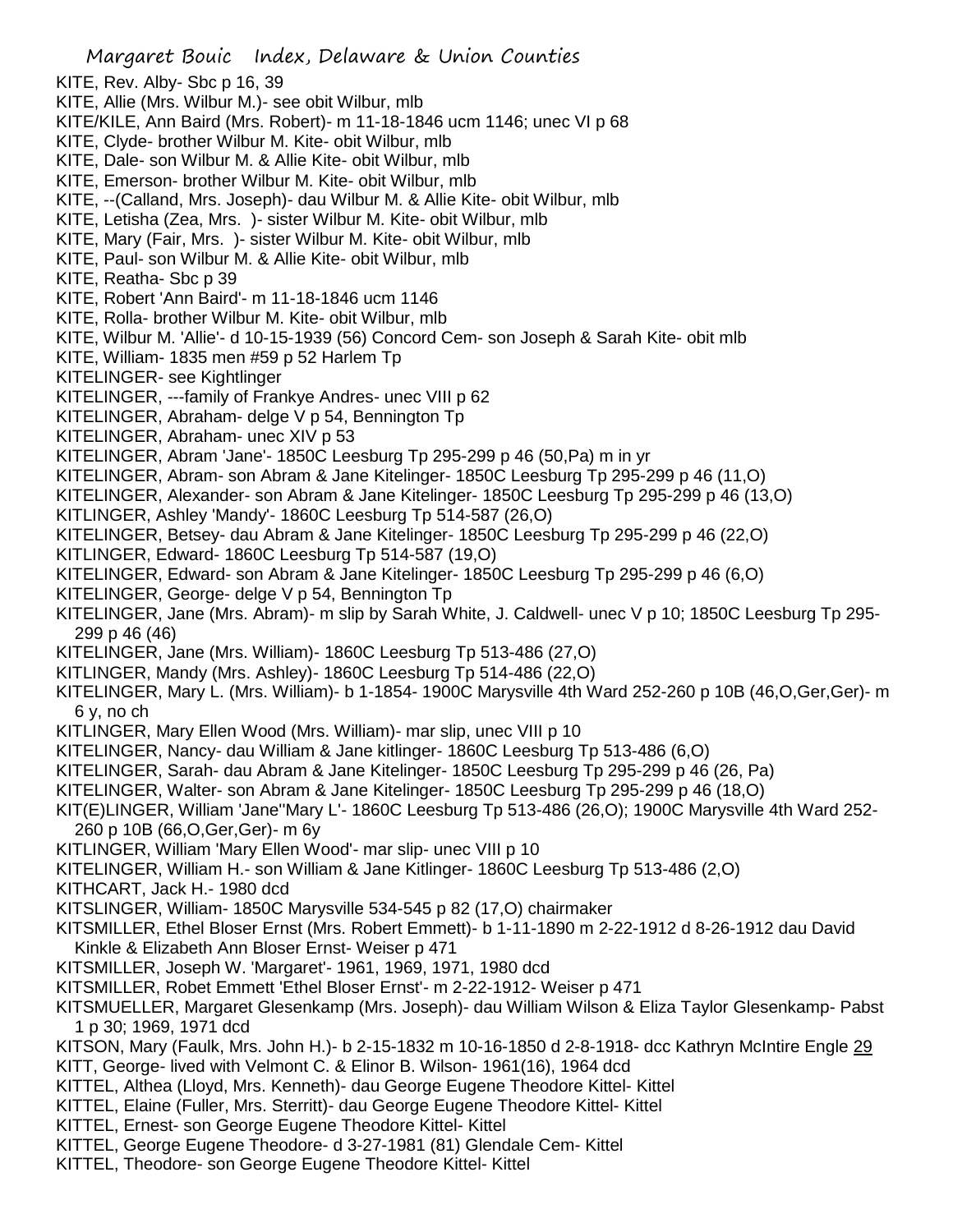KITTELL, Daisy P Taladay (Brown, Mrs. ) (Mrs. Wilson H.)- d 10-5-1986 (85) Blendon Central Cem- sisster Art and Claude Taladay- Kittell; 1964 dcd

- KITTELL, Wilson H.'Daisy P. Taladay'- Kittell; 1964, 1971 dcd
- KITTERER, Marion (Masterson, Mrs. Delvie Richard)- m 6-12-1955- Cowgill p 13
- KITTERMAN, Allan M. 'Patricia M.'- 1971 dcd
- KITTERMAN, Allan- b 1962 son Allen M. & Patricia M. Kitterman- 1971 dcd
- KITTERMAN, Claudia- b 1967 dau Allan M. & Patricia M. Kitterman- 1971 dcd
- KITTERMAN, Kristhper- b 1965 son Allan M. & Patricia M. Kitterman- 1971 dcd
- KITTERMAN, Mark- b 1963 son Allan M. & Patricia M. Kitterman- 1971 dcd
- KITTERMAN, Patricia M. (Mrs. Allan M.)- 1971 dcd
- KITTING, Abram 'Lane White'- m 10-12-1849 ucm 1463, unec XIII p 20
- KITTING, Lane White (Mrs. Abram)- m 10-12-1849 ucm 1463; unec XIII p 20
- KITTINGER, Carrie Peoper (Mrs. )- dau West & Britta Wilson Peiper- Wilson 108
- KITTLE, Helen (Sanders, Mrs. Gwynn V.)- m 6-18-1930 d 1975- 1985 uch p 122
- KITTLE, Hull F.- d 1-6-1970 (83) father of Mrs. Gwynn Sanders- obit, mlib
- KITTLE, Ora (Mrs. )- d 7-10-1962- Kittle
- KITTLE, Sarah (McMasters, Mrs. Washington)- m 4-14-1851 ucm 1662; unec XIV p 52
- KITTS, Carol Anita Chambers (Mrs. W. Harold)- d 7-25-1973 (36) bur Greenlawn Cem- dau Willard & Evelyn Chambers Kitts
- KITTS, Edwin- 1980 dcd
- KITTS, Faith- dau W. Harold & Carol Anita Chambers Kitts- Kitts
- KITTS, W. Harold 'Carol Anita Chambers'-Kitts
- KITTS, Lee- dau W. Harold & Carol Anita Chambers Kitts- Kitts
- KITTS, Nancy (Cain, Mrs. )- dau W. Harold & Carol Anita Chambers Kitts- Kitts
- KITTS, Scott- son W. Harold & Carol Anita Chambers Kitts- Kitts
- KITTS, Tony- son W. Harold & Carol Anita Chambers Kitts- Kitts
- KITTS, William- 1980 dcd
- KITWIGG, Jason- b 1-1-1988 son John & Laura Nicol Kitwigg- St. Paul p 37, 69
- KITWIGG, John 'Laura Nicol'- b 12-20-1942 m 7-29-1984 St. Paul p 37, 69
- KITWIGG, Laura Nicol (Mrs. John)- b 7-12-1954 m 7-29-1984 dau George & Mary Louise Freehling Nicol- St. Paul p 37, 69
- KITWIGG, Nicole- b 1-27-1985 dau John & Laura Nicol Kitwigg- St. Paul p 37, 69
- KIZER, Mr.- dcga p 57, Ohio State Gaz. 6-7-1832
- KIZER, Andrew- dcga p 29, Del Pat & Fr Chronicle 7-21-1825
- KIZER, Anna Mae- Kizer
- KIZER, David- dcga p 29, Delaware Pat & Fr Chon 7-21-1825
- KIZER, Donna Antje- b 9-16-1970 d 12-26-1989 (19) Green Mound Cem dau William Jr. & Sandra Kizer- Kizer; 1971, 1980 dcd
- KIZER, Margaret C.- 1860C York Tp 1198-1208 p 162 (16,O)
- KIZER, Rhonda- b 1965 dau William,Jr. & Sadra Kizer- Kizer; 1969, 1971, 1980 dcd
- KIZER, Sandra S. (Mrs. William,Jr.)- Kizer; 1969, 1971, 1980 dcd
- KIZER, Wendy (Mrs. William III)- kizer
- KIZER, William,Jr. 'Sandra'- son William T. & Anna Mae Kizer- Kizer; 1969, 1971 dcd
- KIZER, William III 'Wendy'- b 1967 son William,Jr. & Sandra Kizer- Kizer; 1969, 1971, 1980 dcd
- KIZER, William T. 'Anna Mae'- Kizer
- KIZOTT, James- d at 3m, Oakdale Cem 87 I p 15
- KIZZIE, Martha (Evans, Mrs. Dr. Owen Hugh)- b 1859 d 1948 Oakdale Cem II p 39 (G-R5-5)
- KLADY, Martha (Dengler, Mrs. Daniel) dcq Mary Dengler Monesmith 5
- KLAGGE, Jill- 1983- Soil Conservationist, Union Co
- KLAIBER, Angela- b 1976 dau Dennis E. & Sharon Klaiber- 1983 ucd
- KLAIBER, Anna M.- b 9/8-23-1896 (84-7-10) Trinity Cem DJ p 78
- KLAIBER, A. R.- DJ p 83
- KLEIBER, Debra Kay (Schultz, Mrs. Gregory Neel)- b 9-11-1962 dau Eugene Marcus & Eva Carol Allender Klaiber- Cowgill p 40; 1971, 1973, 1975, 1977, 1979, 1981 ucd
- KLAIBER, Dennis F. 'Sharon'- b 1958 son Eugene M. & Eva Carol Allender Klaiber- 1973, 1975, 1977, 1979, 1981, 1983, 1991 ucd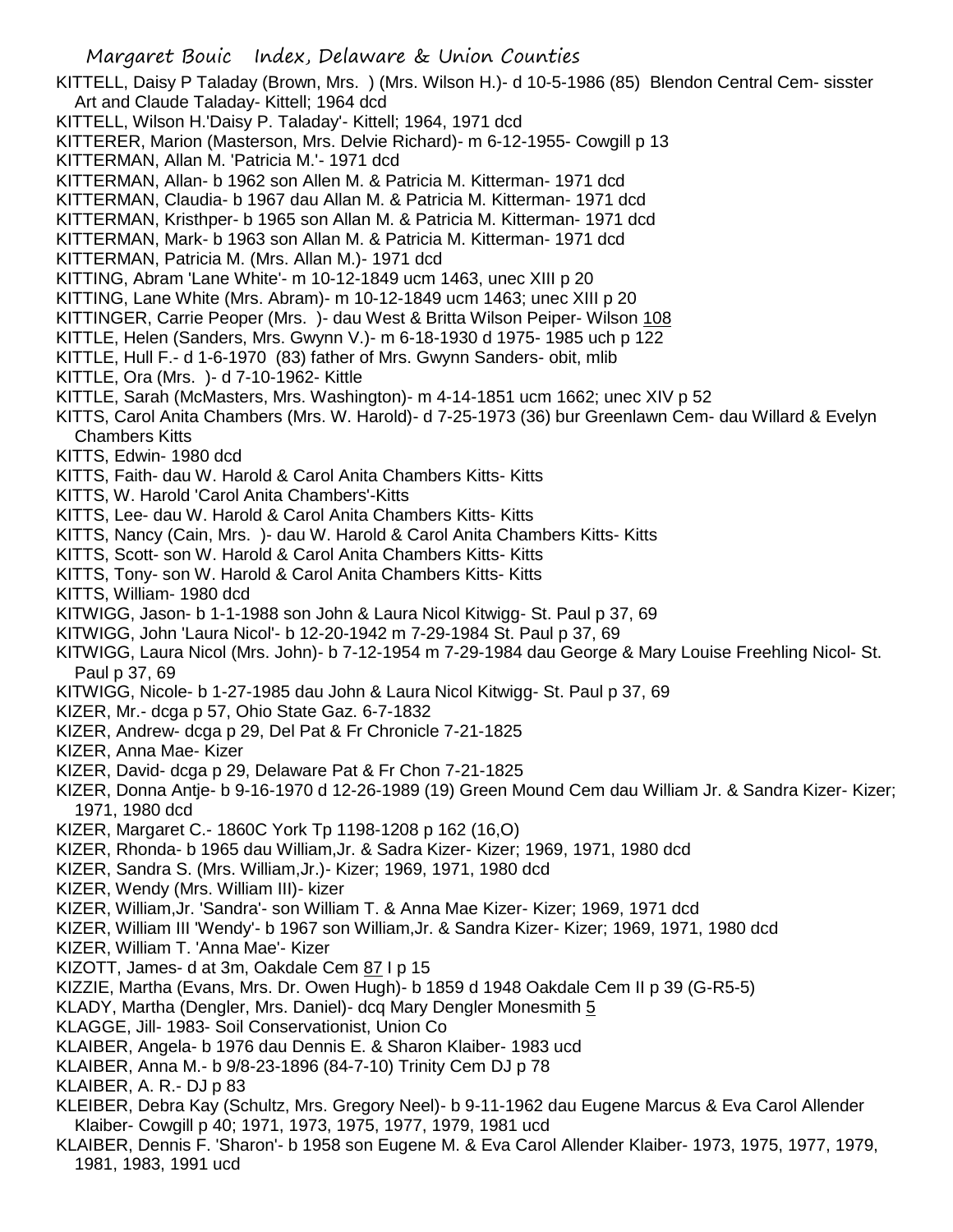- KLAIBER, Edgar- b 9-9-1806 Wurtemberg d 2-25-1883 (76-5-11) Trinity Lutheran Cem, DJ p 78
- KLAIBER, Elizabetha- b 1-25-1818 d 2-24-1875 (57y30d) Trinity Cem, DJ p 82
- KLAIBER, Eugene Marcus 'Eva Carol Allender'- Cowgill p 40; 1971, 1973, 1975, 1977, 1979, 1981, 1983, 1991 ucd
- KLAIBER, Eva Carol Allender (Mrs. Eugene M.)- Cowgill p 40; 1971, 1973, 1975, 1977, 1979, 1981, 1983, 1991 ucd
- KLAIBER, Eva Magarette (Moder, Mrs. George)- m 1871 d 1880, 1985 uch p 133
- KLAIBER, Ferdinand- b 11-26-1814 d 10-29-1850 (35-11-2) Trinity Cem, DJ p 82
- KLAIBER, Friedrich- b 9-29-1854 d 2-22-1897 (42-4-23) Trinity Cem DJ p 78
- KLAIBER, Jerry W.'Penni L.'- b 1964 son Eugene Marcus & Eva Carol Allender Klaiber- 1971, 1973, 1975, 1977, 1979, 1981, 1983, 1991 ucd
- KLAIBER, Jonathon- b 1982 son Dennis E. & Sharon Klaiber- 1983 ucd
- KLAIBER, Keshio- b 1990 dau Jerry W. & Penni L.Klaiber- 1991 ucd
- KLAIBER, Kinda Von- son of A. R.- DJ p 83
- KLAIBER, Margaretha- b 10-23-1878 d 8-27-1880 (1-10-4) Trinity Cem DJ p 83
- KLAIBER, Penni L. (Mrs. Jerry W.)- 1991 ucd
- KLAIBER, Philip- b 9-16-1880 d 3-24-1881 (8m8d) Trinity Cem DJ p 83
- KLAIBER, Sharon (Mrs. Dennis E.)- 1979, 1981, 1983, 1991 ucd
- KLAIBER, Teresa L. M.- OGRS editor- unec XII p 17
- KLAIBER, Vicki- b 1960 dau Eugene Marcus & Eva Carol Allender Klaiber- 1971, 1973, 1975, 1977, 1981 ucd
- KLAISS, Abner Weiser 'Carrie Hickok Cooper'- b 3-2-1876 m 8-22-1905 d 8-25-1948 son Frederick Charles & Margaret Jane Weiser Klaiss- Weiser p 497
- KLAISS, Albert Cooper- b 5-25-1908 son Abner Weiser & Carrie Hickok Cooper Klaiss- Weiser p 497
- KLAISS, Anna Elizabeth (Brehm, Mrs. Theadore Parker)- b 5-12-1870 m 4-27-1893 d 11-24-1944 dau
- Frederick Charles & Margaret Jane Weiser Klaiss- Weiser p 495 KLAISS, Anna Laura Atticks (Mrs. George Oliver)- m 9-19-1890 d 9-1920- Weiser p 496
- KLAISS, Anna Ruth Bowers (Mrs. Frederick Wayne)- b 4-1898 d 9-25-1947- Weiser p 496
- KLAISS, Caroline Weiser (Wagaman, Mrs. Charles Frederick)- b 7-30-1909 m 3-23-1940 dau Abner Weiser & Carrie Hickok Cooper Klaiss- Weiser p 497
- KLAISS, Carrie Hickok Cooper (Mrs. Abner Weiser)- b 9-15-1876 m 8-22-1905 d 6-24-1950- Weiser p 497
- KLAISS, Elsie Bowlby (Mrs. George Oliver)- Weiser p 496
- KLAISS, Emma Jane (Reigel, Mrs. George Frederick)- b 4-12-1869 d 5-24-1902 dau Frederick Charles & Margaret Jane Weiser Klaiss- Weiser p 495
- KLAISS, Frederick Charles 'Margaret Jane Weiser'- b 9-14-1842 m 10-19-1866 d 12-14-1918- Weiser p 494
- KLAISS, Frederick Wayne'Anna Ruth Bowers''Mary Ellen Grimes'- b 1-24-1897 m(2) 6-3-1950 son George Oliver & Anna Laura Atticks Klaiss-Weiser p 496
- KLAISS, George Oliver 'Annan Laura Atticks''Elsie Bowlby'- b 4-12-1872 m(1) 9-19-1890 son Frederick Charles & Margaret Jane Weiser Klaiss- Weiser p 496
- KLAISS, Ione Jeanetta (Keil, Mrs. George Daniel)- b 12-2-1892 m 3-24-1924- dau William Frederick & Sema Aletta Snyder Klaiss- Weiser p 494
- KLAISS, John Abner- b 6-14-1866 d 2-19-1867- Weiser p 494
- KLAISS, Margaret Blanche (Menges, Mrs. Clyde D.)- b 11-22-1895 m 2-6-1923 dau William Frederick & Sema Aletta Snyder Klaiss- Weiser p 494
- KLAISS, Margaret Jane Weiser (Mrs. Frederick Charles)- b 9-17-1842 m 10-19-1865 d 8-27-1927 dau Abner & Anna Maria Simpson Weiser- Weiser p 494
- KLAISS, Mary Ellen Grimes (Mrs. Frederick Wayne)- b 7-23-1908 m 6-3-1950- Weiser p 496
- KLAISS, Mary Kathleen (Aikens, Mrs. Paul Evans)- b 2-18-1914 m 9-26-1935- dau Frederick Wayne & Anna Ruth Bowers Klaiss- Weiser p 496
- KLAISS, Methilda Margaret- b 8-29-1906 dau Abner Weiser & Carrie Hickok Cooper Klaiss- Weiser p 497
- KLAISS, Ruth Emma Young (Mrs. Wilbur Atticks)- b 2-15-1893 m 11-22-1920- Weiser p 496
- KLAISS, Sara Thelma (Foreman, Mrs. Nevin Lee)- b 11-16-1899 m 4-28-1923 dau William Frederick & Sema Aletta Snyder Klaiss- Weiser p 494
- KLAISS, Sarah Ellen- b 2-6-1874 d 1953 dau Frederick Charles & Margaret Jane Weiser Klaiss- Weiser p 497
- KLAISS, Sema Aletta Snyder (Mrs. William Frederick)- b 8-19-1869 m 9-12-1891 d 3-12-1933- Weiser p 494
- KLAISS, Wilbur Atticks 'Ruth Emma Young'- b 5-7-1901 m 11-22-1920- son George Oliver & Anna Laura Atticks Klaiss- Weiser p 496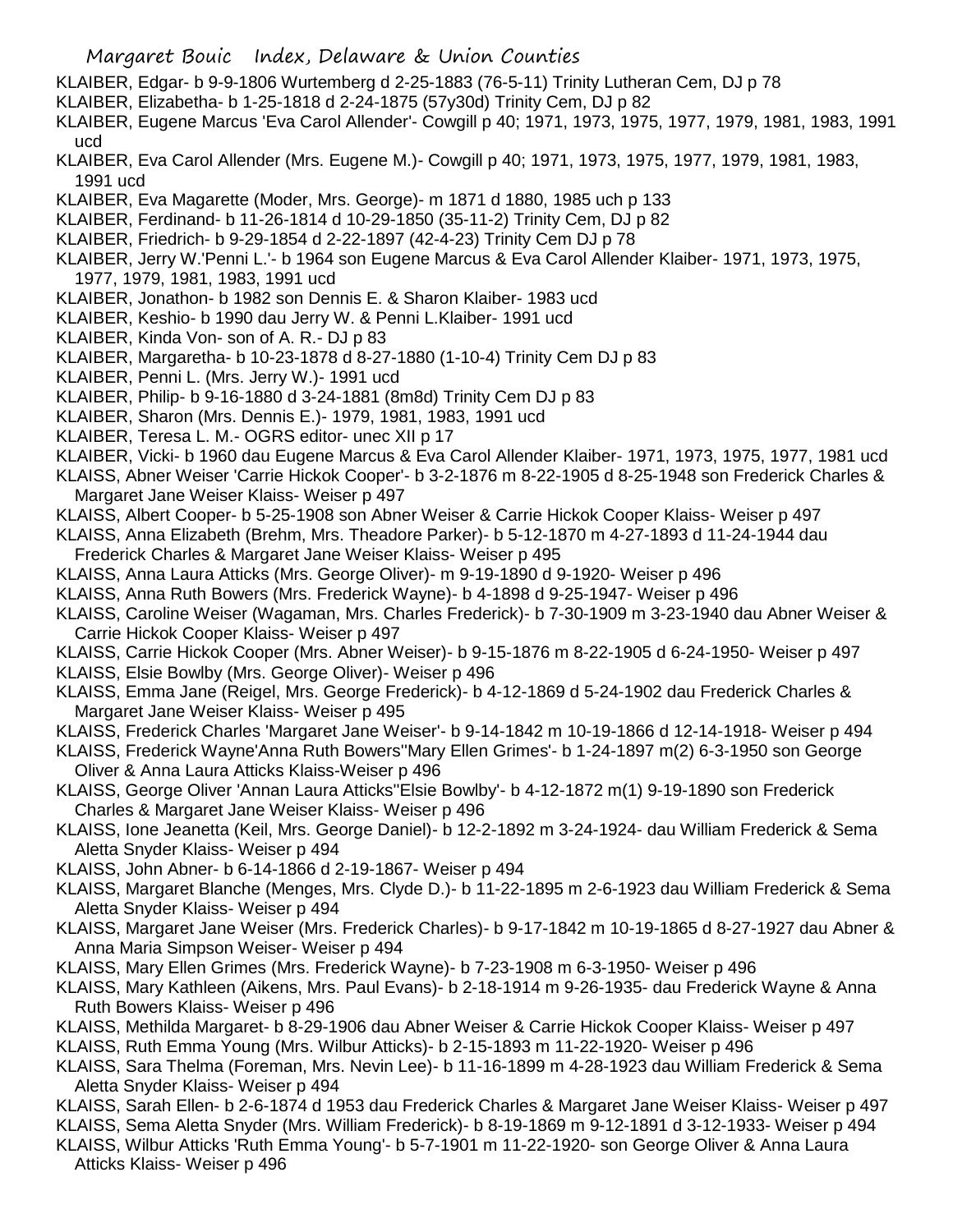- KLAISS, William Frederick 'Sema Aletta Snyder'- b 9-12-1867 m 9-12-1891 d 6-24-1899 son Frederick Charles & Margaret Jane Weiser Klaiss- Weiser p 494
- KLAMFORTH, Benjamin F.- d 5-18-1945, dg 5-18- 1945; Klamforth
- KLAMFORTH, Berni(e)ce- b 7-3-1900 d 9-22-1988 (88) bur Canal Winchester sister Merlin L. Klamforth-Klamforth
- KLAMFORTH, Bonnie- b 1957 dau Richard & Delores Klamforth- 1961, 1964, 1969, 1971 dcd
- KLAMFORTH, Clara (Mrs. Merlin L.)- Klamforth
- KLAMFORTH, Connie- b 1957 dau Richard & Delores Klamforth- 1961, 1964, 1969, 1981 dcd
- KLAMFORTH, David C. 'Sharon'- son Karl M. & Leona Sagar Klamforth- 1961, 1964 dcd
- KLAMFORTH, David- son David C. & Sharon Klamforth- 1964 dcd
- KLAMFORTH, Deborah- b 1956 dau Richard & Delores Klamforth- 1961, 1964, 1969, 1971 dcd
- KLAMFORTH, Delores (Mrs. Richard)- 1961, 1964, 1969, 1971, 1980 dcd
- KLAMFORTH, Eugene 'Katherine'- son Karl M. & Leona Sagar Klamforth- Klamforth; 1969, 1971, 1980 dcd
- KLAMFORTH, Floyd B. 'Mildred Gillett'- d 8-15-1978 (76) Oak Grove Cem- brother Merlin L. Klamforth-Klamforth; 1961 dcd
- KLAMFORTH, Glenna G. (Flowers, Mrs. )- d 9-20-1988 bur Canal Winchester- sister Merlin L. Klamforth-Klamforth
- KLAMFORTH, James Gillett- d 6-26-1959 son Floyd B. & Mildred Gillett Klamforth- Klamforth
- KLAMFORTH, Janet E. Jackson (Mrs. Neal H.)- d 3-31-1987 (56) bur Wooster- sister Ronald Jackson-Klamforth
- KLAMFORTH, Jennifer- b 1972 dau Eugene & Katherine Klamforth- 1980 dcd
- KLAMFORTH, Karl M.- b 1968 son Eugene & Katherine Klamforth- 1969, 1971, 1980 dcd
- KLAMFORTH, Karl M. 'Leona Sagar'- 1961, 1964 dcd
- KLAMFORTH, Katherine/Kathleen L. (Mrs. Eugene)- 1964, 1969, 1971, 1980 dcd
- KLAMFORTH, Kay- dau Neal H. & Janet E. Jackson Klamforth- Klamforth
- KLAMFORTH, Ken- son Neal H. & Janet E. Jackson Klamforth- Klamforth
- KLAMFORTH, Leona Sagar (Mrs. Karl M.)- d 12-26-1965 (58) bur Blacklick- Klamforth; 1961, 1964 dcd
- KLAMFORTH, Mary Lou (Piper, Mrs. )- dau Karl M. & Lona Sagar Klamforth- Klamforth
- KLAMFORTH, Merlin L. 'Clara'- d 3-26-1974 (69) bur Maple Grove- Klamforth
- KLAMFORTH, Mildred G. (Mrs. Floyd B.)- d 2-11-1977 (64) Oak Grove Cem- dau Mrs. C. A. Gillett- Klamforth; 1961 dcd
- KLAMFORTH, Neal H. 'Janet E. Jackson'- Klamforth
- KLAMFORTH, Ned- son Neal H. & Janet E. Jackson Klamforth- Klamforth
- KLAMFORTH, Norman- b 1964 son Eugene & Katherine Klamaforth- 1980 dcd
- KLAMFORTH, Richard 'Delores'- son Merlin F. Klamforth- Klamforth; 1961, 1964, 1969, 1971, 1980 dcd
- KLAMFORTH, Richard- son Karl M. & Leona Sagar Klamforth- Klamforth; 1961 dcd (18)
- KLAMFORTH, Sharon (Mrs. David C.)- 1964 dcd
- KLAMFORTH, Terrie- b 961 ch Richard & Delores Klamforth- 1961(1), 1964, 1969, 1971, 1980 dcd
- KLAN, W. E.- 1971 ucd, Leesburg Tp
- KLANE, Rose (McKettrick, Mrs. William Wallace)- b 4-8-1909 m 3-31-1931- McKitrick p 424
- KLAPP, Augustus P.- son John R. & Catherine Klapp- 1850C Berlin Tp 1933 p 120 (37.NY)
- KLAPP, Betsey (Pool, Mrs. )(Mrs. John)- m 7-4-1852 dcm; Pabst 6 p 8
- KLAPP, Catherine (Mrs. Dr. John R.)- 1850C Berlin Tp 1933 p 120 (37, NY) Powell p 21
- KLAPP, Edward P.- son John R. & Catherine Klapp- 1850C Berlin Tp 1933 p 120 (7,O)
- KLAPP, Eugenas- ch John R. & Catherine Klapp- 1850C Berlin Tp 1933 p 120 (15,O)
- KLAPP, Hellena- dau John R. & Catherine Klapp- 1850C Berlin Tp 1933 p 120 (5,O)
- KLAPP, James A.- son John R. & Catherine Klapp- 1850C Berlin Tp 1933 p 120 (10,O)
- KLAPP, John- dcw Bk 4 p 179(20)
- KLAPP, John 'Betsey Poole'- m 7-4-1852 dcm; Pabst 3 p 28, 6 p 8
- KLAPP, John J.- d 3-23-1842 (6m) Galena Cem, Powell p 21; son J. R. & C. E.
- KLAPP, Dr. John R. 1908 dch p 349; Pabst 6 p 66, 68, 71, 72; Fowler p 49; hadc p 18; Powell p 21; CCC
- Berlin Tp 1849; 1840C Berkshire Tp p 186; 1850C Berlin Tp 1933 p 120 (60,NY); dg 2-15-1883, Cryder Ab p 79
- KLAPP, Jonathan R.- delge V p 34, 1845
- KLAPP, Josephine (Chander, Mrs. Stephen H.)- b 12-25-1846 m 4-15-1869 d Friday, dg 2-15-1883 Cry Ab p 79- dau John R. & Catherine Klapp- 1850C Berlin Tp 1933 p 120 (3,O)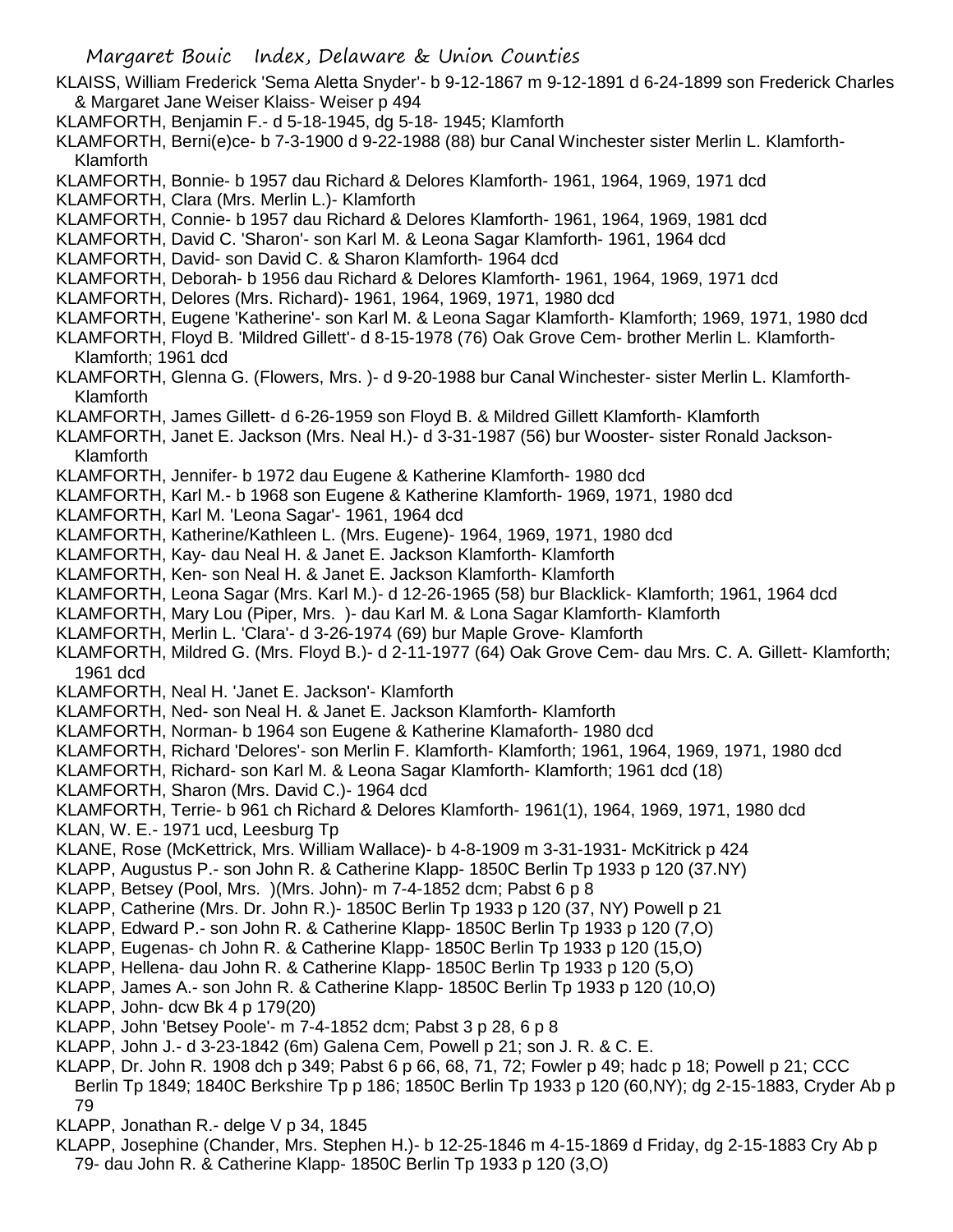- KLAPP, Ralph- 1959, 1962, 1967 ucd
- KLATT, Anna (Haas, Mrs. )- dau Gustav & Eva Genther Klatt- Genther p 236
- KLATT, Emma (Mirtz, Mrs. Howard)- dau Gustav & Eva Genther Klatt- Genther p 236
- KLATT, Eva Genther (Mrs. Gustav)- dau Gustav Genther- Genther p 234, 236
- KLATT, Gustav 'Eva Genther'- Genther p 234,236
- KLATT, Julius- son Gustav & Eva Genther Klatt- Genther p 236
- KLATT, Matilda (Bilof,Mrs. )- dau Gustav & Eva Genther Klatt- Genther p 236
- KLATT, Olga (Eichhorst, Mrs. )- dau Gustav & Eva Genther Klatt- Genther p 236
- KLATT, William- son Gustav & Eva Genther Klatt- Genther p 236
- KLATTE, Deron l 'Susan Melissa Cannon'- b 1967 m 12-30-1989 son Richard V. & Joyce Klatte- 1980 dcd
- KLATTE, Joyce (Mrs. Richard V.)- 1980 dcd
- KLATTE, Richard V. 'Joyce'- 1980 dcd
- KLATTE, Rick- b 1965 son Richard V. & Joyce Klatte- 1980 dcd
- KLATTE, Susan Melissa Cannon (Mrs. Deron L.)- m 12-30-1989 twin dau Willliam,Jr. & Stephanie Cannon-Klatte
- KLATTE, Tim- b 1972 son Richard V. & Joyce Klatte- 1980 dcd
- KLATTS, Lezlie Alice Hedges (Mrs. Ronald L.)- m 7-2-1983 dau Bill Hedges- Klatts
- KLATTS, Ronald L. 'Lezlie Alice Hedges'- m 7-2-1983 son Mr. & Mrs. Rex Clevenger- Klatts
- KLAUS, Eric 'Herta Gronow'- son Eric & Frieda Kuemmel Klaus- opc 843
- KLAUS, Herta Gronow (Mrs. Eric)- dau Hermann & Emma Krull Gronow- opc 844
- KLAUS, Lillian Bernese (Rowe, Mrs. Charles Augustus)- b 1-21-1896 m 8-25-1926 Weiser p 316
- KLAUS, Robert Lee- son Eric & Frieda Huemmel Klaus- opc 857; Klaus
- KLAUS, Sophia (Miller, Mrs. John F.)- m 7-4-1854 dcm
- KLAUSMEIR, Lena Tormohlen (Mrs. Oscar)- dau Daniel & Mary Hemmer Tormohlen- 1915 uch p 1059
- KLAUSMEIR, Oscar 'Lean Tormohlen'- 1915 uch p 1059
- KLAYYON, Samuel- delge VII p 27, 1822
- KLEBANOW, Catherine "Cassie" Hansen (Mrs. Ivan)- d 4-7-1987 (43) dau George & Shirley Hansen- bur Cincinnati- Klebanow
- KLEBANOW, Ivan 'Catherine Hansen'- Klebanow
- KLEBSTEIN, Eleanor (Hutchisson, Mrs. Harry)- Hutchisson p 53
- KLECKNER, John,Jr.- b 12-2-1918 d 12-2-1918 son John & Vesta Viola Brungart Kleckner- Weiser p 609
- KLECKNER, John 'Maude Kehl'- Weiser p 621
- KLECKNER, John 'Vesta Viola Brungart'- m 6-25-1903 d 11-5-1919- Weiser p 609
- KLECKNER, Kathleen Winifred (Laher, Mrs. Joseph)- b 1-22-1904 m 5-1-1924 dau John & Vesta Viola Brungart Kleckner- Weiser p 609
- KLECKNER, Maude Kehl (Mrs. John)- b 12-7-1882 dau Daniel & Catherine Rowe Kehl- Weiser p 621
- KLECKNER, Raymond- b 8-20-1903 son John & Maude Kehl Kleckner- Weiser p 622
- KLECKNER, Ruth N.- b 8-18-1900 dau John & Maude Kehl Kleckner- Weiser p 621
- KLECKNER, Vesta Viola Brungart (Mrs. John)(Royer, Mrs. Rivin)- b 2-5-1883 m(1) 6-25-1903 d 7-10-1929 dau Alfred & Meda O. Mader Brungart- Weiser p 609
- KLECKNOR, Matilda (Sunderland, Mrs. William)- b 1810 d 1899 ped Elaine G. Bennett #42 19, unec IV p 15 KLEDER, Caroline Forber (Mrs. George)- no date, Madison Co, unec X p 18
- KLEDEER, George 'Caroline Forber'- no date, Madison Co, unec X p 18
- KLEE, --b 8-5-1901 Delaware Tp son Frank & Hattie Thomas Klee- dcb
- KLEE, Abbie Bailor (Mrs. Matthias)- b 1846 m 11-26-1869 dau Cosmos & Sarah Slough Bailor- dcc Christina
- Courter Ealy 19; 1870C Marlborough Tp 409 (24); obit Cosmus Bailor- dg 7-25-1899 Cry Ab p 141, 208
- KLEE, Adelaide (Weider, Mrs. )-b 10-5-1889 Delaware Town dau Frank J. & Harriet Thomas Klee- Klee KLEE, Adelin (Mrs. Carl)- Klee
- KLEE, Anna Marie Zentner (Mrs. Jacob)- b 2-26-1791 d 1-5/4-1873, dcdeaths; dcq Marguerite Hoffman Buxton 13; Genevieve Wallace Cole 21; dcc Christian Courter Ealy 37; 1880 dch p 630; Pabst 2 p 95; 1850C Marlborough Tp 79 p 185 (60,Ger); 1870C Marlborough ATp 409 (78\*)
- KLEE, Barbara/Barbary (Mrs. Hen(e)ry- d 9-19-1902 (79-2-25) Mayfield Cem, Powell p 173; obit Jacob Klee, dg 8-26-1890 Cry Ab p 29
- KLEE, Barbara Schwartz (Mrs. Henry)- dcq Genevieve Wallace Cole 11
- KLEE, Barbara (Mrs. John)- 1870C Marlborough Tp 414 (47)
- KLEE, Benjamin- d 12-20-1900 (41-4-7) son Henry Klee, dcdeaths; 1870C Marlborough Tp 414 (10)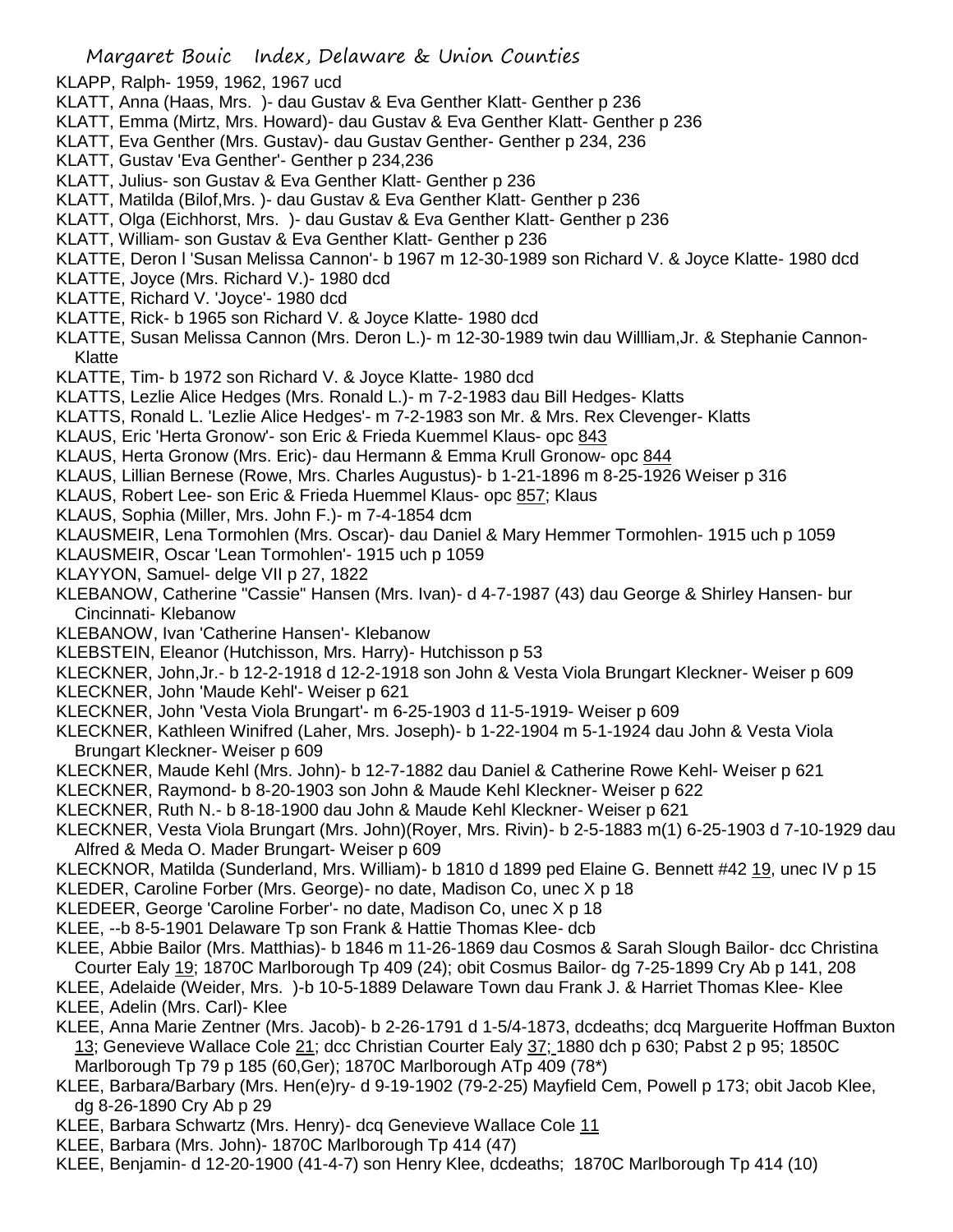- KLEE, B. F.- d 12-20-1900 (41-4-7) Mayfield Cem, Powell p 174; dg 12-25-1900, Cryder Abstact p 50
- KLEE, Brenda Moore (Mrs. Patrick)- obit Shaun- mlib
- KLEE, Carl R. 'Adelin'- b 7-3-1893 Del. Tp d 4-3-1968 (75) bur Arizona- son FranK J. & Harriet Thomas Klee-Klee; dcb
- KLEE, Elizabeth Katharine (Hoffman, Mrs. George Julius)- b 12-3-1861 m 4-23-1885 d 4-4-1940 dau Jacob & Martha Michelbach Klee- dcq Marguerite Hoffman Buxton 3
- KLEE, Frances- 1908 dch p 430
- KLEE, Frank JH.- 1908 dch p 117; Pabst 2 p 96; Sand p 6
- KLEE, ---d 8-5-1901 ch Frank & Hattie Thomas Klee- dcdeaths
- KLEE, Frank- 1870C Delaware Tp 278 (5); pallbearer (Slough) dg 1-6-1903, Cry Ab p 165
- KLEE, Mrs. F. J.- dau Henry Thomas- dg 7-11-1902 Cryder Ab p 144
- KLEE, Gretchen (Gatton, Mrs. William)- b 5-7-1930 dau Lester & Mary Shoemaker Klee- Loveless 4; Klee; Longbrake p 93
- KLEE, Harriet- 1870C Marlborough Tp 414 (13)
- KLEE, Harriet Thomas (Mrs. )- sister David Thomas- dg 12-29-1899, Cry Ab p 229
- KLEE, Henery- d 3-28-1865 son Henery & Barbaray Klamforth- Mayfield Cem, Powell p 173
- KLEE, Hen(e)ry 'Barbara Schwartz'- d 9-6-1900 (80-6-25) Mayfield Cem, Powell p 173, 174- son Jacob & Annie Maria Zento Klee- dcq Genevieve Wallace Cole 10; hadc p 109; Naturalized 3-26-1850 from Prussia, delge IX p 57; dcdeaths; dg 8-26-1890 Cry Ab p 29
- KLEE, Hobard M.- b 12-14-1896 Delaware Town son Frank J. & Hattie Thomas Klee- dcb
- KLEE, Jacob- see book in Delaware Museum Library- part in German, the story of his life
- KLEE, Jacob- d 8-15-1890 (40-5-27) Mayfield Cem, Powell p 174; son Henry & Barbara Klee- dg 8-26-1890 bur Norton Cem, Cryder Ab p 29
- KLEE, Jacob Anna Marie Zentner/Mary A.'- b 1-6-1783 d 3-19-1855 (72-2-13) Mayfield Cem, Powell p 173; 1880 dch p 630; 1908 dch p 120; Pabst 2 p 89, 93, 95; dcw Bk 3 p 268; hadc p 38; 1850C Marlborough Tp 79 p 185 (68,Ger); dcq Marguerite Hoffman Buxton 12; dcc Christina Courter Ealy 36
- KLEE, Jacob 'Martha Michelbach'- b 12-25-1827 m 3-23-1857 d 2-21-1911 son Jacob & Anna Marie Zentner Klee- 1880 dch p 630; dcq Marguerite Hoffman Buxton 6; 1850C Marlborough Tp 79 p 185 (22,Ger); 1870C Mlb. Tp 278 (42\*)
- KLEE, John 'Barbara'- 1870C Marlborough Tp 414 (54\*)
- KLEE, John- son Jacob & Mary A. Klee- 1850C Marlborough Tp 79 p 185 (16,Ger)
- KLEE, Joseph- see obit Shaun- mlib
- KLEE, Laura E.- d 10-16-1870 (1m17d) dau M. & A. Mayfeild Cem, Powell p 173
- KLEE, Lenore Hall (Mrs. Roscoe)- m 1913 d 4-19-1983 (89) Oak Grove Cem- Klee
- KLEE, Lester F. 'Mary Shoemaker'- m 11-29-1927 d 12-5-1961 (80) Oak Grove Cem- son Mathias Klee- Klee; Loveless 4; Longbrake p 92
- KLEE, Lizzie-, graduate Delaware HS 1879- delge VI p 72; 1870C Delaware Tp 278 (7)
- KLEE, Louisa- sister B. F. Klee- dg 12-25-1900 Cry Ab p 50; 1870C Marlborough Tp 414 (8)
- KLEE, Louise- d 4-15-1849 Mayfield Cem, Powell p 174- dau Henry Klee- obit Del. Museum
- KLEE, Margaret- dau Jacob & Mary A. Klee- 1850C Marlborough Tp 79 p 185 (25,Ger)
- KLEE, Margaret (Leibengood, Mrs. John)- m 1-21-1851 dcm
- KLEE, Margaret (Wallace, Mrs. Robert)- dau Henry & Barbara Schwartz Klee- 1908 dch p 624; dcq Genevieve Wallace Cole 5
- KLEE, Margaret- 1870C Marlborough Tp 414 (16)
- KLEE, Mark- son Patrick & Branda Moore Klee- see obit Shaun, mlib
- KLEE, Martha Michelback (Mrs. Jacob)- b 5-28-1832 d 3-8-1892 (59-8-20) dcdeaths -dau Peter & Catherine Dickhaut Michelback- dcq Marguerite Hoffman Buxton 7; 1870C Delaware Tp 278 (37)
- KLETROVETS, Mary- 1870C Marlborough Tp 414 (21)
- KLEE, Mary A. (Mrs. Jacob)- d 1-5-1872 (81-10-10) Mayfield Cem, Powell p 173
- KLEE, Mary Shoemaker (Mrs. Lester G.)(Forbes, Mrs. Benjamin P.)- b 9-3-1891 m(1) 11-29-1927 (2) 8-5 1971 or 8-8-1974 dau John Almond & Carrie Loveless Shoemaker- Loveless 4; Klee; Pabst 8 p 34, 39, 41; Longbrake p 92
- KLEE, Mathias 'Abbie Bailor'- b 5-5-1833 m 11-26-1869 d 12-8-1925 son Jacob & Mary A. Klee\Annie Marie Zenter Klee- 1908 dch p 398; 1850C Marlborough Tp 79 p 185 (16,Ger); 1870C Mlb Tp 409 (36\*); Klee; dcc Christina Courter Ealy 18; dg 11-28-1893, Cry Ab p 141
- KLEE, Mathias- 1870C Delaware Tp 278 (12)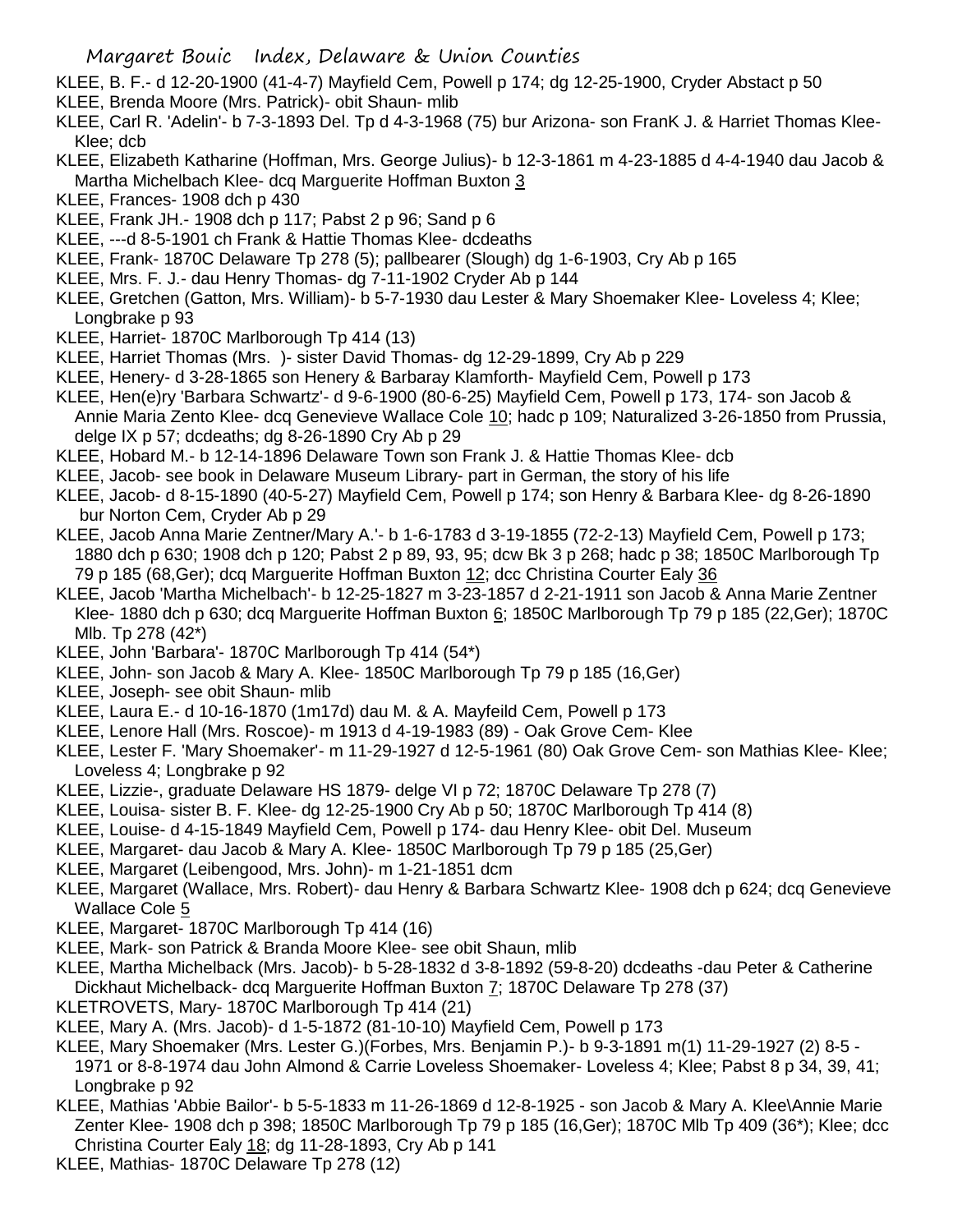KLEE, ---(Blinn, Mrs. Samuel)- dau Mathias Klee- Klee

- KLEE, Nellie May (Courter, Mrs. Walter Perry)- b 4-16-1874 dcb m 6-2-1897 d 11-16-1942 dau dau Mat(t)hias & Abbie Bailor Klee- Klee; dcc Christina Courter Ealy 9
- KLEE, Patrick 'Brenda Moore'- son Joseph Klee- obit Saun Allen, mlib
- KLEE, Roscoe T. 'Lenore Hall'- b 9-25-1891 dcb, Delaware Town m 1913 d 6-18-1967(75) bur London- son Frank J. & Hattie Thomas Klee- Klee
- KLEE, R. Josephine- b 6-18-1876 Del Town dau Mathias & Alice Bailor Klee- dcb
- KLEE, Shaun Allen- b 11-13-1981 d 11-24-1981 (9d) son Patrick & Brenda Moore Klee- obit mlib, Marion **Star**
- KLEE, Thomas- d 1944- son Roscoe & Lenore B. Klee- Klee
- KLEE, Virginia (McBride, Mrs. James E.)- dau Roscoe T. & Lenore Hall Klee- Klee
- KLEFFMAN, Bethel (Meece, Mrs. )- sister Ivan F. Kleffman-Kleffman
- KLEFFMAN, Elmer- brother Iva F. Kleffman- Kleffman
- KLEFFMAN, Flora Dye (Mrs. John)- Kleffman
- KLEFFMAN, Ivan F. 'Lydia Westfall'- b 8-9-1904 m 1928 d 5-9-1968 Greenlawn Cem near W. Mansfield-Kleffman
- KLEFFMAN, Ivan Stanley- son Ivan F. & Lydia Westfall Kleffman- Kleffman
- KLEFFMAN, John 'Flora Dye'- Kleffman
- KLEFFMAN, Lois (Jamison, Mrs. )- dau Ivan F. & Lydia Westfall Kleffman- Kleffman
- KLEFFMAN, Lydia Westfall (Mrs. Ivan F.)- m 1029- Kleffman
- KLEFFMAN, Marie (Kerns, Mrs. Lewis)- dau Ivan F. & Lydia Westfall Kleffman- Kleffman
- KLEFFMAN, Paul- brother Ivan F. Kleffman- Kleffman
- KLEFFMAN, Ruth (Burnside, Mrs. Eugene)- dau Ivan F. & Lydia Westfall Kleffman- Kleffman
- KLEFFMAN, Thelma (Mortimore, Mrs. Harold)- b 11-26-1908 m 7-6-1929 d 12-28-1991 (83) -dau John & Flora Dye Kleffman- Kleffman
- KLEFFMAN, Virginia (Wilson, Mrs. )- dau Ivan F. & Lydia Westfall Kleffman- Kleffman
- KLEFFMAN, ---(Rohl, Mrs. Carl)- sister Ivan F. Kleffman- Kleffman
- KLEFFMAN, ---(Mortimore, Mrs. Harold)- sister Ivan F. Kleffman- Kleffman
- KLEFFMAN, ---(Gordon, Mrs. Robert)- sister Ivan F. Kleffman- Kleffman
- KLEES, David- b -3-1-1957 son Jack & Mary Elizabeth Stahl Klees- Weiser p 380
- KLEES, Jack- b 3-18-1858 son Jack & Mary Elizabeth Stahl Klees- Weiser p 380
- KLEES, Jack 'Mary Elizabeth Stahl'- m 3-25-1956- Weiser p 380
- KLEES, Mary Elizabeth Stahl (Mrs. Jack)- b 10-26-1935 m 3-25-1956 dau Frank & Margaret Elizabeth Roush-Weiser p 380
- KLEIBER, --4-20-1906 Oakdale Cem I p 131 (F-R9-7) infant dau of Adam & Nora Kleiber
- KLEIBER, Adam- ch John Edward & Barbara Ann Bishop Kleiber- 1880C Darby Tp 125 p 243C (3,O,O,O)
- KLEIBER, Albert L. 'Nora Goff'- b 12-21-1876 d 12-4-1961 Oakdale Cem I p 131 (F-R9-7)- son John Edward & Barbara Bishop Kleiber- Kleiber; 1900C Marysville 218-220 p 10A (23,O,O,O)
- KLEIBER, Albert F.'Cressa May Wheeler'Ellouise Croy'- b 11-7-1898 d 9-12-1970(71) Oakdale Cem II p 76 (H-R10-8) son George & Mary Barbara Kasper Kleiber- Kleiber; 1900C Claibourne Tp 106-114 p 5A (1,O,O,O)
- KLEIBER, Alfrieda Nicol (Mrs. Herbert)- b 8-1-1933 m 10-16-1954 dau Alfred & Rosina Rausch Nicol- Rausch (11382), (15192); St. Paul p 82 1959, 1962, 1967, 1971, 1973, 1975, 1977, 1979, 1981, 1991 ucd
- KLEIBER, Amelia (Dellinger, Mrs. Henry J.)- b 4-10-1908 m 10-14-1930 d 12-4-1970 St. Paul p 31
- KLEIBER, Amelia (Mrs. George)- 1949 ucd
- KLEIBER, Amelia- dau John Edward & Anna B. Kleiber- 1900C Marysville 218-220 p 9B (18,O,O,O)
- KLEIBER, Anita Scheiderer (Mrs. Harold)- b 2-29-1935 m 11-11-1950 dau Paul & Freda Ballard Scheiderer-Freshwater p 201; Kleiber; 1959, 1962 ucd
- KLEIBER, Anita S. (Mrs. John H.)- 1979, 1991 ucd
- KLEIBER, Anna B. (Mrs. Frederick J.)- 1949, 1959, 1962, 1967, 1971, 1973, 1975, 1977, 1979, 1991 ucd
- KLEIBER, Anna Barbara Nicol (Mrs. Herbert)- b 12-9-1923 m 4-1-1945 dau August & Minne Hubman Nicol-Rausch 15182 II p 273; 1949 ucd
- KLEIBER, Anna C. Nicol (Mrs. Frederick)- b 9-1875/4 m 2-6-1896 d 1952 St. John's Cem- DJ p 68; 1985 uch p 104; 1900C Darby Tp 178-185 p 9A (25,O,O,O); obit Frederick, mlib
- KLEIBER, Anna (Ellinger, Mrs. )- dau George & Emilie Scheiderer Kleiber- Kleiber
- KLEIBER, Anna Marie Mary Nicol (Mrs. Louis)- b 8-25-1888 m 4-21-1912 d 1-30-1983 (94) St. John's Cemdau George & Kathryn Doellinger Nicol- Kleiber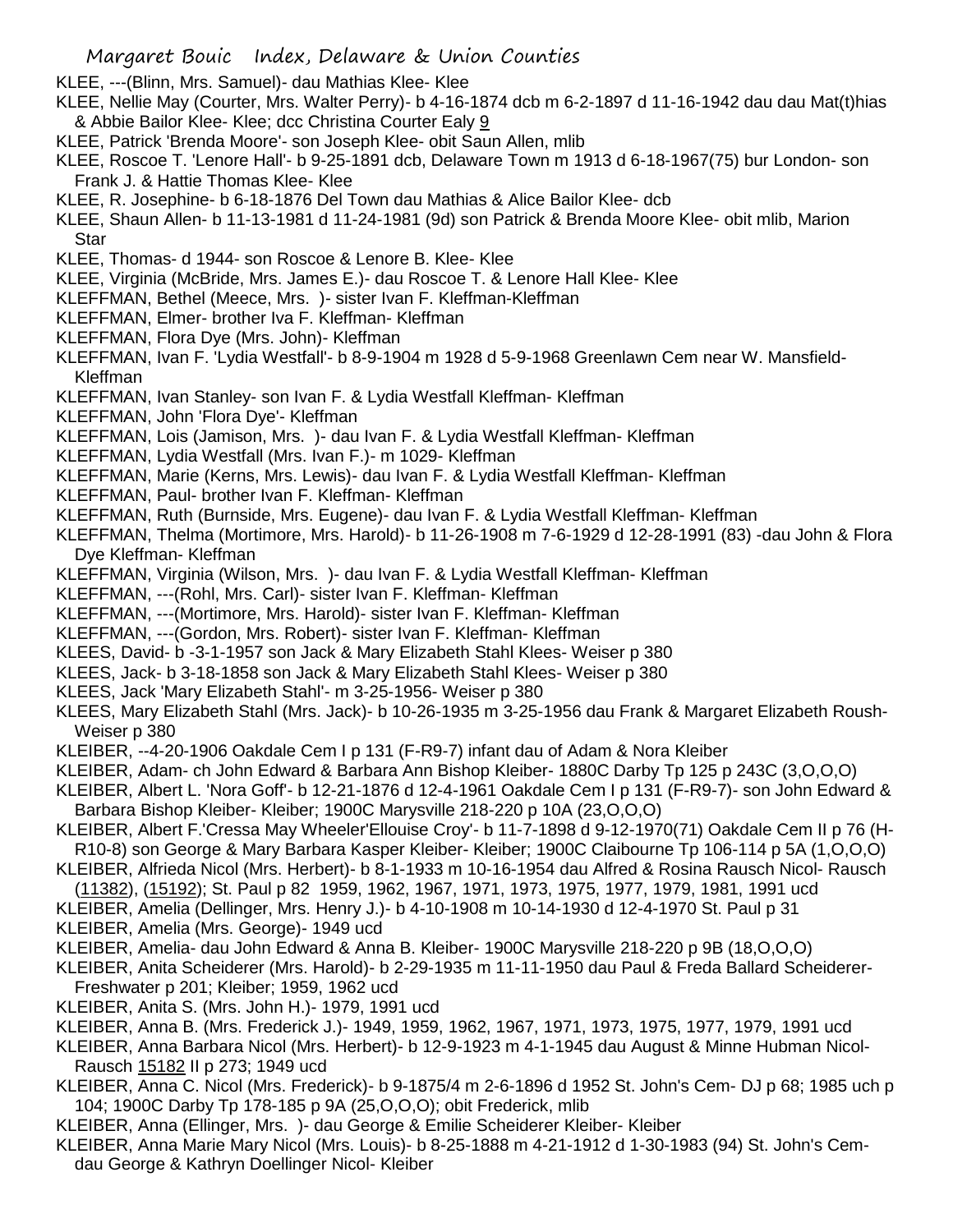KLEIBER, Barbara- b 1875 d 1876 (11m10d) Trinity Lutheran Cem DJ p 79

KLEIBER, Barbara Ann Bishop (Mrs. John Edward)- b 1852 m 4-16-1874 ucm 5481 d 2-9-1918 (65y2m) Oakdale Cem II p 36 (G-R4-11); Kleiber; 1880C Darby Tp 125 p 243 (27,O,Ger,Ger); 1900C Marysville 218- 220 p 9B (46,O,Ger,Ger)

KLEIBER, Barbara (Blumenschein, Mrs.Peter)- m 5-9-1871 ucm 4931- dau John & Hannah M. Kleiber- 1883 uch V p 243; unec VI p 18; 1850C Darby Tp 1651-1671 p 244 (6,O); 1870C Darby Tp 43-38 p 6 (25,O)

KLEIBER, Barbara A.- b 1952 dau George A. & Elsie Kleiber- 1961, 1967, 1971, 1973 ucd

- KLEIBER, Barbara L. (Mrs. John G.)- b 1-8-1867 d 2-8-1952 Oakdale Cem I p 35 (E-R34-1); uninf p 26, 27; 1900C Marysville 67 p 3B (33,O,Ger,Ger) m 10y, no ch
- KLEIBER, Barbara N.- b 11-1888 dau Ferdinand & Julia Stoll Kleiber- 1900C Marysville 54 p 3A (11,O,O,Ger)
- KLEIBER, Barbara (Wetterman, Mrs. Dvid)- m 10-21-1956 dau Herman L. & Matilda A. Blumenschein Kleiber-Kleiber
- KLEIBER, Bernette (Nicol, Mrs. Loren)- b 7-15-1935 m 2-9-1957 dau Walter E. & Laura Margart Rausch Kleiber- Rausch 11393, (13(11)14); St. Paul p 83; 1949 ucd
- KLEIBER, Bertha- dau George & Emilie Scheiderer Kleiber- Kleiber; 1949 ucd
- KLEIBER, Brad- son James Kleiber- Kleiber
- KLEIBER, Carolina- b 9-1887 dau Ferdinand & Julia Stoll Kleiber- 1900C Marysville 54 p 3A (12,O,O,Ger)
- KLEIBER, Carolina- b 8-1890 dau John Edward & Anna Barbara Bishop Kleiber- 1900C Marysville 218-220 p 10A (10,O,O,O)
- KLEIBER, Catharine Dipple (Mrs. Philip)- b 11-20-1843 m 4-6-1865 ucm 3710 d 1-6-1901 (57-1-16) Trinity Lutheran Cem, DJ p 78; 1880C Paris Tp 76-90 p 48 (26,Ger,Ger,Ger); 1900C Paris Tp 61-63 p 4B (56,Ger,Ger,Ger); wid, 3 ch
- KLEIBER, Charles 'Mary Judy'- m 3-27-1860 ucm 3013
- KLEIBER, Cheryl Sue (Morrisey, Mrs. Matthew Joseph)- m 5-11-1985 dau Ralph & Grayce Ann Russell Kleiber- Kleiber; St. Paul p 83; Rausch 113921; 1967, 1971, 1977 ucd
- KLEIBER, Christy L.- b 12-23-1961 dau John & Shirley Spain Kleiber- 1985 uch p 132; unec XIV p 41
- KLEIBER, Cindy Burnside (Mrs. Michael)- m 8-17-1974 dau Forest Burnside; Burnside; Kleiber
- KLEIBER, Clara (Blumenschein, Mrs. Alfred)- b 3-13-1917 m 2-5-1946 d 1-26-1987 (69) dau George & Emilie Scheiderer Kleiber- Kleiber
- KLEIBER, Clara E.(Graham, Mrs. Lawrence)- b 10-19-1894 m 2-21-1916 d 4-27-1975 Cardington Cem- dau George & Mary Barbara Kasper Kleiber- Graham (16144); Taylor (1174); Genther p 101; Richey 7,8; 1900C Claibourne Tp 106-114 p 5A (4,O,O,O)
- KLEIBER, Connie Lynn (Rausch, Mrs. Jack Edwin)- b 8-24-1959 m 5-11-1985 dau Donald & Phyllis Channell Kleiber- Kleiber; Rausch (173312); Freshwater 95; 1985 uch p 114; 1959, 1962, 1967, 1975 ucd
- KLEIBER, Cressa May Wheeler (Mrs. Albert F.)- d 1927- Kleiber, see Mae
- KLEIBER, Debra Ann Nicol (Mrs. Robert M.)- b 12-19-1956 m 9-23-1978 dau Leland W. & Barbara Schmidt Nicol- Kleiber; Ruasch 191222; St. Paul p 35, 49, 65, 99
- KLEIBER, Debra K.- dau Eugene Kleiber
- KLEIBER, Donald H.'Phyllis Channell''Loretta J. Griffiths'- Kleiber; 1985 uch p 63- son John & Frieda Nicol Kleiber- Kleiber; 1949, 1959, 1962, 1967, 1961, 1973, 1975, 1977, 1979, 1981, 1983, 1991 ucd
- KLEIBER, Doris (Scheiderer, Mrs. Dana)- dau John & Frieda Nicol Kleiber- Kleiber; 1949 ucd
- KLEIBER, Dorothy (McCarty, Mrs. Roy)- b 8-23-1938 m 1-3-1959 dau Walter E. & Laura Margaret Rausch Kleiber- Kleiber; Rausch 11394; 1949 ucd
- KLEIBER, Dwight A. J.- b11-15-1946 son Herbert & Anna Barbara Nicol Kleiber- Rausch 151821, III p 293
- KLEIBER, Dwight 'Nancy Evilsizor'-m 4-19-1969 son John Frederick & Anna Barbara Kleiber- Kleiber; 1949, 1959, 1962(15), 1967 ucd
- KLEIBER, Edith (Streng, Mrs. Fred)- b 8-25-1894 d 9-9-1971 St. Paul's Cem, DJ p 28; dau Daniel & Rose Shepper Strent- obit, mlib
- KLEIBER, Edith (Rausch, Mrs. Louis)- b 1-5-1904 m 10-22-1922- dau George & Emilie Scheiderer Kleiber-Kleiber; Rausch (1137) II p 1137
- KLEIBER, Edna Elizabeth (Rausch, Mrs. George Casper)- b 10--27-1901/2 d 1-2-1970 Trinity Cem- DJ p 82 dau Edward & Kuniegunda Ruhl Kleiber- Rausch 1143
- KLEIBER, Edward John 'Anna B.'- b 1848 Ger d 9-10-1921 Oakdale Cem II p 36 (G-R4-11)
- KLEIBER, John Edward 'Barbara Ann Bishop'- m 4-16-1874 ucm 5481; 1880C Darby Tp 12 p 243A (27,O,Md,Md)
- KLEIBER, Edward- son John S. & Margaret Schwartzkup Kleiber- 1880C Darby Tp 107 p 242D (8,O,O,O); obit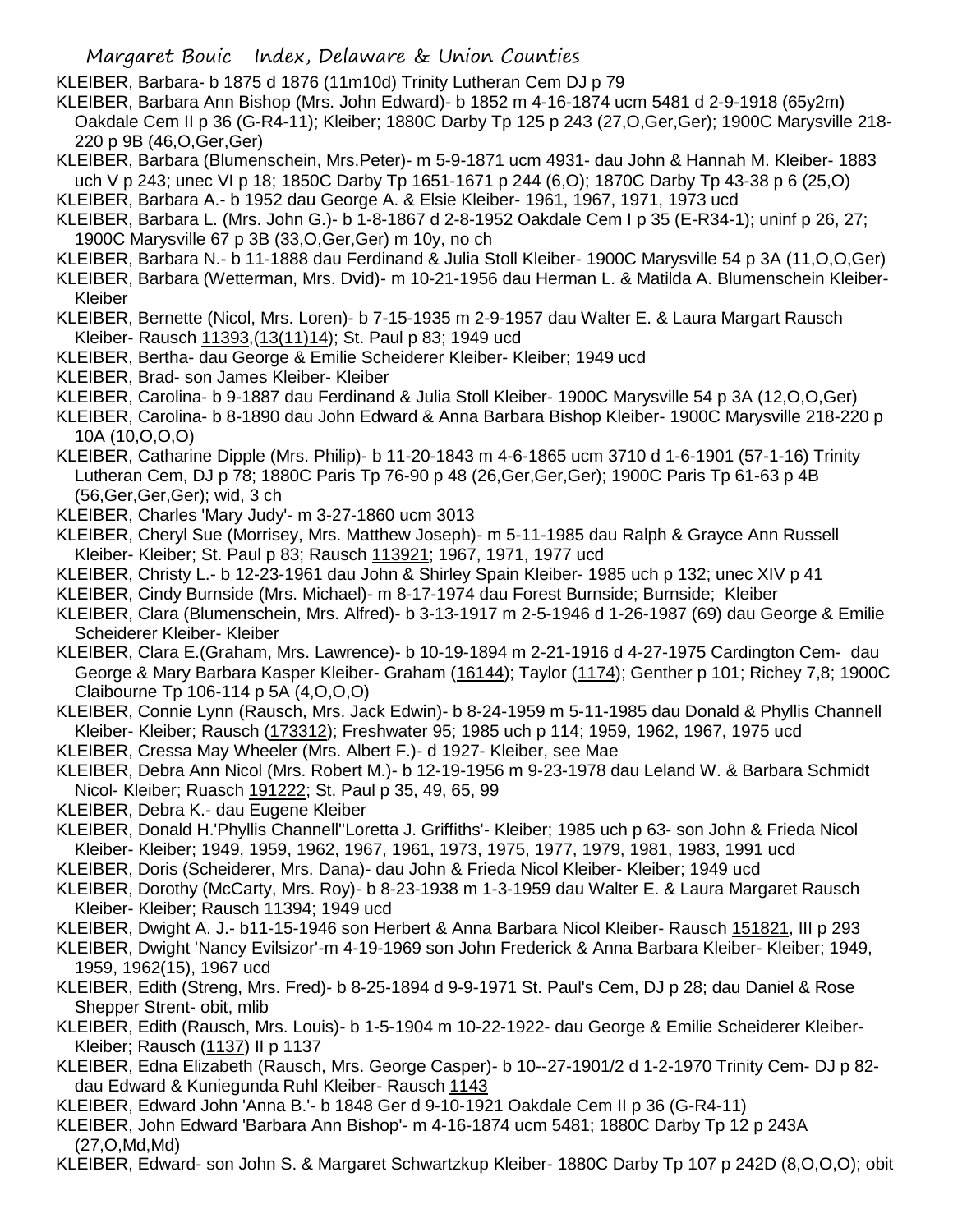Margaret Bouic Index, Delaware & Union Counties

Frederick, mlib

- KLEIBER, Edward 'Kunigunda'- b 2-1872 d 1928 Milford Cem, Un Al p 59; 1900C Union Tp 140-145 p 7B (28,O,O,O)
- KLEIBER, Elenora (Nicol, Mrs. Chris)- dau Frederick & Anna Nicol Kleiber- Kleiber
- KLEIBER, Elisa- dau John & Hannah Kleiber- 1850C Darby Tp 1651-1671 p 244 (1,O), unec VI p 18
- KLEIBER, Eliza (Richbowrs, Mrs. John)- mar slip, unec XIII p 10
- KLEIBER, Eliza (Mrs. )Krichbaum, Mrs. John c.)- m 5-12-1853 ucm 1963; mt 5-18-1853
- KLEIBER, Elizabeth Burns (Mrs. Ferdinand)- m 4-7-1846 ucm 1118; unec VI p 68; 1850C Paris Tp 659-673 (30,Md)
- KLEIBER, Elizabeth- dau John & Hannah Margaret Kleiber- 1900C Darby Tp 177-184 p 9A (14,O,O,O)
- KLEIBER, Elizabeth Louisa (Schepper, mrs. John George)- m 11-11-1872 ucm 5168
- KLEIBER, Elizabeth (Nicol, Mrs. George William)- b 1-14-1886 m 1908 d 2-5-1973 dau John & Margaret Schwartzkopf Kleiber- Nicol; Kleiber
- KLEIBER, Ellen Lee Harper (Mrs. Jon Kevin)- m 6-17-1983 dau David W. Harper- Kleiber; 1991 ucd
- KLEIBER, Ellouise Croy (Mrs. Albert F.)- b 11-3-1911 m 6-12-1931 d 6-9-1970 Oakdale Cem II p 76 (H-R10-8) dau Clinton M. & Kittie Hanawalt Croy- Kleiber; 1973 ucd
- KLEIBER, Elnora (Nicol,mrs. Chris G.)- b 10-29-1897 m 1-7-1917 d 4-1/3-1973 St. John's Cem- dau Fred & Anna Nicol Kleiber- Rausch (1515); 1985 uch p 104; 1900C 178-185 p 9A (2,O,O,O)
- KLEIBER, Elsie (Mrs. George A.)- 1983 ucd
- KLEIBER, Elsie (Schlotterbah, Mrs. Earl,Jr.)- b 4-27-1921 m 12-8-1950 dau Walter E. & Laura Margaret Rausch Kleiber- Kleiber; St. Paul p 83; Rausch 11391, III p 261; 1949 ucd
- KLEIBER, Emanuel- b 3-1887 son John Edward & Anna Barbara Bishop Kleiber- 1900C Marysville 218-220 p 10A (13,O,O,O)
- KLEIBER, Emilie/Amelia Scheiderer (Mrs. George )- b 1880 d 1956 St. John's Cem DJ p 64; Kleiber
- KLEIBER, Emma- b 12-1897 dau Edward & Kunigunda Kleiber- 1900C Union Tp 140-145 p 7B (2,O,O,O)
- KLEIBER, Emma Mary- b 5-1891 dau John Edward & Anna Barbara Bishop Kleiber- 1900C Marysville 218- 220 p 10A (9,O,O,O)
- KLEIBER, Emma (Noelp, Mrs. Goerge)- dau Philip & Catherine Dipple Kleiber- 1880C Paris Tp 76-90 p 48 (9,O,O,Ger)
- KLEIBER, Emmanuel- b 1885 Un Co d 7-6-1936 Oakdale Cem I p 132 (F-R9-8)
- KLEIBER, Ernest 'Frances Nicol'- b 12-4-1918 m 4-9-1944 d 3-10-1986 (67) son George & Emilie Scheiderer Kleiber- Kleiber; Rausch (15144) II p 273; 1949, 1959, 1962, 1967, 1971, 1973, 1975, 1977, 1979, 1981, 1983, 1991 ucd
- KLEIBER, Esther- b 1897 d 1964 Oakdale Cem I p 132 (F-R9-8)
- KLEIBER, Esther M.- dau John & Hannah Kleiber- 1850C Darby Tp 1651-1671 p 244 (3,O); unec VI p 18
- KLEIBER, Esther (Nicol, Mrs.Roy M.L.)- b 7-13-1910 m 6-21-1936 d 9-26-1993 (83) St. John's Cem- dau George & Emilie Scheiderer Kleiber- Kleiber
- KLEIBER, Eve M.(Mader, Mrs. George)- m 9-17-1871 ucm 4978 dau John & Hannah Margaret Kleiber- 1870C Darby Tp 43-38 p 6 (23,O)
- KLEIBER, Fay (Bergandine, Mrs. )- dau Adam L. & Nora Goff Kleiber- Kleiber
- KLEIBER, Ferdinand 'Julia Stoll'- b 11-1850 d 6-8-1909 (58y8m) Oakdale Cem 2202 (95F) I p 122; 1900C Marysville 54 p 3B (49,O,Ger,Pa) m 15y
- KLEIBER, Ferdinand 'Elizabeth Burns'- m 4-7-1846 ucm 1118; unec VI p 68; 1850C Paris Tp 659-673 p 100 (40,Ger)
- KLEIBER, Frances A. B. Nicol (Mrs. Ernest)- b 3-10-1922 m 4-9-1944- dau Ernest & Elizabeth Nicol Nicol-Kleiber; Rausch 15144 II p 273; 1949, 1959, 1962, 1967, 1971, 1975, 1977, 1979, 1981, 1983, 1991 ucd
- KLEIBER, Frances (Bergandine, Mrs. Fay A.)- b 1910 Oakdale Cem II p 123 (K-R7-37)
- KLEIBER, Fred- b 1-1874 son John Edward & Barbara Ann Bishop Kleiber; 1880C Darby Tp 126\5 p 243C (5,o,Md,O); 1900C Marysville 218-220 (25,O,O,O)
- KLEIBER, Fred J. 'Mary B. Coleman''Edith Streng'- b 2-4-1875 d 1967 Oakdale Cem II p 85 (R-3)- Kleiber
- KLEIBER, Frederick 'Anna C.Nicol'- b 8-1873/2 d 1939 St. John's Cem, DJ p 69; 1985 uch p 104; 1900C Darby Tp 178-185 p 9A (27,O,O,O)
- KLEIBER, Frederick J. 'Anna B.'- son John & Frieda Kleiber- Kleiber; 1949, 1959, 1962, 1967, 1971, 1973, 1975, 1977, 1979, 1981, 1983, 1991 ucd
- KLEIBER, Frederick- son John & Hannah Margaret Kleiber- 1870C Darby Tp 43-48 p 6 (15,O); 1880C Darby Tp 95 p 241B (29,O,Ger,Ger)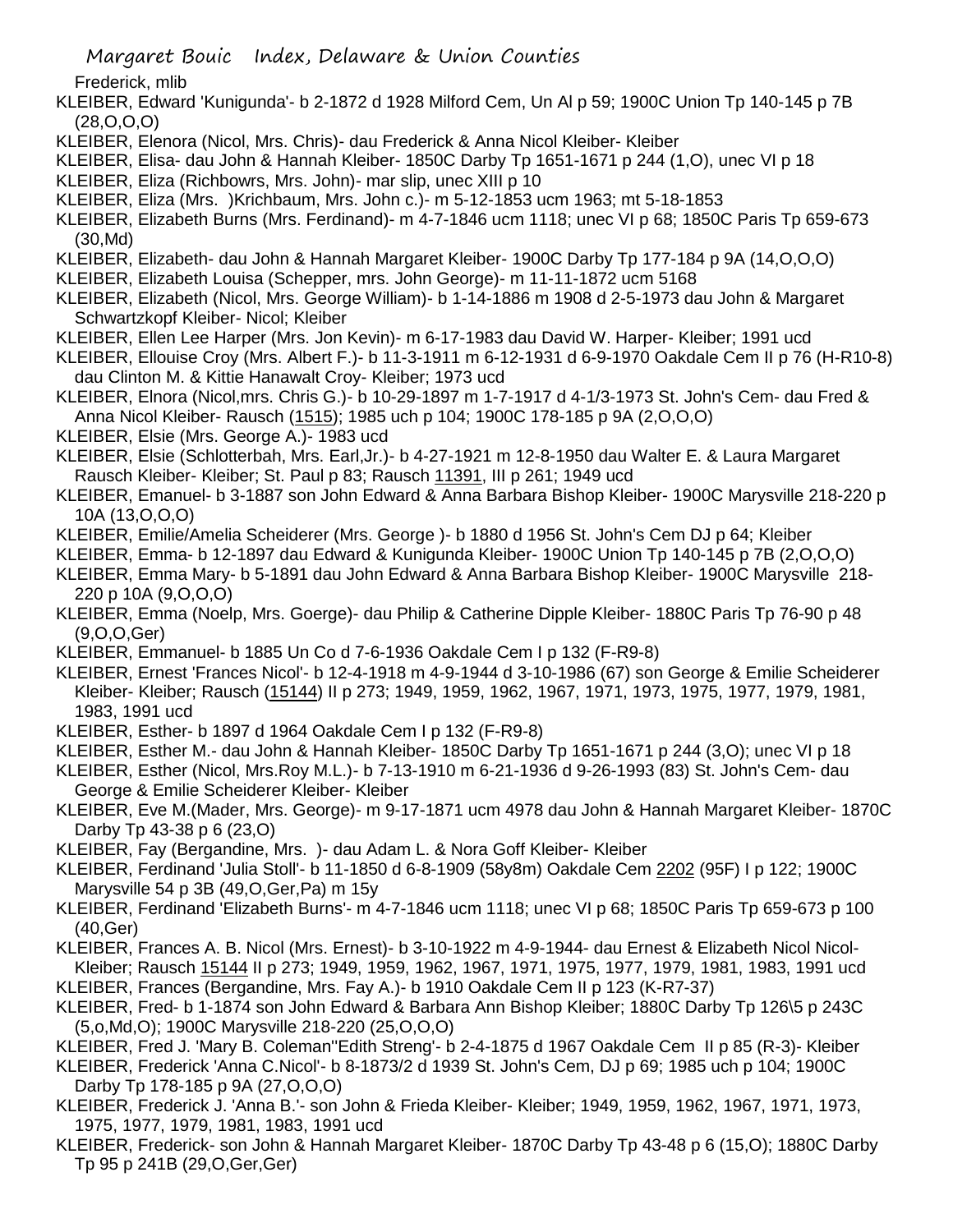- KLEIBER, Fredrick S.- b 3-1876 son John & Barbara Bishop Kleiber- 1900C Paris Tp 35 p 3A (24,O,O,O) KLEIBER, Frederick 'Anna Nicol'- b 8-25-1873 d 11-18-1939 (66) St. John's Cem son John S. & Margaret
- Schwartzkup Kleiber- 1880C Darby Tp 107 p 242D (6,O,O,O); obit mlib
- KLEIBER, Fredericka (Shiderer, Mrs. Christopher)- m 4-26-1874 ucm 5482 dau John & Hannah Margaret Kleiber- 1870C Darby Tp 43-38 p 6 (18,O)
- KLEIBER, Freida E. M. (Thiergartner, Mrs. Fred)- b 1-22-1904 m 4-15-1923 dau Fred & Anna Nicol Kleiber- St. Paul p 151
- KLEIBER, Frieda Nicol (Mrs. John)- b 7-1901 m 1921 d 9-30-1974 St. John's Cem p 69- DJ p 69- dau John C. & Magdalena Streng Nicol- Kleiber; 1949, 1959, 1962 ucd
- KLEIBER, George Albert 'Elsie M.'- b 3-26-1925 son Albert F. & Cressa May Wheeler Kleiber- Kleiber; obit Mae Kleiber, mlib; 1949, 1959, 1962, 1967, 1971, 1975, 1977, 1979, 1981, 1983, 1991 ucd
- KLEIBER, George Carl- b 1893 d 2-26-1963 (69) Oakdale Cem I p 122 (F-R6-11) son Ferdinand & Julia Stoll Kleiber- Kleiber; 1900C Marysville 54 p 3B (7,O,O,Ger)
- KLEIBER, George- b 12-25-1888/7 d 3-1945 Oakdale Cem II p 36 (G-R4-11) son John Edward & Anna Barbara Bhishop Kleiber- 1900C Marysville 1st Ward 218-220 (11,O,O,O)
- KLEIBER, George 'Emilie Scheiderer'- b 1877 d 1949 St. John's- DJ p 64; son John S. & Margart Schwartzkup Kleiber- Kleiber; 1880C Darby Tp 107 p 242D (3,O,O,O); 1900C Darby Tp 177-184 p 9A (23,O,O,O); 1949 ucd; obit Frederick, mlib
- KLEIBER, George 'Mary Barbara Kasper'- b 10-22-1868 d 11-6-1948 Oakdale Cem II p 86 (H-RQ-1)- son Phillip & Catherine Dipple Kleiber- Kleiber; 1870C Paris Tp 47-48 p 7 (1,O); 1880C Paris Tp 76-90 p 48 (11,O,O,Ger); 1900C Claibourne Tp 106-114 p 45 (31,O,O,Ger)
- KLEIBER, George 'Polly Mummey'- m 1952
- KLEIBER, Ginny Lee- b 3-30-1986 dau Jon & Ellen Kleiber- Kleiber; 1991 ucd
- KLEIBER, Grayce Ann Russell (Mrs. Ralph L. H.)- b 4-15-1936 m 6-14-1958 dau Clair Russell- ; Ruasch (11392); Kleiber; St. Paul p 83; 1971, 1975, 1977, 1981, 1991 ucd
- KLEIBER, Hannah Margaret (Mrs. John)- 1840C Darby tp 1007 (20-30); 1850C Darby Tp 1651-1671 p 244 (39,Ger); 1860C Darby Tp 43-38 p 6 (,-Ger); 1880C Darby Tp 241 p 1B (69,Ger,Ger,Ger); unec VI p 18
- KLEIBER, Harold 'Anita Scheiderer'- m 11-11-1850- Freshwater p 201; 1959, 1962 ucd; Kleiber
- KLEIBER, ---Heirs- uca p 59, Paris Tp
- KLEIBER, Henry V.- b 4-1896 son Ferdinand & Julia Stoll Kleiber- 1900C Marysville 54 p 3A (4,O,O,Ger)
- KLEIBER, Herman-son George & Emilie Scheiderer Kleiber- Kleiber
- KLEIBER, Herbert C. 'Alfrieda Nicol'- b 4-18-1925 m 10-16-1954 -son John & Frieda Nicol Kleiber- Kleiber; Rausch (11382); (15192); St. Paul p 82; 1949, 1959, 1962, 1967, 1971, 1973, 1975, 1977, 1979, 1981, 1983, 1991 ucd
- KLEIBER, Herman L. 'Matilda A. Blumenschein'- b 11-21-1908 m 2-11-1934 d 3-18-1994 St. John's Cem- son George & Emilie Scheiderer Kleiber- Kleiber; 1985 uch p 113; 1959, 1962, 1967, 1971, 1973, 1975, 1977, 1979, 1981, 1983, 1991 ucd
- KLEIBER, Hilda K.(Rausch Mrs. Paul)- b 1-16-1905 m 8-29-1925 d 3-8-1988 St. Paul's Cem- dau George & Emilie Scheiderer Kleiber- Kleiber; Rausch 1393 II p 266; St. Paul p 133
- KLEIBER, James W.- son William G. & Mary J. Glendenning Kleiber- Kleiber; 1949 ucd
- KLEIBER, Jeannette- dau Adam L. & Nora Goff Kleiber- Kleiber
- KLEIBER, Jennifer- dau Donald & Phyllis J. Channell Kleiber- Kleiber
- KLEIBER, Jennifer Nicole- b 5-20-1982 dau Robert H. & Debra Ann Nicol Kleiber- St. Paul p 35, 49, 65, 99
- KLEIBER, Jill Ann Wilson (Mrs. Wayne)- m 5-16-1987 dau Richard Wilson- Kleiber; 1991 ucd
- KLEIBER, Mrs. John- dau Michael Casper- unec XIV p 65
- KLEIBER, Johann- son Johann- b 5-25-1882 (6d) Trinity Cem, DJ p 79
- KLEIBER, Johann- DJ p 79
- KLEIBER, John- 1883 uch V p 243
- KLEIBER, John- 1840C Darby Tp 940); unec V p 61
- KLEIBER, John G. 'Barbara L.'- b 6-27-1866 d 4-3-1947 Oakdale Cem I p 35 (D-E34-1); uninf p 27, 28; 1900C Marysville 67 p 3B (33,O,O,Ger) m 10y
- KLEIBER, John E.- son Ferdinand & Elisabeth Burns 1850C Paris Tp 659-673 p 100 (2,O)
- KLEIBER, John Edward 'Anna Bishop- 1900C Marysville 218-220 p 9B (51,O,Md,Md)
- KLEIBER, John 'Frieda Nicol'- b 10-17-1899 m 1921 d 10-27-1965 St. John's Cem. DJ p 69- son Frederick & Anna Nicol Kleiber- Kleiber; 1900C Darby Tp 178-185 p 9A (2/12,O,O,O); 1949, 1959, 1962 ucd; obit Frederick, mlib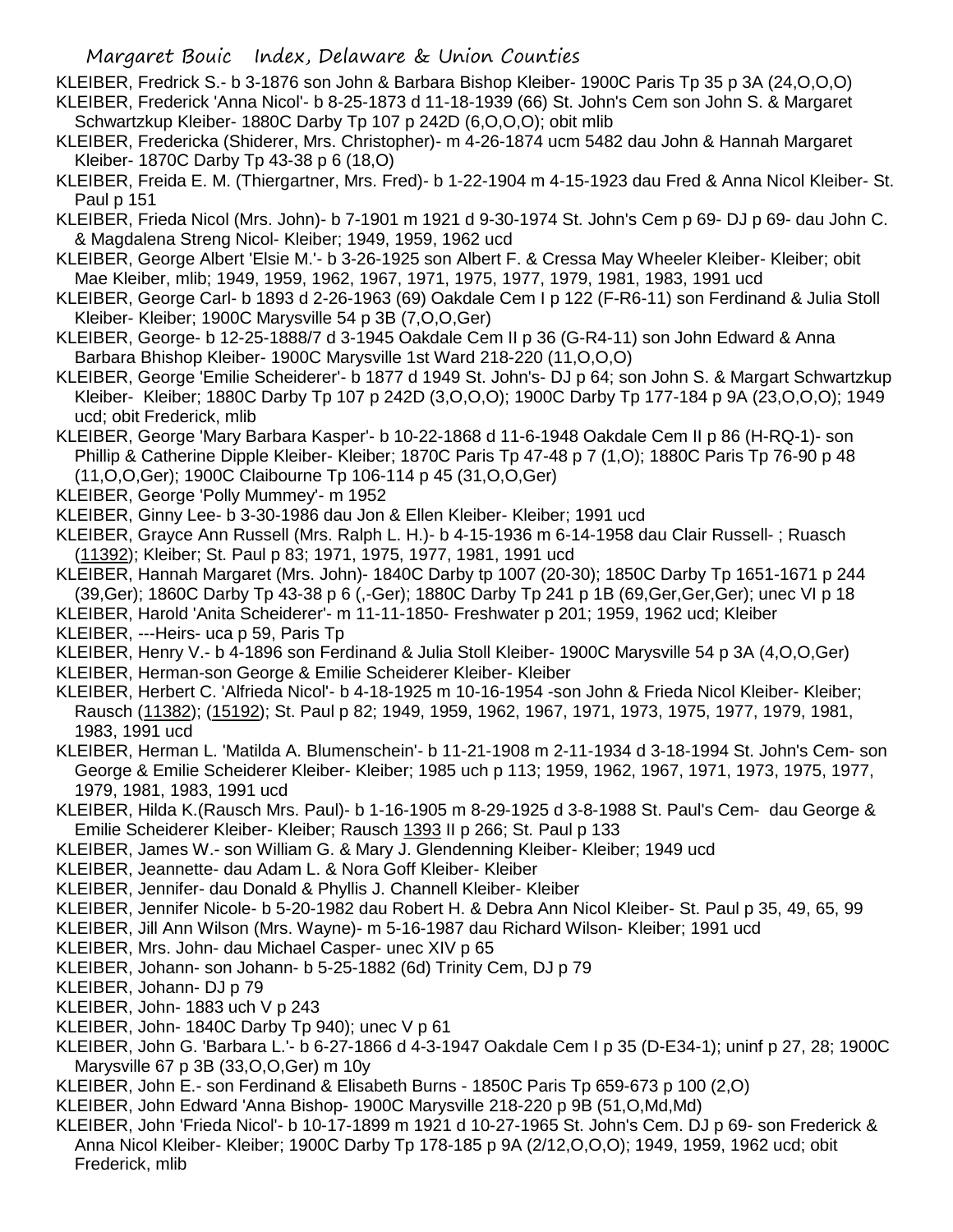KLEIBER, John 'Hannah'- 1840C Darby Tp 1007 (30-40); 1850C Darby Tp 1651-1671 p 244 (44,Ger); 1870C Darby Tp 43-38 p 6 (65,Ger); 1880C Darby Tp 95 p 241B (74,Ger.Ger,Ger); OGS Vol IXI I p 19;

- KLEIBER, John Harold 'Anita S.'- b 7-8-1927 son Albert F. & Cressa May Wheeler Kleiber- Kleiber; 1979, 1991 ucd; obit Mae Kleiber, mlib
- KLEIBER, John- son John & Hannah Kleiber- 1850C Darby Tp 1651-1671 p 244 (8,0; unec VI p 18
- KLEIBER, John L.- son William & Mary J. Glendenning Kleiber- Kleiber; 1949 ucd
- KLEIBER, John- son Philip & Catherine Dipple 1870C Paris Tp 47-48 p 7 (3,O); 1880C Paris Tp 76-90 p A (13,O,O,Ger)
- KLEIBER, John 'Shirley Spain'- m 9-3-1955 1985 uch p 132, 183; unec XIV p 40
- KLEIBER, John S. 'Margaret Swartzkup'- b 11-23-1842 m 5-9-1871 ucm 4928 d 2-2-7-1915 (72-3-4) St. John's Dj p 61; son John & Hannah Margaret Kleiber- 1870C Darby Tp 43-38 p 6 (27,O); 1880C Darby Tp 107 p 242D (38,O,Ger,Ger); 1900C Darby Tp 177-184 p 9A (56,O,Ger,Ger) Father
- KLEIBER, Jon Kevin 'Ellen Lee Harper'- m 6-17-1983 son John Harold & Anita S. Kleiber- Kleiber; 1979, 1981, 1991 ucd
- KLIBER, J.S.- 1883 uch V p 222, 228
- KLEIBER, Judith Kay (Morris, Mrs. William)- b 9-26-1950 m 2-20-1971 dau Ernest & Frances A. B. Nicol Kleiber- Kleiber; Rausch 151442; 1959, 1962, 1967, 1971 ucd
- KLEIBER, Julia Ann Stoll (Mrs. Ferdinand)- b 9-1866 Ger d 2-21-1928 (60) Oakdale Cem 3997 (F951) I p 122 (F-R6-11); 1900C Marysville 54 p 3A (33,O,Ger,Ger) m 15y, 5 ch
- KLEIBER, Katherine (Blumenschein, Mrs. Arthur)- m 4-20-1941- dau George & Emilie Scheiderer Kleiber-Kleiber
- KLEIBER, Katharine (Gase, Mrs. William M.)- b 12-3-1890 m 10-19-1918 Rausch 1522, II p 273; 1915 uch p 840; St. Paul p 83; 1900C Darby Tp 177-184 p 9A (9,O,O,O)
- KLEIBER, Kathryn (Lambelet, Mrs. )- dau Fred & Edith Streng Kleiber- Kleiber
- KLEIBER, Kathy Sue (Gingerich, Mrs. Steven)- b 12-114-1953 dau Ernest & Frances Nicol Kleiber- Kleiber; Rausch 1151443, III p 292; 1959, 1962, 1967, 1981 ucd
- KLEIBER, Kathy J.- b 11-7-1958 dau John & Shirley Spain Kleiber- 1985 uch p 132; unec XIV p 40
- KLEIBER, Keith- son John Harold & Anita Kleiber- 1959 (7m) 1962, 1979 ucd
- KLEIBER, Kenneth Herbert- b 1-2-1961 son Herbert & Alfreida Kleiber- St. Paul p 82; Rausch 1151922, 113822; 1962, 1967, 1971, 1973, 1975, 1977, 1979, 1981, 1991 ucd
- KLEIBER, Kimberly J. dau Mr. & Mrs. James Conkle- Kleiber engaged to Bryan E. Oiler
- KLEIBER, Kunigunda (Mrs. Edward)- b 11-1874 d 1945 Milford Cem, Un Al p 59; 1900C Union Tp 140-145 p 7B (25,O,O,O) m 7 y, 2 ch
- KLEIBER, Lauren Ashley- b 10-22-1987 dau Jon & Ellen Harper Kleiber- Kleiber; 1991 ucd
- KLEIBER, Laura M. Rausch (Mrs. Walter)- b 6-12-1904 m -24-1930, St. John's DJ p 72- dau Casper & Maggie Streng Rausch- Rausch 1129 II p 260; 1949, 1962, 1967, 1971, 1973, 1974, 1977, 1979, 1981 ucd
- KLEIBER, Leila (Davisson, Mrs. Charles D.)- dau John & Freida Kleiber- Kleiber; 1949, 1959, 1962 ucd
- KLEIBER, Lewis- son John Margaret Schwartzkopf Kleiber- obit Frederick, mlib
- KLEIBER, Lillie M.- b 4-1884 dau John Edward & Barbara Ann Bishop Kleiber- 1900C Marysville 218-220 p 10A (16,O,O,O)
- KLEIBER, Linda (Barthmus, Mrs. Hans)- b 12-18-1946 m 8-20-1966 dau Ernest & Frances Nicol Kleiber-Kleiber; Rausch 151441 III p 292; 1959 ucd
- KLEIBER, Lisa Jane- b 2-19-1980 dau Michael & Cindy Burnside Kleiber- Kleiber
- KLEIBER, Lois (Smith, Mrs.Gary Lee)- m 8-10-1968 dau Herman L. & Matilda A. Blumenschein Kleiber-Kleiber; 1959(14), 1962 ucd
- KLEIBER, Loretta J. Griffith (Mrs. Donald H.)- dau Asa L. & Ethel L. Burkholder Griffith- 1962, 1967, 1971, 1973, 1975, 1977, 1979, 1981, 1983, 1991 ucd
- KLEIBER, Lorinda (Rausch, Mrs. )- dau Donald & Phyllis Channell Kleiber- Kleiber
- KLEIBER, Lorna L.(Kaufman, Mrs. Carl)- m 9-24-1939 dau Frederick & Anna Nicol Kleiber- Kleiber
- KLEIBER, Louis 'Anna Marie Mary Nicol'- b 1888 m 4-12-1912 d 10-30-1957 -St. John's Cem- DJ p 72; Kleiber
- KLEIBER, Louis P. 'Mary Nicol'- b 3-1898 son John & Margaret Schwartzkup Kleiber- 1900C Darby Tp 177- 184 p 9A (12,O,O,O)
- KLEIBER, Lucille- dau John & Frieda Nicol Kleiber- Kleiber; 1949 ucd
- KLEIBER, Lucille R. F. (Davis, Mrs. Harold L.)- b 1926 m 5-31-1969- Oakdale Cem II p 112 (K-R2-17); Kleiber
- KLEIBER, Mae Wheeler (Mrs. Albert)- b 5-21-1901 WVa m 5-12-1924 d 7-21-1927 (26) Oakdale Cem 3944 (H100) II p 76 (H-R10-8)- dau Mr. & Mrs. Dee Wheeler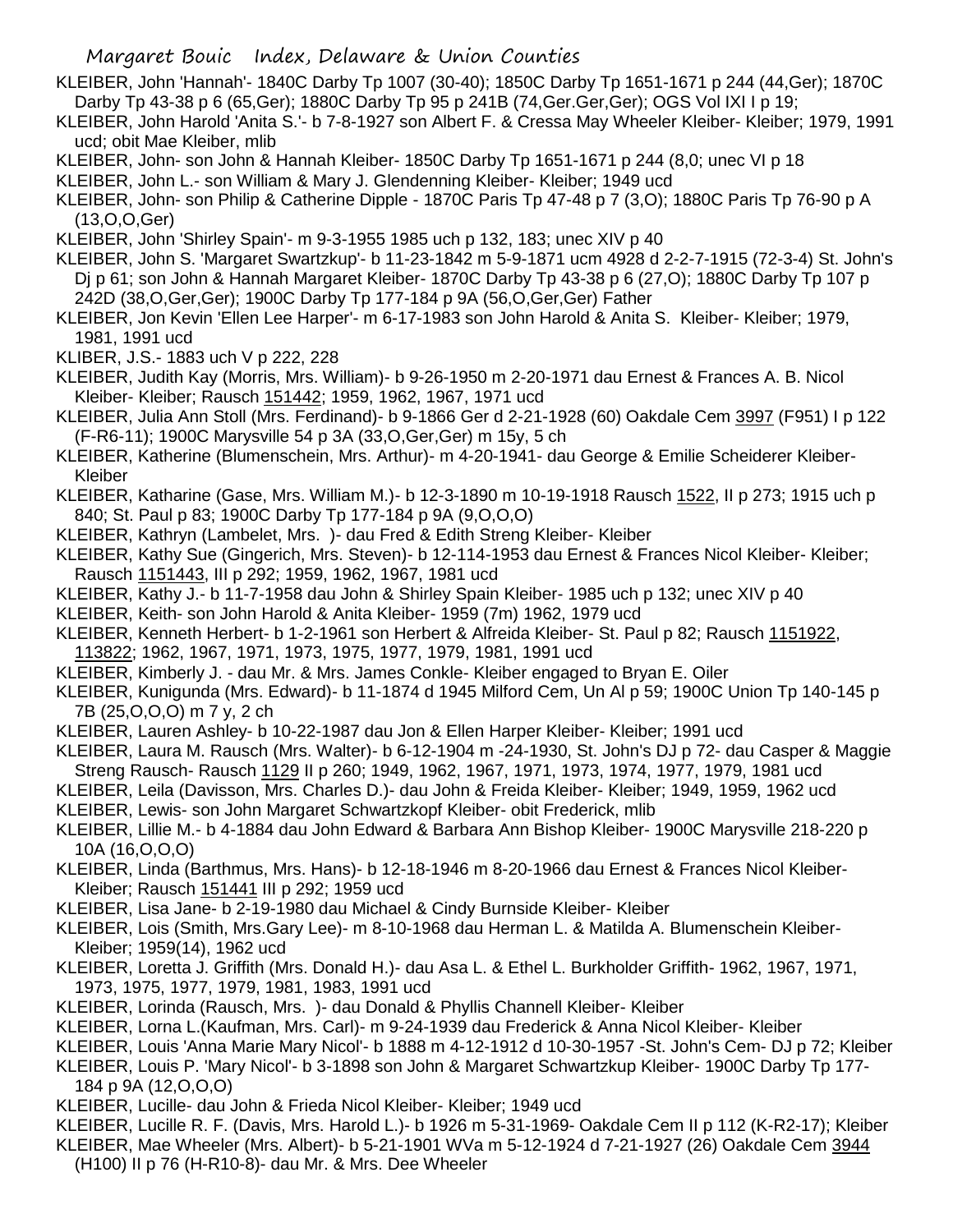KLEIBER, Maggie- dau John Edward & Barbara Ann Bishop Kleiber- 1880C Darby Tp 25 p 243C (1,O,O,O) KLEIBER, Maggie C.- b 3-1897 dau John & Margaret Schwartzkup Kleiber- 1900C Darby Tp 177-184 p 9A

(3,O,O,O)

- KLEIBER, Margaret B.- b 1888 d 1981 Oakdale Cem I p 1212 (F-R6-11)
- KLEIBER, Mary Barbara Kasper (Mrs. George)- b 1-15-1874 d 1-15-1955-Kleiber; Genther p 101; 1949 ucd; 1900C Tp 106-114 p 5A (26,O,Ger,Ger)
- KLEIBER, Mary B. Coleman (Mrs. Fred)- b 3-28-1876 m 5-22-1901 d 1956 Oakdale Cem II p 85 (RR-3)- dau George & Mary Mueller Coleman- Kleiber
- KLEIBER, Margaret Eleanora (Vollrath, Mrs. Walter M.)- b 5-12-1914 d 3-9-1963 dau Louise & Mary Nicol Kleiber- Kleiber
- KLEIBER, Margaret (Mrs. John S.)- b 8-11-1852 d 11-18-1922 (70-3-7) St. John's Cem DJ p 61
- KLEIBER, Margaret (Nicol, Mrs. Martin H.)- b 3-3-1897 m 3-5-1916- Rausch (1516) II p 273
- KLEIBER, Margaret Swartzkup (Mrs. John S.)- m 5-9-1871 ucm 4928; 1915 uch p 840; 1880C Darby Tp 107 p 242D (25,O,Ger,Ger)- 1880C Darby Tp 1770184 p 9A (48,O,Ger,Ger)- m 18y, 11 ch, 7 living
- KLEIBER, Margaret (Vollrath, Mrs. Walter)- b 5-11-1914 m 1-5-1936- 1985 uch p 65; Rausch (14141) II p 268
- KLEIBER, Marie- dau Ferdinand & Julia Stoll Kleiber- 1900C Marysville 54 p 3A (14,O,O,Ger)
- KLEIBER, Marie (Rausch, Mrs. Edwin Casper)- b 11-17-1906 m 6-20-1924 d 5-23-1986- St. Paul p 73; Rausch (1134)
- KLEIBER, Marilyn (Hahn, Mrs. William)- m 8-4-1962 dau Herman L. & Matilda A. Blumenschein Kleiber-Kleiber; 1959 ucd
- KLEIBER, Martha- dau George & Emilie Scheiderer Kleiber- Kleiber
- KLEIBER, Martha M.- b 1914 d 1935 St. John's Cem DJ p 64 dau George & Emilie Kleiber- Kleiber
- KLEIBER, Mary- 1971, 1973 ucd Union Tp
- KLEIBER, Mary- b 1885 d 5-28-1907 (20y2m) Oakdale Cem 2026 (95F) I p 122 (F-R6-11)
- KLEIBER, Mary B. (Mrs. George)- b 1874 d 1955 Oakdale Cem II p 86 (H-RQ-1)
- KLEIBER, Mary (Mrs. )- dau George & Katherine Doellinger Nicol- Nicol
- KLEIBER, Mary J. Glendenning (Mrs. William G.)- b 5-29-1913 m 1-15-1932 d 5-28-1984 (70) Oakdale Cem dau Allen M. & Carrie G. Owens Glendenning- Kleiber
- KLEIBER, Mary Judy (Mrs. Charles)- m 2-17-1860 ucm 3013
- KLEIBER, Marylin- 1962 ucd, cs
- KLEIBER, Mary Nicol (Mrs. Louis)- b 1888 -Kleiber; St. John's Cem- DJ p 72
- KLEIBER, Mary (Mrs. William)- 1949 ucd
- KLEIBER, Matilda A. Blumenschein (Mrs. Herman L.)- b 1-17-1910 m- 2-11-1934 d 9-16-1990 (80) son Peter & Anna Nicol Blumenschein- Kleiber; 1985 uch p 113; 1959, 1962, 1967, 1971, 1973, 1975, 1977, 1979, 1981, 1983, 1991 ucd
- KLEIBER, Matilda (Stierhoff, Mrs. Alfred B.)- Cowgill p 22
- KLEIBER, Michael- b 1959 son Donald & Phyllis Channell Kleiber- Kleiber; 1962, 1967, 1975, 1977 ucd
- KLEIBER, Michael 'Cindy Burnside'- m 8-17-1974 son George E. & Polly Mummey Kleiber- Kleiber; 1979 ucd
- KLEIBER, Michelle Ann (Stritmatter, Mrs. Andrew James)- m 10-9-1983 dau George E. Kleiber- Kleiber
- KLEIBER, M (Mrs. S.?F?) DJ p 79
- KLEIBER, Nancy Evilsizor (Mrs. Dwight)- m 4-19-1969 dau Richard Evilsizor- Kleiber
- KLEIBER, Nora Goff (Mrs. Adam)- b 2-22-1880 d 6-16-1962 Oakdale Cem I p 131 (F-R9-7)- dau William & Susan Mithcell Goff- Kleiber
- KLEIBER, Pamela Jean- b 10-21-1963 dau James W. & Kleiber- Kleiber
- KLEIBER, Phillip 'Catharine Dipple'- b 8-26-1840 m 4-6-1865 ucm 3710; d 12-26-1891 (51-11-2) Trinity Cem.
- DJ p 78; Kleiber; 1870C Paris Tp 47-48 p 9 (29,O); 1880C Paris Tp 76-90 p 48 (39,O,Ger,Ger)
- KLEIBER, Philip- son John & Hannah Kleiber- 1850C Darby Tp 1651-1671 p 244 (10,O0; unec VI p 18
- KLEIBER, Philip- son John S. & Margaret Schwartzkup Kleiber- 1880C Darby Tp 107 p 242D (1,O,O,O)
- KLEIBER, Phillip- son S/F? & M.- d 10-9-1879 (1-4-25) Trinity Cem, DJ p 79
- KLEIBER, Phyllis J. Channell (Mrs. Donald)(Swingley, Mrs. John D.)- dau Myrl Channel- Kleiber; 1959, 1962 ucd
- KLEIBER, Ralph L. H.'Grayce Ann Russsell'- b 2-11-1934 m 6-14-1958 son Walter E. & Laura Margaret Rausch Kleiber- Kleiber; Rausch 11392; St. Paul p 83; 1949, 1967, 1971, 1973, 1975, 1977, 1979, 1981, 1983, 1991 ucd
- KLEIBER, Robert M. 'Debra A. Nicol'- b 9-8-1956 m 9-23-1978 son Donald & Phyllis Channell Kleiber- Kleiber; Rausch (191222); St. Paul p 35, 49, 65, 99; 1959(2), 1962, 1967, 1971, 1973, 1975 ucd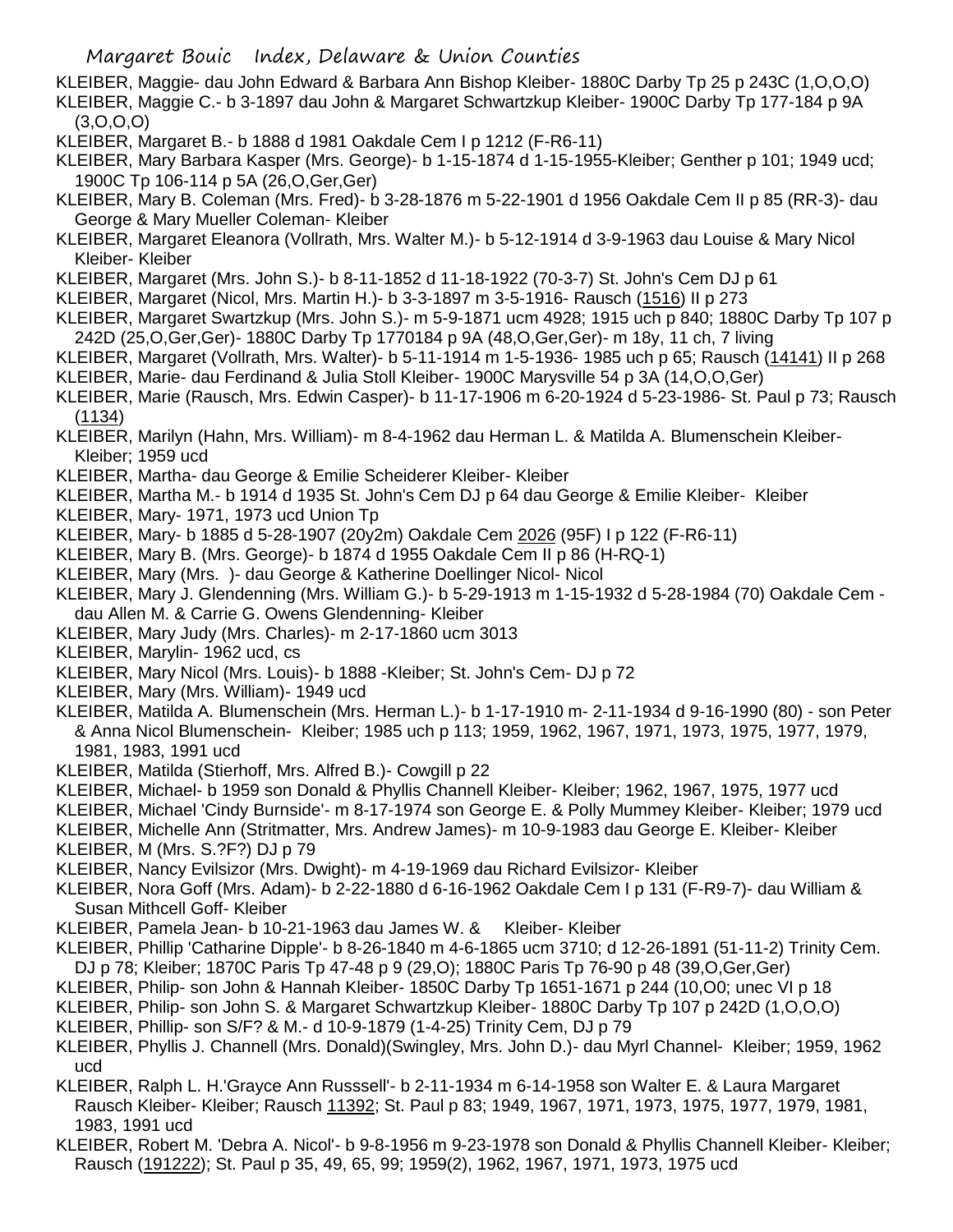- KLEIBER, Ronald A.- b 2-24-1961 d 5-7-1983 (22) bur St. John's Cem- son Donald & Phyllis Channell Kleiber-Kleiber; 1962, 1967, 1971, 1973, 1975, 1977, 1979 ucd
- KLEIBER, Roy E/R.- b 7-13-1918 d 1970 St. John's Cem DJ p 72- son Louis & May Nicol Kleiber
- KLEIBER, Roy- son Louise & Mary Nicol Kleiber- Kleiber
- KLEIBER, Sandra Sue (Brown, Mrs. Louis J.)- b 1959 m 10-22-1983 dau George & Elsie M. Kleiber- Kleiber; 1959, 1962, 1967, 1971 ucd
- KLEIBER, Sharon Louise (Wagner, Mrs. Roger/Robert)- b 10-6-1955 m 4-16/17-1982 dau Herbert & Alfrieda Nicol Kleiber- Kleiber; Rausch 113821, 151921; St. Paul p 82; 1962, 1971, 1979 ucd
- KLEIBER, Shelley (Gonzales, Mrs. Bill)- dau George E. & Polly Mummey Kleiber- Kleiber
- KLEIBER, Shirley Spain (Mrs. John)(Garrison, Mrs. A. A. "Gary") b 9-5-1935 m 9-3-1955 (2) 11-4-1972 dau Wilson H. & Helen Bower Spain- 1985 uch p 132; unec XIV p 40
- KLEIBER, Stephen- b 1953 son George A. & Elsie M. Kleiber- 1959, 1962, 1967, 1971 ucd
- KLEIBER, Teresa K.- b 5-28-1957 dau John & Shirley Spain Kleiber- 1985 uch p 132; unec XIV p 40
- KLEIBER, Tillie M.- b 10-1894 dau Edward & Kunigunda Kleiber- 1900C Union Tp 140-145 p 7B (5,O,O,O)
- KLEIBER, Tracy- dau Michael & Cindy Burnside Kleiber- Kleiber
- KLEIBER, Walter- son George & Emilie Scheidereer Kleiber-Kleiber
- KLEIBER, Walter E. 'Laura Margaret Rausch'- b 8-1-1907 d 11-4-1961 St. John's DJ p 72- son George & Emilie Scheiderer Kleiber- Kleiber; Rausch (1139) II p 260; St. Paul p 83; 1949, 1959 ucd
- KLEIBER, Wayne Alan- b 10-8-1962 son Herbert & Anna Barbara Nicol Kleiber- Rausch 1151822 III p 293; 1808, 1991 ucd
- KLEIBER, Wayne 'Jill Wilson'- m 5-16-1987 dau J. Fred & Anna Barbara Nicol Kleiber -Kleiber
- KLEIBER, William G. 'Mary J. Glendenning'- b 6-15-1907 m 1-15-1932 d 12-24-1986 (79) Oakdale Cem son Adam & Nora Goff Klieber- Kleiber; 1949 ucd
- KLEIN, Rev.- dg 5-11-1900, Cryder Abstract p 20
- KLEIN, Alice (Mullins, Mrs. )- sister Henry Klein- Klein
- KLEIN, Ann E. (Brad(d)ock, Mrs. )- b 11-1862 d 5-1-1899 dau Daniel L. & Anna F. Lugenbeel Klein- dg 3- 15-1898, 5-5-1899 Cryder Ab p 147, 199
- KLEIN, Ann Frances- b 1851 d 1876 Oak Grove Cem- Powell p 435
- KLEIN, Ann F. Lugenbeel (Mrs. Daniel L.)- m 10-1849, 11 children, dg 3-1-1898, 5-5-1899 Cryder Ab p 148, 199
- KLEIN, Ann (Johnson, Mrs. )- dau Frank & Meta Weise Klein- Klein
- KLEIN, Anna (Enright, Mrs. )- sister Henry Klein- Klein
- KLEIN, Augusta Maria Wohlfeil (Mrs. Karl William)- b 3-31-1873 m 12-19-1895 d 2-18-1932 dau Karl August Wohlfeil & Louisa Schultz Wohlfeil- ped Karen Klein Koke 5; delge III p 68
- KLEIN, Barbara (Fleschmann, Mrs. )- sister Nelson B. Klein- Klein
- KLEIN, Betty (Crothers, Mrs. Nelson B.)- Klein
- KLEIN, B. H.- brother Isabella Kline Stout dg 9-22-1899, 2-7-1908 p 3, Cryder Ab p 216; delge VIII p 14
- KLEIN, Bill- brother Fred P. Klein- Klein
- KLEIN, Charles C.- son Daniel L. & Ann F. Lugenbeel Klein- dg 3-15-1898, 5-5-1899, Cryder Ab p 148, 199
- KLEIN, Charlotte L. (Mrs. Fred P.)- Klein
- KLEIN, Christopher- b 9-18-1965 son William & Eleanor Jane Freshwater Freshwater p 212
- KLEIN, Clara (Cherry, Mrs. )- sister Fred P. Klein- Klein
- KLEIN, Daniel/David Levan 'Ann F. Lugenbeel'' '- b 12-1826 Berks Co, Pa. m(1) 10-1849 d 3-10-1898 son Michael & Susanna Klein dg 3-1-1898, 3-15-1898, 5-5-1899, Cry Ab p 148, 149, 199- Pabst 2 p 86
- KLEIN, Daniel- father of Mary Hill- dg 2--18-1875 Cryder Ab p 2
- KLEIN, David Joseph 'Rose Glick'- 1915 uch p 922
- KLEIN, David 'Patricia'- Klein
- KLEIN, David W. 'Patricia Louise Mackan'- m 12-1-1962- Bell (1352221)
- KLEIN, Donald Patrick 'Tamsen Kathleen Burke'- m 9-8-19---son Gary & Nancy Beckley- Klein
- KLEIN, Donna K. Patrick (Mrs. )(Blackstone, Mrs. Lynn Edward)- m 4-26-1985 dau James F. & JoAnne Patrick- Klein
- KLEIN, Dorothea (Tylor, Mrs. John)- dumch p 449
- KLEIN, Dorothy (Jones, Mrs. )- sister Oscar C. Klein- Klein
- KLEIN, Edna May Miller (Fosnight, Mrs. )(Mrs. Oscar C.)- m (2) 8-8-1921 d 7-24-1980 Oak Grove Cem- Klein; Pabst 8 p 26, 27, 28, 29, 31, 34, 35, 39, 41
- KLEIN, Eleanor Jane Freshwater (Mrs. William)- b 9-14-1931 m 9-1-1951 dau Curtis Harold & Jane Powers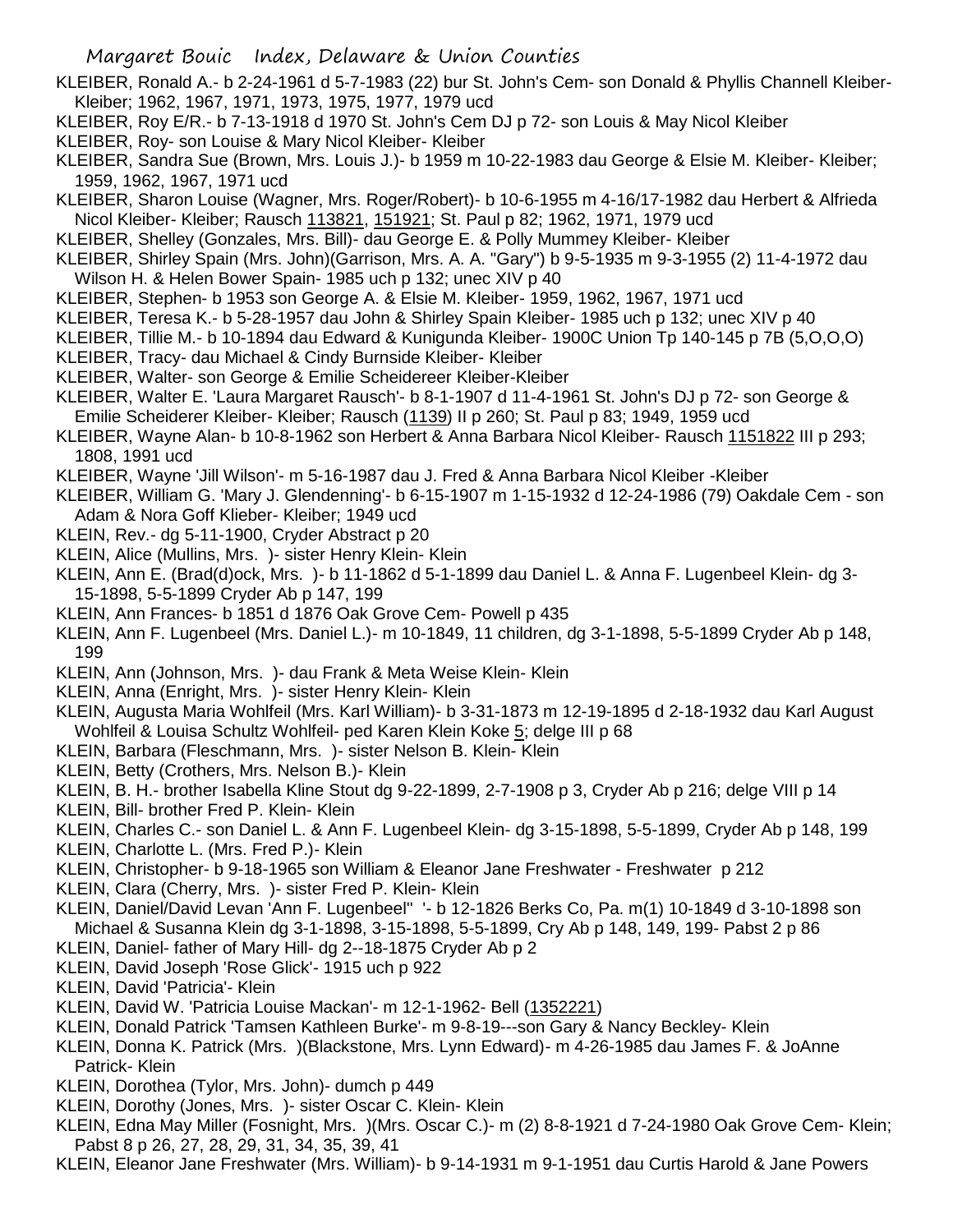- Freshwater Freshwater p 211, 212
- KLEIN, Elizabeta- Pabst 2 p 82, 83
- KLEIN, Elizabeth Lucille Mckittrick (Mrs. Morton Atwill)- b 4-28-1912 m 8-1-1934 d 5-7-1966 dau Percy Alan Duncan & Margaret Crawford Farrell McKittrick- McKitrick p 361
- KLEIN, Elizabeth (Weiser, Mrs. Peter)- dcq Doris Johnson 15
- KLEIN, Frances (Kolb, Mrs. Charles)- dau Daniel L. & Ann F. Lugenbeel Klein- dg 3-15-1898, 5-5-1899 Cryder Ab p 1148, 199
- KLEIN, Frank 'Meta Weise'- b 9-8-1889 Ger d 3-20-1976 Oakdale Cem I p 62 (O-2); Klein
- KLEIN, Fred P. 'Charlotte L.'- d 3-27-1967 (65) bur Green Lawn Cem- Klein
- KLEIN, ---(Birkhead, Mrs. Richard)- dau Fred P. & Charlotte L. Klein- Klein
- KLEIN, ---(Black, Mrs. Harold)- dau Fred P. & Charlotte L. Klein- Klein
- KLEIN, ---(Mallory, Mrs. Richard)- dau Fred P. & Charlotte L. Klein- Klein
- KLEIN, Freda (McCoy, Mrs. )- sister Fred P. Klein- Klein
- KLEIN, George 'Irene Wilson'- Wilson (1242)
- KLEIN, George Philip 'Katherine P. Reinhart'- b Ger- ped Karen Klein Koke 8; delge III p 68
- KLEIN, Gershen- Klein
- KLEIN, Gertrude (Kinsey, Mrs. )- sister Henry Klein- Klein
- KLEIN, Gretchen (Bradford, Mrs. Robert)- dau Oscar C. Klein- Klein
- KLEIN, Harold- brother Fred P. Klein- Klein
- KLEIN, Harry- b 1868---Oak Grove Cem, Powell p 435
- KLEIN, Heinrich- Pabst p 2 p 83, 84
- KLEIN, Helen- d 12-23-1967, Oak Grove Cem- sister May Klein- Klein; 1961, 1964 dcd
- KLEIN, Henrieta- Pabst 2 p 78
- KLEIN, Henry F.- d 4-15-1973 (78) Greenlawn Cem- Klein
- KLEIN, Henry L.- d 10-10-1868 (5m) Stratford- dcdeaths
- KLEIN, Hilda (Keesey, Mrs. )- sister Henry Klein- Klein
- KLEIN, Irene Wilson (Mrs. George)- dau Simon E. & Ella Swabe Wilson- Wilson 1242
- KLEIN, J.- CCC, Delaware Tp 1875
- KLEIN, Jacob L. 'Mary C. Cellar'- b 3-1-1867 dcm; delge X p 75; dg 7-20-1897, Cryder Ab p 120
- KLEIN, Jane (Anderson, Mrs. Charles)- dau Oscar C. Klein- Klein
- KLEIN, Jeffrey Taylor 'Paula Eileen Beaver'- m 9-23-1983 son Gershen Klein- Klein
- KLEIN, Jenny- d 4-17-1968- Klein
- KLEIN, Jessie K.- b 2-9-1872 Delaware Town dau Jacob L. & Mary C. Cellar Klein- dcb
- KLEIN, Capt. J. L.- delge X p 28 (1900)
- KLEIN, John- pallbearer for Nicholas Schwartz- dg 7-21-1905, Cry Ab p 38
- KLEIN, John W.- d 1-26-1975 (84) brother Oscar C. Klein- Klein
- KLEIN, Jonathan Atwill- b 10-14-1940 son Morton Atwill & Elizabeth Lucille McKittrick Klein- McKitrick p 361
- KLEIN, Joshua- b 12-2-1812 m 3-17-1835 d 1887 Oak Grove Cem, Powell p 435; Pabst 2 p 84 or d Tuesday (75-8-26) dg 8-31-1888, 9-4-1888 Cry Ab p 202
- KLEIN, Karen M. (Kake, Mrs. Ronald Earl)- b 12-3-1942 m 3-18-1867 dau William Frederick & Vera Vivian Crossman Klein-- ped 1, delge III p 68
- KLEIN, Karl K.- b 5-14-1954 son William & Eleanor Jane Freshwater Freshwater p 212
- KLEIN, Karl William 'Augusta Maria Wohlfeil'- b 5-8-1870 m 12-19-1895 d 4-11-1938 son George Philip & Katherine P. Reinhart Klein- ped Karen Klein Koke 4; delge III p 68
- KLEIN, Katherine P. Reinhard (Mrs. George Philip)- b Linder-Hessen, Nassau- ped Karen Klein Koke <u>9,</u> delge III p 68
- KLEIN, Kristine Marie- b 12-11-1969 dau David W. & Patricia Louise Mackan Klein- Bell 13522212; Mackan; Hutchisson
- KLEIN, Laura Renee- b 10-23-1964- dau David W. & Patricia Louise Mackan Klein- Klein; Bell 13522211; Mackan; Hutchisson
- KLEIN, Luther B.- b 2-25-1874 d 8-21-1897 (24) youngest son of Daniel T. Klein- dg 8-24-1897, Cry Ab p 125
- KLEIN, Mable (Kleinfelter, Mrs. George H.)- Weiser p 748
- KLEIN, Margaret (Coies, Mrs. )-sister Oscar C. Klein- Klein
- KLEIN, Maria- Pabst 2 p 83, 84
- KLEIN, Mary- Pabst 2 p 84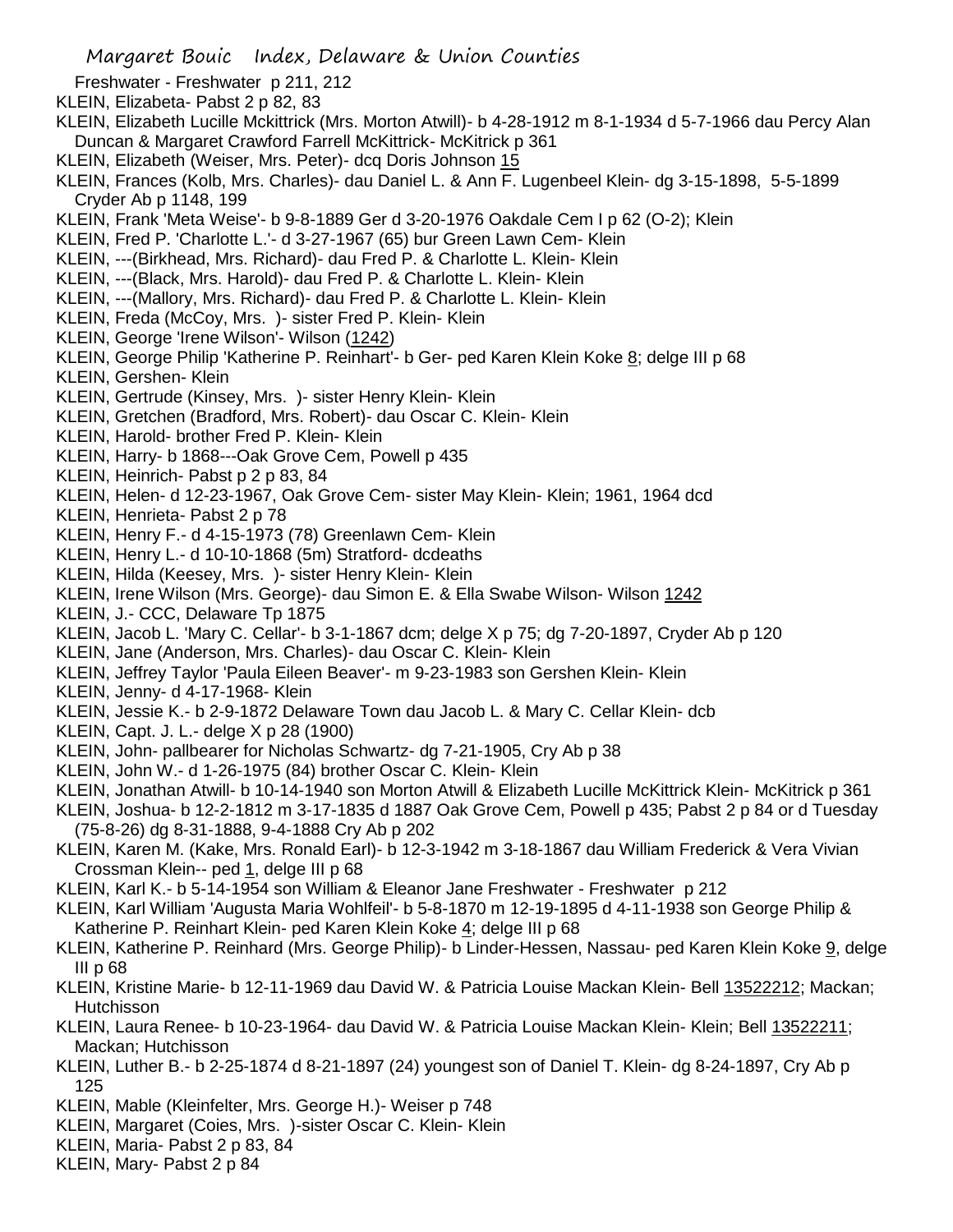- KLEIN, Mary Ann (Howland, Mrs. )- dau Frank & Meta Weise Klein- Klein
- KLEIN, Mary C. Cellar (Mrs. Jacob L.)- dau Joseph & Cornelia Cellar- dg 7-29-1897, Cryder Abstract p 121 KLEIN, Mary- sister Henry Klein- Klein
- KLEIN, Mary (Hill, Mrs. Daniel Klein, died Paulding Co. dg 2-18-1875 Cry Ab p 2
- KLEIN, Mary M. (Mrs. Joshua)- b 1804 m 3-17-1835 d 5-29-1885 Oak Grove Cem Powell p 435; dg 9-4-1881, 5-30-1890 Cry Ab p 20, 202
- KLEIN, Matilda Wagner (Brehm, Mrs. Peter Sebold)- b 10-30-1840 m 5-20-1854 d 2-13-1907- Weiser p 149 KLEIN, May- sister Helen Klein- 1961, 1964 dcd
- KLEIN, Melissa Margaret- b 7-4-1943 dau Morton Atwill & Elizabaeth Lucille McKittrick Klein- McKitrick p 361
- KLEIN, Meta Weise (Mrs. Frank)- b 1898 d 9-26-1984 (86) Oakdale Cem I p 62 9O-2); Klein
- KLEIN, Michael 'Susanna'- Pabst 2 p 14, 84, 85; dg 3-15-1898, 9-25-1903; Cry Ab p 147, 199
- KLEIN, Morton Atwill 'Elizabeth Lucille McKittrick'- b 9-30-1909 m 8-1-1934- McKitrick p 361
- KLEIN, Nelson B. 'Betty Crothers'- b 9-23-1926 d 3/5-29-1969 Oakdale Cem II p 82 (H-R17-3) son Nelson B. Klein- Klein
- KLEIN, Oscar C. ' 'Edna May Miller'- m (2) 8-8-1921 d 5-22-1978 (80) Oak Grove Cem- Klein
- KLEIN, Patricia Louise Mackan (Mrs. David W.)- b 3-27-1943 m 12-1-1962 dau Edgar Dale & Betty Lee Hull Mackan- Bell 1352221; delge X p 6; Mackan; Hutchisson
- KLEIN, Paula Eileen Beaver (Mrs. Jeffrey Taylor)- m 9-23-1983 dau Daniel Beaver- Klein
- KLEIN, Pauline (Richardson, Mrs. )- sister Henry Klein- Klein
- KLEIN, Peter 'Retu'- 1980 dcd
- KLEIN, Peter- son Peter & Retu Klein- 1980 dcd
- KLEIN, Retu (Mrs. Peter)- 1980 dcd
- KLEIN, Richard- brother Nelson B. Klein- Klein
- KLEIN, Robert Paul- b 1-29-1953 son William & Eleanor Jane Freshwater Freshwater p 212
- KLEIN, Rose Glick (Mrs. David Joseph)- dau Emanuel & Jenette Greenwaldt Klein-1915 uch p 922
- KLEIN, Rev. S. S.-Pabst 2 p 78; 1908 dch 247; 1880 dch p 399; dcga p 66
- KLEIN, Sarah E. (Eikenmeyer, Mrs. Carl C.)- b 1895 d 1955 Oakdale Cem II p 86 (H-RR-2)
- KLEIN, Rev. S. S.- Olentangy Gaette 9-15-1838, Reed Abstract p 30
- KLEIN, Susan Elizabeth (Botzow, Mrs. Hermann Steffen Dieckmann)- b 2-24-1937 dau Morton Atwill & Elizabeth Lucille McKittrick Klein- McKitrick p 361
- KLEIN, Susana- Pabst 2 p 83
- KLEIN, Susanna (Mrs. Michael)- dg 3-15-1898, Cryder Ab p 147
- KLEIN, Susie (Craft, Mrs. Rev. Ernest)- dau Daniel L. & Ann F. Lugenbeel Klein- dg 3-15-1898, 5-5-1899, Cryder Ab p 148, 199
- KLEIN, Susie- dau Nelson B. & Betty Crothers Klein- Klein
- KLEIN, Tamsen Kathleen Burke (Mrs. Donald Patrick)- dau Richard & Dorothy Burke- Klein
- KLEIN, Theodore A.- d 7--15-1875 (1y,1m) son Benjamin H. & Minerva Klein- dcdeaths
- KLEIN, Thomas- son Nelson B. & Betty Crothers Klein- Klein
- KLEIN, Vera Vivian Crossman (Mrs. William Frederick)- b 5--17-1914 m 11-8-1941 dau William Gordon & Ivy Margaret Hinds Crossman- ped Karen Klein Koke 3; delge III p 68
- KLEIN, William 'Eleanor Jane Freshwater'- m 9-1-1951- Freshwater p 211, 212
- KLEIN, William Frederick 'Vera Vivian Crossman'- b 9-29-1913 m 11-8-1841 d 9-12-1964 son Karl William & Augusta Marie Wokelfeil Klein- ped Karen Klein Koke 2, delge III p 68
- KLEIN, William- son Nelson B. & Betty Crothers Klein- Klein
- KLEINES, Col- delge VI p 23, 1864
- KLEINFELTER, Cosmus 'Gertrude Arnold'- m 7-2-1895- Weiser p 748
- KLEINFELTER, George H. 'Mable Klein'- son Coxmus & Gertrude Arnold Kleinfelter- Weiser p 748
- KLEINFELTER, Gertrude Arnold (Mrs. Cosmus)- m 7-2-1895 dau George W. & Emma Clara Light Arnold-Weiser p 748
- KLEINFELTER, Edith I. (Zearfoss, Mrs. Charles)- dau Cosmus & Gertrude Arnold Kleinfelter- Weiser p 748
- KLEINFELTER, Erma Grimes (Mrs. Raymond A.)- Weiser p 748
- KLEINFELTER, Harry- d 5-23-1929- son Cosmus & Gertrude Arnold Kleinfelter- Weiser p 748
- KLEINFELTER, Hilda (Werner, Mrs. Leroy)- dau Cosmus & Gertrude Arnold Kleinfelter- Weiser p 748
- KLEINFELTER, Lillie Miller (Mrs. Sterling)- Weiser p 748
- KLEINFELTER, Mable Klein (Mrs. George H.)- Weiser p 748
- KLEINFELTER, Martha Bean (Mrs. Myles)- Weiser p 748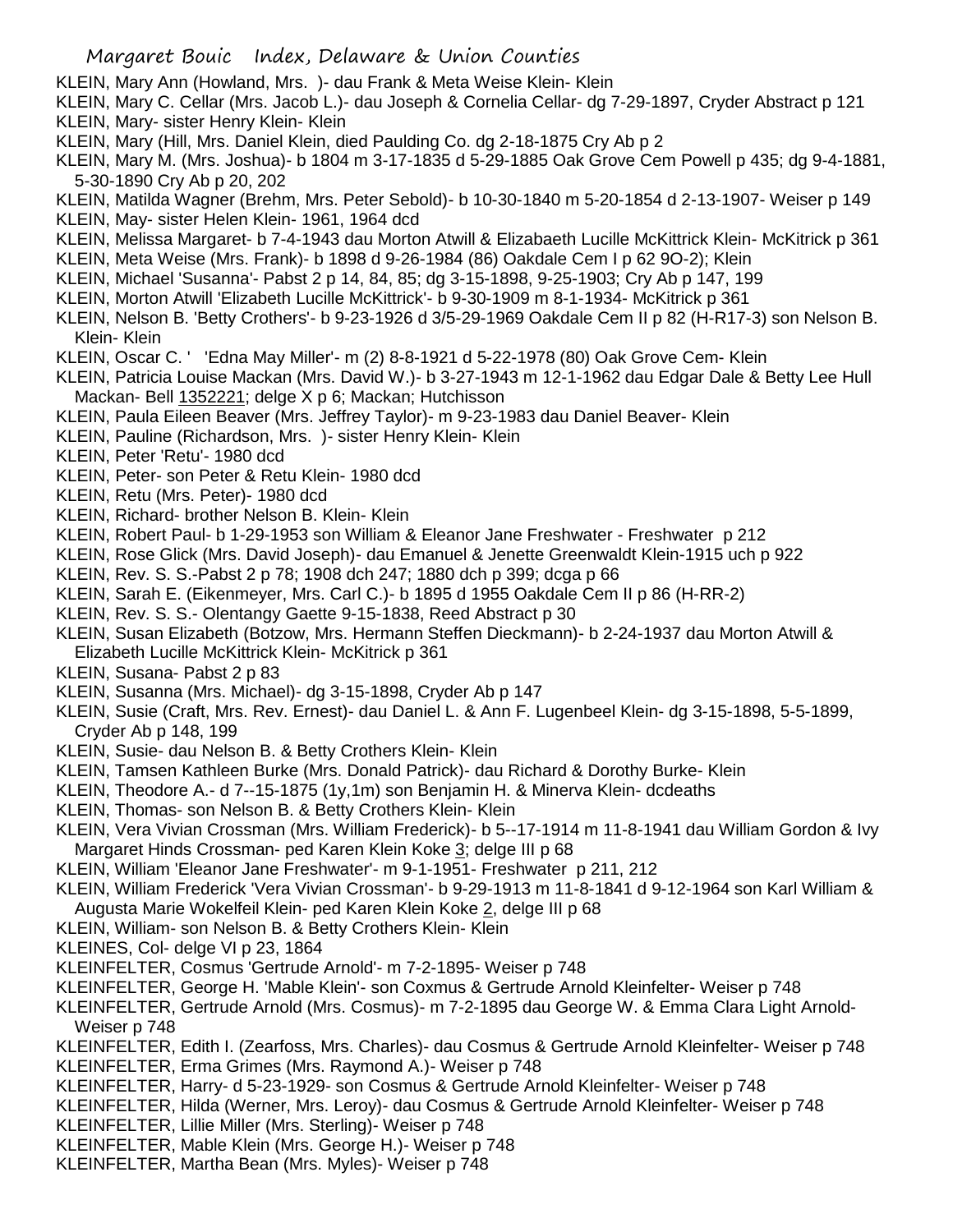KLEINFELTER, May E. Zearfoss, Mrs. Jacob)- dau Cosmus & Gertrude Arnold Kleinfelter- Weiser p 748 KLEINFELTER, Myles 'Martha Bean'- son Cosmus & Gertrude Arnold Kleinfelter- Weiser p 748 KLEINFELTER, Raymond A. 'Erma Grimes'- son Cosmus & Gertrude Arnold Kleinfelter- Weiser p 748 KLEINFELTER, Sterling 'Lillie Miller'- son Cosmus & Gertrude Arnold Kleinfelter- Weiser p 748 KLEINLEIN, Anelia- b 1960 dau Louis W. & Ruby L. Kleinlein- 1975 ucd KLEINLEIN, Betty Michaels (Wetzel, Mrs. Louis Eugene)(Mrs. Louis E.)- Graham 175322- dau Dale & Nina Hines Michaels; Kleinlein; 1983 ucd KLEINLEIN, Louis W. 'Ruby L.''Betty Michaels'- 1975, 1977, 1979, 1981, 1983, 1991 ucd KLEINLEIN, Nick- b 1963 son Louis W. & Ruby L. Kleinlein- 1975 ucd KLEINLEIN, R. H.- 1980 dcd KLEINLEIN, Ruby L. (Mrs. Louis W.)- 1975 ucd KLEINSCHMIDT, James- Kleinschmidt KLEINSCHMIDT, Lesley A.- dau James Kleinschmidt- Kleinschmidt- engaged to John W. Brooks KLEISMIT, Elizabeth- dau Mike & Natalie Gibson- Kleismit- engaged to Bradley Graves KLEIST, Dr. Anna C.- d 3-18-1960 (84) bur Michigan- Kleist KLEIST, Peter- son Dr. Anna C. Kleist- Kleist KLEIVER, Louisa (Kritchbaum, Mrs. John C.)- m 5-12-1853 ucm 1963 KLEKOTKA, Edward- 1980 dcd KLEMA, Margaret (McKittrick, Mrs. Dr. Richard Leland)- b 4-28-1928 m 6-17-1954- McKitrick p 357 KLEMAN, Elizabeth (Lauer, Mrs. Robert G.)- m 8-23-1958- Weiser p 554 KLEMP, Douglas A. 'Margie'- 1964, 1969 dcd; Sunbury p 52, 53, 113, 118, 125 KLEMP, Margie (Mrs. Douglas A.)- 1964, 1969 dcd KLEMP, Sherrie- b 1962 dau Douglas A. & Margie Klemp- 19964, 1969 dcd KLENER, Maria (Spitler, Mrs. Johannes)- Weiser p 493 KLEPPER, Beth (Friedman, Mrs. Alan)- dau Rev. Harry & Gertrude Gerken Klepper- Klepper KLEPPER, Betty Jo Nienhaus (Mrs. )- b 6-14-1958 d 3-29-1991 (32) Forest Grove Cem- dau Richard & Jean Sergi Nienhaus- Klepper KLEPPER, Christopher- son Betty Jo Nienhaus Klepper- Klepper KLEPPER, Rev. Harry 'Gertrude Gerden'- Klepper KLEPPER, Gertrude Gerken (Mrs. Rev. Harry)- Klepper KLEPPER, Stacey- dau Betty Jo Nienhaus Klepper- Klepper KLETROVETS, Judith (Cain, Mrs. )- dau Robert F. & A. Maxine Kletrovets- 1961 (17)m 1964 dcd KLETROVETS, Linda (Mrs. Robert R.)- 1964, 1969, 1971 dcd KLETROVETS, A. Maxine Dixon (Mrs. Robert Frank)- Kletrovets; 1961, 1964, 1969, 1971, 1980 dcd KLETROVETS, Robert F. 'A. Maxine'- 1961 dcd KLETROVETS, Robert F. 'Linda'- son Robert Frank & Maxine Dixon Kletrovets- Kletrovets- 1961, 1964, 1969, 1971 dcd KLETROVETS, Theodore G. -b 3-9-1942 d 9-7-1989 (47) Trenton Cem- son Robert Frank & Maxine Dixon Kletrovets- Kletrovets; 1961 dcd KLETROVETZ, Eric- b 1975 son Robert R. & Patricia L. Kletrovetz- 1980 dcd KLETROVETZ, Francis- b 11-25-1892 son Joseph & Mary Oktabetz Kletrovetz- dcb late KLETROVETZ, Jon- b 1969 son Robert R. & Patricia L. Kletrovetz- 1980 dcd KLETROVETZ, Joseph 'Mary Oktabetz'- dcb late (Francis) KLETROVETZ, Mary Oktabetz (Mrs. Joseph)- dcb late (Francis) KLETROVETZ, Patricia L. (Mrs. Robert R.)- 1980 dcd KLETROVETZ, Robert R. 'Patricia'- Sunbury p 63 KLETT, Carl 'Lola Lovica Perry'- m 4-11-1935- Genther p 176 KLETT lola Lovica Perry (Mrs. Carl)- b 5-8-19131 m 4-11-1935- dau Lewis Orville & Clara Brubaker Perry-Genther p 176 KLEVER, Peggy (Robinson, Mrs. Trustram)- m 10-5-1817 Madison Co, unec IV p 30 KLIBER, A. M.- uca p 35; Darby Tp see Kleiber KLIBER, John- uca p 35, Darby Tp; unclaimed letter, unec XI p 29 (1845) KLIBER, Johann- son Johann Kliber- b 3-25-1882 Trinity Cem, DJ p 85 KLIBER- Johann- DJ p 85 KLIBER, J. S.- uca p 35

KLICK, Alan- son William F. & Jean Klick- Klick; 1969 dcd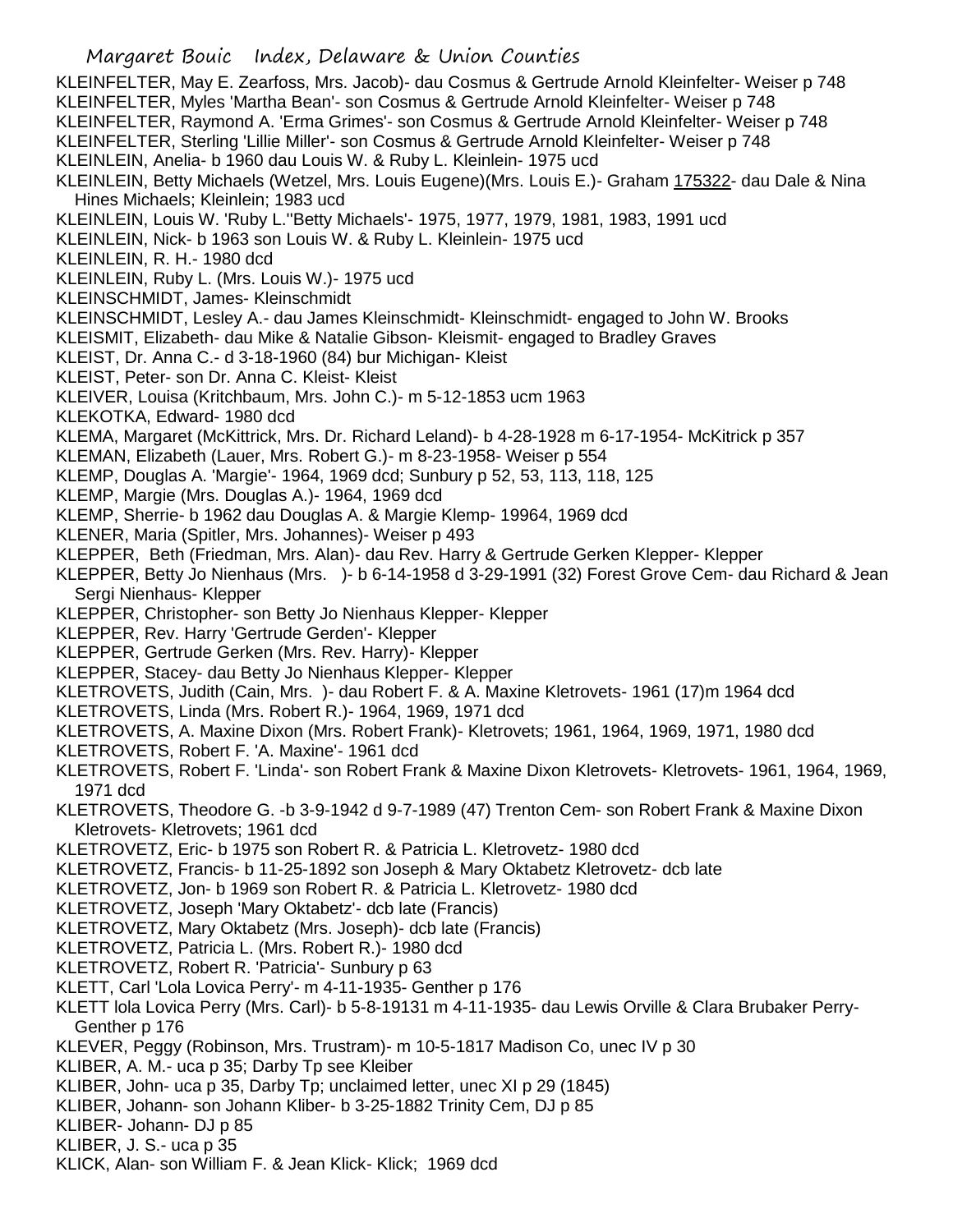- KLICK, Eugene- son William f. & Jean Klick- Klick
- KLICK, Jean (Mrs. William F.)- 1969, 1971, 1980 dcd
- KLICK, Karen (Helms, Mrs. )- b 1957- dau William F. & Jean Klick- Klick; 1969, 1971 dcd
- KLICK, William F. 'Jean'- m 1956- 1969, 1971, 1980 dcd
- KLIMEK, Geraldine (Hoffman, Mrs. Robert William)- b 12-4-1937 m 6-6-1953- Weiser p 369
- KLIN, Gertrude- b 5-3-1886 Del. Tp dau B. J. & Minerva Barkdull Klin- dcb
- KLINCKER, Jon, descendant of Jon. Klincker- Olentangy Gz. 11-18-1853, Reed Abstract p 134
- KLINCKER, M.- adm. of Jon. Klincker- Olen. Gas. 11-18-1853, Reed Ab. p 134
- KLINDEBRIEL, Willard D.- b 7-6-1940 d 12-7-1981 US Navy- Oakdale Cem I p 60
- KLINE, ----Pabst 7 p 102, see also Cline
- KLINE, --b 5-15-1868 Delaware Tp son Jacob L. Kline- dcb
- KLINE, Mrs. (72-1939) Claibourne Tp, uninf p 24
- KLINE Farm. Adams Co, O.- Powers p 87, 88
- KLINE, Abraham 'Mary Heminger'- b 9-29-1825 d 8-23-1900 Maskill Cem, lptw p 98; ped Phyllis Wood Baldwin #213 14, unec X p 58; 1870C Claibourne Tp 248-245 p 32 (44, Persia); 1880C Claib. Tp 137-144 p 13 (54,Ger,Ger,Ger); 1900C Claib. Tp 350-368 p 14B (74,Ger,Ger,Ger) wid
- KLINE, Albert D. 'Mary Agnes'- d 8-18-1974/5 (35) Marlborough Cem- Kline; Powell 294
- KLINE, Allice- b 6-25-1870 Delaware Twon dau Mary E. Kline- dcb
- KLINE, Alva- b 2-1887 son Levi & Emma Kline- 1900C Marysville 241-249 p 10A (13,O,O,O)
- KLINE, Ann Frances- d 1-8-1876 (42-11-23) dcdeaths; 1870C Delaware Tp 270 (37)
- KLINE, Annabelle (Shirk, Mrs. Lester H.)- Kline
- KLINE, Anna E.- 1870C Delaware Tp 270 (9)
- KLINE, Anne Elizabeth Fleshman (Mrs. John Andrew)- (25-1907) dcb late (Nellie May)
- KLINE, Annie Catherine Weiser (Mrs. Isaac Dewitt)- b 11-15-1885 d 121-22-1958 dau Jonathan H. & Fietta Schlegal Weiser- Weiser p 815
- KLINE, Arthur- 1870C Delaware Town 347 (5)
- KLINE, Basil- 1870C Delaware Tp 270 (1m)
- KLINE, Basil- b 2-26-1874 Delaware Town son D. L. & Ann F. Kline- dcb
- KLINE, Beatrice E. (Mrs. Russsell)- b 6-28-1924 d 9-22-1981 (57) bur Galion, obit mlib
- KLINE, Benjamin H.- 1870C Delaware Tp 266 (26)
- KLINE, Bernice L. Rogers (Mrs. Charles Edward)- b 1911 m 12-1929 d 1987 Claibourne Cem R18 p 80- Kline; 1971, 1975, 1977, 1979, 1981, 1983 ucd
- KLINE, Bessie- 1961, 1964 dcd, Orange Tp
- KLINE, Beverly Jane (Cressley, Mrs. Francis E.)- b 5-31-1926 m 11-29-1951 dau William H. & Thelma Susanne Hazel Kline- Weiser p 782
- KLINE, Billy Eugene b 1927 d 1928 son Evan M. & Lenna H. Kline- Maskill Cem, lptw p 94
- KLINE, Blanche- d 10-5-1883 (3-7-23) Claibourne Cem p 29 -dau James D. & Flora Thompson Kline- 1880C Claibourne Tp 117-123 p 196D (1,O,O,O)
- KLINE, Bruce S.- b 12-1886 son James & Flora E. Thompson Kline- 1900C Marysville 310-320 p 13A (13,O,O,O)
- KLINE, Carol- b 9-29-1951 ch Raymond & Daralys Leland Kline- Weiser p 158
- KLINE, Caroline- dau Abraham & Mary Kline- 1870C Claibourne Tp 248-245 p 32 (19,O)
- KLINE, Carrie (Mrs. )- d 2-24-1961 (71) Radnor Cem- Kline
- KLINE, Catherine, dau Abraham & Mary Kline- (68-1928) d 8-11-1944- uninf p 20; 1870C Claibourne Tp 2248- 245 p 32 (10,O); 1880C Claib. Tp 137-144 p 14 (20,O,Ger,O); 1900C Claib. Tp 350-368 p 14B (40,O,Gr,Ger)
- KLINE, Charles Albert- b 4-7-1876 Delaware Town son Charles & Margaret Worline Kline- dcb
- KLINE, Charles C.- 1870C Delaware Tp 270 (20)
- KLINE, Charles Edward 'Bernice L. Rogers'- b 11-5-1906 m 12-1929 d 7-18-1987 (80) Claibourne Cem R 18 p 80- son Jacob B. & Maude Yarrington Kline- Kline; 1971, 1975, 1977, 1979, 1981, 1983 ucd
- KLINE, Charles- b 1967 son William O. Kline- 1969 dcd
- KLINE, Charlotte Ann (Foulke, Mrs. James C.)- b 11-15-1936 dau Paul Cyrus & Florence Cyrus Keithan Kline-Weiser p 816
- KLINE, Chris- (3-1978) son Walter R. Kline- Kline
- KLINE, Clara- Downing reunion- delge X p 29
- KLINE, Clare (Weiser, Mrs. Herman Eugene Weiser)- b 7-10-1933 m 11-3-1951 div- Weiser p 498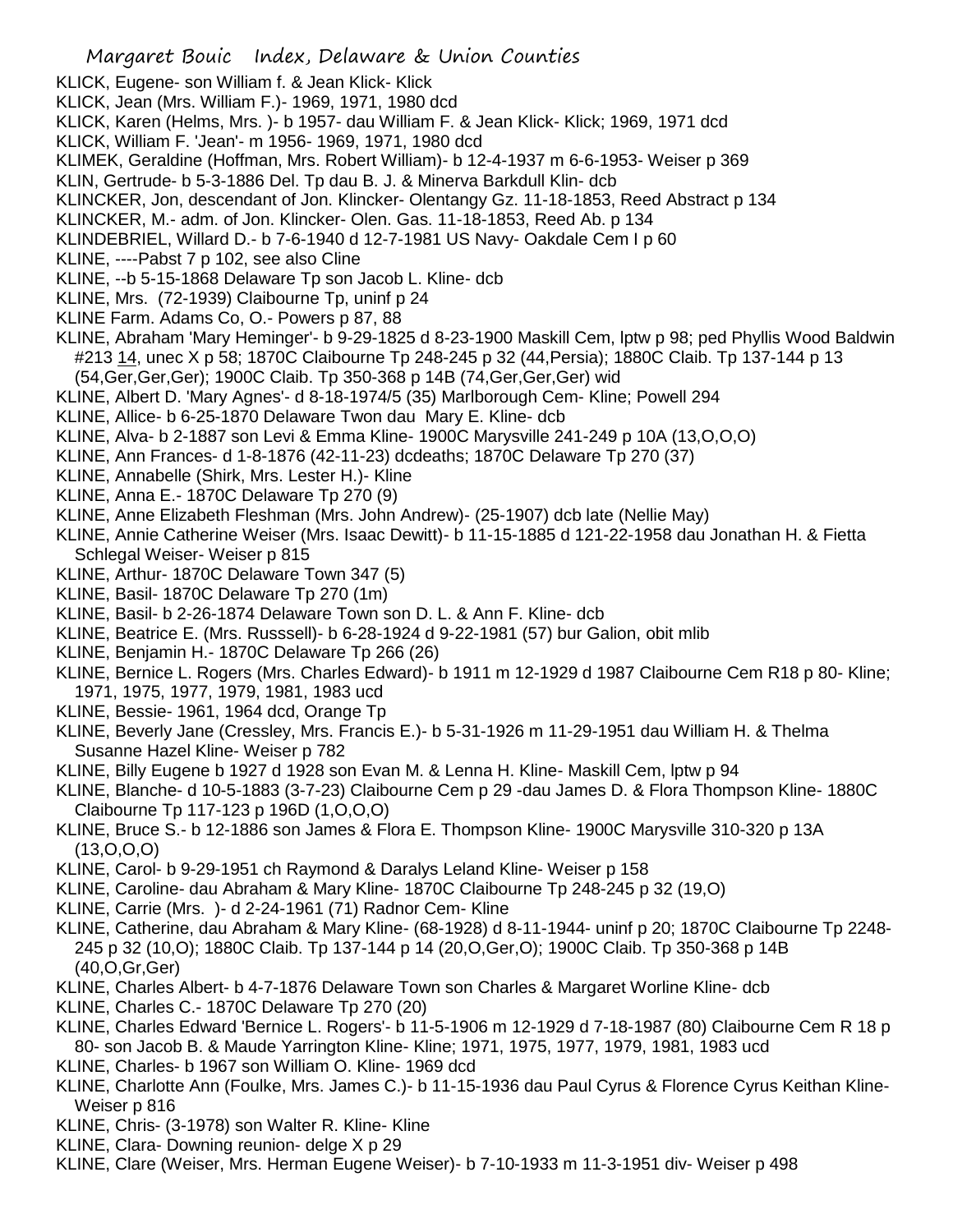- KLINE, Cora J.- b 1905 d 1958 Claibourne Cem R18 p 80
- KLINE, Cora M.- 1870C Delaware Tp 270 (7)
- KLINE, Daisey Bell- b 11-4-1874 Delaware Town dau Charles & Margret Worlin Kline- dcb
- KLINE, Dana W.- b 10-1891 son James & Flora Thompson Kline- 1900C Marysville 310-320 p 13A (8,O,O,O) KLINE, Daniel- 1908 dch 398
- KLINE, Daniel- 1870C Delaware Tp 270 (44\*)
- KLINE, Daniel A.- 1870C Delaware Tp 270 (12)
- KLINE, Daniel L. 'Frances Ann Lugenbeel'- m 10-19-1849 dcm; Powell 103
- KLINE, Daralys Leland (Mrs. Raymond)- b 2-18-1920 dau Lawson L. & Mary Maude Pritchel Leland- Weiser p 158
- KLINE, David- 1870C Delaware Town 347 (47\*)
- KLINE, Mrs. d. W.- sister C. J. McElroy- dg 3-4-1904, Cryder Ab p 229
- KLINE, Edward L. 'Patricia M.'- 1971 ucd
- KLINE, Edward M. 'Dr. Susan F. Anderson'- m 12-26-1964- Kline; Anderson
- KLINE, Elbert C.- b 9-1879 d 1935 Claibourne Cem R6 p 69- son Louis & Laura F. Thompson Kline- 1900C Taylor Tp 75-78 p 4A (20,O,O,O)
- KLINE, Eleanor (Mrs. )- dau Evan J. Roberts- dg 3-15-1907 Cry Ab p 27
- KLINE, Elizabeth (Manter, Mrs. )- sister Wllsworth Kline- Kline
- KLINE, Elizabeth Poling (Mrs. Jacob)- m 8-30-1863 ucm 3463
- KLINE, Elizabeth (Weiser, Mrs. Peter)- b 4-14-1788 m 7-4-1814 d 9-19-1884 dau Michael & Susanna Klinedcc Marjorie Brookens Humes 27; Weiser p 243
- KLINE, Ellsworth- b 5-21-1894 d 4-19-1966 (72) Claibourne Cem p 105, R 25- brother Inez Stultz- Kline
- KLINE, Elnora M. (Mrs. Oliver E.)- 1961, 1964 dcd
- KLINE, Elsie Mae Long (Mrs. Harry M.)- b 9-9-1937 dau Ernest R. & Mae Emma Shettel Long- Weiser p 453
- KLINE, Emma C.- 1870C Delaware Tp 270 (16)
- KLINE, Emma (Mrs. Levi)- b 1855 Lanzeville, O. d 6-1-1928 (73) Oakdale Cem 4038 (F-3) I p 104 (F-R1-4); 1900C Marysville 4th Ward 241-249 p 10A (45,O,O,O) m 11y, 8 ch, 5 living
- KLINE, Esabella- Pabst 2 p 80
- KLINE, Ethel C. (Worthington, Mrs. Harry)- b 3-15-1888 d 2-10-1982 (93) York Cem- dau Lewis & Laura Thompson Kline- Kline; 1900C Taylor Tp 75-78 p 4A (12,O,O,O)
- KLINE, Evan M. 'Lenna H.'- b 1903 Maskill Cem lptw p 94
- KLINE, Fietta- 1870C Delaware Town 347 (19)
- KLINE, Flora Thompson (Mrs. James)(McKitrick, Mrs. )- b 1855 m 11-12-1874 ucm 5574 d 1933 Claibourne Cem R 12 p 29- mt 3 p 4; 1880C Claibourne Tp 117-123 p 196D (25,O,O,O); 1900C Marysville 4th Ward 310-320 p 13A (44,O,O,O)
- KLINE, Florence Irene Keithan (Mrs. Paul Cyrus)- m 10-14-1933- Weiser p 816
- KLINE, Florence M. Bohlander (Mrs. Robert George)- d 10-8-1973 (66)( Greenlawn Cem- Kline; 1961, 1964, 1969, 1971 dcd
- KLINE, F. M.- 1883 uch IV p 500
- KLINE, Frances Ann Lugenbeel (Mrs. Daniel L.)- m 10-19-1849 dcm
- KLINE, Frances- b 9-22-1870 Del Town dau Daniel L. & Frances Legenbeel Kline- dcb
- KLINE, Francis Odea (Goodley, Mrs. Thomas)- b 12-31-1911 dau Isaac Dewitt & Annie Catharine Weiser Kline- Weiser p 816
- KLINE, Frank- delge I p 28; Dildine School
- KLINE, Freda (Cooper, Mrs. Jesse)- Weiser p 562
- KLINE, Frederick 'Hannah Byrant'- m 7-9-1860 ucm 3046
- KLINE, G. A.- mt 10-8-1859 (71) Delaware Co- unec XIII p 34
- KLINE, Mrs. Geo. A.- d 3-4-1868, dg 3-20-1868 (64y7d) Tonti, Ill; Cry Ab p 67
- KLINE, George E. 'Helen B. Yost'- m 8-22-1952- Weiser p 552
- KLINE, George W.- d 12-22-1971 (60) Oak Grove Cem- Kline
- KLINE, Rev. G. W.- 1883 uch V p 497
- KLINE, Hannah Bryant (Mrs. Frederick)- m 7-9-1860 ucm 3046
- KLINE, Harper O. 'Mary E.'- b 1898 d 1951 Oakdale Cem II p 96 (H-R27-11)
- KLINE, Harry M. 'Elsie Mae Long'- b 9-6-1931 Weiser p 453
- KLINE, Helen (Mrs. )- Kline
- KLINE, Helen B. Yost (Mrs. George E.)- b 8-28-1914 m 8-22-1952 dau Charles E. & Evelyn Roselia Renn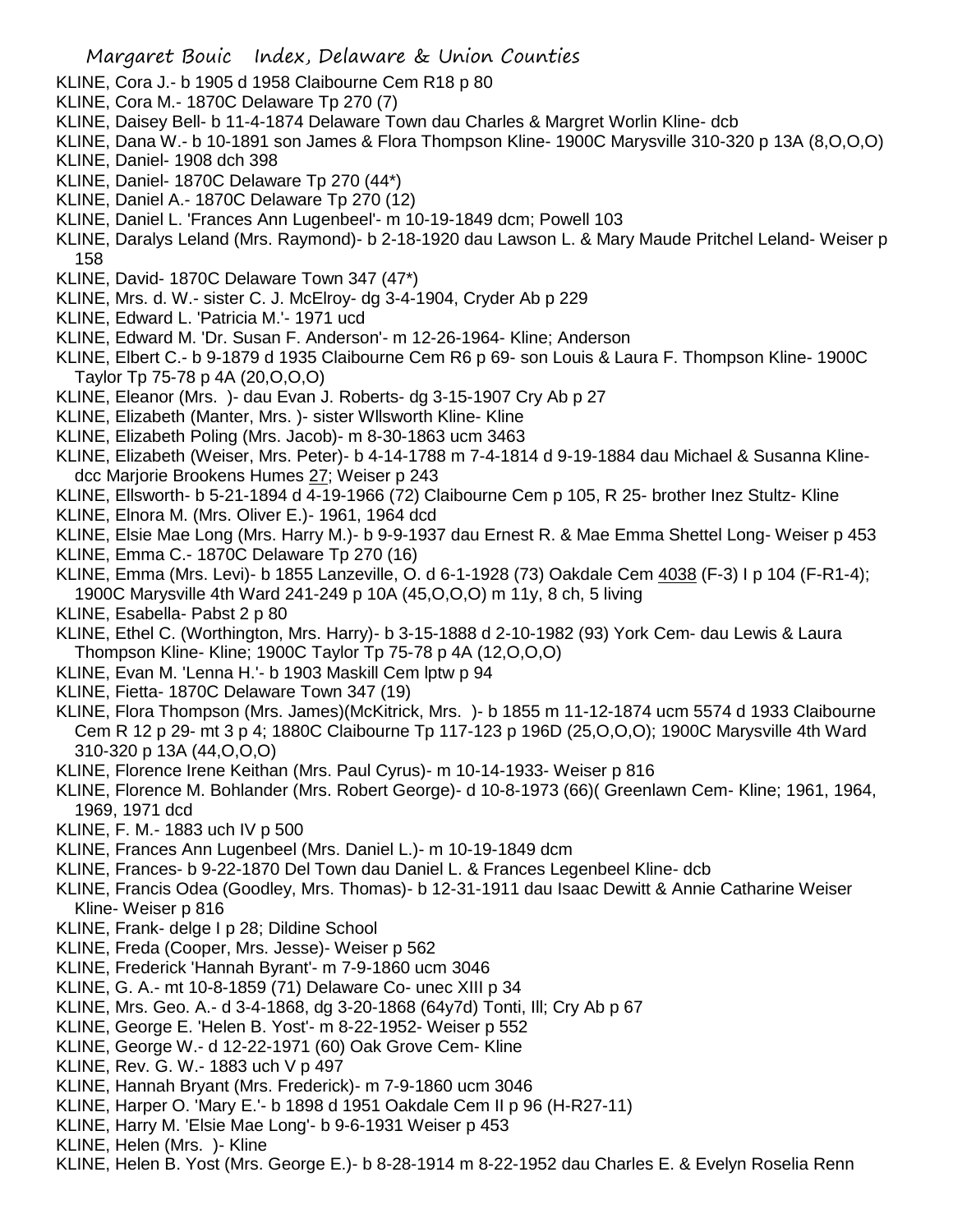Margaret Bouic Index, Delaware & Union Counties

Yost- Weiser p 552

- KLINE, Ida Nadine (Niedig, Mrs. Beldon)- b 11-28-1914 dau Isaac Dewitt & Annie Cahterine Weiser Kline-Weiser p 816
- KLINE, Inez (Stults, Mrs. Jess)- sister Ellsworth Kline- Kline; Stults
- KLINE, Ira- mt 8-21-1850, ES. CP 268 unec III p 49, VI p 23, 65, VIII p 48
- KLINE, Isaac Dewitt 'Annie Catherine Weiser'- b 2-10-1884 d 2-14-1944- Weiser p 815
- KLINE, Isaac 'Nancy Houseworth'- m 2-22-1838 dcm
- KLINE, Isabella (Stout, Mrs. )- d 9-22-1899 dg 9-22-1899 oldest dau Joshua Klein- Cry Ab p 216
- KLINE, Jacob- Pabst 2 p 81
- KLINE, Jacob B. 'Maude Yarrington'- b 1857 d 1926 Claibourne Cem R18 p 80; son Abraham & Mary Kline-Kline; 1870C Claibourne Tp 2248-245 p 32 (14,O); 1880C Claib. Tp 137-144 p 13 (Mich,Ger,O); 1900C Claib. Tp 350-368 p 14B (44,Mich,Ger,Ger)
- KLINE, Jacob 'Elizabeth Poling'- m 8-30-1863 ucm 3463
- KLINE, Jacob L.- 1908 dch 398; 1870C Delaware Tp 266 (30); dg 4-24-1863, Cry Ab p 31
- KLINE, ---b 5-15-1868 Delaware Town son Jacob L. & Mrs. Kline- dcb
- KLINE, James- 1908 dch 147
- KLINE, James D. 'Flora Thompson'- b 1-1853 d 1920 Claibourne Cem p 29 R13- son Abraham & Mary Kline-1870C Claibourne Tp 248-245 p 32 (17,O); 1880C Claib. Tp 117-123 p 196D (27,O,Ger,Mich); 1900C Marysville 4th ward 310-320 p 13A (47,O,Ger,Pa)- m 26y
- KLINE, James H. 'Phyllis K. Renn'- m 2-11-1956- Weiser p 554
- KLINE, Jane (Perry, Mrs. )- sister Ellsworth Kline- Kline
- KLINE, Jeffrey Colin- b 9-18-1978 son Walter R. Kline- Kline
- KLINE, Jessie P.- d Tues. dg 5-21-1885 Cry Ab p 111; 1870C Delaware Tp 270 (5)
- KLINE, John Andrew 'Anna Elizabeth Fleshman' (31-1907) dcb late (Nellie May)
- KLINE, John- b 9-1869 d 7-19-1871 d 1-10-1871 (1-10-7) Maskill Cem, lptw p 97- son Abraham & Mary Kline-1970 Claibourne Tp 248-245 p 32 (?/12,O)
- KLINE, Joshia- 1835 men p 22 #61 p 35 Delaware Tp
- KLINE, Joshua- d 8-29-1888 (75) Delaware Pabst Pion I p 106; 1870C Delaware Tp 266 (59\*); dcdeaths
- KLINE, Jvan (Warrenfeltz, Mrs. Gene)- Maugans Anc p 71
- KLINE, Karen E. (Mrs. Richard A.)- 1980 dcd
- KLINE, Keven- son Walter R. Kline- (4-1978) Kline
- KLINE, Laura L. Thompson (Mrs. Lewis)- b 2-1857 lic 3-27-1878 d 1950 Claibourne Cem p 69 R6- Kline; 1900C Taylor Tp 75-78 p 4A (43,O,O,O) m 22y, 2 ch
- KLINE, Lenna H. (Mrs. Evan M.)- b 1911 d 1946 Maskill Cem, lptw p 94
- KLINE, Levi- b 1865 d 7-29-1925 (60) Oakdale Cem 3743 (F3) I p 104 (F-R1-4) son Abraham & Mary Kline-1870C Claibourne Tp 248-245 p 32 (5,O); 1880C Claib. Tp 137-144 p 14 (14,O,Ger,O)
- KLINE, Lewis 'Laura Thompson'- b 10-1854 lic 3-27-1878 d 1923 Claibourne Cem p 69 R6- son Abraham & Mary Kline; Kline; 1870C Claibourne Tp 248-245 p 32 (15,O); 1900C Taylor Tp 75-78 p 4A (45,O,Ger,Pa) m 22y
- KLINE, Lillie- b 11-28-1874 dau Chas. & Maggie Wortman Kline- dcb
- KLINE, Lois Kay- b 11-21-1945 dau Paul Cyrus & Florence Irene Keithan Kline- Weiser p 816
- KLINE, Lulu (Alexander, Mrs. Thomas J.)- b 10-24-1875 m 1895 d 11-23-1967 dau James & Flora Thompson Kline; Alexadner; 1880C Claibourne Tp 117-128 p 196D (4,O,O,O)
- KLINE, Mame L.- b 10-1882 dau James & FLora E. Thompson Kline- 1900C Marysville 4th ward 310-320 p 13A (17,O,O,O)
- KLINE, Margaret- dau Abraham & Mary Kline- 1880C Claibourne Tp 137-144 p 14 (22,O,Ger,O)
- KLINE, Margaret Jane (Mrs. )- Pabst 2 p 89
- KLINE, Mary- 1870C Delaware Tp 270 (18)
- KLINE, Mary- 1870C Delaware Town 347 (46)
- KLINE, Mary (Mrs. Albert D.)- Kline
- KLINE, Mary A. (McKessisk, Mrs. John)- m 11-17-1844 dcm
- KLINE, Mary C.- 1870C Delaware Tp 266 (23)
- KLINE, Mary Elizabeth (Broome, Mrs. Melvin)- b 6-5-1907 dau Isaac Dewitt & Annie Catherine Weiser Kline-Weiser p 815
- KLINE, Mary Eury (Mrs. Jesse)- dau Michael Kline- 1908 dch 747; 1880 dch p 623
- KLINE, Mary Heminger (Mrs. Abraham)- b 1827 d 1-5-1893 (66y3d) Maskill Cem, lptw p 97- ped Phyllis Wood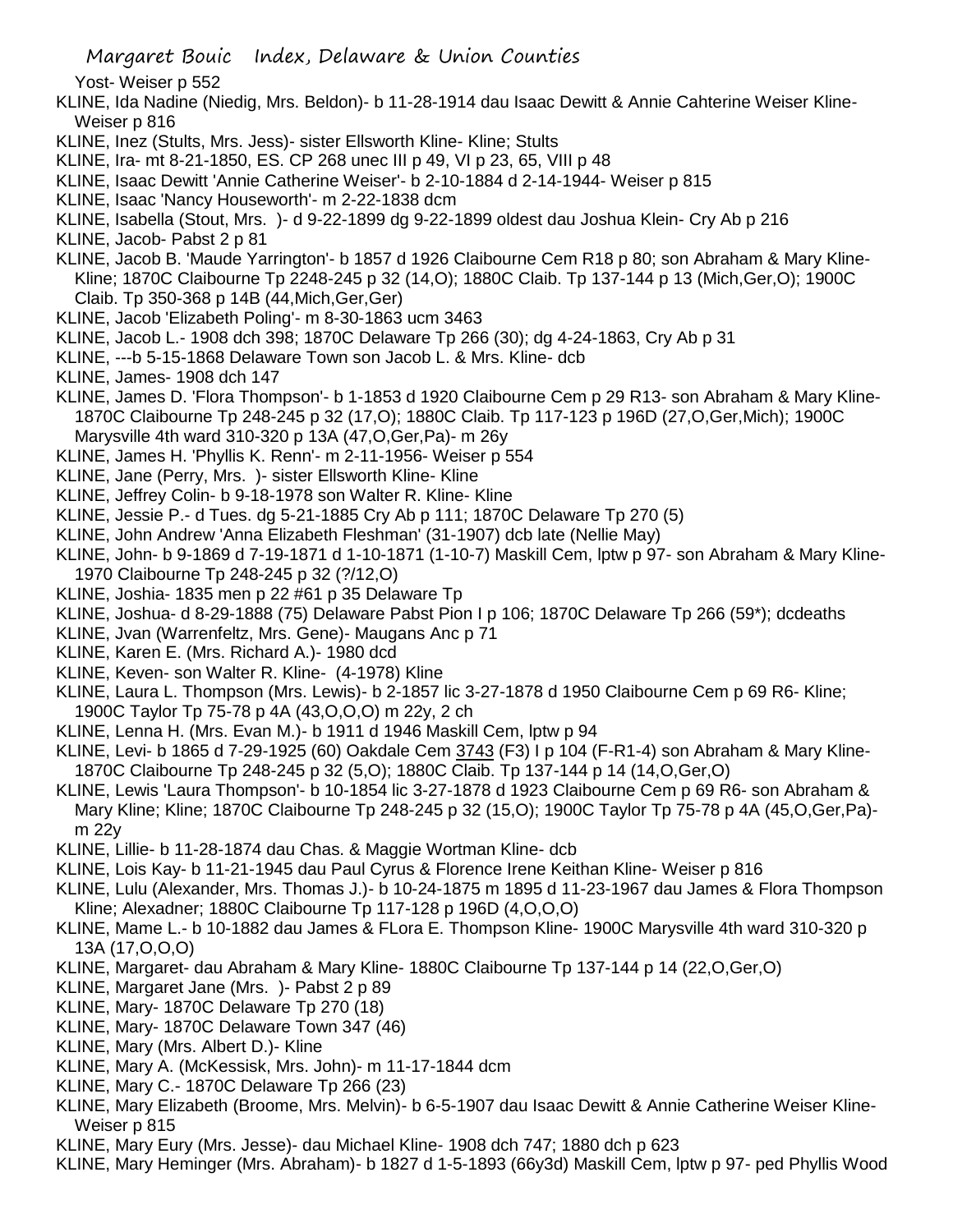Margaret Bouic Index, Delaware & Union Counties

Baldwin #213 15, unec X p 52; 1870C Claibourne Tp 248-245 p 32 (43,O); 1880C Claib. Tp 137-144 p 13 (53,O,O,Pa)

- KLINE, Mary Agnes (Mrs. Albert)- d 6-24-1986 (88) St. Mary Cem- Kline
- KLINE, Mary E. (Mrs. Harper O.)- b 1896 d 1981 Oakdale Cem II p 96 (H-R27-11)
- KLINE, Mary M.- 1870C Delaware Tp 266 (66)
- KLINE, Mary (Northrup, Mrs. William W.)- b 1848 d 1911 dau Abraham & Mary Heminger Kline- ped Phyllis Wood Baldwin #213 7; unec X p 58
- KLINE, Mary S. (Brannon, Mrs. Blaine A.)- Oakdale Cem I p 108 (F-R2-1)
- KLINE, Maude Yarrington (Mrs. Jacob B.)- b 1884 d 1959 Claibourne Cem R 18 p 80; Kline
- KLINE, Michael 'Susanna'- b 4-14-1788 d 1-29-1851 (62-9-15) Oak Grove, Powell 94; dcg p 6; dcc Marjorie Brookens Humes 54; Weiser p 243
- KLINE, Michel- 1835 men p 22 #82 p 35 Delaware Tp
- KLINE, Minera- unec VIII p 48
- KLINE, Nancy Houseworth (Mrs. Isaac)- m 2-22-1838 dcm
- KLINE, Nancy (Warrenfeltz, Mrs. Delano)- Maugans Anc p 71
- KLINE, Nellie May (Butts, Mrs. )- b 4-25-1907 dau John Andrew & Anne Elizabeth Fleshman Kline- dcb late
- KLINE, Nettrie (Maine, Mrs. )- sister Albert D. Kline- Kline
- KLINE, ---(Kent, Mrs. Albert)- sister Albert D. Kline- Kline
- KLINE, Oliver E. 'Elnora M.'- 1961 dcd
- KLINE, Olla A.- niece of Abraham Kline- 1880C Claibourne Tp 137-144 p 14 (5,O,Ger,O)
- KLINE, Oscar- b 4-1876- 1900C Marysville 41 p 2B (24,O,O,O)
- KLINE, Patricia M. (Mrs. Edward L.)- 1971 ucd
- KLINE, Paul Cyrus 'Florence Irene Keithan'- b 9-16-1909 m 10-14-1933 son Isaac DeWitt & Annie Catherine Weiser Kline- Weiser p 816
- KLINE, Paul b 8-6-1942 son Raymond & Daralys Leland Kline- Weiser p 158
- KLINE, ---infant d 7-18-1874 Delaware ch Pauline Kline- dcb, dcdeaths
- KLINE, Phlena- 1870C Delaware Town 3347 (17)
- KLINE, Phyllis K. Renn (Mrs. James H.)- b 11-21-1932 m 2-11-1956 dau George Keefer & Mae Keckowiak Renn- Weiser p 554
- KLINE, Rachel (Weiser, Mrs. Samuel Henry)- b 2-26-1851 m 2-2-1873 d 5-23-1893- Weiser p 98
- KLINE, Ray (Brannan, Mrs. Blaine A.)- 1915 uch 598
- KLINE, Raymond 'Daralys Leleand'- b 12-3-1918 m 3-1940- Weiser p 158
- KLINE, Richard A. 'Karen E.'- 1980 dcd
- KLINE, Richard Paul- b 5-1940 son Paul Cyrus & Florence Irene Keithan Kline- Weiser p 826
- KLINE, Robert George 'Florence Bohlander'- d 3-16-1987 (77) Greenlawn Cem- Kline; 1961, 1964, 1969, 1971, 1980 dcd
- KLINE, Robert- son William & Winifred Whitlock Kline- Kline; 1961(14), 1964, 1969 dcd
- KLINE, Rose Marie- b 1-3-1958 dau James H. & Phyllis K. Renn Kline- Weiser p 554
- KLINE, Russell 'Beatrice E.'- d 1974 obit Beatrice Kline- mlib-Marion Star
- KLINE, Ruth E. (Mrs. Steve)- 1980 dcd
- KLINE, Ruth Irma (Keller, Mrs. Chester)- b 6-5-1904 d 12-15-1946 dau Isaac Dewitt & Annie Catherine Weiser Kline- Weiser p 815
- KLINE, Sarah E. (Eickemeyer, Mrs. Carl)- Kline
- KLINE, Sarah- b 3-1895 dau Levi & Emma Kline- 1900C Marysville 4th Ward 241-249 p 10A (5,O,O,O)
- KLINE, Steve 'Ruth E.'- 1980 dcd
- KLINE, Steven L.- 1961 dcd, Radnor Tp
- KLINE, Dr. Susan Anderson (Mrs. Edward M.)- dau Kenneth & Annette Demorest Anderson- Anderson; Kline
- KLINE, Susan I.- 1870C Delaware Tp 270 (2)
- KLINE, Susanna (Mrs. Michael)- b 8-21-1787 d 8-1-1787 dbg p 6; Powell 94- dcc Marjorie Brookens Humes 55' Weiser p 243
- KLINE, Terry Lee- b 6-12-1958 ch Harry M. & Elsie Mae Long Kline- Weiser p 453
- KLINE, Thelma Suzanne Hazel (Mrs. William H.)- b 11-12-1902 m 6-16-1925- dau George H. & Emma Carolyn Wagner Hazel- Weiser p 782
- KLINE, Thomas- 1880 dch p 611
- KLINE, Timothy- b 6-30-1954 son Raymond & Daralys Lelean Kline- Weiser p 158
- KLINE, Walter R.- son Heleh Kline- Kline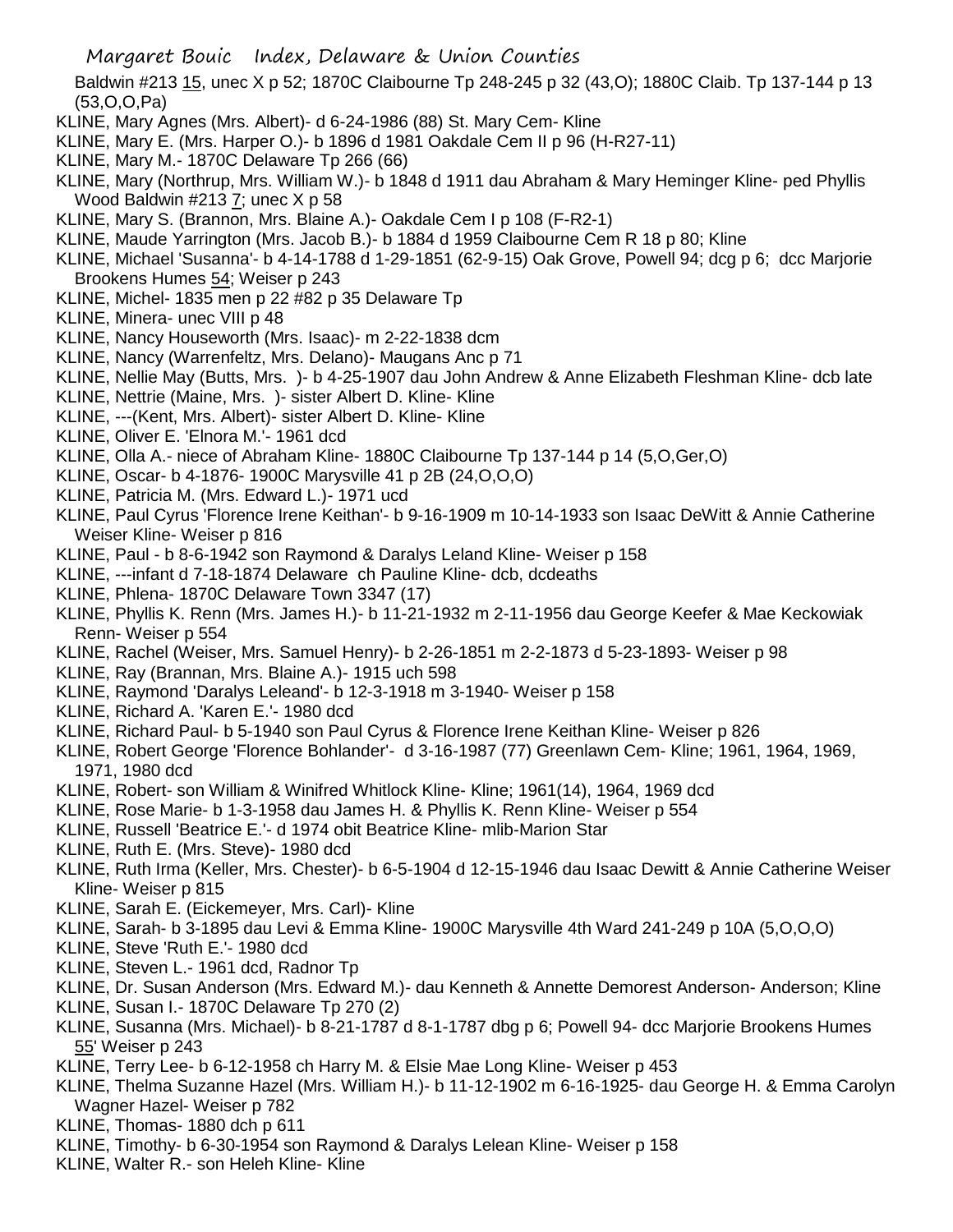- KLINE, Wanda (Umnitz, Mrs. )- dau Charles Edward & Bernice Rogers Kline- Kline
- KLINE, Wesley- 187C Delaware Town 347 (12)
- KLINE, William H.'Thelma Suzanne Hazel'- b 7-8-1903 m 6-16-1925- Weiser p 782
- KLINE, William O.- 1969, 1971 dcd, Genoa Tp
- KLINE, William L. 'Winifred Whitlock'- d 5-21-1992 (84) son Dr. Oliver & Nora Kline- Kline; 1961, 1964, 1969, 1971, 1980 dcd
- KLINE, William- son William L.& Winifred Whitlock Kline- Kline; 1961(16), 1964 dcd
- KLINE, Winifred Whitlock (Mrs. William)- d 5-21-1992 (80)- dau Frank & Grace Whitlock- Whitlock; 1961, 1964, 1969, 1971, 1980 dcd
- KLINE, Winifred- dau William & WInifred Whitlock Kline- Kline; 1961 dcd, cs
- KLINEBRIEL, Betty Jane Hummell (Mrs. Lawrence)- b 12-30-1922 m 6-1939 d 10-5-1946 dau Charles Foster & Bertha Olive Heister Klinebriel- Weiser p 666
- KLINEBRIEL, Charles- son Frank & Mary Hughes Klinebriel- Klinebriel
- KLINEBRIEL, David Leonard- b 7-11-1841 son Lawrence & Betty Jane Hummell Klinebriel- Weiser p 666
- KLINEBRIEL, Ellen (Steffens, Mrs. William)- dau Frank & Mary Hughes Klinebriel- Klinebriel
- KLINEBRIEL, Frank 'Mary Hughes'- Klinebriel
- KLINEBRIEL, Lawrence 'Betty Jane Hummell'- m 6-1939- Weiser p 666
- KLINEBRIEL, Mary Hughes (Mrs. Frank)- Klinebriel
- KLINEBRIEL, Ronald Doyle- b 8-12-1944- son Lawrence & Betty Jane Hummell Klinebriel- Weiser p 666
- KLINEBRIEL, Willard David- b 7-6-1940 d 12-7-1981 (41) Oakdale Cem -son Frank & Mary Hughes Klinebriel-Klinebriel; obit mlib
- KLINEDINST, Barbara- b 1962 dau Chester A. & Margaret J. Klinedinst- 1980 dcd
- KLINEDINST, Cheryl- 1980 dcd
- KLINEDINST, Chester A. 'Margaret J.'- 1980 dcd
- KLINEDINST, Chester- b 1965 son Chester A. & Margaret J. Klinedinst- 1980 dcd
- KLINEDINST, Margaret J. (Mrs. Chester A.)- 1980 dcd
- KLINEFELTER, George A.- b 3-5-1887 d 3-20-1947 WWI Byhalia Cem, lptw p 121
- KLINEFELTER, Haden- b 1883 d 1955 Byhalia Cem, lptw p 121
- KLINEFELTER, Jacob- b 1-22-1888 d 11-9-1944 Byhalia Cem, lptw p 121
- KLINEFELTER, Rebecca J.- b 1851 d 1917 Byhalia Cem, lptw p 121
- KLINESMITH, Delila (Murphy, Mrs. Franklin G.)- b 1845 m 1866 d 1934- dcc A. L. Everett 7
- KLING, A. H.- hmp p 102
- KLING, Elsie (Kaley, Mrs. William B.)- m 6-11-1921- Weiser p 456
- KLING, George H.- hmp p 102, 103
- KLINGAMAN, Kristine (Holcomb, Mrs. Timothy Brandt)- 1985 uch p 73
- KLINGBEIL, David- son James & Sally Klingbeil- Klingbeil
- KLINGBEIL, James 'Sally'- Klingbeil
- KLINGBEIL, James- son James & Sally Klingbeil- Klingbeil
- KLINGBEIL, Kristen Virginia (Weis, Mrs. Karl Jeffries)- m 7-11-1987 dau James & Sally Klingbeil- Klingbeil
- KLINGBEIL, Sally (Mrs. James)- Klingbeil
- KLINGNELL, James- 1980 dcd
- KLINGBERG, Frank J.- Weiser p 846
- KLINGE, John R.- son Robert R. & Mary L. Wallace Klinge- Klinge
- KLINGE, Mary L. Wallace (Mrs. Robert R.)- d 11-26-1993 (78) Massilon- Klinge
- KLINGE, Nancy (Ulm, Mrs. Ronald)- dau Robert R. & Mary L. Wallace- Klinge
- KLINGE, Robert R. 'Mary L. Wallace'- Klinge
- KLINGEL, Albert 'Mary Beckel'- Klingel
- KLINGEL, Cheryl (Waugh, Mrs. Gerald)- dau Louis E. & Sheila Klingel- Klingel
- KLINGEL, Emma (Strine, Mrs. Wellington)- Schultz p 5
- KLINGEL, E. Harold- Klingel
- KLINGEL, Evelyn (Mrs. Richard)- Klingel
- KLINGEL, Jeffrey- son Louis E. & Sheila Klingel- Klingel
- Klingel- John- brother Louis E. Klingel- Klingel
- KLINGEL, Kim- son Louis E. & Sheila Klingel- Klingel
- KLINGEL, Louis E. 'Sheila'- d 2-21-1980 (55)- Mayor, Waldo- Klingel
- KLINGEL, Marlo- son Albert & Mary Beckel Klingel- Klingel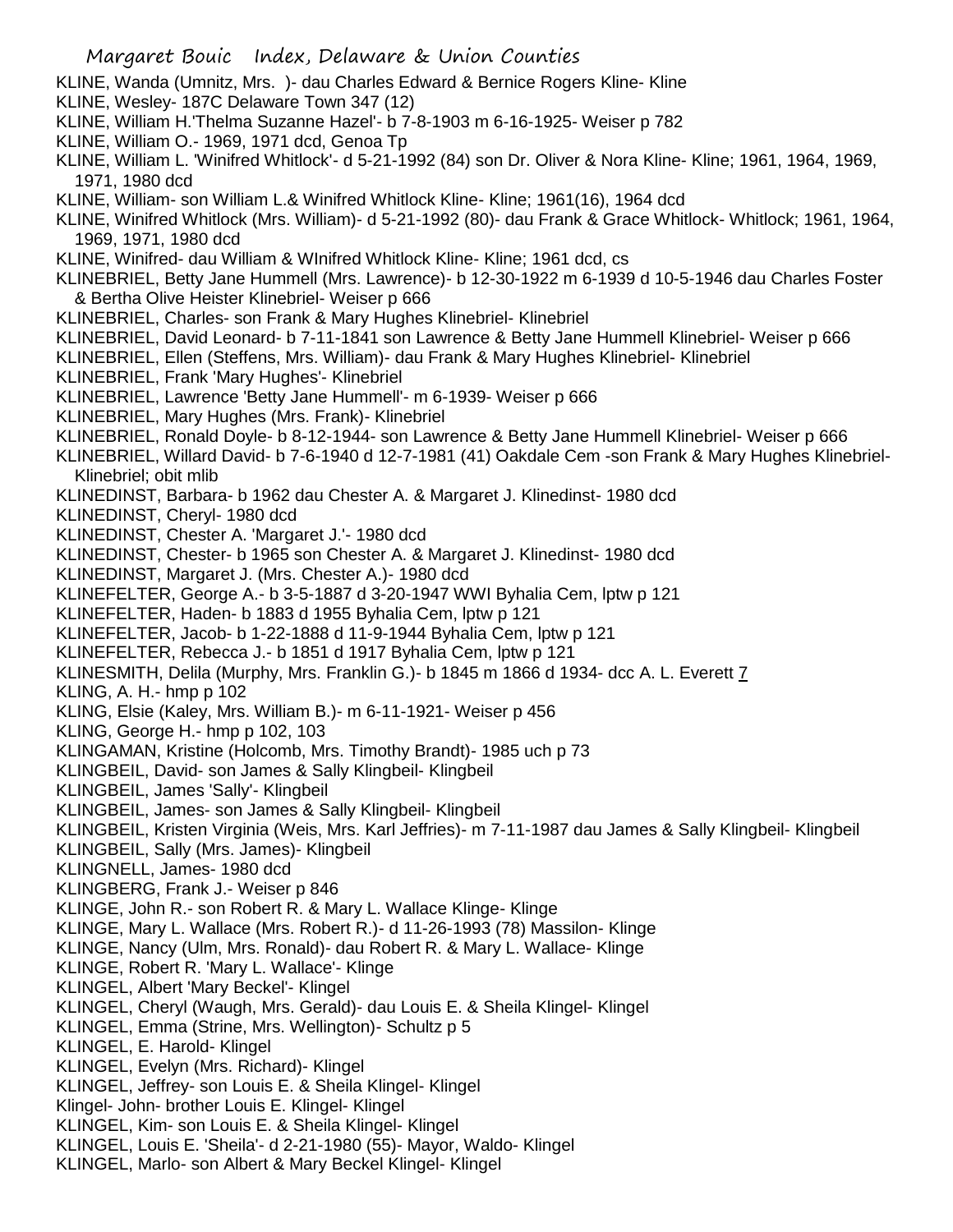- KLINGEL, Mary Beckel (Mrs. Albert)- Klingel
- KLINGEL, Mary E. Holt (Mrs. Milton)- d 3-1-1987 (80) Marlborough Cem- Klingel
- KLINGEL, Merrill- son Albert & Mary Beckel Klingel- Klingel
- KLINGEL, Milton A. 'Mary E. Holt'- b2-8-1906 d 2-5-1994 (87) Marlborough Cem- son Albert & Mary Beckel Klingel- Klingel
- KLINGEL, Richard 'Evelyn'- son Milton A. & Mary E. Holt Klingel- Klingel
- KLINGEL, Ronald- brother Louis E. Klingel- Klingel
- KLINGEL, Russell R. 'Vera Louise Seas'- obit Ver, mlib
- KLINGEL, Sheila (Mrs. Louis E.)- Klingel
- KLINGEL, Vada dau Albert & Mary Beckel Klingel- Klingel
- KLINGEL, Vera (Heimlich, Mrs. )- dau Albert & Mary Beckel Klingel- Klingel
- KLINGEL, Vera Louise Seas (Mrs. Russell R.)- b 9-7-1909 m 1-26-1936 d 6-12-1981 (Thursday) obit mlib, (Marion Star)
- KLINGEL, Violet (Somerlot, Mrs. Otis)- 1985 uch p 131
- KLINGENBERG, Anna- d 9-10-1965 (79) bur St. Mary's- Klingenberg
- KLINGENBERG, Cecilia- d 12-26-1966 (74) bur St. Mary's- Klingenberg
- KLINGENSCHMIDT, Clara Muehlenbruch (Mrs. J. Lewis)- m 6--17-1908, unec IV p 5
- KLINGENSCHMIDT, Helen Elizabeth- b 7-1-1910 d 8-23-1910 dau J. Lewis & CLara Muehlenbruch Klingenschmidt- unec IV p 5
- KLINGENSCHMIDT, J. Lewis 'Clara Muehlenbruch'- b 4-9-1886 m 6-17-1908- unec IV p 5
- KLINGENSMITH, Helen Sarah (Nash, Mrs. Howard Henry)- b 9-11-1909 m 9-28-1933 Nash p 350
- KLINGENSMITH, M. J.- 1980 dcd
- KLINGER, Dr. A. Conn- d 9-9-1961- Klinger
- KLINGER, Ada (Troutman, Mrs. John)- b 6-28-1914 m 7-3-1930 dau Gurney Israel & Sallie Agnes Rabuck Klinger- Weiser p 310
- KLINGER, Agatha Heusten (Mrs.Johannes Klinges)- b 8-4-1699 m 11-6-1720 d 4-10-1780- Weiser p 229; dcc Marjorie Brookens Humes 421
- KLINGER, Agnes Grace- b 5-4-1949 dau Harlan Elwood & Grace Klinger Klinger- Weiser p 314
- KLINGER, A. H.- son H. C. & Elizabeth Klinger- dg 8-19-1902, Cry Ab p 148
- KLINGER, Mrs. A. H.- sister Mrs. George B. Watson- dg 5-29-1906 Cry Ab p 100
- KLINGER, Alberta Kahler (Mrs. Chester Leroy)- Weiser p 313
- KLINGER, Alexander 'Magdalena Haag'- b 2-16-1767 d 4-16-1839- son John Philip Klinger- Weiser p 229
- KLINGER, Ammon 'Mary Long''Mary Beatty'- b 1893 m(1) 1912- son Peter L. & Carrie E. Fasold Klinger-Weiser p 375
- KLINGER, Anna- b 5-1913 dau Ammon & Mary Long Klinger- Weiser p 375
- KLINGER, Anna Elizabeth Gottman (Mrs. Johan Georg)- b 1663 m 5-5-1680 d 4-3-1743- Weiser p 229; dcc Marjorie Brookens Humes 841
- KLINGER, Anna Eve (Mrs. John Philip)- Weiser p 229
- KLINGER, Anna Maria Snyder (Mrs. John Philip)- Weiser p 229
- KLINGER, Bessie (Christian, Mrs. Jay C.)- b 6-10-1902 m 11-24-1924- Weiser p 825
- KLINGER, Bessie Elizabeth Bush (Mrs. Daniel Eston)- b 8-17-1886 d 10-21-1954- Weiser p 311
- KLINGER, Betty Elnora (Badman, Mrs. Leon Reynold)- b 8-18-1923 m 2-1944- dau John Frazier & Sarah Elizabeth Ross Klinger- Weiser p 388
- KLINGER, Bonita- dau Chester Leroy & Alberta Kahler Klinger- Weiser p 313
- KLINGER, Carrie E. Fasold (Mrs. Peter L.)- b 3-29-1873 m 1890 d 6-15-1940 dau Fli Fasold & Lydia Hepner Fasold- Weiser p 374
- KLINGER, Catharine Steinbruck (Mrs. Peter)- b 1774 d 1845- Weiser p 229
- KLINGER, Charles Frazier 'Martha E. Martin'- b 5-22-1922 m 5-24-1952 son John Frazier & Sarah Elizabeth Ross Klinger- Weiser p 387
- KLINGER, Chester Leroy 'Alberta Kahler'- b 9-28-1928 son Lester Leroy & Katie Almeda Klinger Klinger-Weiser p 313
- KLINGER, Christina (Mrs. Georg)- b 1614 d 10-31-1695 Weiser p 229; dcc Marjorie Brookens Humes 1681
- KLINGER, Christina- b 5-10-1760 dau John Philip Klinger- Weiser p 229
- KLINGER, Christina- b 6-20-1764 dau John Philip Klinger- Weiser p 229
- KLINGER, Clarence M.- b 10-6-1958 son Clarence M. & Mabel May Boyer Klinger- Weiser p 311
- KLINGER, Clarence M. 'Esther Miller'- b 7-29-1908 m 7-29-1930 son Gurney Israel & Sallie Agnes Rabuck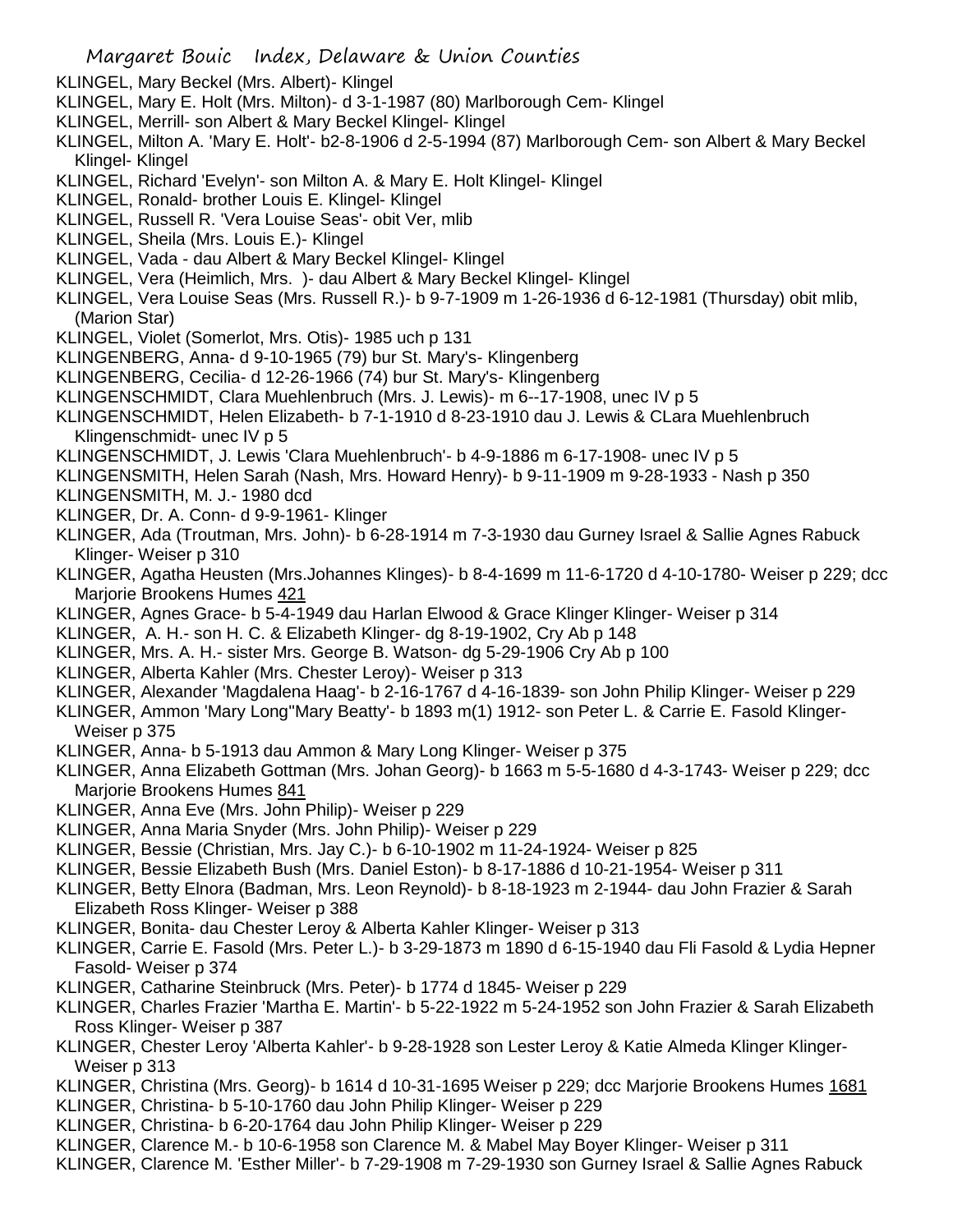Margaret Bouic Index, Delaware & Union Counties

Klinger- Weiser p 311

- KLINGER, Clarence M. 'Mabel May Boyer'- b 10-7-1930 m 4-9-1954 son Clarence M. & Esther Miller Klinger-Weiser p 311
- KLINGER, Constance Mae- b 3-16-1941 dau Homer Marlin & Edith Gereon Reed Weiser- Weiser p 312
- KLINGER, Daniel Eston 'Bessie Elizabeth Bush'- b 4-8-1886 d 12-31-1947 son Daniel M. & Emmaline Arbogast Klinger- Weiser p 311
- KLINGER, Daniel Lewis- b 1-5-1958 son Karl F. & Joyce Marie Klinger Klinger-Weiser p 312
- KLINGER, Daniel M. 'Emmaline Argobast'- d 6-27-1919 bur Pa.- Weiser p 306
- KLINGER, David- son Chester Leroy & Alberta kahler Klinger- Weiser p 313
- KLINGER, Debra Louise- b 1-22-1957 dau Karl F. & Loyce Marie Klinger Klinger- Weiser p 312
- KLINGER, Della Louise- b 6-13-1950 dau Harlan Elwood & Grace Klinger- Klinger Weiser p 314
- KLINGER, Dennis Lee- b 11-24-1959 son Karl f. & Loyce Marie Klinger- Klinger- Weiser p 312
- KLINGER, Donald Clarence 'Pauline Elizabeth Fulkroad'- b 7-18-1934 m 11-28-1953- Weiser p 359
- KLINGER, Dorothy- dau Ammon Klinger- Weiser p 375
- KLINGER, Dorothy Marie- b 9-16-1951 dau Harlan Elwood & Grace Klinger- Klinger- Weiser p 314
- KLINGER, Douglas- b 1971 son James & Kathy Klinger- 1980 dcd KLINGER, Edith Gereon Reed (Mrs. Homer Marlin)- b 7-12-1915 m 10-2-1931- Weiser p 311
- KLINGER, Eilene May (Leitzel, Mrs. Clair Ernest)- b 5-2-1932 m 7-1-1948 dau Lester Leroy & Katie Almeda Klinger Klinger- Weiser p 313
- KLINGER, Elaine Elizabeth- b 11-5-1956 dau Charles Frazier & Martha E. Martin Klinger- Weiser p 312
- KLINGER, Eleanor- dau Oscar W. & Mabel Boyer Klinger- Weiser p 35
- KLINGER, Elizabeth (Mrs. H. C.)- d 8-19-1902 (82)- dg 8-19-1902 Cry Ab p 148
- KLINGER, Elizabeth Brosius (Mrs. George)- Weiser p 229
- KLINGER, Elizabeth (Weiser, Mrs. John Conrad)- b 3-10-1756 m 11-12-1775 d 3-12-1820 dau John Philip & Eve Elizabeth Klinger- Weiser p 229; dcq Della Weiser Ewing 17; dcc Marjorie Brookens Humes 105
- KLINGER, Ellen Mable Groff (Mrs. Forrest Edward)- b 2-16-1886- Weiser p 314
- KLINGER, Emmaline Arbogast (Mrs. Daniel M.)- d 7-27-1919 dau Israel & Angelina Koppenheffer Arbogast-Weiser p 306
- KLINGER, Esther Miller (Mrs. Clarence M.)- b 11-23-1913 m 7-29-1930- Weiser p 311
- KLINGER, Ethel D. (Mrs. Noah E.)- 1961 dcd
- KLINGER, Eve Elizabeth (Mrs. John Philip)- Weiser p 229; dcc Marjorie Brookens Humes 211
- KLINGER, Evelyn Burns (Mrs. Paul W.)- Weiser p 375
- KLINGER, Evelyn- dau Oscar W. & Mabel Boyer Klinger- Weiser p 375
- KLINGER, Fay Frances (Matalonas, Mrs. Alphonse Joseph)- b 8-4-1917 m 1937- dau Daniel Eston & Bessie Elizabeth Bush Klinger- Weiser p 312
- KLINGER, Florence J. (Lauver, Mrs. Robert)- b 1899 d 1939 dau Pater L. & Carrie E. Fasold Klinger- Weiser p 375
- KLINGER, Forrest Edward 'Ellen Mable Groff'- b 5-21-1901 son Daniel M. & Emmaline Arbogast Klinger-Weiser p 314
- KLINGER, Frederick- adm notice- dcga p 19 Del Pat & Fr Chron 7-9-1823; Reed Abstract p 59
- KLINGER, Galen Herbert- b 2-20-1908 d 4-16-1908 son George Allen & Sidney Ann Messersmith Klinger-Weiser p 310
- KLINGER, Galen Oscar 'Irene May Garner'- b 6-15-1919 son Lester Leroy & Katie Almeda Klinge- Klinger-Weiser p 313
- KLINGER, Gary Galen- b 1-17-1947 son Galen Oscar & Irene May Harner Klinger- Weiser p 313
- KLINGER, Gene Reed- b 1-7-1938 son Homer Marlin & Edith Gereon Klinger- Weiser p 312
- KLINGER, Georg'Christina'- b 1610- Weiser p 229; dcc Marjorie Brookens Humes 1680
- KLINGER, George Allen 'Sidney Ann Messersmith'- b 1-23-1881 m 7-19-1902 son Daniel M. & Emmalind Arbogast Klinger- Weiser p 310
- KLINGER, George 'Elizabeth Brosius'- b 5-13-1761 son John Philip Klinger- Weiser p 229
- KLINGER, Gertrude (Daniel, Mrs. Lee)(Steily, Mrs. Kerb)- b 11-9-1916 dau Gurney & Sallie Agnes Rabuck Klinger- Weiser p 311
- KLINGER, Gertrude Isabelle (Lenker, Mrs. Charles Allen)- b 7-9-1894 m 11-1-1912- Weiser p 311
- KLINGER, Gladys Elizabeth (Kehler, Mrs. Carl Irvin)- b 9-18-1915 m 6-2-1935- dau Daniel Eston & Bessie Elizabeth Bush Klinger- Weiser p 312
- KLINGER, Grace (Klinger, Mrs. Harlan Elwood)- b 3-8-1925- Weiser p 314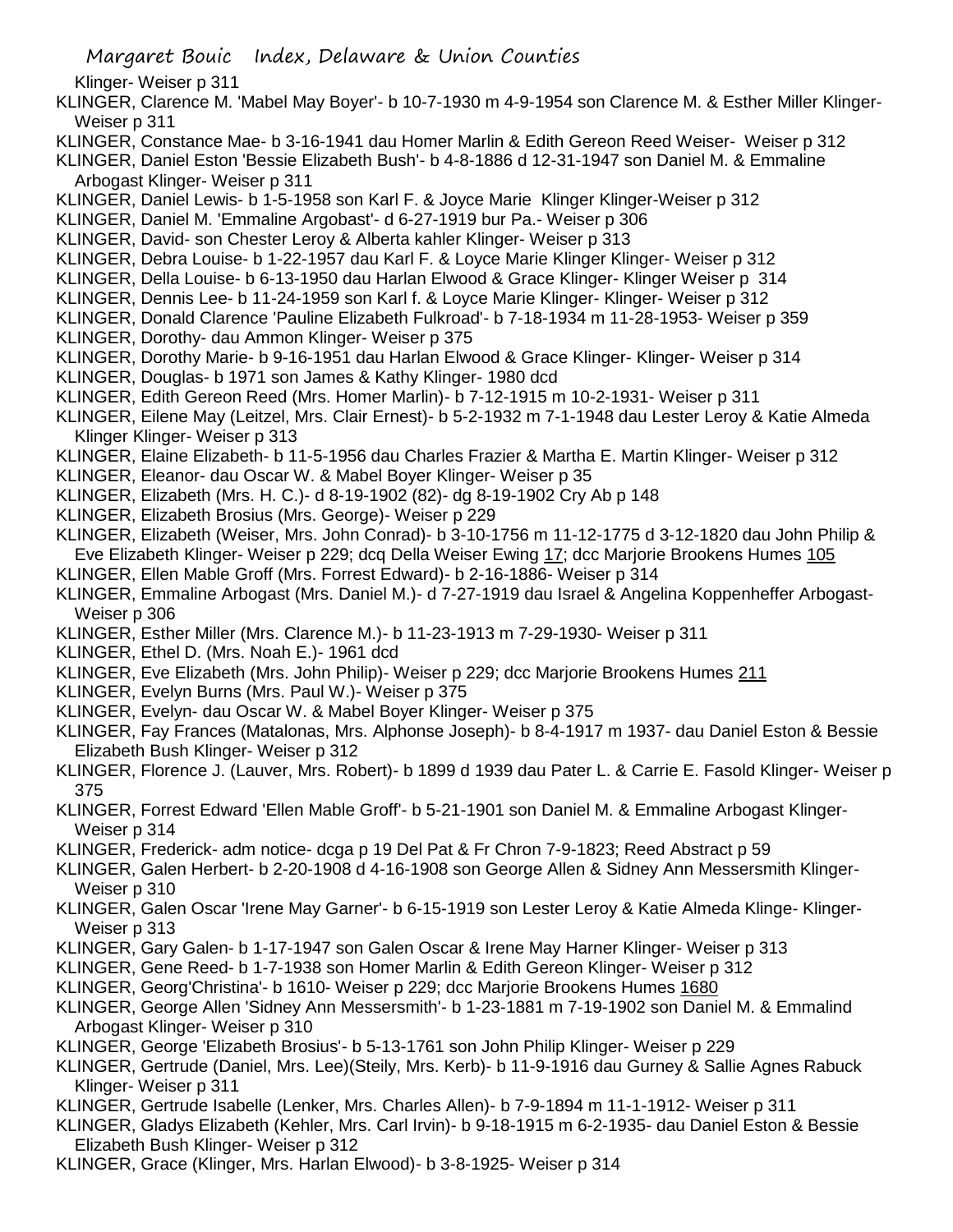- KLINGER, Gurney Israel 'Sallie Agnes Rabuck'- b 11-7-1883 d 10-23-1936 son Daniel M. & Emmaline Arbogast Klinger- Weiser p 310
- KLINGER, Harlan Elwood 'Grace Klinger'- b 7-28-1915 m 2-9-1944 son Oscar Preston & Katie Alice Keiter Klinger- Weiser p 314
- KLINGER, Harriet Gertrude (Hepner, Mrs. Peter Elwood)- m 12-30-1941- Weiser p 373
- KLINGER, Harry 'Regina Wagner'- son Daniel M. & Emmaline Arbogast Klinger- Weiser p 311
- KLINGER, H. C. 'Elizabeth'- dg 8-19-1902 Cryder Ab p 148
- KLINGER, Homer C. 'Marion Dagle'- b 1901 son Peter L. & Carrie E. Fasold Klinger- Weiser p 375
- KLINGER, Homer Marlin 'Edith Gereon Reed'- b 5-14-1909 m 10-2-1931 son Daniel Eston & Bessie Elizabeth Bush Klinger- Weiser p 311
- KLINGER, Ida Loretta (Harner, Mrs. Guy Rufus)- b 1-12-1921 m 9-21-1935 dau Lester Leroy & Katie Almeda Klinger Klinger- Weiser p 313
- KLINGER, Irwin Ray- b 6-17-1920 son Gurney Israel & Sallie Agnes Rabuck Klinger- Weiser p 311
- KLINGER, Jacqueline Janice (Troutman, Mrs. Leroy Emerson)- b 9-16-1925 m 7-1-1944 dau Daniel Eston & Bessie Elizabeth Bush Klinger- Weiser p 312
- KLINGER, James Daniel- b 8-24-1953 son Homer Marlin & Edith Gereon Reed Klinger- Weiser p 312 KLINGER, James 'Kathy'- 1980 dcd
- KLINGER, Jane Ann- b 9-6-1947 dau Thomas Matthew & Ruth Elizabeth Poticher Klinger- Weiser p 342
- KLINGER, Jeanette May (Heddings, Mrs. Robert)- b 10-13-1934 m 8-1-1954- Weiser p 388
- KLINGER, Johan Georg 'Anna Elizabeth Gottman'- b 5-5-1655 m 5-5-1680 d 3-25-1694- Weiser p 229; dcc Marjorie Brookens Humes 840
- KLINGER, Johannes Klinges 'Agatha Heusten'- b 11-18-1694 m 11-6-1720 d 9-30-1811- son Johan Georg & Anna Elizabeth Gottman Klinger- Weiser p 229; dcc Marjorie Brookens Humes 420
- KLINGER, John Frazier 'Sarah Elizabeth Ross'- m 3-27-1921- Weiser p 387
- KLINGER, John Harold- son Daniel Eston & Bessie Elizabeth Bush Klinger- Weiser p 312
- KLINGER, John Junior 'Sally Harry'- b 9-20-1932 m 4-10-1952 son John Frazier & Sarah Elizabeth Ross Klinger- Weiser p 388
- KLINGER, John Philip 'Anna Maria Snyder'- b 12-11-1765 son John Philip Klinger- Weiser p 229
- KLINGER, John Philip 'Eve Elizabeth''Anna Eve'- b 7-11-1723 d 9-30-1811- Weiser p 229; dcc Marjories Brookens Humes 210
- KLINGER, Joseph Harlan- b 9-30-1947 son Harlan Elwood & Grace Klinger Klinger- Weiser p 314
- KLINGER, Josephine Eva (Miller, mrs. Larry)- b 1-27-1931 dau John Frazier & Sarah Elizabeth Ross Klinger-Weiser p 388
- KLINGER, Joyce Marie (Klinger, Mrs. Karl F.)- b 5--17-1935 m 6-9-1956 dau Homer Marlin & Edith Gereon Reed Klinger- Weiser p 312
- KLINGER, June Elizabeth (Reitz, Mrs. Emerson)- b 6-15-1917 m 9-25-1949 dau John Frazier & Sarah Elizabeth Ross Klinger- Weiser p 388
- KLINGER, Karen- b 1947 dau Paul W. & Evelyn Burns Klinger- Weiser p 375
- KLINGER, Karl F. 'Joyce Marie Klinger- b 3-3-1933 m 6-9-1956- Weiser p 312
- KLINGER, Kathy (Mrs. James)- 1980 dcd
- KLINGER, Katie Alice Keiter (Mrs. Oscar Preston)- Weiser p 313
- KLINGER, Katie Almeda (Klinger, Mrs. Lester Leroy)- b 3-25-1901- Weiser p 313
- KLINGER, Leona G. (Gearhart, Mrs. Clayton)- b 1891 m 1908 d 12-19-1937 dau Peter L. & Carrie E. Fasold Klinger- Weiser p 374
- KLINGER, Lester Leroy 'Katie Almeda Klinger'- b 1-6-1897 d 1-8-1947 son Daniel M. & Emmaline Arbogast Klinger- Weiser p 313
- KLINGER, Lillian (Dressler, Mrs. Robert E.)- Weiser p 826
- KLINGER, Linda Rose- b 10-10-1951 dau Richard Gabriel & Dorothy Manges Klinger- Weiser p 388
- KLINGER, Lloyd- son Homer C. & Marion Dagle Klinger- Weiser p 375
- KLINGER, Lois- dau Homer C. & Marion Dagle Klinger- Weiser p 375
- KLINGER, Lottie (Jones, Mrs. Fay Mills)- m 6-15-1922- Howison 1131
- KLINGER, Mabel Boyer (Mrs. Oscar W.)- Weiser p 375
- KLINGER, Mabel May Boyer (Mrs. Clarence M.)- b 6-13-1937 m 4-9-1954- Weiser p 311
- KLINGER, Mabel (Salada, Mrs. Joseph)- b 3-28-1906 m 7-3-1924- dau Gurney Israel & Sallie Agnes Rabuck Klinger- Weiser p 310
- KLINGER, Magdalena Haag (Mrs. Alexander)- b 1770 d 18460 Weiser p 229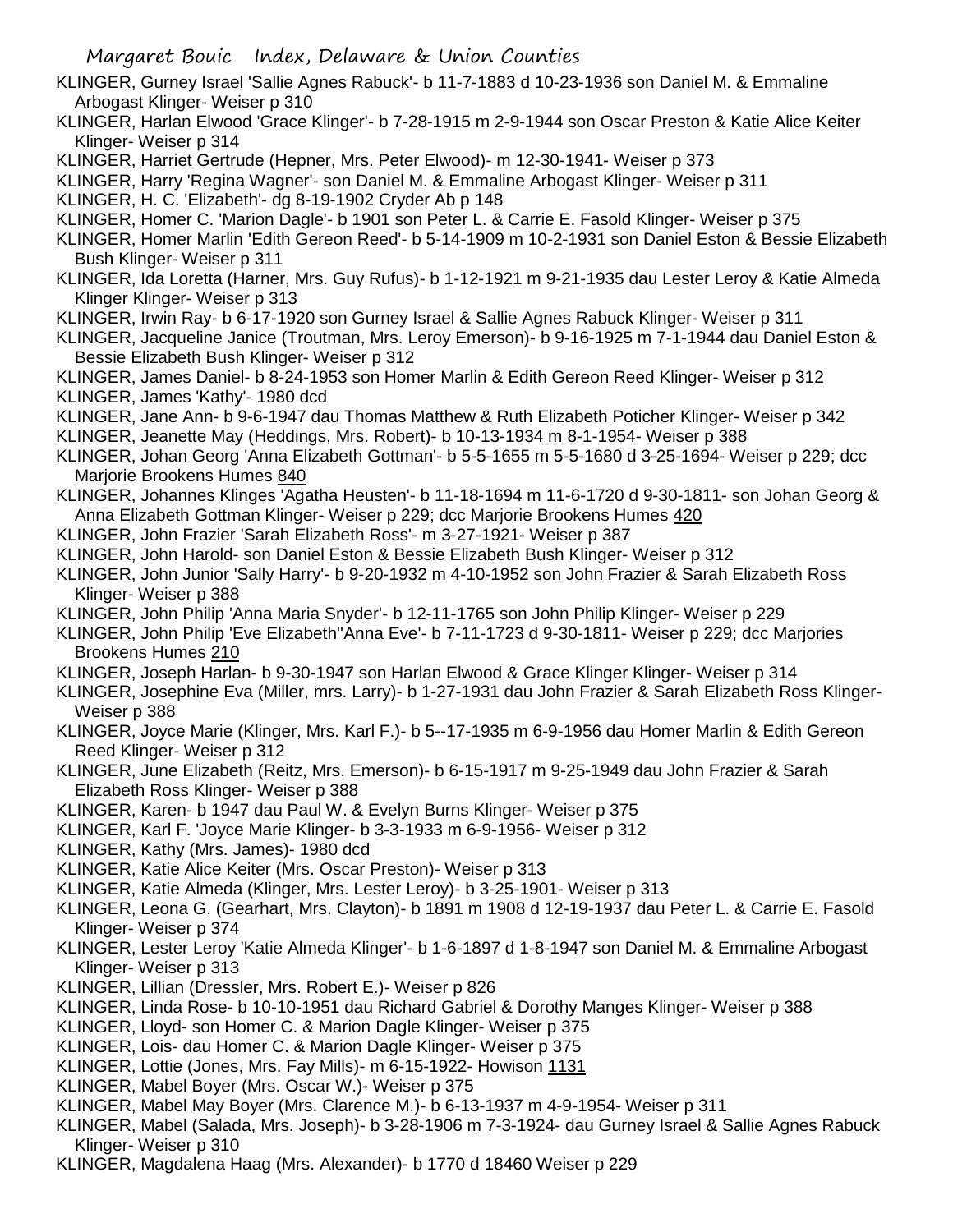- KLINGER, Malinda Shirl- b 10-27-1955 dau John Junior & Sally Harry Klinger- Weiser p 388
- KLINGER, Marion Dagle (Mrs. Homer C.)- Weiser p 375
- KLINGER, Marlin- ch Homer C. & Marion Dagle Klinger- Weiser p 375
- KLINGER, Martha E. Martin (Mrs. Charles Frazier)- b 11-12-1928 m 5-24-19520 Weiser p 387
- KLINGER, Mary Ann- b 12-1-1958 dau Charles Frazier & Martha E. Martin Klinger- Weiser p 388
- KLINGER, Mary Anne (Rickard, Mrs. Russel H.)-b 10-27-1932 m 2-26-1955- dau Homer Marlin & Edith Gereon Reed Klinger- Weiser p 312
- KLINGER, Mary Beatty (Mrs. Ammon)- Weiser p 375
- KLINGER, Mary Lon (Mrs. Ammon)- m 1912- Weiser p 375
- KLINGER, Mary Louise (Herman, Mrs. Michael Edwin)- b 5-17-1879 m 10-3-1896 d 9--26-1942- dau Daniel M. & Emmaline Arbogast Klinger- Weiser p 307
- KLINGER, Melba Catharine (Croutharmel, Mrs. Raymond Curtis)- b 8-15-1923 m 12-30-1940 dau Lester Leroy & Katie Almeda Klinger Klinger- Weiser p 313
- KLINGER, Melba (Keysock, Mrs. Anthony)- b 12-4-1907 m 2-25-1935 dau Daniel Eston & Bessie Elizabeth Bush Klinger- Weiser p 311
- KLINGER, Moses- b 1882 d 1882 son Daniel M. & Emmaline Arbogast Klinger- Weiser p 310
- KLINGER, Nancy Ruth (Wade, Mrs. Marvin Clyde)- b 5-28-1938 m 5-16-1959 dau Thomas Matthew & Ruth Elizabeth Poticher Klinger- Weiser p 342
- KLINGER, Nelson- son Daniel Eston & Bessie Elizabeth Bush Klinger- Weiser p 312
- KLINGER, Noah E. 'Ethel D.'- 1961 dcd
- KLINGER, Oscar Preston 'Katie Alice Keiter'- d 4-27-1916 son Daniel M. & Emmaline Arbogast Klinger- Weiser p 313
- KLINGER, Oscar W. 'Mabel Boyer'- b 1897 son Peter L. & Carrie E. Fasold Klinger- Weiser p 375
- KLINGER, Pauline Elizabeth Fulkroad (Mrs. Donald Clarence)- b 3-224-1934 m 11-28-1953 dau Leroy Norman & Mildred Pauline Harris Fulkroad- Weiser p 359
- KLINGER, Paul W. 'Evelyn Burns'- b 1-7-1910 son Peter L. & Carrie E. Fasold Klinger- Weiser p 374
- KLINGER, Peggy- dau Dniel Eston & Bessie Elizabeth Bush Klinger- Weiser p 312
- KLINGER, Peter 'Catharine Steinbruck'- b 11-3-1773 d 9-10-1858 son John Philip Klinger- Weiser p 229
- KLINGER, Peter L. 'Carrie E. Fasold'- b 9-7-1870 m 1890- Weiser p 374
- KLINGER, Rebekah- b 1974 dau James & Kathy Klinger- 1980 dcd
- KLINGER, Regina Wagner (Mrs. Harry)- Weiser p 311
- KLINGER, Rhea Arlene (Herman, Mrs. Floyd Elmer)- b 8-23-1918 m 7-17-1948- Weiser p 309

KLINGER, Richard Gabriel 'Dorothy Manges'- b 2-21-1925 m 1945- son John Frazier & Sarah Elizabeth Ross Klinger- Weiser p 388

- KLINGER, Robert Keith- b 6-14-1956- son Homer Marlin & Edith Gereon Reed Klinger- Weiser p 312
- KLINGER, Rosa Ellen- b 10-4-1902 dau George Allen & Sidney Ann Messersmith Klinger- Weiser p 310
- KLINGER, Russell- son Oscar W. & Mabel Boyer Klinger- Weiser p 375
- KLINGER, Ruth Devona (Goodling, Mrs. Charles Vernon)- b 5-20-1910 m 11-9-1927- Weiser p 361
- KLINGER, Ruth Elizabeth Poticher (Mrs. Thomas Matthew)- b 7-1-1912 m 6-6-1936- dau Esher Talmadge & Florence Viola Howell Poticher- Weiser p 342
- KLINGER, Sallie Agnes Rabuck (Mrs. Gurney Isreal)- b 2--27-1885 d 5-29-1947- Weiser p 310
- KLINGER, Sally Harry (Mrs. John Junior)- m 4-10-1952- Weiser p 388
- KLINGER, Sarah Elizabeth Ross (Mrs. John Frazier)- b 12-5-1898 m 3-27-1921 dau Charles Edward & Eva Adaline Eister Ross- Weiser p 387
- KLINGER, Sarah Jane (Lenker, Mrs. Allen Franklin)- b 2-13-1926 m 6-7-1947- Weiser p 326
- KLINGER, Shirley Louise (Snyder, Mrs. LeRoy)- b 11-18-1928 m 12-3-1951 dau John Frazier & Sarah Elizabeth Ross Klinger- Weiser p 388
- KLINGER, Sidney Ann Messersmith (Mrs. George Allen)- b 4-7-1876 m 7-19-1902 d 3-6-1954- Weiser p 310
- KLINGER, W. Stanley- b 7-3-1903 son Peter L. & Carrie E. Fasold Klinger- Weiser p 375
- KLINGER, Stephanie Lynn- b 10-10-1956 dau Clarence M. & Mabel May Boyer Klinger- Weiser p 311
- KLINGER, Steven- son Chester Leroy & Alberta Kahler Klinger- Weiser p 313
- KLINGER, Thomas matthew'Ruth Elizabeth Poticher'- b 5-8-1913 m 6-6-1936- Weiser p 342
- KLINGER, Thresa Ann- b 10-7-1958 dau Harlan Elwood & Grace Klinger Klinger- Weiser p 314
- KLINGER, Violet Betty (Rebuck, Mrs. Marlin Harvey)- b 9-18-1930 m 5-23-1953- dau Lester Leroy & Katie Almeda Klinger Klinger- Weiser p 313
- KLINGER, Yvonne Louise- b 2-9-1949 dau Homer Marlin & Edith Gereon Reed Klinger- Weiser p 312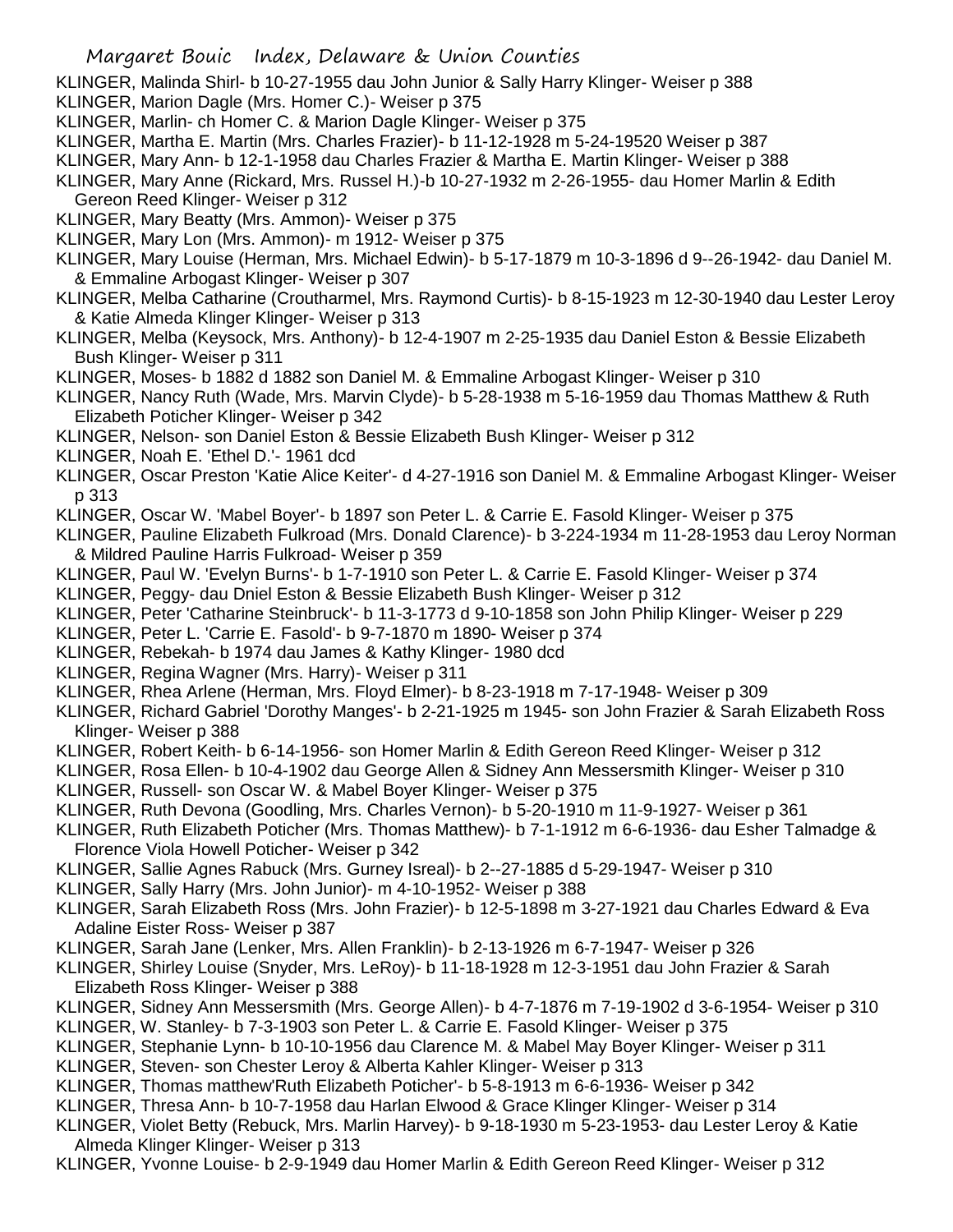- KLINGER, U.- hadc p 38, Marlborough Tp (1849)
- KLINGLE, Verna (Cleveland, Mrs. Robert L.)- m 6-12-1933- Weiser p 240
- KLINGLER, Betty Yearick (Mrs. John)- b 12-24-1926 dau Homer & Anna Louise Winkleman Yearick- Weiser p 763
- KLINGLER, Edgar B. "Shorty" 'Marjorie Camm'- b 6-25-1905 m 11-30-1945 d 5-17-1973 (67) bur Prospectson Fred & Grace Burrell Klingler- Klingler
- KLINGLER, brother Walter M. Klingler- obit Walter M. Klingler
- KLINGLER, Fred, father of Walter M. Klingler- obit 12-17-1950
- KLINGLER, Fred 'Grace Burrell'- Klingler
- KLINGLER, Grace Burrell (Mrs. Fred)- Klingler
- KLINGLER, Gwendolyn Walbolt (Mrs. Walter Gerald)- m 6-11-1966- dau Byron Walbolt- Klingler
- KLINGLER, Lance Jeffery- b 8-28-1973 son Dr. Walter Klingler- Klingler
- KLINGLER, Marjorie Camm (Mrs. Edgar B.)- Klingler
- KLINGLER, Opal (Mrs. Walter M.)- obit Walter M. Klingler
- KLINGLER, Dr. Walter- Klingler
- KLINGLER, Walter Gerald 'Gwendolyn Walbolt'- m 6-11-1966 son Mrs. Richard Land- Klingler
- KLINGLER, Walter M. 'Opal'- d Sunday (42) dg 12-17-1950 Del. Museum clipping; borhter Edgar, son Fred Klingler
- KLINGLER, Walter Jerry- son Walter M. & Opal Klingler- obit Walter M.
- KLINGLER, Jack- b 1944 son John & Betty Yearick Klingler- Weiser p 763
- KLINGLER, John 'Betty Yearick'- Weiser p 763
- KLINGLER, Scott- b 1952 son John & Betty Yearkick Klingler- Weiser p 763
- KLINK, Christopher 'Susanna'- ped Robert Wood 12
- KLINK, Emanuel 'Ida marie Harriger'- b 5-11-1872 m 11-24-1895 d 2-1-1950 Crestline- son Christopher & Susanna Klink- ped Robert Wood 6
- KLINK, Ida Mara Harriger (Mrs. Emanuel)- b 2-24-1875 Crawfprd Co m 11-24-1895 d 2-8-1946 dau Jacob & Katherine Harrer- ped Robert Wood 7
- KLINK, Pearl Mae (Wood, Mrs. Lowell Max)- b 9-11-1904 Bucyrus m 3-28-1932 d 7-2-1983 Crestline- ped Robert Wood 3
- KLINKAR, Jo- Cline p 5
- KLINKER, Joseph- dec'd Olentangy Gaz 5-14-1852, Reed Abstract p 118
- KLINKER, Joseph- son Joseph Klinker- dcw Bk 3 p 40
- KLINKER, Joseph 'Mary'- d 8-25-1851 (52-1-19) Mayfield Cem, Powell 173; 1840C Marlborough Tp p 249 (40- 50)
- KLINKER, Maria Christine Kraos (Mrs. Mathias)- m 3-28-1854 dcm
- KLINKER, Mary Ann (Mrs. Joseph)- d 4-29-1853 (57-9-4) Mayfield Cem, Powell p 173; dcw Bk 3 p 40
- KLINKER, Mathias 'Maria Christine Kraos'- m 3-28-1854 dcm; dcw Bk 3 p 40
- KLINKER, Matilda- d 2-25-1849 (22-1-4) dau Joseph & Mary Klinker- Mayfield Cem, Powell p 173
- KLINKER, Matthas- adm of estate of Joseph Klinker, Olentangy Gaz. 5-14-1852; Reed Abstrace p 118
- KLINNEL, --- 1835 men p 43 #163 p 77 Marlborough Tp
- KLINZING, Fred W.- brother Lydia Klinzing- Klinzing
- KLINZING, Dr. Henry 'Hilda W.'- brother Lydia Klinzing- Klinzing
- KLINZING, Hilda W. (Mrs. Dr. Henry)- d 1-1-1965 (80) bur Mt. Lebanon- Klinzing
- KLINZING, Kathrine- d 3-22-1964 (77) bur Mt. Lebanon Cem, Pittsburg- Klinzing
- KLINZING, Lydia- d 9-25-1973 (85) bur Mt. Lebanon Cem, Pittsburg- Klinzing
- KLINZING, ---(Hilborn, Mrs. Wayne)- dau Dr. H enry & Hilda W. Klinzing- Klinzing
- KLIPFENSTEIN, P. O.- #437, unec VIII p 38
- KLIPSTINE, Alta Roop (Mrs. Artemus)- m 11-23-1909 dau Henry & Melissa Goodall Roop- 1959 ucd p 867
- KLIPSTINE, Amos- son William & Louisa Haack Klinzing- 1959 ucd p 867
- KLIPSTINE, Artemus R. 'Alta Roop' m 11-23-1909 son Louise & Isabelle Kinney Klipstine- 1915 uch p 498, 866, 867
- KLIPSTINE, Caroline- dau William & Louise Haack Klipstine- 1915 uch p 867
- KLIPSTINE, Clara- dau William & Louise Haack Klipstine- 1915 uch p 867
- KLIPSTINE, Isabelle Kinney (Mrs. Louis)- dau Robert & Rebecca Olentine Kinney- 1915 uch p 866, 867
- KLIPSTINE, John- son William & Louise Haack Klipstine- 1915 uch p 867
- KLIPSTINE, Louis 'Isabelle Kinney''Minnie Bowman'- d 1896 son William & Louise Haack Klipstine- 1915 uch p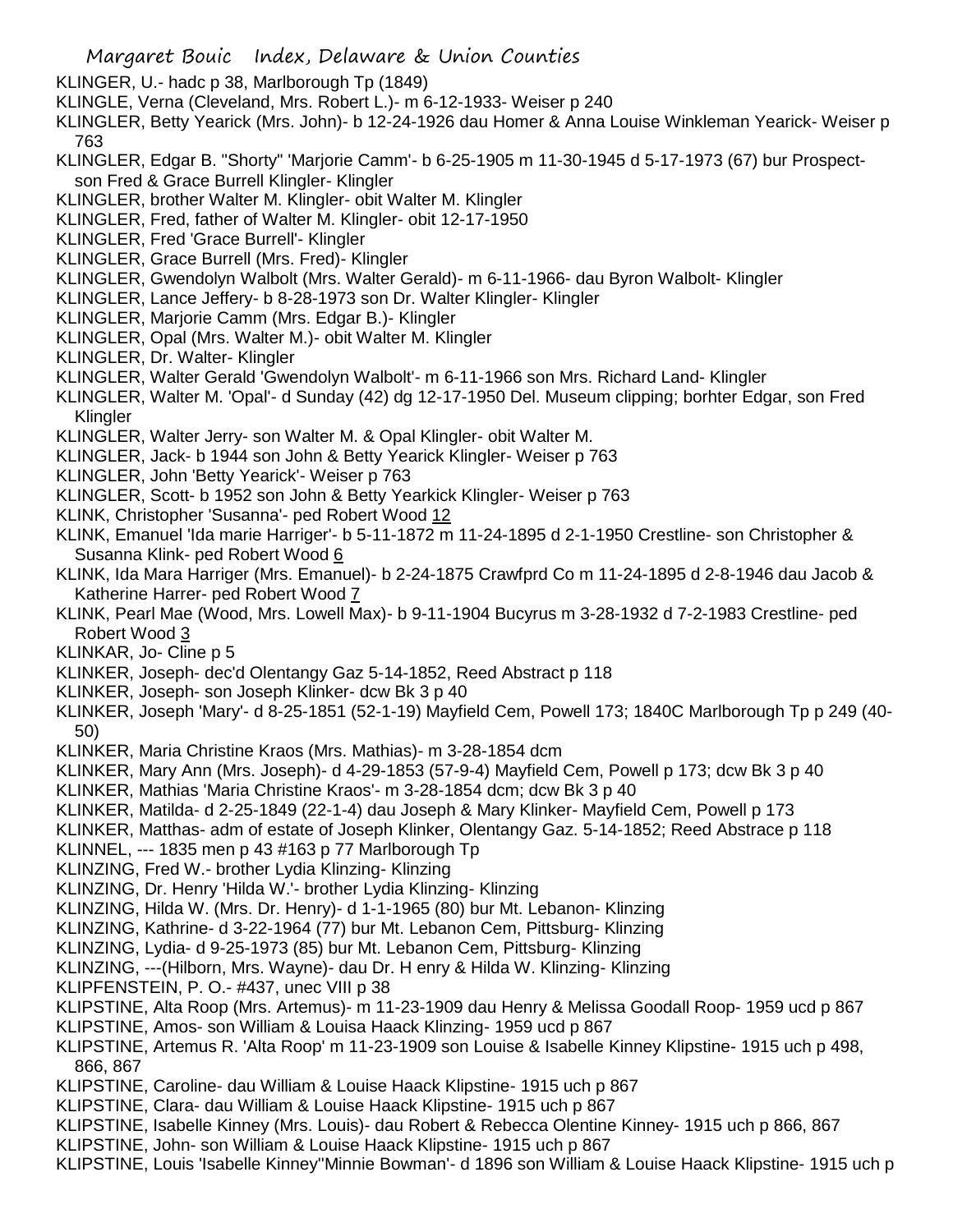Margaret Bouic Index, Delaware & Union Counties 866, 867 KLIPSTINE, Louise Haack (Mrs. William)- 1915 uch p 867 KLIPSTINE, William 'Louise Haack'- 1915 uch p 867 KLIPSTINE, William- son William & Louise Haack Klipstine- 1915 uch p 867 KLIPSTINE, Minnie Bowman (Mrs. Louis)- 1915 uch p 866 KLISE, Allison J. Wilson (Mrs. Milton A.)- m 10-18-1980 dau William A. Wilson- Klise KLISE, Michael E. 'Venita'- 1981, 1983 ucd KLISE, Milton A. 'Allison J. Wilson'- m 10-18-1980 son Robert C. Klise- Klise KLISE, Robert C.- Klise lives Hilliard KLISE, Tiffany- ch Michael E. & Venita Klise- 1981, 1983 ucd KLISE, Venita (Mrs. Michael E.)- 1971, 1983 ucd KLOCK, Jean (Wasson, Mrs. William H.)- Weiser p 410 KLOCK, Ruth Irene (Kocher, Mres. Earl Woodrow)- b 3-22-1916 m 6-301935- Weiser p 337 KLOCKNER, Irene (Mrs. Wilbur)- obit Wilbur, mlib KLOCKNER, Kenneth- son Wilbur & Irene Klockner- obit Wilbur, mlib KLOCKNER, Richard- son Wilbur & Irene Klockner- obit Wilbur, mlib KLOCKNER, Wilbur 'Irene'- b 6-5-1900 Pa d 12-14-1981 (81) bur Mansfield Mem. Pk- obit mlib, marion Star KLOCKSIEM, Elizabeth Brandau (Mrs. Rev. O. C.)- 1880 dch p 631 KLOCKSIEM, John- 1880 dch p 631 KLOCKSIEM, Rev. O. C. 'Elizabeth Brandau'- son John Klocksiem- 1880 dch p 402, 403, 631 KLOEPFER, Frank 'Mary Clay'- Kloepfer KLOEPFER, Mary Clay (Mrs. Frank)- Kloepfer KLOEPFER, Nelle- b 8-2-1898 d 6-7-1988 (89) bur DeGraff-dau Frank & Mary Clay Kloepfer- Kloepfer KLOEPFER, Rev.J. C.- son Frank & Mary Clay Kloepfer- Kloepfer KLONTZ, Alice Haines (Mrs. George)- Klontz KLONTZ, George 'Alice Haines'- Klontz KLONTZ, Gladys M. (Harsh, Mrs. Fay)- b 7-17-1913 d 5-13-1991 (77) Claibourne Cem- dau George & Alice Haines Klontz- Klontz KLONTZ, Richard- son George & Alice Haines Klontz- Klongs KLOOS, Anne Elizabeth Dillman (Mrs. Robert G.)- m 7-6-1985 dau Thomas & Mary Dillman- Kloos KLOOS, Janet (Mrs. John)- Kloos KLOOS, John 'Janet'- Kloos KLOOS, Robert G. 'Anne Elizabeth Dillman'- m 7-6-1985 son John & Janet Kloos- Kloos KLOPF, LeRoy- 1971 dcd, Genoa Tp KLOPFENSTEIN, Amy #437, query- Maskill, Johnson, Jolliff- unec XIV p 2 KLOPFENSTEIN, Bettie (Mrs. Charles)- b 4-1874- 1900C Marysville 4th Ward 380-392 p 15A (26,Ind,O,Ind) m 3 y, 2 ch KLOPFENSTEIN, Carl 'Nettie'- d 1955- Klopfenstine KLOPFENSTEIN, Carl- son Carl & Nettie Klopfenstine- Klopfenstine KLOPFENSTEIN, Charles 'Bettie'- b 7-1868- 1900C Marysville 4th Ward 380-392 p 15A (31,O,O,O) m 3y KLOPFENSTEIN, Donald- b 2-1898 son Charles & Bettie Klopfenstine- 1900C Marysville 4th Ward 380-392 p 15A (2,O,O,Ind) KLOPFENSTEIN, Elaine Louise Puckett (Vest, Mrs. )(Mrs. Jeffrey)- b 6-22-1958 m(2) 4-27-1991 dau James William & Luella Louise Rausch Puckett- St. Paul p 131 KLOPFENSTEIN, Hester- b 3-1899 dau Charles & Bettie Klopfenstine- 1900C Marysville 380-392 p 15A (1,O,O,Ind) KLOPFENSTEIN, Jeffrey 'Elzine Louise Puckett'- b 4-14-1953 m 4-27-1991- St. Paul p 131 KLOPFENSTEIN, Margaret (Hartmann, Mrs. Rev. Raymond)- dau Carl & Nettie Klopfenstine- Klopfenstine KLOPFENSTEIN, Marvin- son Carl & Nettie Klopfenstine- Klopfenstine KLOPFENSTEIN, Nettie (Mrs. Carl)- b 9-23-1877 d 5-14-1979 (101) E. Canton- mother of Mrs. Raymond Hartmann; Klopfenstine KLOPFENSTEIN, Robert- son Carl & Nettie Klopfenstine- Klopfenstine KLOPFENSTEIN, Tyler Jeffrey- b 7-30-1992 son Jeffrey & Elzine Louise Puckett Klopfenstine- St. Paul p 131 KLOSS, Charlene (Folgman, Mrs. )- dau Edwin Kloss- Kloss KLOSS, Dallas- son Edwin Kloss- Kloss KLOSS, Edwin- Kloss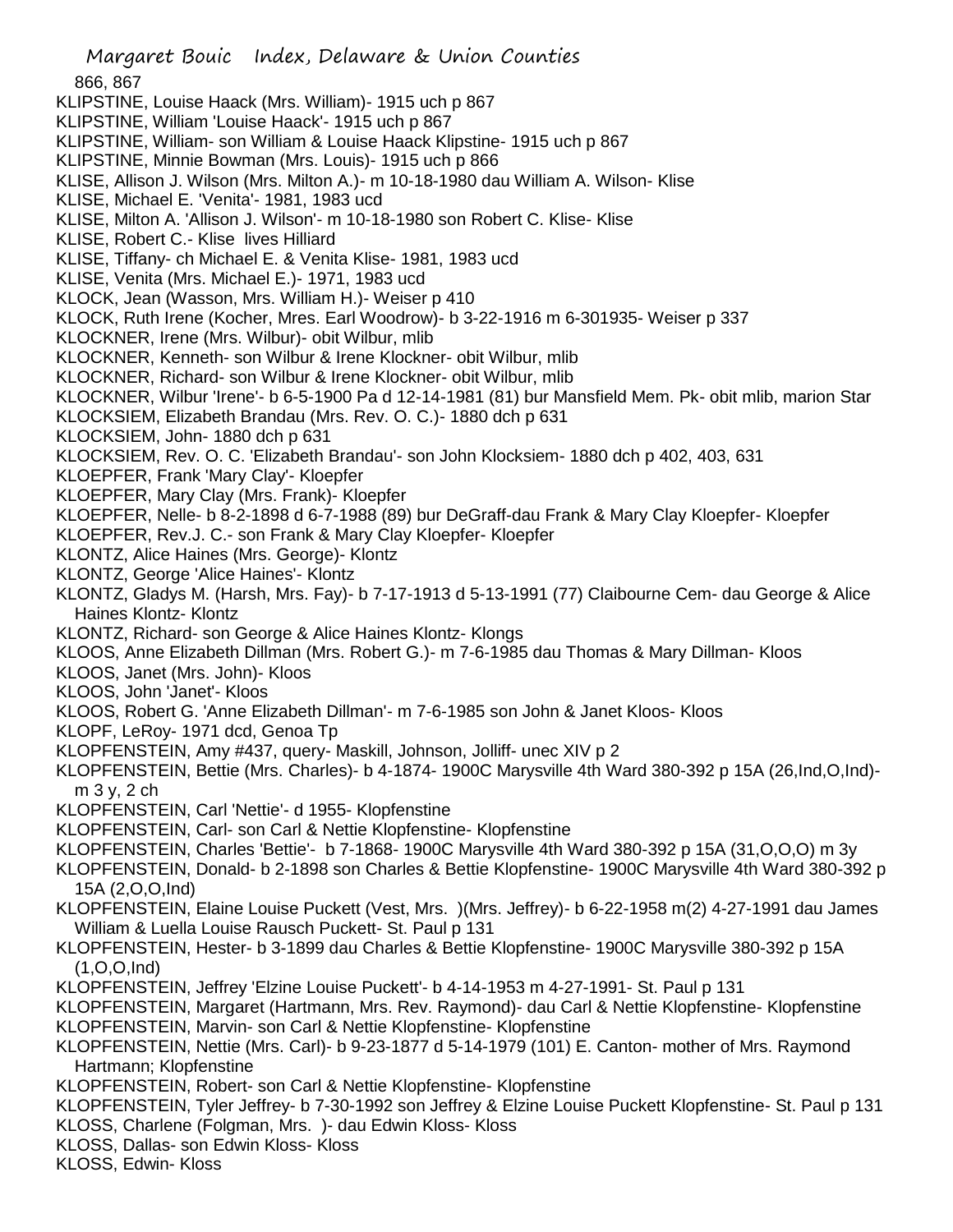- KLOSS, James C. d 6-4-1983 (55) son Edwin Kloss- Kloss
- KLOSS, Marilyn (Adkins, Mrs. )- dau James C. Kloss- Kloss
- KLOSS, Richard- son Edwin Kloss- Kloss
- KLOTS, Mrs. Pearl- d 10-5-1953 (75) Klots
- KLOTTS, Mary- b 1974 dau Ronald L. & Rebecca E. Klotts- 1977 ucd
- KLOTTS, Pearl Z. 'Viola DeWitt'- Klotts
- KLOTTS, Rebecca Ellen Bliss (Mrs. Ronald Lee)- m 11-15-1971 dau Emerson Bliss- Klotts;1977 ucd
- KLOTTS, Ronald Lee 'Rebecca Ellen Bliss'- m 11-15-1971 Klotts; 1977 ucd
- KLOTTS, Tony- b 1972 son Ronald & Rebecca E. Klotts- 1977 ucd
- KLOTTS, Viola DeWitt (MRs. Pearl Z.)- d 10-1953 bur Union Cem dg 10-5-1953- Klotts
- KLOTZ, Carolne Seip (Mrs. Jeremiah)- d 1887dumch p 152
- KLOTZ, Christina (Klupfel, Mrs. Roland Werner)- b 12-30-1903 m 12-5-1925- Weiser p 199
- KLOTZ, David- son Paul Rausch & Dorothy West Klotz- Rausch 175221, III p 303
- KLOTZ, Dorothy West (Mrs. Paul Rausch)- Rausch (17522) III p 303
- KLOTZ, Eileene- dau Robert & Elizabeth Rausch Klotz- Rausch 1751 II p 278
- KLOTZ, Elizabeth Rausch (Mrs. Robert)- b 2-18-1874 dau Johannn Peter & Elizabeth Scheiderer Rausch-Rausch 175 II p 275
- KLOTZ, Grant- twin son Dr. Robert E. & Jean Klotz- Rausch 175213. III p 303
- KLOTZ, James- twin son Dr. Robert E. & Jean Klotz- Rausch 175212 III p 303
- KLOTZ, James P.- d 4-2-1972 (62) Klotz
- KLOTZ, Jean (Mrs. Dr. Robert E.)- Rausch (17521), II p 278
- KLOTZ, Jeremiah 'Caroline Seip'- dumch p 152, 153
- KLOTZ, Paul Rausch 'Dorothy West'- son Paul Klotz- Rausch 17522, III p 303
- KLOTZ, Paul-son Robert & Elizabeth Rausch Klotz- Rausch 1752,II p 278
- KLOTZ, Dr. Robert B.- b 10-26-1871 son Jeremiah & Coraline Seip Klotz- dumch p 152
- KLOTZ, Robert 'Elizabeth Rausch'- Rausch (175) II p 275
- KLOTZ, Dr. Robert E. 'Jean'- son Paul Klotz -Rausch 17521, III p 202
- KLOTZ, Robert- son Dr. Robert E. & Jean Klotz- Rausch 175211
- KLOUSER, Charles Richard- b 4-3-1944 son Herman & Marie Elizabeth Wiest Klouser- Weiser p 199
- KLOUSER, Dennis Lee- b 10-13-1945 son Herman & Marie Elizabeth Wiest Klouser- Weiser p 402
- KLOUSER, Herman 'Marie Elizabeth Wiest'- b 9-27-1912 m 12-24-1940- Weiser p 402
- KLOUSER, Kermit Woodrow- b 6-16-1942 son Herman & Marie Elizabeth Wiest Klouser- Weiser p 402
- KLOUSER, Marie Elizabeth Wiest (Mrs. Herman)- b 11-12-1917 m 12-24-104-- dau Darius Jacob & Ida Witmer Wiest- Weiser p 402
- KLUG, Cory Scott- b 9-6-1989 son Mike & Argreta Ann Burger Klug- St. Paul p 7, 27
- KLUG/KLUNG, Isabel (Mrs. Russell E.)- 1964, 1969, 1981, 1980 dcd
- KLUG, Katelyn Marie- b 9-24-1991 dau Mike & Bargreta Ann Burger Klug- St. Paul p 7, 27
- KLUG, Margreta Ann Burger (Mrs. Mike)- b 1-4-1954 m 10-8-1988 dau John & Naomi Finkenbiner Burger- St. Paul p 7, 27
- KLUG, Mike 'Margreta Ann Burger'- b 7-29-1959 m 10-8-1988- St. Paul p 7, 27

KLUG, Myrtle (Rausch, Mrs. Oscar W. P.)- b 12-24-1905 m 6-18-1924- Rausch 1444 II p 271; St. Paul p 89 KLUG, Russell E. 'Isabel'- 1964, 1969, 1971 dcd

- KLUMP, Charles James 'Lulu Vola Rabold'- b 4-4-1876 m 4-4-1900 d 8-10-1944- Weiser p 717
- KLUMP, Garold W. 'Mary Margaret'- d 8-31-1977 (55) bur Lancaster- son Walter Klump- Klump
- KLUMP, Garold W.Jr. 'Stella Jo Harris'- m 5-31-1970 son Garold Klump- Klump
- KLUMP, Hazel Irene- b 7-3-10-4 d 2-3-1907 dau Russell Albert & Ruth Elizabeth Paxton Dear Klump- Weiser p 717
- KLUMP, Janine (Nincehelsor, Mrs. )- dau Garold W. & Mary Margaret Klump- Klump
- KLUMP, Jeannette (Hale, Mrs. )- dau Garold W. & Mary Margaret Klump- Klump
- KLUMP, Jennifer (Ackley, Mrs. )- dau Garold W. & Mary Margaret Klump- Klump
- KLUMP, Judith (Price, Mrs. )- dau Garold W. & Mary Margaret Klump- Klump
- KLUMP, Kathleen (Schultz, Mrs. )- dau Garold W, & Mary Margaret Klump- Klump
- KLUMP, Linda (Jaynes, Mrs. )- dau Garold W. & Mary Margaret Klump- Klump
- KLUMP, Lulu Viola Rabold (Mrs. Charles James)(Mauer, Mrs. Jerome)- b 12-3-1879 (1) 4-4-1900 (2) 4-4-1912
- d 2-16-1951 dau Wellington Peter & Mart Agnes Reedy Rabold- Weiser p 717
- KLUMP, Lyla Lee (Montgomery, Mrs. )- dau Walter Klump- Klump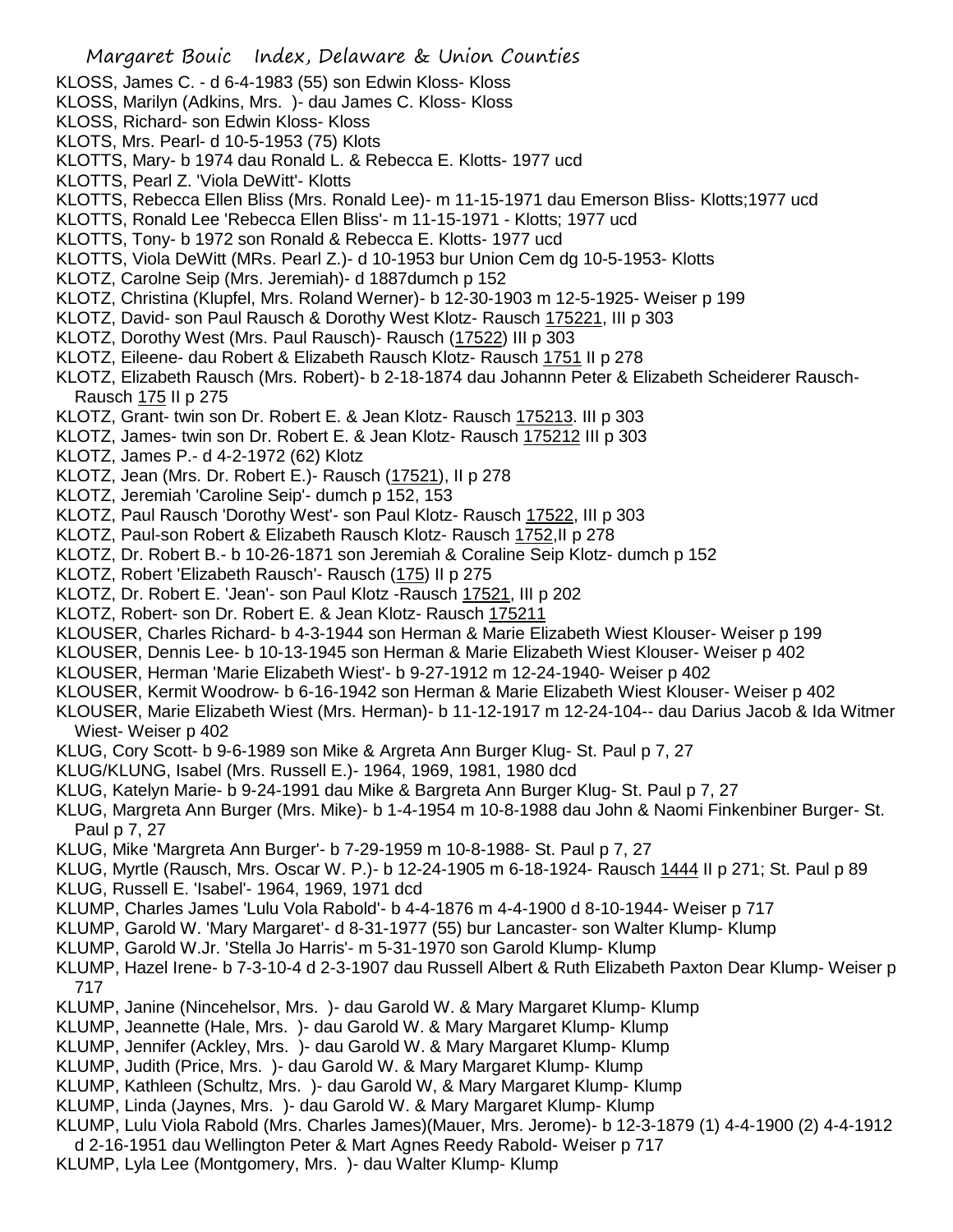KLUMP, Mary Margaret (Mrs. Garold W.)- Klump

- KLUMP, Russell Albert 'Ruth Elizabeth Paxton Dear'- b 2-20-1901 m 9-9-1945- son Charles James & Lulu Viola Rabold Klump Weiser p 717
- KLUMP, Ruth ElizabethPaxton (Dear, Mrs. )(Mrs. Russesll Albert)- b 3-22-1904 m 9-9-1945- Weiser p 717
- KLUMP, Stella Jo Harris (Mrs. Garold W.)- m 5-31-1970- Klump
- KLUMP, Watler- Klump
- KLUMSTRA, Harriet (Weiser, Mrs. Charles Henry)- Weiser p 520
- KLUNK, Alma Rengert (Mrs. )- dau Mae Rengert- Klunk
- KLUNK, Diana (Wagner, Mrs. )- dau Alma Rengert Klunk- Klunk
- KLUNK, Eileen (Hall, Mrs. )- dau Alma Rengert Klunk- Klunk
- KLUNK, Linda (Mermann, Mrs. )- dau Almer Rengert Klunk- Klunk
- KLUNK, Nancy (Mead, Mrs. )- dau Alma Rengert Klunk- Klunk
- KLUNK, Richard- son Alma Rengert Klunk- Klnk
- KLUPFEL, Christina Klotz (Mrs. Roland Werner)- b 12-30-1903 m 12-5-1925- Weiser p 199
- KLUPFEL, Clementine Sophie (Noltenius, Mrs. Eberhard)- b 12-15-1884 m 4-25-1905 d 3-18-1951 dau Karl & Eliza Henrietta Emily Schrader Klupfel= Weiser p 199
- KLUPFEL, Eliza Henrietta Emily Schrader (Mrs. Karl)- b 8-6-1861 m 3-11-1884 d 11-25-1932 dau Hermann Wilhelm Georg Schrader- Weiser p 199
- KLUPFEL, Franziska (Schwab, Mrs. Hermann Christoph)- b 6-26-1893 m 6-18-1917 div- Weiser p 194
- KLUPFEL, Karl 'Eliza Henrietta Emily Schrader'- b 10-31-1846 m 3-11-1884 d 6-23-1909- Weiser p 199
- KLUSSMAN, Park- McKitrick p 224
- KLUSSMAN, Patricia Ann Park (Mrs. William Paul)- b 2-20-1933 m 6-6-1953 dau Joseph Kina & Lois Elizabeth McKitrick Park- McKitrick p 224
- KLUPFEL, Roland Werner 'Christina Klotz'- b 4-18-1887 m 12-5-1925 d 8-10-1945- son Karl & Eliza Henrietta Emily Schrader Klupfel- Weiser p 199
- KLYNE, Ruth H.- 1959, 1962, 1967, 1971, 1973, 1975, 1977, 1979, 1981, 1983, 1991 ucd
- KLYNE, ---(Bumgartner, Mrs. )- dau Harvey Bumgartner- dg 8-6-1907, Cry Ab p 60
- KNABLE, Byron- gored by bull (55) dg 4-8-1890, Cryder Abstrace p 13
- KNAEBEL, Kent S. 'Pamela K.'- 1991 ucd
- KNAEBEL, Pamela K. (Mrs. Kent S.)- 1991 ucd
- KNACHAEL, Joseph- uca p 104
- KNACHEL, --b 11-15-1886 Thompson Tp son Samuel & Artimace Smith Knachel- dcb
- KNACHEL, Amos I.- b 12-28-1898 Thompson Tp son Carden & Mary Fryman Knachel- dcb
- KNACHEL, Anna (Mrs. Enoch)- 1880C Claibourne Tp 63-66 p 193B (19,O,O,O)
- KNACHEL, Anna L.- b 3-29-1872 Thompson Tp dau Samuel & Allemha Smith Knachel- dcb
- KNACHEL, Arthimesa Smith (Mrs. Samuel)- Knachel
- KNACHEL, Catherine Smith- dau Jacob Smith- dcw Bk 3 p 230
- KNACHEL, Charles- son Samuel & Arthimes Smith Knachel- Knachel
- KNACHEL, Corda- son Samuel & Arthimesa Smith Knachel- Knachel
- KNACHEL, Edna Elma (Turner, Mrs. Richard E.)- b 8-7-1908 m 8-23-1929 d 12-2-1991 (83) Prospect Cemdau Levi & Lena Pearl Russell Knachel- Knachel
- KNACHEL, Edna Haberman (Mrs. Purl)- c 1962- Knachel
- KNACHEL, Enoch 'Anna'- 1880C Claibourne Tp 63-66 p 193B (24,O,O,O)
- KNACHEL, George 'Jane Mitchell'- m 2-26-1863 ucm 3409
- KNACHEL, Jacob- b PA d 2-22-1886 (64-6-10) dcdeaths; delge VI p 50; Thomp. Tp
- KNACHEL, Jane Mitchell (Mrs. George)- m 2-26-1863 ucm 3409
- KNACHEL, J. 'M'- Powell 302
- KNACHEL, John- B. 7-1879 son Enoch & Anna Knachel- 1880C Claibourne Tp 63-66 p 192 (11/12,O,O,O)
- KNACHEL, Joseph- 1883 uch IV p 519
- KNACHEL, Lena Pearl Russell (Mrs. Levi)- b 5-4-1880 m 11-14-1901 d 1-26-1969 Prospect Cem- dau Gordon & Abbie Graham Russell- Knachel
- KNACHEL, Leslie- b 9-12-1891 Thompson Tp son Levie & Dora Porterfield Knachel- dcb
- KNACHEL, Levi 'Lena Pearl Russell'- b 11-12-1877 m 11-14-1901 d 4-5-1965 Prospect Cem- son Samuel & Arthimesa Smith Knachel- Knachel
- KNACHEL, M. (Mrs. J.)- Powell 302
- KNACHEL, Maud Alice- b 3-2-7-1882 Thompson Tp dau Enoch & Mary J. Irwin Knachel- dcb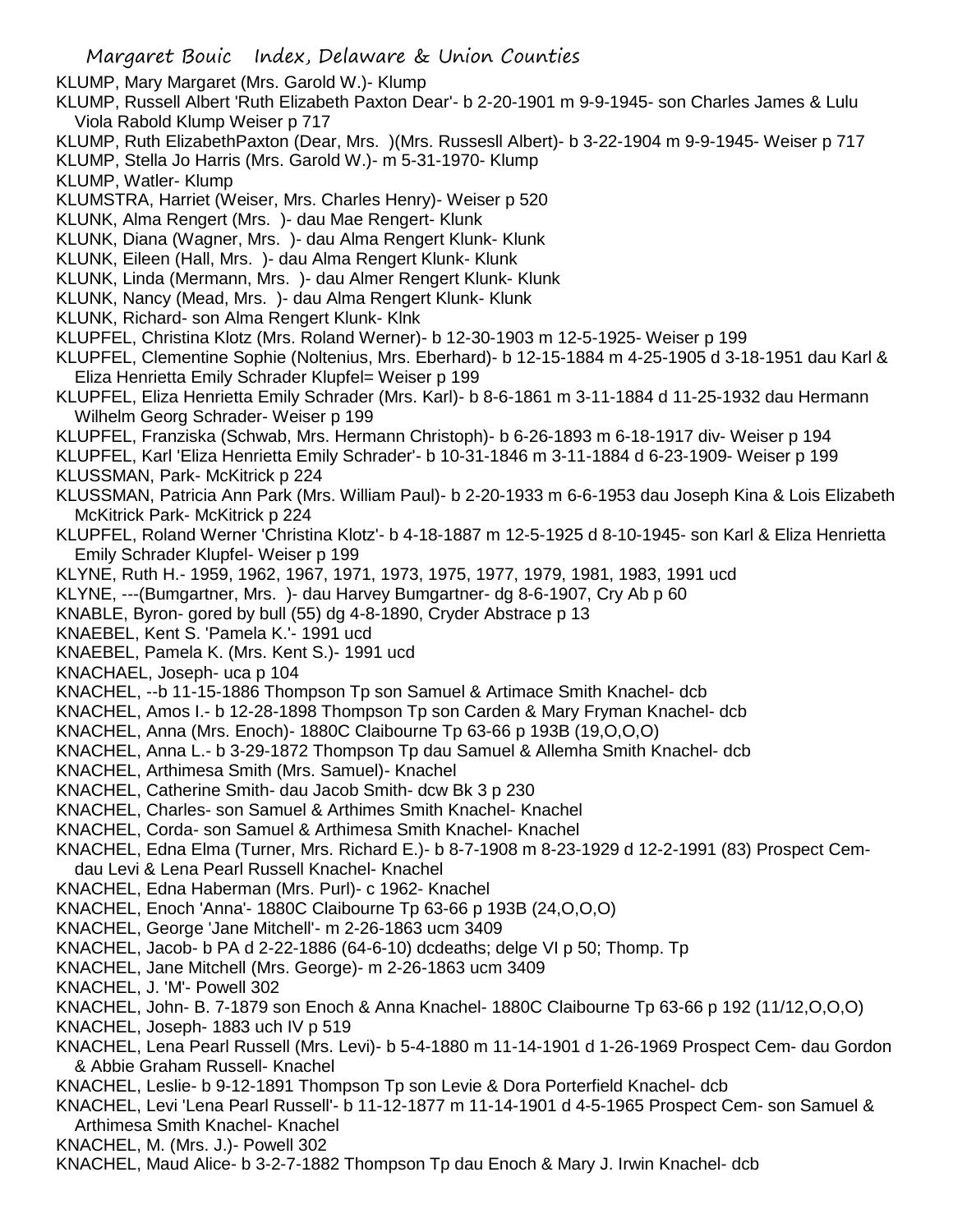- KNACHEL, Mayme Fryman (Mrs. )- dau Samuel Fryman- dg 10-29-1901, Cryder Abstract p 105
- KNACHEL, Nettie (Hartman, Mrs. Walter)- 1985 uch p 17
- KNACHEL, Oliver Etney- d 6-1855 (3y17d) son L. & P.- Brown Graveyard, Prospect Tp, Powell 300
- KNACHEL, Purl/Perl 'Edna Haberman'- b 10-1-1886 d 4-13-1971 son Samuel & Arthimesa Smith Knachel-Knachel
- KNACHEL, Rosann- d 9-1852 (1-9-4) Prospect Cem, Powell 302
- KNACHEL, Samuel 'Arthimesa Smith'- Knachel
- KNACHEL, William- b 5-21-1881 Thompson Tp son Samuel & Artie M. Smith Knachel- dcb
- KNACHOL, Mary (Howison, Mrs. Joshua Haywood)- m 1859 d 10-3-1887- owison 162
- KNACK, Gwendolyn I.- b 1905 d 1980 Byhalia Cem, lptw p 131, Mother
- KNAGGS, Janet E. (Mrs. William H.)- 1975, 1977, 1979, 1981 ucd
- KNAGGS, Jennifer- b 1965 dau William H. & Janet Knaggs- 1975, 1977, 1979, 1981 ucd
- KNAGGS, Karen- b 1963 dau William H. & Janet Knaggs- 19975, 1977, 1979, 1981 ucd
- KNAGGS, Manda- b 1979 dau William H. & Janet Knaggs- 1979, 1981 ucd
- KNAGGS, William H. 'Janet E.'- 1975, 1977, 1979, 1981 ucd
- KNAGGS, William- b 1971 son William H. & Janet Knaggs- 1975, 1977, 1979, 1981 ucd
- KNAGI, Elizabeth (Mrs. John)- 1883 uch V p 546
- KNAGI, Elizabeth (Orders, Mrs. Jonas)- dau John & Elizabeth Knagi- 1883 uch V p 546
- KNAGI, John 'Elizabeth'- 1883 uch V p 546
- KNAGS, william- Nash p 159
- KNAKE, Mary (Steege, Mrs. Conrad)- 1883 uch V p 257
- KNALL, Barbara (Finks, Mrs. )- dau Philip A.,Sr & Barbara Knall- Knall
- KNALL, Barbara (Mrs. Philip A.,Sr.)- Knall; 1961, 1964 dcd
- KNALL, Elihu- 1915 uch p 406
- KNALL, Herbert- son Philip A.,Sr. & Barbara Knall- Knall
- KNALL, Howard- son Philip A.,Sr & Barbara Knall- Knall
- KNALL, Philip A.,Sr. 'Barbara'- d 12-6-1965 (66) St. Joseph's Cem- Knall; 1961, 1964 dcd
- KNALL, Philip A.- son Philip A.,Sr. & Barbara Knall- Knall
- KNALL, Roberta (Johnson, Mrs. )- dau Philip A.Sr. & Barbara Knall- Knall
- KNALL, Theresa (Moore, Mrs. )- dau Philip A.,Sr. & Barbara Knall- Knall
- KNAP, Alburtes 'Lydia Slye'- m 3-17-1842 unec IX p 56
- KNAP, Cyntha (Norton, Mrs. Solomon)- m 5-21-1816 Madison Co unec XI p 29
- KNAP, Elihue 'Kezia Norton'- m 1-1-120 Madison Co, unec IV p 51, XI p 54
- KNAP, Elizabeth- 1870C Taylor Tp 108-102 p 13 931,o)
- KNAP, Frances C. Allen (Mrs. Jacob)- m 1-1-1846 Madison Co, unec X p 18
- KNAP, Jacob 'Frances C. Allen'- m 1-1-1846 Madison Co, unec X p 18
- KNAP, Mary (McLung, Mrs. John H.)- m 5-3-1821 Madison Co unec IV p 52
- KNAPP, Kezia Norton (Mrs. Elihue)- m 1-1-1820 Madison Co unec IV p 51
- KNAPP, ----1908 dch 92
- KNAPP, infant b 5-18-1869 Lib. Tp dau Wilson S. & Lucy E. Knapp dcb
- KNAPP, Mr.- 1835 men p 381 #107 p 67 Liberty Tp, Delaware Co
- KNAPP, Abigail (Lyon, Mrs. )- dau Shubol & Mary Knapp- 1850C Liberty Tp Del. Co 1636 p 107 (8,); dg 11- 20-1906, 6-7-1907, Cryder Ab p 132, 47
- KNAPP, Dr. A. D.- Asbury Church dg 11-27-1896, 8-10-1897, 10-12-1897, 2-15-1898, 3-15-1899, 7-25-1899- Cryder Ab p 93, 123, 131, 144, 190, 215, 208, 222
- KNAPP, ---(Mrs. Rev. A. D.) d Cleveland- dg 7-16-1907, Cryder Ab p 55
- KNAPP, Alan S. W.- adm of Lucas Thomas- Olentangy Gaz. 10-21-1853 Cry Ab p 132
- KNAPP, Alfred- 1835 men p 12 #114 p 15 Bennington Tp
- KNAPP, Alice (Mrs. James)- Knapp
- KNAPP, Allen P.- son Shubal & Mary Knapp- 1850C Liberty Tp Del. Co 1636 p 107 (11,O)
- KNAPP, Almira- 1860C Brown Tp 810-777 (50,Vt)
- KNAPP, Alvera (Smith, Mrs. Charles Wesley)- delge X p 41
- KNAPP, Amanda (Mrs. Elmer)(Neville, Mrs. )- Knapp
- KNAPP, Amanda- dau Milton A. Knapp- Knapp
- KNAPP, Amanda- dau Milton A. Jr. & Sandra Wigg Knapp,- Knapp
- KNAPP, Ame (Mrs. Elihu)- d 9-25-1833 (68) Plain City Cem R8, unec VIII p 5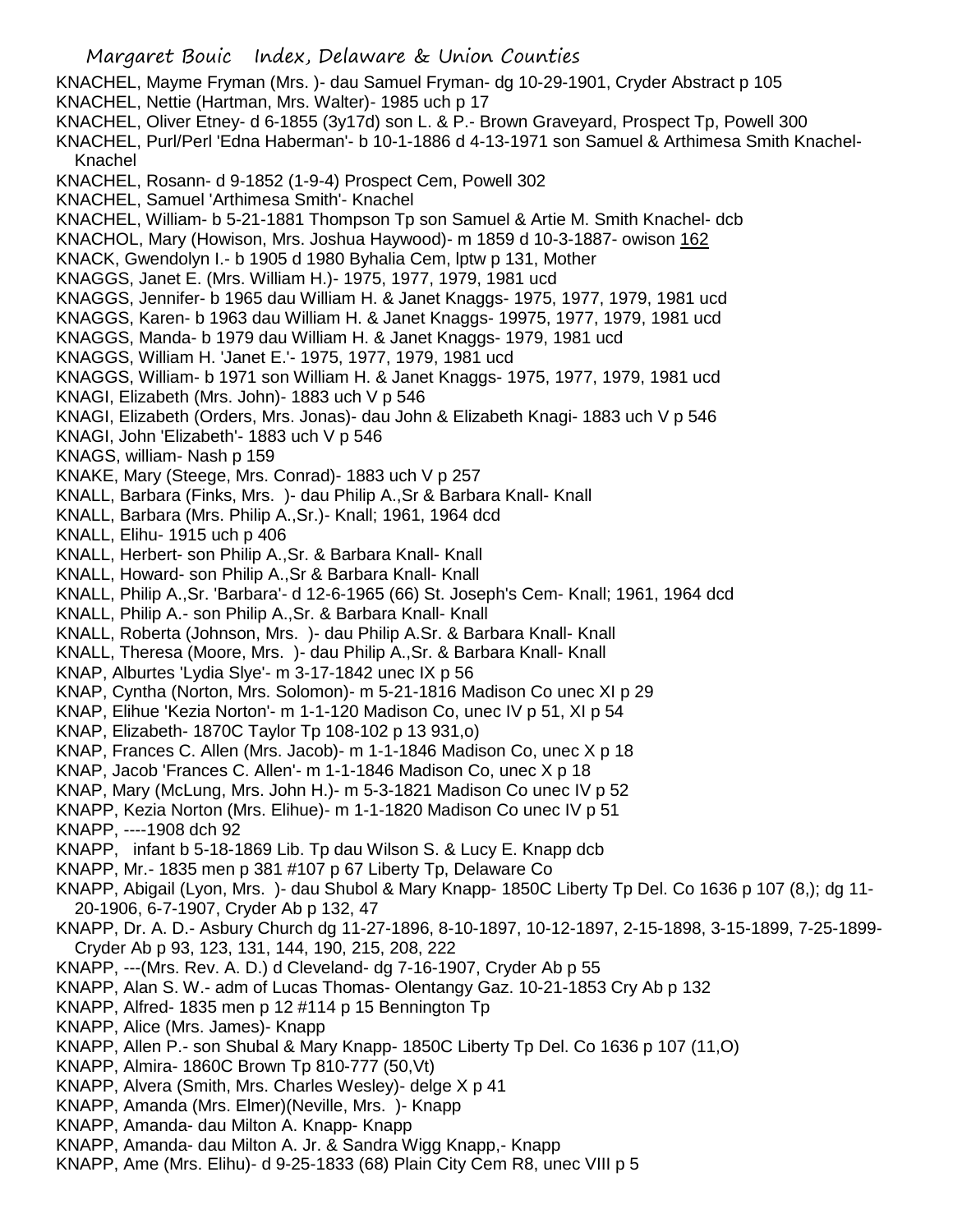- KNAPP, Amy (Moore, Mrs. James L.)- m 2-22-1846 Madison Co, unec X p 27
- KNAPP, Andrew F.- Pabst Pion II p 259
- KNAPP, Andy- brother Margaret Knapp Lovell- 1985 uch p 145
- KNAPP, Ann G. (Mrs. OIiver W.)- d 4-2-1975 (50) Kingwood Mem. Pk- Knapp; 1971 dcd
- KNAPP, Anne (Philbrook/Philbrick, Mrs. Thomas)- m 1647 d 5-17-1667 dau Deacon William Knapp- Shipps p 25
- KNAPP, A. W.- Pabst 1 p 60; adm of Lucas Thomas- Olentangy Gaz 9-1-1854, Reed Ab p 144
- KNAPP, Barbara K.- 1969, 1971 dcd, Kingston Tp
- KNAPP, Beatrice Elenor Marie Heller (Mrs. James)- b 9-12-1935 dau Harvey Leroy & Mabel Helen Herman Heller- Weiser p 309
- KNAPP, Betsy (Post, Mrs. )(Mrs. John)- m 7-4-1853, Reed Abstract p 119
- KNAPP, Betty, Miss- lpc p 16
- KNAPP, Betty J. (Mrs. Milton A.)- Knapp; 1964, 1969 dcd
- KNAPP, Bill- 1962 lived with John D. & Linda L. Heath- 1977 ucd
- KNAPP, Bill- restaurant- delge V p 29, VI p 16, 35, 44
- KNAPP, Carol J. (Mrs. Robert L.)- 1961 dcd
- KNAPP, Carole (Link, Mrs. )- dau Oliver W. & Ann C. Knapp- Knapp
- KNAPP, Caroline K/T (Jarvis, Mrs. Henry J.)- m 10-16-1851 dcm dau Shubael W. & Mary Knapp- 1908 dch 821; 1850C Liberty Tp Del Co 1636 p 107 (24,O); 10-16-1851 Olen. Gaz, Reed Ab p 112; dg 11-20-1906 Cry Ab. p 132
- KNAPP, Carolyn Liedtke (Mrs. Stephen)- m 3-27-1993 dau Leonard & RoseMarie Liedtke- Knapp
- KNAPP, Celia Eva (Shields, Mrs. Charles M.)- b 2-15-1900- 1985 uch p 25, 37, 126
- KNAPP, Celia K. (Sheets, Mrs. Jacob)- b 9-4-1823 m 4-29-1846 dcm d 4-17-1903 dau Shubael W. & Mary H. Thompson Knapp- 1880 dch p 818; dg 8-3-1894 dg 4-21-1903 Cry Ab p 176, 181
- KNAPP, Charles- b 1953- son Charles D. & Zereha V. Knapp- 1969 dcd
- KNAPP, Charles D. 'Zereha V.'- 1969, 1971 dcd
- KNAPP, Charles E.- 1977 uce
- KNAPP, Christopher- son Milton A.,Jr. & Sandra Wigg Knapp- Knapp
- KNAPP, Chuck- son Frank & Linda Knapp- 1959 ucd (7m)
- KNAPP, Cindy darlene- b 8-17-1960 dau Roger & Patricia Ann Weimer Knapp- Rausch 1821112 III p 305
- KNAPP, Colleen- b 1959 dau Charles D. & Zereha V. Knapp- 1969 dcd
- KNAPP, Cyrus- 1826 Oxford Tp, delge VI p 71
- KNAPP, Dan L.- 1977 ucd
- KNAPP, Daniel- son Edward Knapp- Knapp
- KNAPP, Danny 'Mary'- son Frank & Linda Knapp- 1959(3), 1979, 1981 ucd
- KNAPP, Deborah Lynn- b 8-20-1958 dau Roger & Patricia Ann Weimer Knapp- Rausch 1821111 III p 305
- KNAPP, Delia L. Andrews (Mrs. H. B.)- m 5-11-1854 dcm, niece of Laura P. Harter, dcw Bk 4 p 292; separated 6-1892, dg 11-20-1906 Cay Ab p 132, Reed Ab p 140
- KNAPP, Diane (Hibbett, Mrs. )- dau Oliver W. & Ann G. Knapp- Knapp
- KNAPP, Donald- 1961 dcd, lived with harry & Gladys Knapp, cs
- KNAPP, Donald 'Mary'-1981 ucd
- KNAPP, Doris Miller (Mrs. Roy R.)- b 7-30-1911 d 3-29-1984 (73) bur Grand Praire Cem, Marion- dau Ray E. & Grace E. Houk Miller- Knapp
- KNAPP, Dorothy (Davidson, Mrs.Robert)- dau Roy R. & Doris Miller Knapp- Knapp
- KNAPP, Dulaney (Larkin, Mrs. Nelson J.)- m 3-19-1843 Madison Co unec IX p 66
- KNAPP, Dusty- ch Danny & Mary Knapp- 1981 ucd
- KNAPP, E.- unec VIII p 53
- KNAPP, Eden- Pabst 5 p 3
- KNAPP, Edward -b 9-23-1763 d 2-23-1821 (57y6m) Galena Cem Powell 23; Pabst 1 p 1; 1820C Sunbury Tp
- KNAPP, Electa P. (Benedict, Mrs. Smith W.)- m 1-4-1837 dcm
- KNAPP, Elias J. 'Margaret Downing'- m 8-23-1835 dcm
- KNAPP, Eliha- 1830C Darby Tp (40); unec V p 49
- KNAPP, Elihu 'Hannah Johnson'- m 2-25-1852 ucm 1772; 1883 uch V p 226, 238; 1830C Darby Tp 94 (30-40); JP, unec II p 27
- KNAPP, Elihu K. 'Ame'- d 9-5-1821 (52) Plain City Cem R8, unec VIII p 5
- KNAPP, Elihu 'Kezia''Polly''Hannah'- b 2-12-1800 d 1-29-1890 (89-11-17) Plain City Cem R9, unec VIII p 6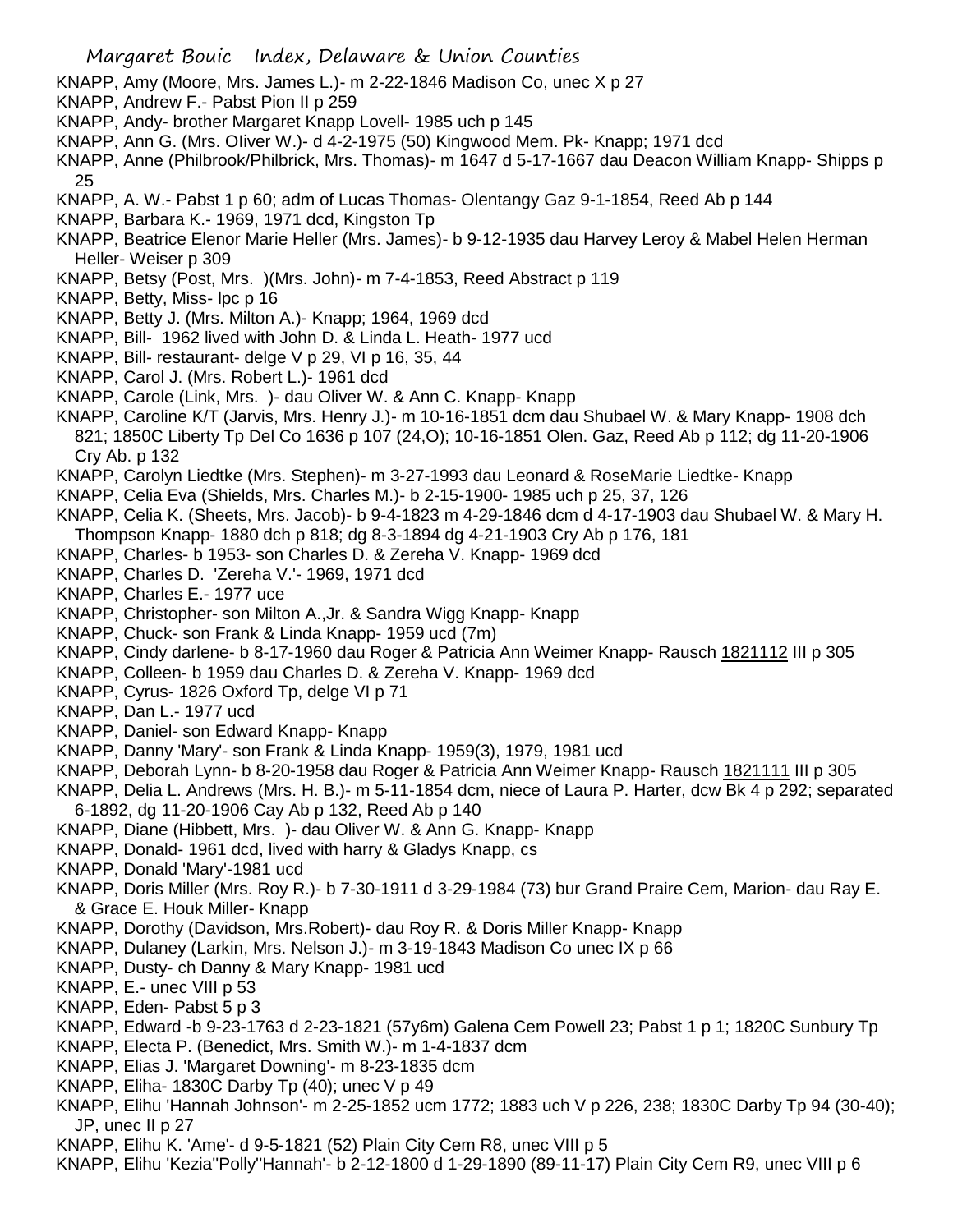- KNAPP, Elihu 'Phebe Norton Converse'- query- unec V p 58
- KNAPP, Elizabeth G.-1961, 1964, 1969, 1971, 1980 dcd; lpc p 24; music teacher
- KNAPP, Elizabeth Griswold- b 9-12-1910 dau Harlan P. & Mila Thompson Griswold Knapp- Powers p 27
- KNAPP, Elizaeth Warren (Mrs. James)- m 1654 dau John & Margaret Warren- Genther p 231
- KNAPP, Ella (Mrs. )- d 2-6-1970 (85) Knapp
- KNAPP, Elmer- Knapp
- KNAPP, Esther (Mrs. Edward)(Skell, perhaps Mrs. Belden)-
- KNAPP, Forest- 1908 dch 190
- KNAPP, Frank D.'Linda'- 1959, 1962, 1975, 1977, 1979, 1981 ucd
- KNAPP, Gary #607- delge X p 38
- KNAPP, Garry C.- son Roy R. & Doris Miller Knapp- Knapp
- KNAPP, Gladys (Mrs. Harry)- 1961, 1964, 1969, 1971 dcd
- KNAPP, Glenn E.- son Roy R. & Doris Miller Knapp- Knapp
- KNAPP, Grace (First, Mrs. Paul)- dau Roy R. & Doris Miller Knapp- Knapp
- KNAPP, Hannah Johnson (Mrs. Elihu)- m 2-25-1852 ucm 1772 d 2-7-1854 (51-6-10) Plain City Cem R9, unec VIII p 6
- KNAPP, Harlan Page 'Mila Thompson Griswold'- b 10-26-1866 m 11-25-1902 d 5-24-1956 son Wilson S. & Lucy Elizabeth Cellar Knapp- Powers p 24; lpc p 14, 24; 1870C Liberty Tp, Del Oakdale Cem 391 (3); dg 12-30-1902, 10-24-1902, Cryder Ab p 158, 163
- KNAPP, Harley P.- 1908 dch 427; Liberty p 1; lpc p 13, 18; dg 6-7-1907, Cryder Abstrace p 47
- KNAPP, Mrs. Harley P.- Liberty p 2
- KNAPP, Harriett- dau Shubael W. & Mary Hull Thompson Knapp- 1850C Liberty Tp Del Co 1636 p 107 (5,O)
- KNAPP, Harry 'Gladys'- 1961, 1964, 1969, 1971 dcd
- KNAPP, Heber B. 'Delia L. Andrews'- b 9-23-1830 m 5-11-1854 dcm. div 6-1892 d 11-15-1906 (76-1-22) Green Mound Cem- son Shubal & Mary Knapp- dg 11-20-1906, Cry Ab p 132, 133; Olentanty Gaz 5-19- 1854, Reed Ab p 140
- KNAPP, Helen K. (Roberts, Mrs. )- dau Ella Knapp- Knapp
- KNAPP, Helen (White, Mrs. William Wesley)- b 7-2-1845 m 1873 d 8-15-1887 dau Shubael W. & Mary Hull Thompson Knapp- White (182); dcq John Stanley Humes 7; dcc Richard Humes 11; dumch p 295; 1850C Liberty Tp Del Co 1636 p 107 (5,O)
- KNAPP, Hellen- 1870C Brown Tp 243 (24)
- KNAPP, Horace S.- publisher, d recently dg 1-25-1883, Cryder Ab p 77
- KNAPP, Ira 'Nancy Ann tilbury'- b 1847 d 1915 ped Kirk Robert Sellman #125 18, unec VIII p 43
- KNAPP, Jacob- hadc p 58 Westfield Tp; 1835 men p 65 #119 p 122 Westfield Tp
- KNAPP, James 'Alice'- Knapp
- KNAPP, James 'Beatrice Elenor Marie Heller'- Weiser p 309
- KNAPP, James- d 9-21-1823 (5y/m20d) son Elihu & Kezia Knapp- Plain City Cem R 9, unec VIII p 6, 39
- KNAPP, James 'Elizabeth Warren'- m 1654- Genther p 231
- KNAPP, James Robert- son Milton A. & Betty J. Knapp- Knapp; 1964 dcd (16)
- KNAPP, James 'Sarrah Elizabeth Allen'- b 1831 d 1909 ped Laura Price Fields #248 26, unec XI p 7
- KNAPP, Jennie/Jean (Borden, Mrs. )- dau Milton A. & Betty J. Knapp- Knapp; 1964 dcd (12)
- KNAPP, Jennifer- 1991 ucd
- KNAPP, Jimmy- son Robert L. & Carol J. Knapp- 1961 dcd (1)
- KNAPP, John 'Betsy Post'- m 7-16-1852 Olentangy Gaz, Reed Ab p 119
- KNAPP, John C.- unec XIV p 53 (1849)
- KNAPP, John- brother Margaret Knapp Lovell- 1985 uch p 145
- KNAPP, Joseph A.- b 3-5-1870 Brown Tp---dcb
- KNAPP, Judy (Blaskis, Mrs.John)- dau Roy R. & Doris Miller Knapp- Knapp
- KNAPP, Judy (McKee, Mrs. )- dau Oliver W. & Ann G. Knapp- Knapp
- KNAPP, J. W. 'Nancy A.'- djlm p 20
- KNAPP, Kenneth- son Ella Knapp- Knapp
- KNAPP, Kezia (Mrs. Elihu)- d 2-18-1832 (30-8-31)- Plain City Cem R 9, unec VIII p 6
- KNAPP, Lana Rufina- d 9-17-1845 (4-3-8) dau Elihu & Polly Knapp- Plain City Cem R9, unec VIII p 6
- KNAPP, Lennie Leota (Sellman, Mrs. Arthur Alexander)- b 1876 d 1957 dau Ira & Nancy Ann Tilbury Knapp-
- ped Kirk Robert Sellman #125 9 p 43, unec VIII p 43
- KNAPP, Linda (Mrs. Frank)- 1959, 1962 ucd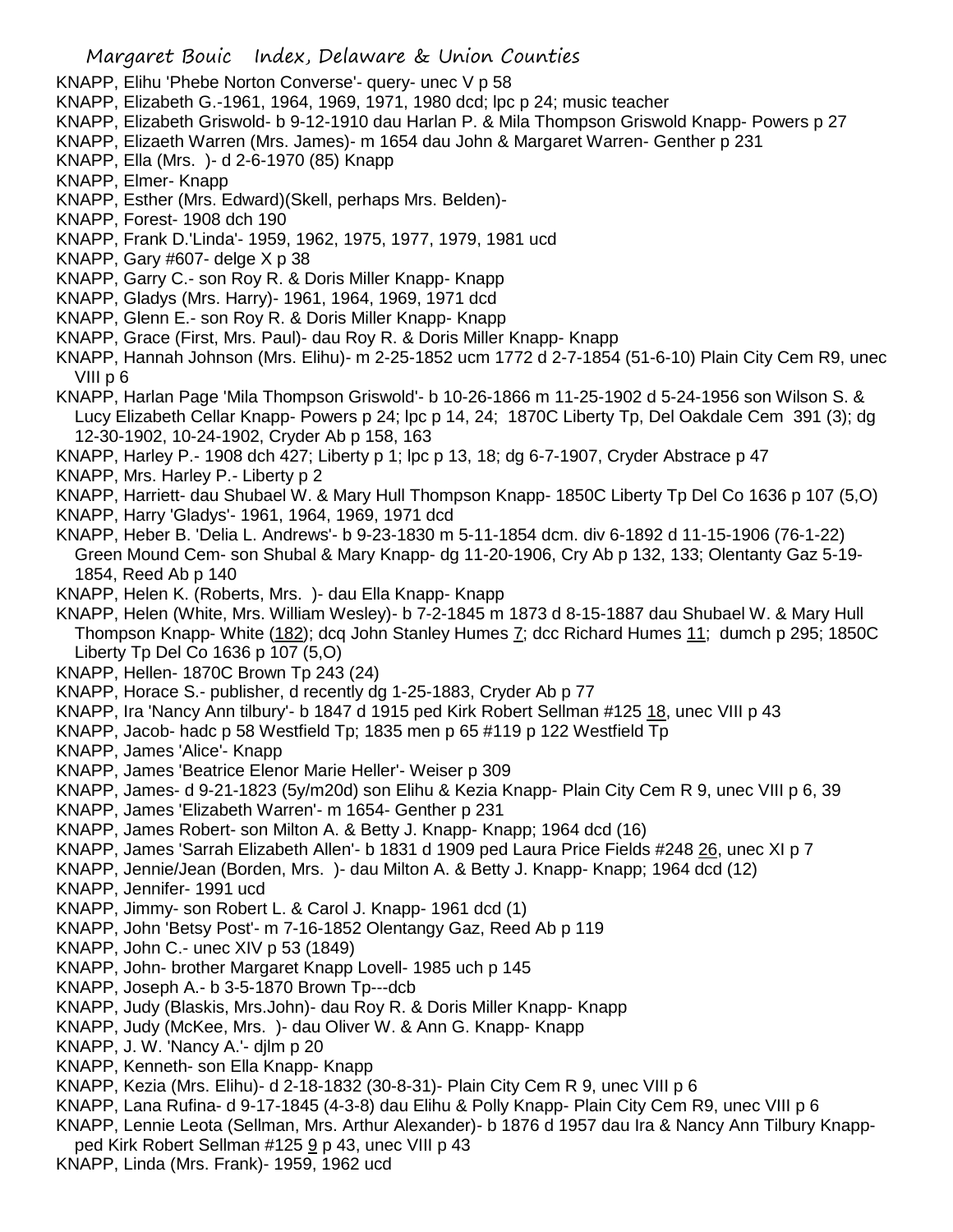- KNAPP, Linda (Mrs. Ray William)- Knapp
- KNAPP, Lowell 'Thelma G. Jividen'- m 3-28-1949- Knapp
- KNAPP, Lucy Elizabeth Cellar (Mrs. Wilson Shubal)- b 3-20-1837 m 4-6-1864 d 10-11-1902 Old Liberty Chyd p 154 dau John Flanagan & Lucy Wilson Cellar- dcc Eugene Taggart 7; Powers p 24; 1870C Liberty Tp, Del
- Co 391 (33); hadc p 107; dcdeaths; dg 77-13-1888 Cry Ab p 197, dg 10-24-1902 Cryu Ab p 158, 159 KNAPP, Lucy Wilson (Taggart, Mrs. James Evans)- b 1-5-1872 m 10-20-1892 d 3-5-1962 dau Wilson Shubal
- & Lucy Elizabeth Cellar Taggart- dcc Eugene Taggart 3; Powers p 27; dc 10-24-1902 Cryder Ab p 159, dcb KNAPP, Lydia Slye (Mrs. Alburtes)- m 3-17-1842 unec IX p 56
- KNAPP, M.- from Vt. Franklin Chron 9-18-1820, Reed Ab p 36
- KNAPP, Maggie (Steitz, Mrs. Michael)- m 1855 1880 dch p 673; Powell 298
- KNAPP, Mahala (Beardslee, Mrs. Tolman)- 1880 dch p 697; Powell 59, 115
- KNAPP, Margaret Downing (Mrs. Elias J.)- m 8-23-1835 dcm
- KNAPP, Margaret (Lovell, Mrs. John)- b 6-28-1836- 1985 uch p 145; ped Carolin Wells Longardner #86 19, unec VI p 61
- KNAPP, Maria (Fisher, Mrs. )- dau Ray William & Linda Knapp- Knapp
- KNAPP, Mariah, Miss- d 8-26-1820 (18) dcga p 13, Franklin Chronicle, dau M. Knapp, Franklin Chronicle 9-18- 1820
- KNAPP, Martha- 1980 dcd, Scioto Tp
- KNAPP, Mary- 1870C Brown Tp 243 (81\*)
- KNAPP, Mary- d 9-18-1884 (15-4-25) Liberty Tp, dcdeaths
- KNAPP, Mary- 1870C Liberty Tp, Del Co 391 (1)
- KNAPP, Mary (Mrs. Dan)- 1979, 1981 ucd
- KNAPP, Mary (Mrs. Donald)- 1979, 1981 ucd
- KNAPP, Mary Hull Thompson (Mrs. Shubael W.)- b 9-10-1802 m 6-1822 d 7-9-1888 Old Liberty Chyd, Powell 149- dau Samuel & ELizabeth Hull Thompson- 1880 dch p 818; dcq John Stanley Humes 15; dcc Eugene Taggart 13; Pabst 8 p 36; dcw Bk 4 p 20(3) exec.; 1850C Liberty Tp Del Co 1636 p 17 (48,Conn); dg 7-13- 1888, Cry Ab p 197, dg 4-17-1903 Cry Ab p 181; dg 11-20-1906 Cry Ab p 132.
- KNAPP, Mary J. (Maine, Mrs. Sanders)- Asp (1455)
- KNAPP, Mary K.- hmp p 99; delge I p 27
- KNAPP, Mary Taylor (Mrs. Porter)- m 12-2-1830 ucm 215 d 11-29-1841 (39) Plain Cith Cem, unec VIII p 8; dau Daniel & Mary Brown Taylor- 1883 uch V p 271; unec II p 27; Genther p 98
- KNAPP, Mary- b 5-18-1869 d 10-13-1884 (15) dau Wilson S. & Lucy Elizabeth Cellar Knapp- Old Lib.
- Churchyard, Powell 154; Powers p 27; dg 10-24-1902, Cry Ab p 159
- KNAPP, Melissa- dau Milton A. Knapp- Knapp
- KNAPP, Michael- son Milton A. Knapp- Knapp
- KNAPP, Michael b 1956 son Ralph S. & Roberta Knapp- 1971, 1980 dcd
- KNAPP, Michele- b 2-3-1957 ch James & Beatrice Elenor Marie Heller Knapp- Weiser p 309
- KNAPP, Mike- son Robert L. & Carol J. Knapp- 1961 dcd (3)
- KNAPP, Mila Thompson Griswold (Mrs. Harlan Page)- b 7-6-1874 m 11-25-1902 d 5-5-1957 dau Worthington F. & Fendelia Ruth- Powers p 24, 27
- KNAPP, Milton Arthur, Jr."Mike"'Sandra Virginia Wigg'- b 3-13-1947 m 5-3-1969 d 9-4-1991 (44) Radnor Cemson Milton Arthur & Betty J. Sprouse Knapp- Knapp; 1964 dcd (17); 1980 dcd
- KNAPP, Milton Arthur 'Betty J.'''Patty Ann'- b 8-8-1925 d 9-19-1988 (63) bur Gallipolis- son Elmer & Amanda Knapp- Knapp; 1964, 1969, 1980 dcd
- KNAPP, Nancy Ann Tilbury (Mrs. Ira)- b 1848 d 1932 ped Kirk Robert Sellman #125 19, unec VIII p 43
- KNAPP, Nancy E. (Mrs. J. W.)- d 5-2-1878 (37-5-29) Price Cem, djlm p 22
- KNAPP, Norma- b 1952 dau Charles D. & Zereha V. Knapp- 1969 dcd
- KNAPP, Obadiah 'Sally'- dcq John Stanley Humes 28; dcc Eugene Taggart 24
- KNAPP, Oliver W. 'Ann C.'- Knapp; 1971 dcd
- KNAPP, Ollie- 1980 dcd
- KNAPP, O. S.- unec XII p 5,6, tailor
- KNAPP, Patricia Ann Weimer (Mrs. Roger)- m 1957 dau Kenneth & Betty Fulls Weimer- Rausch 182111 III p 305
- KNAPP, Paul O.- son Roy R. & Doris Miller Knapp- Knapp
- KNAPP, Phebe Norton (Converse, Mrs. Charles )(Mrs. Elihu) d 1-13-1869 (65-1-3) Plain City Cem, unec V p 58, VIII p 6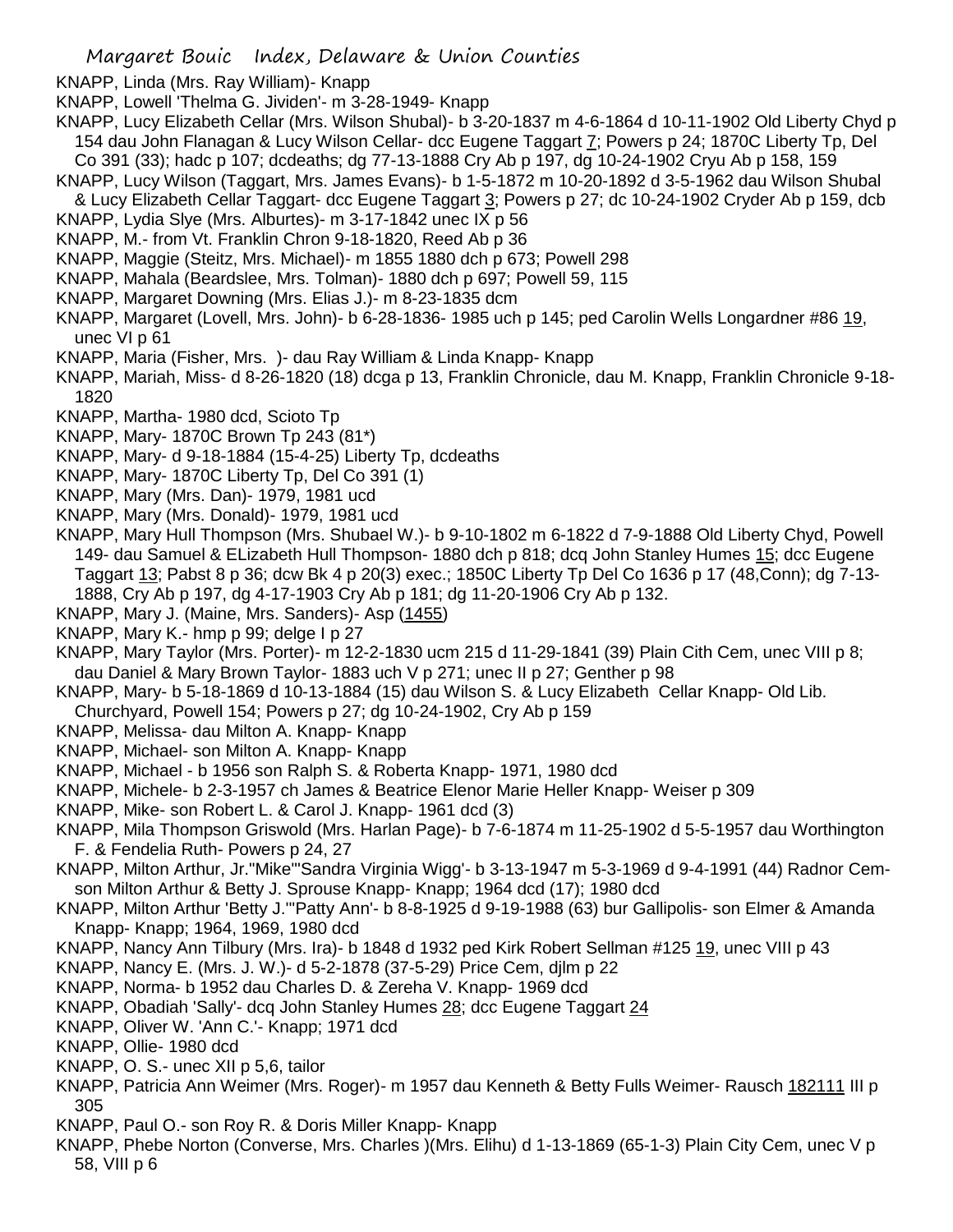- KNAPP, Phillip S.- son Roy R. & Doris Miller Knapp- Knapp
- KNAPP, Phoebe (Beach, Mrs. Melville Wesley)- Scott (23)
- KNAPP, Polly (Mrs. Elihu)- d 2-1-1846 (44-1-26) Plain City Cem, unec VIII p 6
- KNAPP, Porter 'Mary Taylor'- m 12-2-1830 ucm 215; unec II p 27, VIII p 8
- KNAPP, Ralph 'Roberta'- 1971, 1980 dcd
- KNAPP, Ray William 'Linda'- d 10-3-1978 (49) Marengo Cem son Roy Knall- Knall
- KNAPP, Rick- son Ray William & Linda Knapp- Knapp
- KNAPP, Robert L. 'Carol J.'- 1961 dcd
- KNAPP, Roberta (Mrs. Ralph)- 1971, 1980 dcd
- KNAPP, Roger'Patricia Ann Weimer'- b 9-3-1935 m 1957- Rausch (182111)
- KNAPP, Rosetta Emmaline (Dutton, Mrs. George Franklin)- b 1865 d 1937 dau James & Sarrah Elizabeth Allen Knapp- ped Laura Price Fields #248 26, unec XI p 7
- KNAPP, Sally (Mrs. Obadiah)- dcq John Stanley Humes 29; dcc Eugene Taggart 25
- KNAPP, Sally P. (Maine, Mrs. Jonas C.)- m 3-1866- Asp (1094)
- KNAPP, Samuel W.- d 11-26-1859 (65) dg 12-9-1859 Cry Ab p 9; adm of Lucas Thomas, Olentangy Gaz 9-21- 1855 Reed Ab p 156
- KNAPP, Sandra Virginia Wigg (Mrs. Milton Arthur,Jr)- m 5-3-1969 dau James E. Wigg- Knapp
- KNAPP, Sarah W. (Hammond, Mrs. John H.)- m 10-16-1851 dcm; dg 11-20-1906 Cay Ab p 132- dau Shubal & Mary Knapp- hmp p 99; 1850C Liberty Tp Del Co 1636 p 107 (22,O); Olentangy Gaz 10-24-1851 Reed Abstract p 112; dg 11-20-1906 Cry Ab p 132; dg 6-7-1907, Cry Ab p 47
- KNAPP, Sarrah Elizabeth Allen (Mrs. James)- d 1903 ped Laura Price Fields #248 27; unec XI p 7
- KNAPP, Shanda- dau Danney & Mary Knapp- 1981 ucd
- KNAPP, Shubael/Sheebal W. 'Mary Hull Thompson'- b 6-19-1794 m 6-1822 d 11-26-1859 Old Liberty Chyd, Powell 149; Freshwater p 188- son Obadiah & Sally Knapp- dcq John Stanley Humes 14; dcc Eugene Taggart 12; will dcw Bk 4 p 20(3); 1835 men p 38 #108 p 67 Liberty Tp; delge I p 29 Pabst 1 p 66, 8 p 3,6; lpc p 8, 29; hmp p 85, 99, 105;; 1850C Liberty Tp Del Co 1636 p 107 (56,Vt); Powers Pat p 160; dg 11-20- 1906 Cay Ab p 132; Reed Ab p 6, Del Patron & Franklin Chron 7-31-1822; dg 4-17-1903 Cry Ab p 181
- KNAPP, Simeon- d 8-11-150 (1-1-11) Westfield Baptist Cem, Powell 353
- KNAPP, Stephen 'Carolyn Liedtke'- m 3-27-1993 son James & Alice Knapp- Knapp
- KNAPP, Terry- son Ray William & Linda Knapp- Knapp
- KNAPP, Thelma G. Jividen (James, Mrs. )(Mrs. Lowell)- b 2-14-1917 m 3-28-1949 d 6-11-1995 (78) bur Marion- dau Harley & Mary Elizabeth Garrison Jividen- Knapp
- KNAPP, Timothy- b 1959 son Ralph S. & Roberta Knapp- 1971 dcd
- KNAPP, Deacon william- Shipps p 25
- KNAPP, Wilson Shubal 'Lucy Elizabeth Cellar'- b 3-19-1836 m 4-6-1864 d 5-20-1885 Old Liberty Chyd, Powell 154; funeral Friday dg 5-28-1885, Cry Ab p 111; 1908 dch 279, 398 son Shubal & Mary Hull Thompson Knapp- Powers p 24; dcw Bk 4 p 354(37) app.; dcc Eugene Taggart 6; 1850C Liberty Tp 1636 p 107 (14,O);
- 1870C Liberty Tp Delaware Co 326 (34\*); dg 10-24-1902 Cry Ab p 158
- KNAPP, Rev. W.- 1883 uch V p 577; Olentangy Gaz 11-25-1853, Reed Ab p 134
- KNAPP, Zereha V. (Mrs. Charles D.)- 1969, 1971 dcd
- KNAPPEN, Laurence- Pabst 2 p 78
- KNAPPENBERGER, Barbara Hentze (Mrs. )- dau Dan & Dorothy Hentz- 1985 uch p 23
- KNAPPER, Caleb 'Margart Patrick'- m 5-9-1863 ucm 3437
- KNAPPER, Catherine Marie (Marsh, Mrs. Ern(e)st Henry)- 1985 uch p 95; unec XIII p 15
- KNAPPER, Cordelia Loving (Mrs. George)- lic 11-29-1856 ucm 2488
- KNAPPER, George 'Cordelia Loving'- lic 11-29-1856 ucm 2488
- KNAPPER, George 'Melinda Poling'- m 8-18-1857 ucm 2580
- KNAPPER, Julie-dau Wesley R. Knapper- Knapper- engaged to Joseph M. Moses,Jr.
- KNAPPER, Lydia Ann (Harris, Mrs. David)- m 2-8-1865 ucm 3681
- KNAPPER, Margaret Patrick (Mrs. Caleb)- m 5-9-1863 ucm 3437
- KNAPPER, Melinda Poling (Mrs. George)- m 8-18-1857 ucm 2580
- KNAPPER, Wesley R.- Knapper
- KNAPSCHAEFER, Ann Marie (Rausch, Mrs. Bernard R. "J.R."- b 2-12-1965 m 8-15-1987 dauMr. & Mrs. John Fischer- Knapschaeffer; St. Paul p 133
- KNAPT, Elizabeth Griswold- b 9-12-1910 d 9-11-1988 (77) Old Lib Chyd- Knapt
- KNASEL, Emma Jean (Mrs. Frederick W.)- 1964, 1969 dcd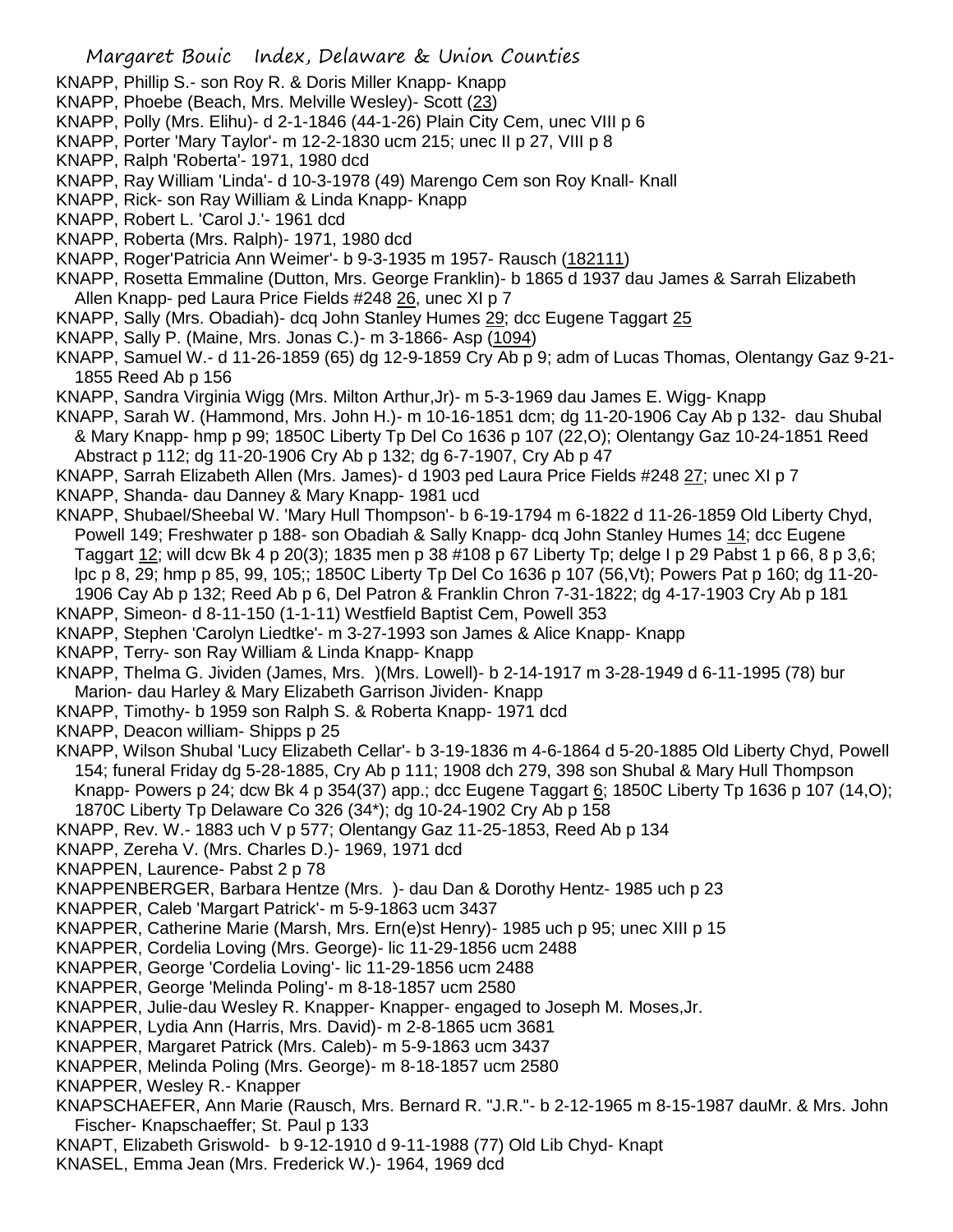- KNASEL, Frederick W. 'Emma J.'- 1964 dcd KNASEL, Theodore- b 1962 dau Frederick W. & Emma J. Knasel- 1964, 1969 dcd KNASEL, Treva- 1964 dau Frederick W. & Emma J. Knasel- 1964, 1969 dcd KNASH, Mattie- d age 30, dau Oscar F. Knash- dg 11-30-1888, Cry Ab p 209 KNASH, Oscar F.- dg 11-30-1888, Cryder Abstrace p 209 KNAUBER, Anna M. (Mrs. Donald E.)- 1964, 1969, 1971, 1980 dcd KNAUBER, Archie- b 11-7-1889 Oxford Tp son George & Dora Petit Knauber- dcb KNAUBER, Carolyn (Bowman, Mrs. Bruce)- dau George & Evelyn C. Wood Knauber- Knauber; 1964 dcd (15) KNAUBER, Cheryl Lynn- b 1966 dau Roger O. & Mary Knauber- Knauber- 1969 dcd- engaged to Richard Nolen Birchfield,Jr. KNAUBER, Connie (Patch, Mrs. George,Jr.)- dau George W. & Evelyn C. Wood Knauber- Knauber; 1964 dcd (13) KNAUBER, Connie (Mrs. Rodney D.)- 1969, 1971 dcd KNAUBER, Donald E. 'Anna M.'- son A. Earl & Marie Knauber- Knauber; 1964, 1969, 1971, 1980 dcd KNAUBER, Dora Jean (Hines, Mrs. )- sister George W. Knauber- Knauber KNAUBER, A. Earl 'E. Marie'- d 7-25-1968 (78) Marlborough Cem- Pabst 7 p 21; 1961, 1964 dcd KNAUBER, Edith (Beardsley, Mrs. )- dau A. Earl & Marie Knauber- Knauber KNAUBER, Evelyn C. Wood (Mrs. George W.)- d 7-29-1983 (60) Marlborough Cem- dau Mrs. Vivian Hendrix-Knauber; 1964, 1969, 1971, 1980 dcd KNAUBER, George W. 'Evelyn C. Wood'- d 1-2-1984 967) Marlborough Cem- son A. Earl & Marie Knauber-Knauber; 1964, 1969, 1981, 1980 dcd KNAUBER, Jane (Wood, Mrs. )- dau A. Earl & Marie Knauber- Knauber KNAUBER, Jean (Hines, Mrs. )- dau A. Earl & Marie Knauber- Knauber KNAUBER, Kathryn (Cook, Mrs. )- dau A. Earl & Marie Knauber- Knauber KNAUBER, Linda- dau Donald E. & Anna M. Knauber- 1964 dcd (16) KNAUBER, Marie (Mrs. A. Earl)- Knauber; 1961, 1964 dcd KNAUBER, Mary (Mrs. Roger)- Knauber; 1964, 1969 dcd KNAUBER, Mildred (Ward, Mrs. )- dau A. Earl & Marie Knauber- Knauber KNAUBER, Patricia- b 1952- dau Donald E. & Anna M. Knauber- 1964, 1969, 1971 dcd KNAUBER, Richard- son A. Earl & Marie Knauber- Knauber KNAUBER, Richard- b 1963 son George W. & Evelyn C. Wood Knauber- Knauber; 1964, 1969, 1971, 1980 dcd KNAUBER, Rodney D. 'Connie'- son George W. & Evelyn C. Wood Knauber- Knauber; 1969, 1971 dcd KNAUBER, Roger 'Mary'- son George W. & Evelyn C. Wood Knauber- Knauber; 1964, 1969 dcd KNAUBER, Ruby F.- b 3-9-1891 Oxford Tp son George & Dora A. Pettit Knauber- dcb KNAUBER, Russell E.- son George W. & Evelyn C. Wood Knauber- Knauber; 1964, 1969, 1971 dcd KNAUBER, Ruth (Main, Mrs. )- dau A. Earl & Marie Knauber- Knauber KNAUFF, Lorraine Clifford (Mrs. )- dau John & Bertha Reed Clifford- 1985 uch p 26 KNAUL, Bertha- dau Douglas A. & Berthie Knaul- 1959 ucd (9) KNAUL, Berthie (Mrs. Douglas A.)- 1959 ucd KNAUL, Daisy- dau Douglas A. & Berthie Knaul- 1959 ucd (14) KNAUL, Douglas A. 'Berthie'- 1959 ucd KNAUL, Janice- dau Douglas A. & Berthie Knaul- 1959 ucd (8) KNAUL, Jeremy Michael- b 8-12-1982 son Michael Allen & Pennie Lynn Wibley Knaul- Knaul; 1983, 1991 ucd KNAUL, John- son Douglas A. & Berthie Knaul- 1959 ucd (16) KNAUL, Kacy Lynn "Kaylie"- b 11-26-1984- dau Michael Allen & Pennie Lynn Wibley Knaul- Knaul; 1991 ucd KNAUL, Karen M.- 1980 dcd KNAUL, Kenneth- son Douglas A. & Berthie Knaul- 1959 ucd (11) KNAUL, Lewis W.- 1980 dcd KNAUL, Michael Allen 'Pennie Lynn Wibley- m 5-1980 son Robert Knaul- Knaul; 1983, 1991 ucd KNAUL, Pennie Lynn Wibley (Mrs. Michael Allen)- m 5-1980 dau Paul Wibley- Knaul; 1983, 1991 ucd KNAUL, Robert- Knaul
- KNAUL, Roger- son Douglas A. & Berthie Knaul- 1959 ucd (5)
- KNAUL, Stephen- son Douglas A. & Berthie Knaul- 1959 ucd (17)
- KNAUR, Minnie (Freshwater, Mrs. Edward)- m 3-24-1892- Freshwater p 123

Margaret Bouic Index, Delaware & Union Counties

KNAUS, Joseph- unec XIV p 53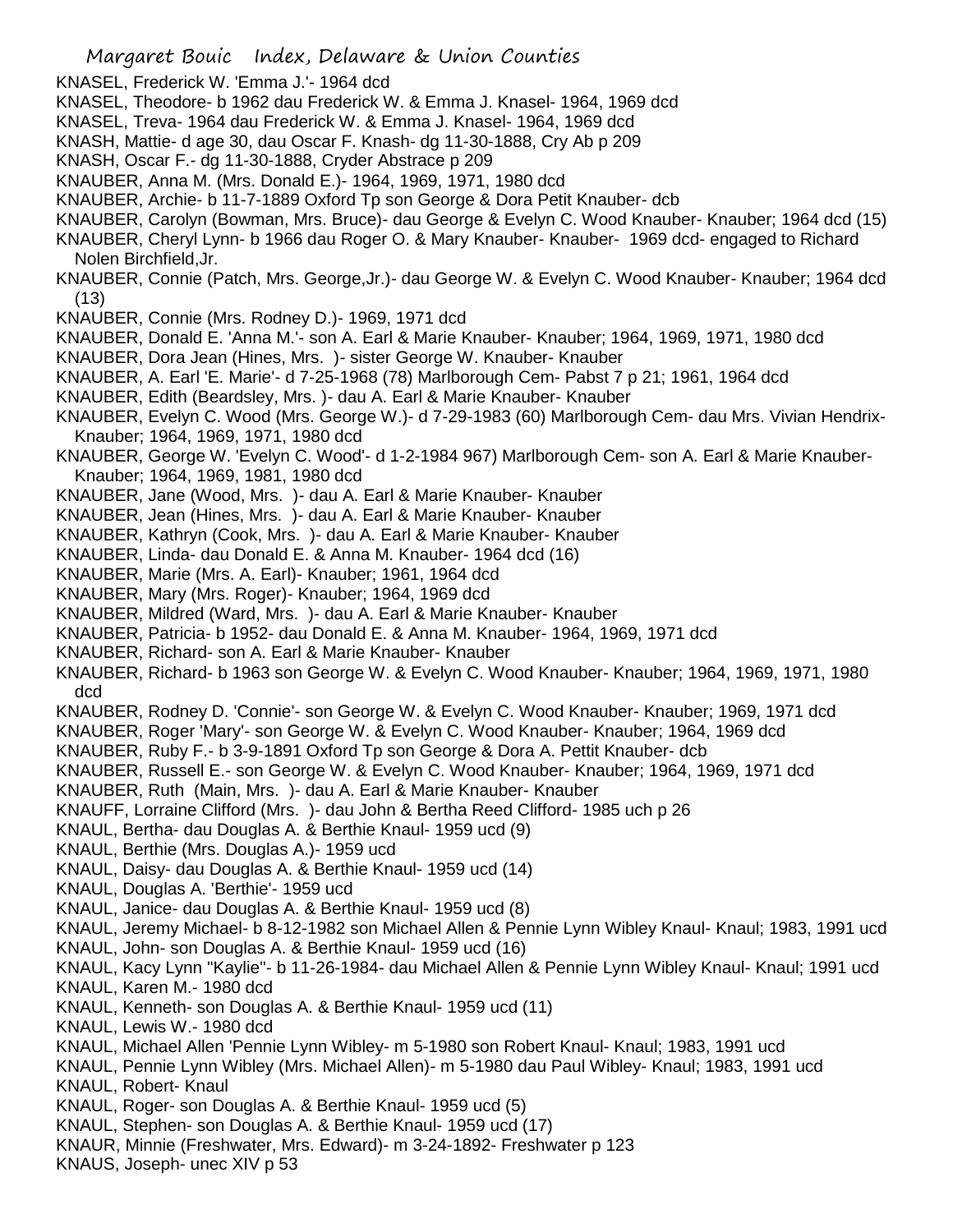- KNAUSS, William H.- wrote about Camp Chase 1906, delge VI p 28, 62, X p 5
- KNEBEL, Elizabeth (Kahle, Mrs. Loren Frederick,Jr.)- b 2-28-1929 m 6-19-1953- Weiser p 687
- KNECE, Harvey 'Martha Bell'- Acker
- KNECE, Jennie Hannah (Acker, Mrs. Charles I.)- dau Harvey & Martha Bell Knece- Asker
- KNECE, Martha Bell (Mrs. Harvey)- Acker

KNECE, Mary (Carmean, Mrs. )- dau Harvey & Martha Bell Knece- Asker

- KNECHT, Alice (Henderson, Mrs. Harry)(Thorne, Mrs. Lester)- b 2-14-1904 dau Frank Emanuel & Elvira Sell Knecht- Weiser p 278
- KNECHT, Ann Lucille (Dinwiddie, Mrs. Clarence Edward)- b 5-31-1908 2-22-1930 dau Clarence Cleveland & Emily Beatrice Haver Knecht- Weiser p 279
- KNECHT, Anna Sophia Fossinger (Mrs. Frederick)- b 9-4-1846 m 1868 d 3-12-1922 dau Nicholas & Hannah Weiser Fossinger- Weiser p 273
- KNECHT, Bertha Salena- b 2-5-1878 dau Frederick & Anna Sophia Fossinger Knecht- Weiser p 278
- KNECHT, Charley 'Lusina Fossinger'- Weiser p 293
- KNECHT, Clarence Cleveland 'Emily Beatrice Haver'- b 3-3-1886 m 1-6-1907 son Frederick & Anna Sophia fossinger Knecht- Weiser p 279
- KNECHT, Clarence Wilbert 'Loraine Izetta Adams'- b 4-20-1919 son Clarence Cleveland & Emily Beatrice Haver Knecht- Weiser p 279
- KNECHT, Dempa Sue- b 10-25-1948 dau Clarence Wilbert & Loraine Izetta Adams Knecht- Weiser p 279
- KNECHT, Doloris E. (Mrs. Lloyd A.)- 1961 dcd
- KNECHT, Donna Gertrude- b 5-7-1952 dau Clarence Wilbert & Loraine Izetta Adams Knecht- Weiser p 279
- KNECHT, Elizabeth Uhrig (Mrs. Martin C.,Sr.)- b 1864 d 1926 dau John & Mary Ann Wilhelm Uhrig- ped Dick Larry Shover  $\#197$  15, unec X p 22
- KNECHT, Elvira Sell (Mrs. Frank Emanuel)- b 10-6-1876- Weiser p 277
- KNECHT, Emily Beatrice Haver (Mrs. Clarence Cleveland)- b 8-31-1886 m 1-6-1907- Weiser p 279
- KNECHT, Eva Katherine (Milligan, Mrs. Elmer Clayton)- b 1886 d 1941- dau Martin C.,Sr. & Elizabeth Uhrig Knecht- ped Dick Larry Shover #197 7, unec X p 22
- KNECHT, Evelyn Beatrice (Godman, Mrs. Richard M.)- b 9-21-1921 dau Clarence Cleveland & Emily Beatrice Haver Knecht- Weiser p 279
- KNECHT, Faye (Bailey, Mrs. Winfield)- b 3-1915 dau Veva Knecht- Weiser p 277
- KNECHT, Frank Emanuel 'Elvira Sell'- b 8-6-1874 d 6-21-1957 son Frederick & Anna Sophia Fossinger Knecht- Weiser p 277
- KNECHT, Frederick 'Anna Sophia Fossinger'- b 6-24-1845 m 1868 d 1-5-1924- Weiser p 273
- KNECHT, Hannah Ellen (Frost Mrs. Ed)- b 5-27-1883 m 1-18-1903 dau Frederick & Anna Sophia Fossinger Knecht- Weiser p 278
- KNECHT, Henry Frederick- b 10-13-1869 son Frederick & Anna Sophia Fossinger Knecht- Weiser p 273
- KNECHT, Jacob 'Katherine Griesheimer'- b 1821 d 1910 ped Dick Larry Shover #197 28, unec X p 22
- KNECHT, James Wilbert- b 11-22-1943 son Clarence Wilbert & Loraine Izetta Adams Knecht- Weiser p 279 KNECHT, Jody- dau Lloyd A. & Doloris E. Knecht- 1961 dcd (8m)
- KNECHT, John Wesley- b 3-20-1887 d y son Frederick & Anna sophia Fossinger Knecht- Weiser p 279
- KNECHT, Katherine Griesheimer (Mrs. Jacob)- b 1824 d 1903 ped Dick Larry Shover #197 29, unec X p 22
- KNECHT, Lary Van- b 5-23-1950 son Clarence Wilbert & Loraine Izetta Adams Knecht- Weiser p 279
- KNECHT, Lloyd A. 'Doloris E.'- 1961 dcd
- KNECHT, Loraine Izetta Adams (Mrs. Clarence Wilbert)- b 3-15-1925- Weiser p 279
- KNECHT, Lucina Fossinger (Mrs. Charley)- dau Adam & Lovina Weiser Fossinger- Weiser p 293
- KNECHT, Luella Stadebauer (Mrs. Olan)- b 6-18-1908- Weiser p 277
- KNECHT, Margaret Jane (Smith, Mrs. Walker G.)(Aldridge, Mrs. James)- b 7-7-1872 m(1) 12-23-1888 (2) 4- 15-1936 dau Frederick & Anna Sophia fossinger Knecht- Weiser p 273
- KNECHT, Mark- son Lloyd A. & Doloris E. Knecht= 1961 dcd (23m)
- KNECHT, Martin C.,Sr. 'Elizabeth Uhrig'- b 1861 d 1943 son Jacob & Katherine Griesheimer Knecht- ped Dick Larry Shover  $\#197$  14, unec X p 22
- KNECHT, Maurine Shaney (Mrs. Roy)- b 7-29-1902- Weiser p 277
- KNECHT, Minda Andrews (Mrs. )- dau Marion & Clara Conklin Andrews- Andrews
- KNECHT, Minnie Olive (Broun, Mrs. Edward)- b 2-26-1881 m 2-12-1912 d 1-22-1953 dau Frederick & Anna Sophia Fossinger Knecht- Weiser p 278
- KNECHT, Olan 'Luella Stadebauer'- b 9-29-1898 son Frank Emanuel & Elvira Sell Knecht- Weiser p 277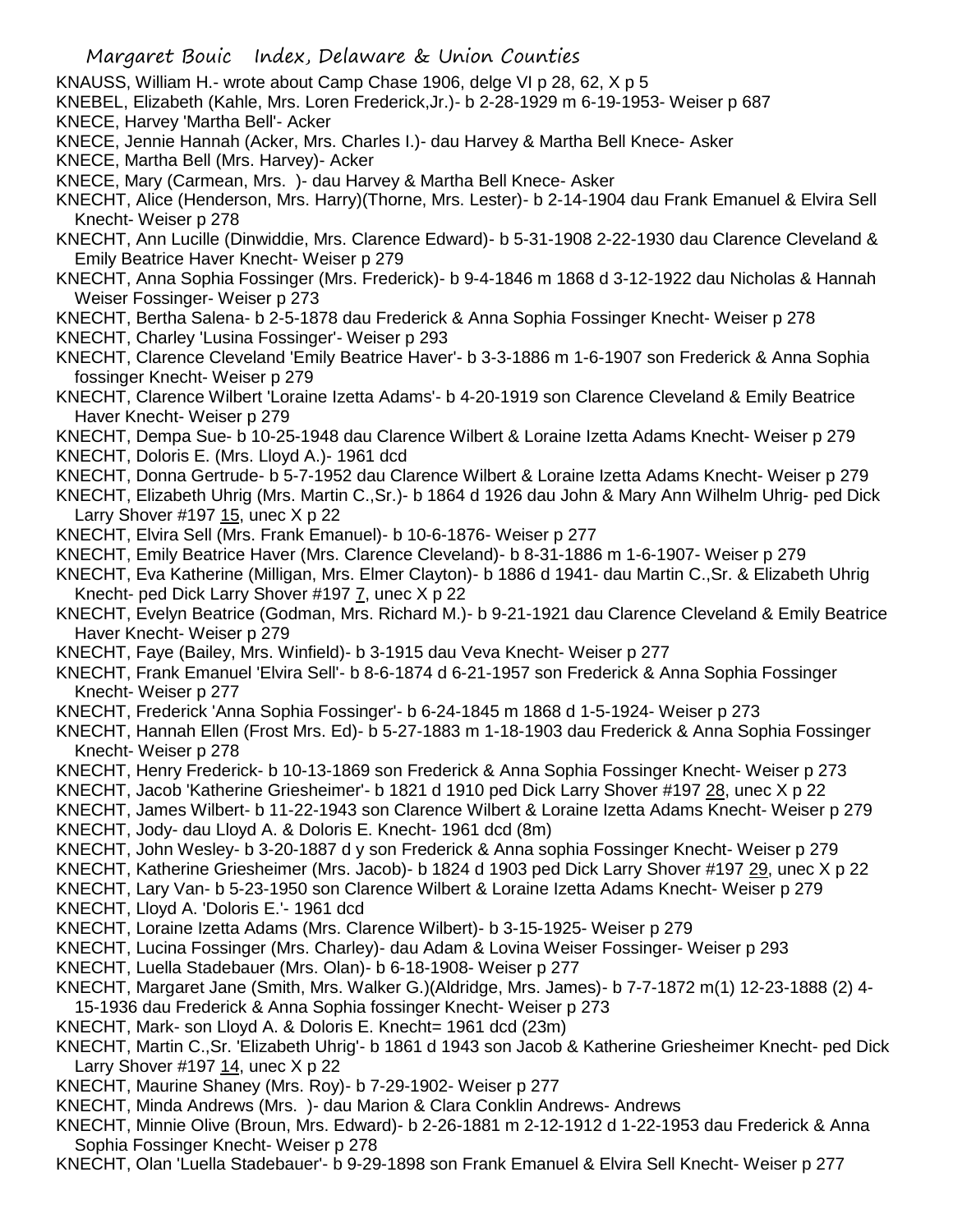- KNECHT, Patricia- b 6-18-1943 dau Roy & Maurine Shaney Knecht- Weiser p 277
- KNECHT, Ronald- b 12-20-1945 son Olan & Luella Stadebauer Knecht- Weiser p 277
- KNECHT, Roy 'Maurine Shaney'- b 1-6-1902 son Frank Emanuel & Elvira Sell Knecht- Weiser p 277
- KNECHT, Shirley (Leffel, Mrs. Ira)- b 1--27-1932 dau Roy & Maurine Shaney Knecht- Weiser p 277
- KNECHT, Veva (Beck, Mrs. James)(Floyd, Mrs. David)- b 7-25-1900 dau Frank Emanuel & Elvira Sell Knecht-Weiser p 277
- KNECHT, William Augustus- b 12-12-1888 d 2-10-1954 son Frederick & Anna Sophia fossinger Knecht-Weiser p 279
- KNECHT, Zola (Aplin, Mrs. J. Alfred)- b 5-25-1910 dau Frank Emanuel & Elvira Sell Knecht- Weiser p 278
- KNECHTLY, Donna (Haban, Mrs. )- dau Paul & Virginia Anders Knechtly- Knechtly
- KNECHTLY, Edith Gertrude (Bartlett, Mrs. Harper L.)- m 2-11-1926
- KNECHTLY, Paul 'Virginia Anders'- Knechtly
- KNECHTLY, Virginia Anders (Mrs. Paul)- d 1-25-1986 (69) bur Gallway- sister of Fred H. Anders-Knechtly
- KNECKEL, Catherine Smith (Mrs. John)- m 2-21-1847 dcm
- KNECKEL, John 'Catherine Smith'- m 2-21-1847 dcm
- KNEDLER, Alonzo 'Elisa Belle Brown'- Knedler
- KNEDLER, Barbara (Mrs. John H.)- Knedler; 1969, 1971 dcd
- KNEDLER, Belva May (Latham, Mrs. )- dau Robert E.,Sr. & Emma M. McDonald Knedler- Knedler
- KNEDLER, Brian- b 1959 son Robert E. Jr. & Sylvia J. Knedler- Knedler; 1962, 1967, 1971, 19973, 1975, 1977 ucd
- KNEDLER, Earl- son Alonzo & Elisa Belle Brown Knedler- Knedler
- KNEDLER, Elisa Belle Brown (Mrs. Alonzo)- Knedler
- KNEDLER, Emma May McDonald (Mrs. Robert E.,Sr.)- m 3-14-1930 Knedler; 1962, 1967, 1971, 1973, 1975, 1977, 1979, 1983 ucd
- KNEDLER, Ircel- son Alonzo & Elisa Belle Brown Knedler- Knedler
- KNEDLER, Jeffrey- b 1967 son John H. & Barbara Knedler- 1969, 1971 dcd
- KNEDLER, John H. 'Barbara'- son Robert E.,Sr. & Emma M. McDonald Knedler- Knedler; Longbrake p 70; 1969, 1971 dcd
- KNEDLER, Karen Jean (Payne, Mrs. Martin William)- b 1960 m 6-28-1986 dau Robert E. Jr. & Sylvia J. Knedler - Knedler; 1962, 1967, 1971, 1973, 1975, 199 ucd
- KNEDLER, Kelly Jo (Rickle, Mrs. Chris Alan)-b 1964 m 9-1984 dau John H. & Barbara Knedler- Knedler; 1969, 1971 dcd
- KNEDLER, Kevin- b 1954 son Robert E.,Jr. & Sylvia J. Knedler- 1962, 1967, 1971, 1973 ucd
- KNEDLER, Robert E.,Sr. 'Emma M. McDonald'- b 1-26-1908 m 3-14-1930 d 10-15-1987 Milford Cem- son Alonzo & Elisa Belle Brown Knedler- Knedler; 1962, 1967, 1971, 1973, 1975, 1977, 1979 ucd
- KNEDLER, Robert E.Jr. 'Sylvia'- son Robert E.Sr. & Emma M. McDonald Knedler- Knedler; 1962, 1967, 1981, 1983, 1975, 199 ucd
- KNEDLER, Sylvia J. (Mrs. Robert E.,Jr.)- Knedler; 1962, 1967, 1971, 1973, 1975, 1977 ucd
- KNEEL, Mary (Spain, Mrs. James)- m 8-7-1839 ucm 567
- KNEER, Bernard J. 'Dorothy Hass'- b 8-7-1921 d 3-22-1994 (72) bur Evansville, Ind.- son Otto & Pauline Pohl Kneer- Kneer
- KNEER, Charles- son Otto & Pauline Pohl Kneer- Kneer
- KNEER, Dr. Dan- son Bernard J. & Dorothy Hass Kneer- Kneer
- KNEER, Dorothy Hass (Mrs. Bernard J.)- Kneer
- KNEER, Martha (Loehrlein, Mrs. )- dau Otto & Pauline Pohl Kneer- Kneer
- KNEER, Mary Rose (Brown, Mrs. )- dau Otto & Pauline Pohl Kneer- Kneer
- KNEER, Melvin- son Otto & Pauline Pohl Kneer- Kneer
- KNEER, Otto 'Pauline Pohl'- Kneer
- KNEER, Pauline Pohl (Mrs. Otto)- Kneer
- KNEER, Rosemary (Halter, Mrs. Dan)- dau Bernard J. & Dorothy Hass Kneer- Kneer
- KNEICHEL, Catherine (Mrs. John)- 1850C Thomson Tp 31 p 186 (22,NY)
- KNEICHEL, Elizabeth- dau John & Catherine Kneichel- 1850C Thomson Tp 31 p 186 (1,O)
- KNEICHEL, Jacob 'Margaret'- 1850C Thomson Tp 54 p 188 (26,Pa)
- KNEICHEL, John Catherine'- 1850C Thomson Tp 186 (26,Pa)
- KNEICHEL, Margaret (Mrs. Jacob)- 1850C Thomson Tp 54 p 188 (21,O)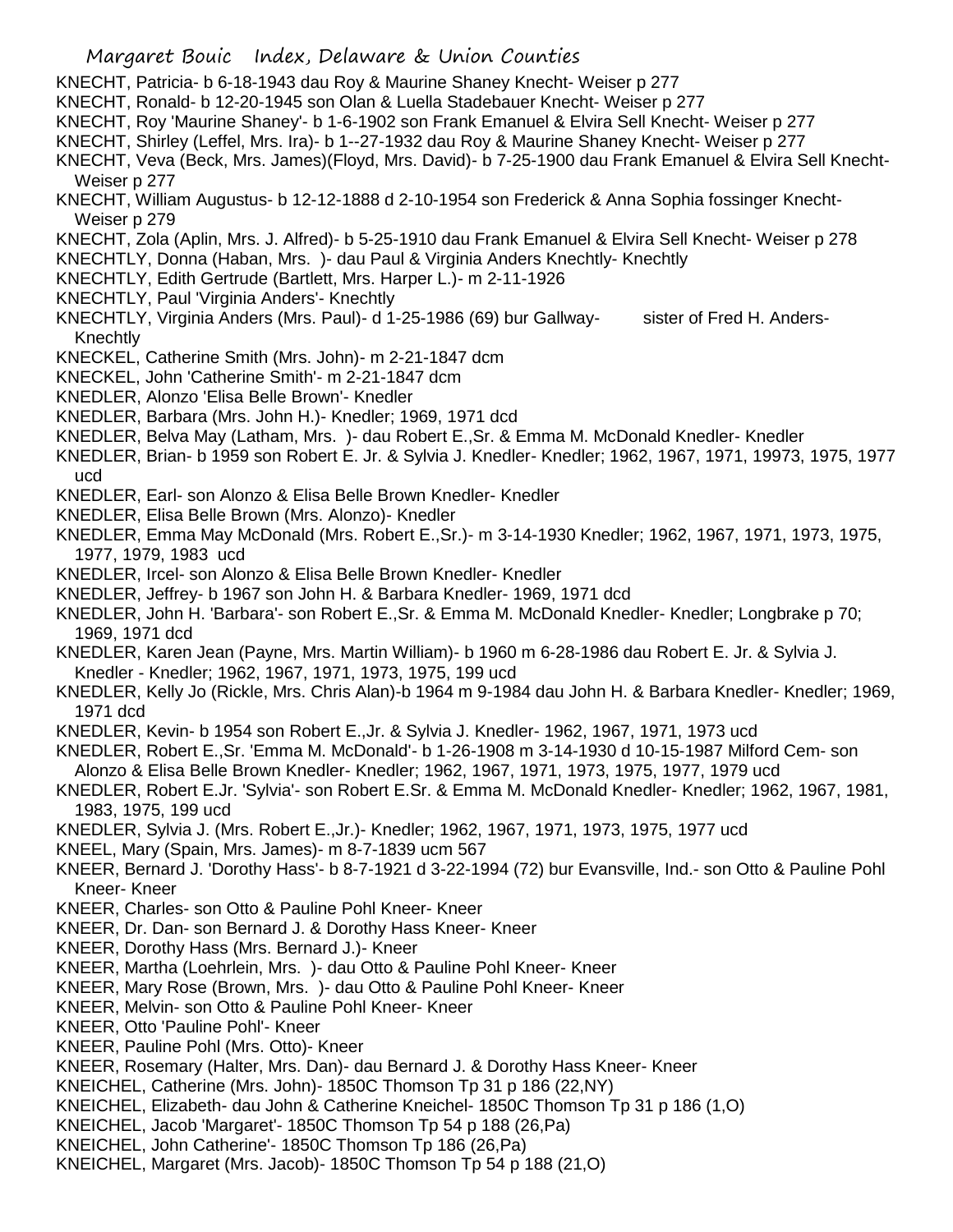- KNEICHEL, Samuel- son Jacob & Margaret Kneichel- 1850C Thomson Tp 54 p 188 (2,O)
- KNEIF, Rev.- 1915 uch p 228
- KNEIPLE, Amanda Geneava (Corbett, Mrs. Herbert)- dau William Emmet & Amy Augusta Erhard Kneiple-Weiser p 587
- KNEIPLE, Amy Augusta Erhard (Mrs. William Emmet)- b 10-30-1883 dau Franklin Pierce & Ella Heiter Erhard-Weiser p 587
- KNEIPLE, Dorothy Louise (Frank, Mrs. L. Guy)- dau William Emmet & Amy Augusta Erhard Kneiple- Weiser p 587
- KNEIPLE, Frances Ellen- dau William Emmet & Amy Augusta Erhard Kneiple- Weiser p 587
- KNEIPLE, George Erhard- son William Emmet & Amy Augusta Erhard Kneiple- Weiser p 587
- KNEIPLE, William Emmet 'Amy Augusta Erhard'- Weiser p 587
- KNEIPLE, Williamn Emmet,Jr.- son William Emmet & Amy Augusta Erhard Kneiple- Weiser p 587
- KNEIPP, Ann Maria- dau Eugene & Ernestine Kneipp- Kneipp- engaged to andrew Dale Stickel
- KNEIPP, Ernestine (Mrs. Eugene)- Kneipp
- KNEIPP, Eugene 'Ernestine'- Kneipp
- KNEISLEY, Ada (Hooper, Mrs. James)- Kneisley
- KNEISLEY, Cheryl Jean Daniels (Mrs. Douglas II)- m 6-12-1994- dau Lorain Daniels- Kneisley
- KNEISLEY, Douglas, II 'Cheryl Jean Daniels'- m 6-12-1994 son Doulas & Lois Kneisley- Kneisley
- KNEISLEY, Douglas 'Lois'- Kneisley
- KNEISLEY, Lois (Mrs. Douglas)- Kneisley
- KNEPFLY, Hattie (Maine, Mrs. Reuben P.)- Asp (835)
- KNEPP, --family of Jane butler #627, delge X p 79, 81
- KNEPPER, Andrew 'Sarah C. Alspach'- b 1800 d 1862 son Jacob & Elizabeth Flick Knepper- ped Richard Miller by Jan Stevenson #169, unec IX p 71
- KNEPPER, Albert- son Fannie Bolinger Knepper- Weiser p 624
- KNEPPER, Beryl- ch Albert Knepper- Weiser p 624
- KNEPPER, Bessie Elizabeth- d 8-8-1984 (70)- bur Chatham- Knepper
- KNEPPER, Chuck- brother Bessie Elizabeth Knepper- Knepper
- KNEPPER, David 'Ingabe Poling'- m 10-21-1858 ucm 2785; unec XII p 30
- KNEPPER, Dennis 'Jeannette I. Drouillard''Wanda'- m(1) 8-22-1970 son Bessie Elizabeth Knepper- Knepper
- KNEPPER, Devore- brother Bessie Elizabeth Knepper- Knepper
- KNEPPER, Elizabeth Ringer (Mrs. Samuel L.)- b 1848 d 1932 dau Jonas & Sarah Hummel Ringer- ped
- Richard Miller by Jan Stevenson #169, unec IX p 70
- KNEPPER, Evelyn- dau Harvery Knepper- Weiser p 624
- KNEPPER, Fannie Bolinger (Mrs. )- dau Anthony & Sally Kiplinger Bolinger- Weiser p 624
- KNEPPER, Frances- dau Harvey Knepper- Weiser p 624
- KNEPPER, Frank- son Melinda Knepper- 1870C Allen Tp 204-196 p 13 (11,O)
- KNEPPER, George W. 'Melinda Poling'- m 1857 d 7-18-1863 (28-2-2) Broderick Cem, Un Al p 86; unec IV p 65
- KNEPPER, Gerald- son Albert Knepper- Weiser p 624
- KNEPPER, Grace- dau Albert Knepper- Weiser p 624
- KNEPPER, Harvey- son Fannie Bolinger Knepper- Weiser p 624
- KNEPPER, Ingabe Poling (Mrs. David)- m 10-21-1858 ucm 2785
- KNEPPER, Jean- ch Albert Knepper- Weiser p 624
- KNEPPER, Jeannette I. Drouillard (Mrs.Dennis)- m 8-22-1970 dau Mr. & Mrs. Clarence Willey- Knepper
- KNEPPER, Kean- ch Harvey Knepper- Weiser p 624
- KNEPPER, Leah (Kennady, Mrs.John N.)- m 4-7-1857 ucm 2543; 1985 uch p 95; unec XII p 15, XIII p 15
- KNEPPER, Maro- ch Harvey Knepper- Weiser p 624
- KNEPPER, Melinda Poling (Mrs. George W.)- d 3-18-1892 (57-6-5) Broderick Cem, Un Al p 86; 1870C Allen Tp 204-196 p 13 (35,Va); 1880C Allen Tp 115-124 p 12 (43,Va,Va,Va)
- KNEPPER, Nina Bess (Miller, Mrs. Merritt H.)- b 1890 d 1964 dau Samuel L. & Elizabeth Ringer Knepper- ped Richard Miller by Jan Stevenson \$#169 3, unec IX p 71
- KNEPPER, Othel- son Harvey Knepper- Weiser p 624
- KNEPPER, Paul- son Albert Knepper- Weiser p 624
- KNEPPER, Samuel L. 'Elizabeth Ringer'- b 1838 d 1913 son Andrew & Sarah C. Alspach Knepper- ped Richard Miller by Jan Stevenson #169, unec IX p 71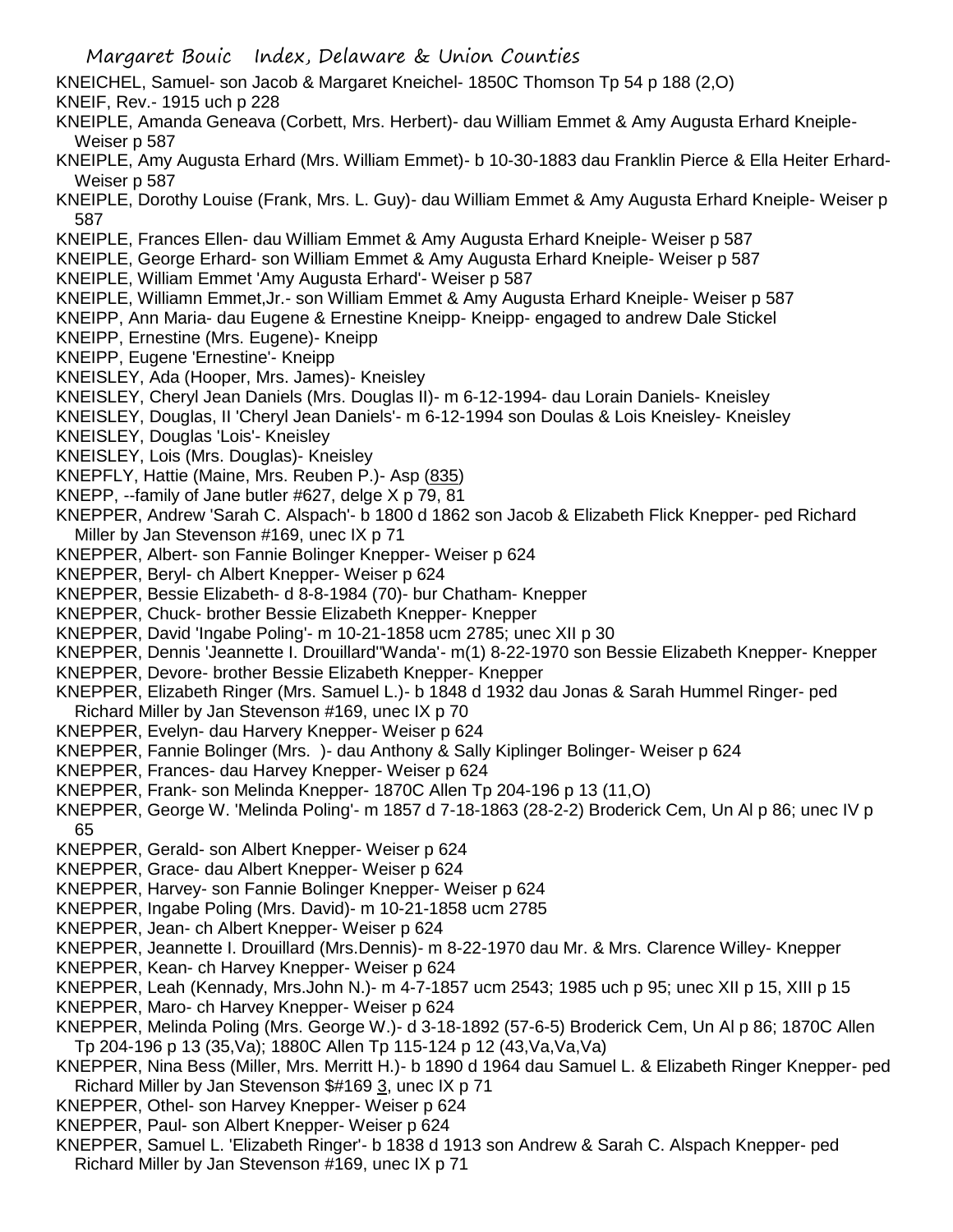- KNEPPER, Sarah C. Alspach (Mrs. Andrew)- b 1808 d 1888 dau Jacob & Catherine Alspach- ped Richard R. Miller by Jan Stevenson #169, unec IX p 71
- KNEPPER, Sarah (Johnson, Mrs. William Delbert)- b 9-9-1863 m 2-17-1897 d 10-7-1941- Graham (1475)

KNEPPER, Sarah- dau Melinda Knepper- 1870C Allen Tp 204-196 p 13 (7,O); 1880C Allen Tp 133-143 p 14 (16,O,O,O)

- KNEPPER, Simon- son Melinda Knepper- 1870C Allen Tp 204-196 p 13 (14,O)
- KNEPPER, Sophia (Kennedy, Mrs. James)- m 1-6-1861 ucm 3129; unec IV p 53
- KNEPPER, Wanda (Mrs. Dennis)- Knepper
- KNEPSHIELD, Dorothy (Mrs. Thomas)- d 3-23-1976 (49) Lima- sister of James Daley-
- KNER, Frederick J.- naturalized 10-9-1871 from Germany- delge IX p 57
- KNERR, Don Malick- b 2-4-1943 son Newvin W. & Lilian Kathryh Straub Knerr- Weiser p 815
- KNERR, Donna (Mrs. William D.)(Sheppard, Mrs. )- Knerr
- KNERR, Joan Yvonne- b 12-30-1939 dau Newvin W. & Lillian Kathryn Strauc Knerr- Weiser p 815
- KNERR, Lillian Kathryn Straub (Mrs. Newvin W.)- b 2-20-1916 m 6-5-1937 dau Mamie Ruth Straub- Weiser p 815
- KNERR, Newvin W. 'Lillian Kathryn Straub'- b 3-26-1912 m 6-5-`937- Weiser p 815
- KNERR, Terri A. (Goborcik, Mrs. Michael J.)- m 10-15-1988 dau William D. & Donna Knerr- Knerr
- KNERR, William D. 'Donna'- Knerr
- KNEUBUHL, Henry- son Joseph A. & Ruth Clawson Kneubuhl- Kneubuhl
- KNEUBUHL, Joseph A. 'Ruth Clawson'- d 8-20-1982 (82) Forest Lawn, Cols.- Kneubuhl
- KNEUBUHL, Ruth Clawson (Mrs. Joseph A.)- d 8-7-1982 (78) Forest Lawn, Columbus- sister Chrles Clawson-Kneubuhl
- KNICELY (or Niceley?), James M. 'Margaret Botkin'- m 9-3-1878 ucm 6305
- KNICELY, Mylindia (Taylor, Mrs. Sal)- dcc Columbus Williams III 71
- KNICELEY, Rev. William- 1971 dcd
- KNiCK, infant b 7-6-1879 Delaware Town dau Ed & Sarah Renna Knick- dcb
- KNICK, Homer- (57-1955) uninf p 31
- KNICKEL, Anna Maria Bender (Mrs. Christian)- Powell 305
- KNICKEL, Catherine Marie (Mrs. Otto B.)- b 9-15-1905 d 3-29-1988 (82) bur Prospect Cem- Knickel; 1961, 1964, 1969, 1971, 1980 dcd
- KNICKEL, Christian 'Emma Stickel'- b 1-5-1857 m 1891- son Henry & Anna maria Bender Knickel- Powell 305
- KNICKEL, Daniel- son Richard W. & Ruby Elizabeth Simpkins Knickel- Knickel
- KNICKEL, Deann (Ballentine, Mrs. John)- dau Richard W. & Ruby Elizabeth Simpkins Knickel- Knickel; 1961 dcd (4)
- KNICKEL, Denise- dau Richard W. & Ruby Elizabeth Simpkins Knickel- Knickel; 1961 dcd (4)
- KNICKEL, DeVerre Bertram 'Karen Lenora Gritzmaker'- m 8-1970 son Otto B. & Catherine Marie Zeller Knickel- Knickel; 1961, 1964 dcd
- KNICKEL, Emma Stickel (Mrs. Christian)- m 1891- Powell 308
- KNICKEL, Henry 'Anna Maria Bender'- Powell 308
- KNICKEL, Henry- son Henry & Anna maria Bender Knickel- Powell 308
- KNICKEL, Karen Lenora Gritzmaker (Mrs. DeVerre Bertram)- m 8-1970 dau Ben Gritzmaker- Knickel
- KNICKEL, Karen M.- dau Otto B. & Catherine Marie Zeller Knickel- Knickel; 1961, 1964, 1969, 1971 dcd
- KNICKEL, Linda- dau Richard W. & Ruby Elizabeth Simpkins Knickel- Knickel' 1961 dcd (7m)
- KNICKEL, Margaret- dau Richard W. & Ruby E. Knickel- 1961 dcd (9)
- KNICKEL, Margaret (Zieg, Mrs. )- dau Henry & Anna Maria Bender Knickel- Powell 308
- KNICKEL, Mary (Baukman, Mrs. )- dau Henry & Anna Maria Bender Knickel- Powell 308
- KNICKEL, Modesta (Rampendahl, Mrs. Carl)- sister Otto B. Knickel- Knickel
- KNICKEL, Otto B. 'Catherine Marie Zeller'- d 10-11-1977- Prospect Cem- Knickel; 1961, 1964, 1969, 1971 dcd
- KNICKEL, Richard W. 'Ruby Elizabeth Simpkins'- son Otto B. & Catherine marie Knickel- Knickel; 1961 dcd
- KNICKEL, Ruby Elizabeth Simpkins (Mrs. Richard W.)- b 8-7-1930 d 12-12-1991 (61); 1961 dcd
- KNICKEL, Sharon- dau Richard W. & Ruby Elizabeth Simpkins Knickel- Knickel; 1961 dcd (16)
- KNICKEL, Sue- dau Richard W. & Ruby Elizabeth Simpkins Knickel- Knickel
- KNICKEL, Timothy- son Richard W. & Ruby Elizabeth Simpkins Knickel- Knickel
- KNICKELS, Grant- 1975 ucd
- KNICKELSON, Jeremiah- d 6-9-1862- 1883 uch IV p 485
- KNIEF, Rev. Louis- 1883 uch V p 236; uca p 21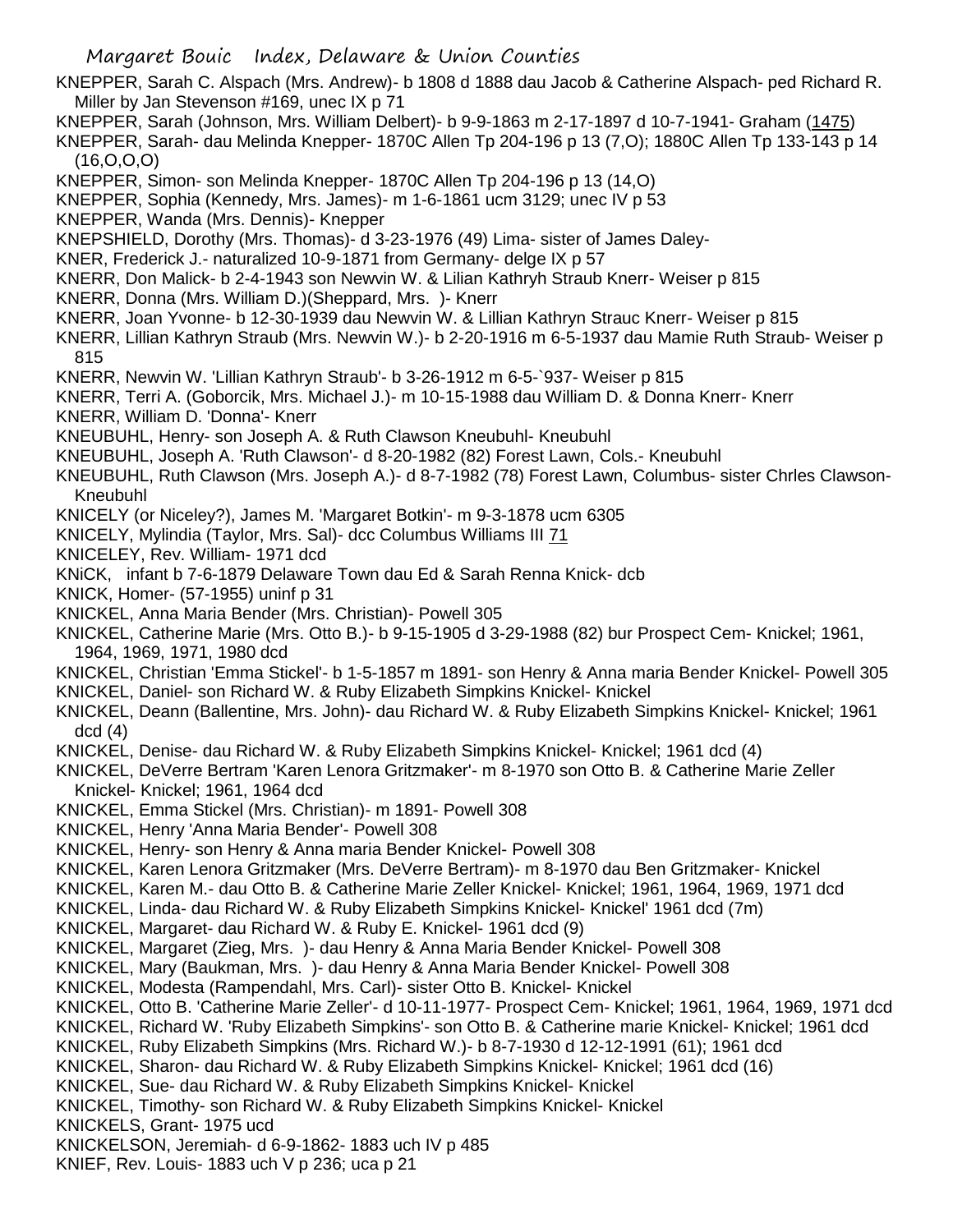- Margaret Bouic Index, Delaware & Union Counties KNIEFFEN, Adeline- dau David & Moriah Knieffen- 1850C Brown Tp 2955 p 162 (14,NY) KNIEFFEN, Alfred- son David & Moriah Knieffen- 1850C Brown Tp 2955 p 162 (18,NY) KNIEFFEN, Amzi- ch David & Moriah Knieffen- 1850C Brown Tp 2955 p 162 (16,NY) KNIEFFEN, Austin- son David & Moriah Knieffen- 1850C Brown Tp 2955 p 162 (20,NY) KNIEFFEN, David 'Moriah'- 1850C Brown Tp 2955 p 162 (44,NY) KNIEFFEN, Isabella- dau David & Moriah Knieffen- 1850C Brown Tp 2955 p 162 (13,NY) KNIEFFEN, James- son David & Moriah Knieffen- 1850C Brown Tp 2955 p 162 (5,NY) KNIEFFEN, Joseph- son David & Moriah Knieffen- 1850C Brown Tp 2955 p 162 (3,NY) KNIEFFEN, Lucinda- Marlborough Cem p 159- dau David & Moriah Knieffen- 1850C Brown Tp 2955 p 162 (7,NY) KNIEFFEN, Moriah (Mrs. David)- 1850C Brown Tp 2955 p 162 (44,NY) KNIEFFEN, William- son David & Moriah Knieffen- 1850C Brown Tp 2955 p 162 ((10,NY) KNIEFFLIN, Elizabeth (Brundige, Mrs. Nathaniel)- b ca 1771 m ca 1795 d 8-14-1856- dcc Jane Brundige Stein 17 KNIERIM, Darlene- b 1960 dau David E. & Peggy A. Knierim- 1971 dcd KNIERIM, David E. 'Peggy A.'- 1971 dcd KNIERIM, David- b 1958 son David E. & Peggy A. Knierim- 1971 dcd KNIERIM, Donna- b 1959 dau David E. & Peggy A. Knierim- 1971 dcd KNIERIM, Douglas- b 1966 son David E. & Peggy A. Knierim- 1971 dcd KNIERIM, Greg- son Jay R. & Marvean Knierim- 1971 ucd KNIERIM, Jay R. 'Marvean'- 1971 ucd KNIERIM, Lavean- ch Jay R. & Marvean Knierim- 1971 ucd KNIERIM, Marvean (Mrs. Jay R.)- 1971 ucd KNIERIM, Peggy A. (Mrs. David E.)- 1971 dcd KNIEVEL, Betty (Mrs. Dale)- 1971, 1973 ucd KNIEVEL, Dale 'Betty'- 1971, 1973 ucd, Paris Tp KNIEVEL, Gifford Heflin- 1973 ucd KNIEVEL, Jeffery 'Linda Renner'- b 2-13-1954 m 1973 St. Paul p 138 KNIEVEL, Jonathan- b 1973 son Linda Knievel- 1979 ucd KNIEVEL, Linda Renner (Mrs. Jeffrey)- b 8-15-1955 m 1973 dau Norman H. & Margia Turner Renner- St. Paul p 138; 1979 ucd KNIEVEL, Rodney- b 1956 son Dale & Betty Knievel- 1973 ucd KNIEVEL, Stanley- b 1960 son Dale & Betty Knievel- 1973 ucd KNIFFEN, David 'Maria'- Powell 388 KNIFFEN, Elizabeth (Mrs. Nathaniel Brundige)- dumch p 102; dcq Harriet Jane Brundige Stein 17 KNIFFEN, Lucinda- d 4-11-1851 (8y1m)-dau David & Maria Kniffen- Powell 388' KNIFFEN, Mamie Benedict (Mrs. )- dau Aaron & Caroline Dague Benedict- dumch p 349 KNIFFEN, Maria (Mrs. David)- Powell p 388 KNIGHT, Dr.- Muskingum Co)- 1880 dch p 626 KNIGHT, Dr. pallbearer for Dr. P. F. Diggins, dg 10-28-1902 Cry Ab p 59 KNIGHT, Rev.- 1915 uch p 236; unec V p 6, VII p 25, 26, 40 KNIGHT & COLLINS, - delge IV p 81 KNIGHT, ---(Williams, Mrs. Ellsworth)- dau Willibm G. Knight- dg 4-27-1900, Cry Ab p 19 KNIGHT, ---(Pierce, Mrs. Harry)- dau William G. Knight- dg 4-27-1900, Cry Ab p 19 KNIGHT, ---Addis (Mrs. Joseph)- sister Harley E. Addis- Addis KNIGHT, Infant dau d 5-7-1927 born Cleveland, Oakdale Cem 3915 (G170) KNIGHT, Abby Angeline (Maine, Mrs. Jared Franklin)- b 11-3-1831 m 6-3-1847- Asp (1479) KNIGHT, Abner- 1908 dch 398 KNIGHT, Abner E.- d 3-21-1966 (98) Greenlawn Cem, Cols.- Knight KNIGHT, A. D. 'Desolee'- dpc p 49; Knight KNIGHT, Adeline (Wagner, Mrs. )(Mrs. William)- m(2) 1883/2, delge VIII p 4; dg 4-27-1900, Cryder Abstract p 19 KNIGHT, Al 'Diane Renner'- m 12-1975- St. Paul p 138 KNIGHT, Alice (Bassett, Mrs. Allen T.)- dau Robert Knight- dpc p 54, 103, 104 KNIGHT, Amanda- b 1974 dau David A. & Phyllis J. Knight- 1975, 1977 ucd
- KNIGHT, Amanda- b 1976 dau Larry E. & Sue Knight- 1979 ucd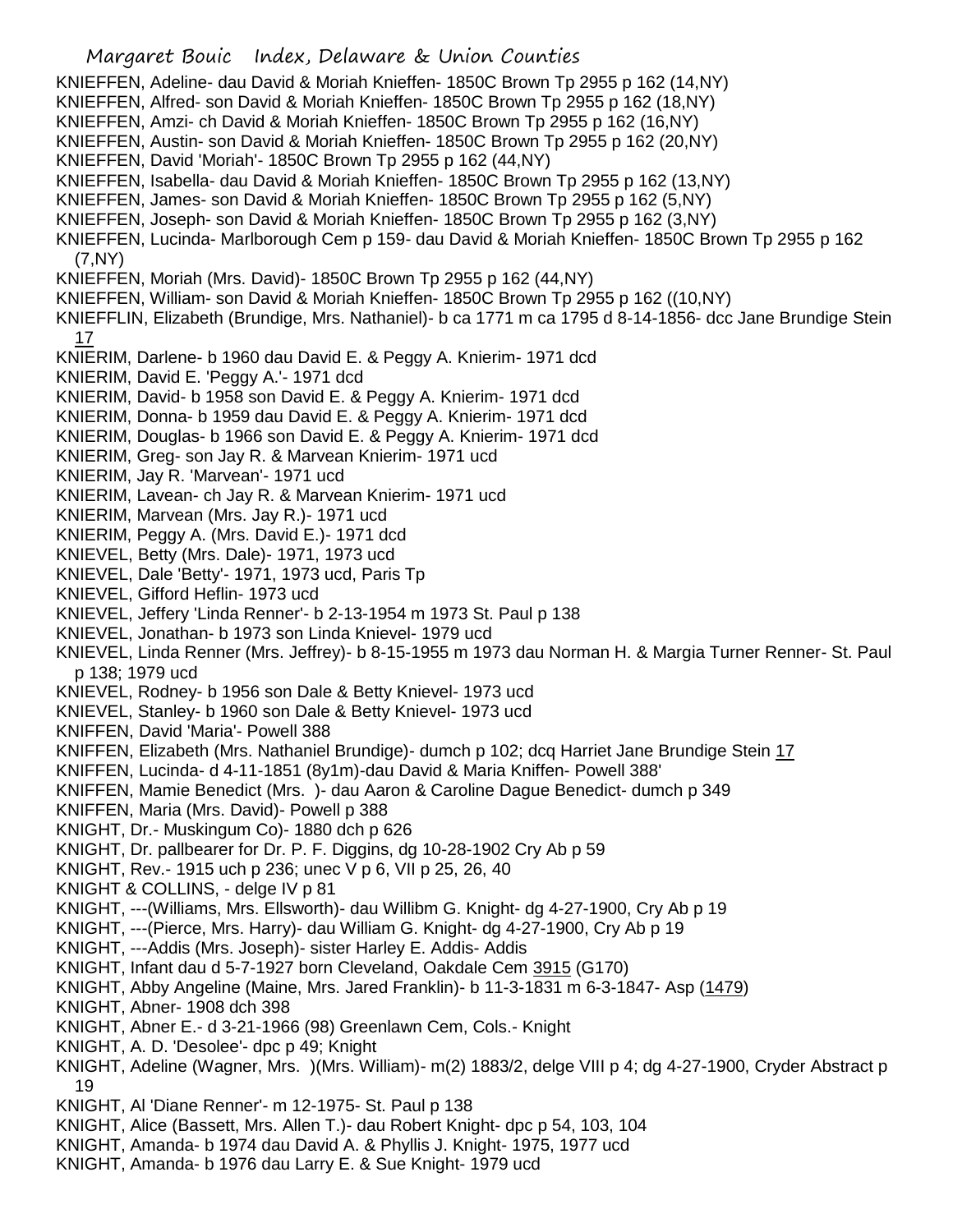- KNIGHT, Amos S.- 1869 wsc; Pabst 8 p 18
- KNIGHT, Angeline Lockwood (Mrs. Walter S.)- m 6-11-1871 ucm 4933
- KNIGHT, Ann (Marks, Mrs. Sheldon)- d 6-9-1879 (79-4-19) Old Lib. Chyd Powell 151- 1880 dch p 667; 1908 dch 800
- KNIGHT, Anna Belle Evans (Mrs. Charles T.)- Knight
- KNIGHT, A. R.- Knight
- KNIGHT, Arden- son Abner E. & Catherine Elizabeth Knight- Knight; obit Catherine
- KNIGHT, Arnold 'Barbara'- 1977, 1979, 1981 ucd
- KNIGHT, Arthur Robert- son A. D. & Desolee Knight- Knight
- KNIGHT, ---(Walker, Mrs. Leo)- dau A. D. & Desolee Knight- Knight
- KNIGHT, ---(Brice, Mrs. E.)- dau A. D. & Desolee Knight- Knight
- KNIGHT, Barbara (Mrs. Arnie)- 1977, 1981 ucd
- KNIGHT, Becky- b 1978 dau Larry E. & Sue Knight- 1979 ucd
- KNIGHT, Bessie (Cogar, Mrs. )- sister Hayward Knight- Knight
- KNIGHT, Betty (Calhoun, Mrs. Charles Wendell)- b 5-26-1923 m 8-1-1941 dau David & Ruth Dickey Knight-Knight; opc 794; Calhoun 4,5; Carr (11484414); Felkner 6,7; Bean (11223114; Knight; Maugans Anc p 101
- KNIGHT, Blanche (Mrs. Walter)- 1949 ucd
- KNIGHT, Bonnie (MCGlothlin, Mrs. )- m 6-1-1961 dau Wymond & Edith Fraley Knight- Knight
- KNIGHT, Bryan T.- 1870C Delaware Town 326 (43\*)
- KNIGHT, B. S.- d 10-2-1837 (51-5-26) Prospect Cem, Powell 301
- KNIGHT, "Bunny" Kenine L.(McKay, Mrs.Stephen Guy)- m 12-9-1978 dau Kenneth L. & Justine Knight- Knight
- KNIGHT, Carey Lynn- d 9-24-1971 (2 1/2m) Greenlawn Cem- dau Kent & Sherri Hecker Knight- Knight; Pounds
- KNIGHT, Carl F.- son A. d. & Desolee Knight- Knight
- KNIGHT, Carol- b 4-2-1936 dau Kenton & Irene Alexander Knight- Weiser p 253
- KNIGHT, Catharine Cramer (Mrs. Westbrook)- m 7-29-1823 ucm 48; unec II p 14; 1883 uch III p 284
- KNIGHT, Catherine Elizabeth (Mrs. Abner E.)- d Sat (80) dg 7-14-1951 bur Green Lawn, Columbus, obit Del Museum
- KNIGHT, Charles- 1983 ucd
- KNIGHT, Charles A. 'Josephine'- 1991 ucd
- KNIGHT, Charles- brother Abner E. Knight- Knight
- KNIGHT, Charles- brother Elizabeth Knight- dg 6-9-1908 Cryder Ab p 138
- KNIGHT, Charles E. 'Marguerite L. Zell'- b 7-5-1915 d 2-3-1993 son Charles T. & Anna Belle Evans Knight-Knight
- KNIGHT, Charles T.- b 12-28-1878 Delaware Town son Charles & Eliza Vauker Knight- dcb
- KNIGHT, Charles W.- b 7-14-1860 d 8-30-1904 (44-2-16) dcdeaths; dg 9-6-1904 Cryder Ab p 264
- KNIGHT, Charles William- son William & Jane Knight- 1908 dch 116, 434; Pabst 1 p 65; dpc p 77, 98; dg 1-3-
- 1902 p 2 c3; delge VII p 24, VIII p 4; dg 4--27-1900, Cryder Ab p 19
- KNIGHT, Charles- brother William Knight- dg 4-27-1900, Cry Ab p 19; delge VIII p 4
- KNIGHT, Charlotte Dean- b 11-12-1896 Genoa Tp dau A. E. & Lizzie Shayler Knight- dcb
- KNIGHT, Chelsea- b 10-15-1992 dau Karl Conrad & Nancy Aldrich Knight- St. Paul p 137, 143
- KNIGHT, Chester- son Walter & Ruth Denlinger Knight- Knight
- KNIGHT, Cora Herd (Mrs. Warren)- b 11-9-1872 d age 96 bur W. Mansfield- dau James & Docey Calley Herd-Knight; 1915 uch p 980
- KNIGHT, Cora- b 12-1869 dau Josiah J. & Louisa Mahaffey Knight- 1870c Liberty Tp Un Co 210 p 24 (5/12,O)
- KNIGHT, Curtis- b 1970 son Arnie & Barbara Knight- 1977 ucd
- KNIGHT, C. W.- grad Delaware HS 1877, delge VI p 72
- KNIGHT, Dan- son Hayward A. & Pauline Knight- Knight; 1961(12), 1964, 1969 dcd
- KNIGHT, Daniel F.- d 5-12-1890 (21-7-11) son William G. Knight- Grad Delaware HS 1884, delge VII p 6; Oak
- Grove Cem, Powell 435; dg 5-13-1890, Cry Ab p 17; dcdeaths
- KNIGHT, David A. 'Phyllis J.'- 1975, 1977 ucd
- KNIGHT, David- b 1962 son Dewey & Mary Knight- 1967, 1971, 1977 ucd
- KNIGHT, David- b 1955 son Hayward A. & Pauline Knight- 1961, 1964, 1969, 1981 dscd
- KNIGHT, David 'Ruth A. Dickey'- m 5-9-1911 d 2-13-1967 (75) Oak Grove Cem- Knight
- KNIGHT, Delores (Keyser, Mrs. )- dau Hayward A. & Pauline Knight- Knight; 1961 (10), 1964, 1969 dcd,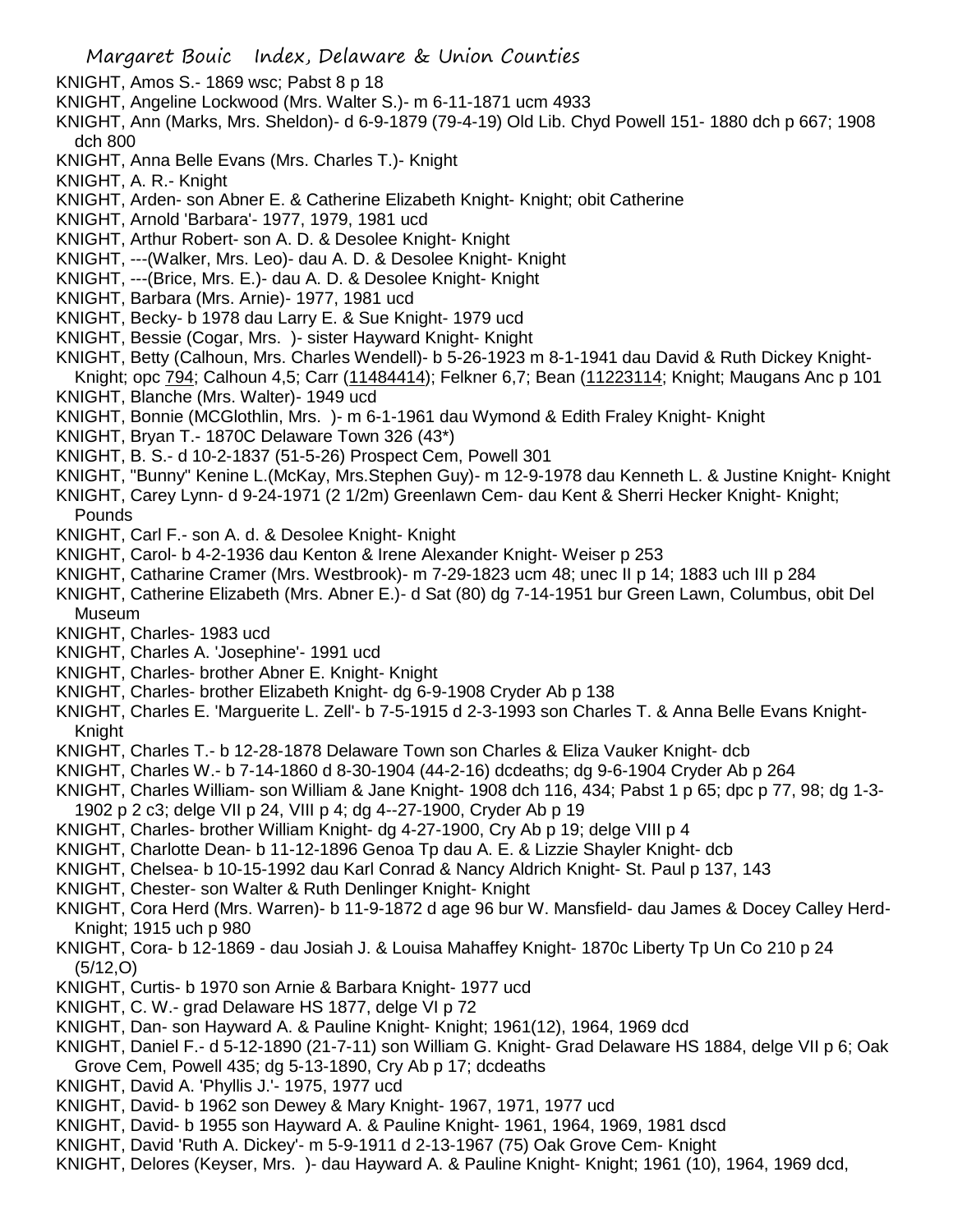## Concord Tp

- KNIGHT, Desolee (Mrs. A. D.)- d 1-25-1963 (83) Oak Grove Cem- Knight
- KNIGHT, Dewey F. 'Mary J.'- 1967, 1971, 1975, 1977 ucd, Darby Tp
- KNIGHT, Diane Renner (Mrs. Al)- b 2-8-1950 m 12-1975 dau Herbert & Dorothy Fahey Renner- St. Paul p 138
- KNIGHT, Earl Joseph 'Sadie Magaret Snyder'- McKitrick p 159
- KNIGHT, Edith Fraley (Mrs. Wymond)- Knight
- KNIGHT, Edna (Laver, Mrs. Goy Sriver)- b 1881 d 1914 ped Debra Lape Lackowshi #160 15, unec IX p 44
- KNIGHT, Eliza D.- b 11-8-1874 Delaware Town dau Wm. G. & Jane A. Fergeson Knight- dcb
- KNIGHT, Elizabeth- d Friday (36) sister of Joseph & Charles Knight- dg 6-9-1908, Cryder Ab p 138
- KNIGHT, Ella (Mrs. Harold S.)- dau William & Jane Ferguson- dpc p 99I p 24; dg 1-3-1902 p 8 c3; 1961, 1964 dcd; dg 4-27-1900 Cryd Ab p 19
- KNIGHT, Ella L.- d 12-8-1987 (82) sister Charles E. Knight- Knight
- KNIGHT, Ellsworth F.- d 2-11-1864 (3m) son J. J. & M. A.; New Millcreek Ce, Liberty Tp, lptw p 19
- KNIGHT, Emily- dau Walter & Blanche Knight- 1949 ucd
- KNIGHT, Emma (Mrs. Jacob)- 1870C Liberty Tp Un Co 37 p 5 (26,O)
- KNIGHT, Ethabell Euverard (Elliott, Mrs. Ralph)(Schockley. Mrs Francis)- b 11-2-1938 adopted by Donald Euverard- Graham 1611742; Bell 1135(12)242
- KNIGHT, Ethel Calista Bell (Mrs. Frank)(Euverard, Mrs. Donald)- b 6-2-1916 m(2) 6-1-1947 dau Clarence & Emma Prouty Bell- Graham 161174; opc 722; Bell 135(12)24
- KNIGHT, Enoch 'Sarah Jane Gardner'- m 10-26-1841 Madison Co unec IX p 55
- KNIGHT, Frank 'Ethel Calista Bell' div.- d 7-12-1961 (52) Oak Grove Cem- Graham (161174); Bell (135(12)24)
- KNIGHT, Frederick James- b 12-6-1876 Del Town, dcb; d 4-13-1878 (1-4-7) son William G. & Jane Fergason Knight, dcdeaths; Oak Grove Cem, Powell 435
- KNIGHT, Gabriel- 1908 dch 398
- KNIGHT, Gayle- ch Arnie & Barbara Knight- 1977 ucd
- KNIGHT, George C.- delge IV p 56, VI p 9, 10
- KNIGHT, Gladness (Laws, Mrs. Harlan Waite)- m 10-31-1920- Howison 1362)
- KNIGHT, Gordon W.- Knight
- KNIGHT, Hannah (Compston, Mrs. )- dau David & Ruth Dickey Knight- Knight
- KNIGHT, Harold- 1971 ucd, Millcreek Tp
- KNIGHT, Harold S. 'Ella L.'- 1961, 1974 dcd
- KNIGHT, Harry 'Maude Strickland'- Nash p 262
- KNIGHT, Harry 'Sarah B.'- dg 10-17-1905, Cryder Ab p 57
- KNIGHT, Hayward A.'Pauline'- d 10-26-1974 (65) Knight; 1961, 1964, 1969, 1971 dcd
- KNIGHT, Heather- b 1970 dau David A. & Phyllis J. Knight- 1975, 1977 ucd
- KNIGHT, Ina B. (McGrew, Mrs. )- delge X p 56, query- Foos, Jenkins
- KNIGHT, Infant- b 3-7-1873 Del Town dau C. W. & Eliza Knight- dcb
- KNIGHT, Irene Alexander (Mrs. Kenton)- b 5-1-1914 m 8-14-1934- dau David George & Myrtle Yantis Alexander- Weiser p 253
- KNIGHT, Isabel (Smith, Mrs. )- sister of David Knight- Knight
- KNIGHT, Jacob 'Emma'- 1870C Liberty Tp Un Co 37 p 5 (29,O)
- KNIGHT, James- Pabst Pion I p 145
- KNIGHT, James- son Harold S. & Ella L. Knight- 1961(9), 1964 dcd
- KNIGHT, Jane- Oak Grove Cem, Powell 435
- KNIGHT, Jane-b 10-8-1881 Del. Town dau Charles W. & Eliza Barker Knight- dcb
- KNIGHT, Jane A. Ferguson (Mrs. William G.)- m 1856 d 1-14-1879, dg 1-16-1879 Cryder Ab p 35; dg 4-27- 1900, Cry Ab p 19; - dau Robert Ferguson, dcdeaths; Pabst 1 p 61, 65
- KNIGHT, Jane (Kirkpatrick, Mrs. )- sister Elizabeth Knight- dg 6-9-1908, Cryder Ab p 138
- KNIGHT, Jane Marion- dau William & Jane Knight- Pabst 1 p 65
- KNIGHT, Janice (Haubiel, Mrs. )- dau David & Ruth Dickey Knight- Knight
- KNIGHT, Jean- dau Walter & Blanche Knight- 1949 ucd
- KNIGHT, Jenny Josephine- dau Gordon W. Knight- Knight- engaged to Thaddwus O'Connor Seeley III
- KNIGHT, Jesse- Delaware Mausoleum 48; delge III p 57
- KNIGHT, Jessie- Grad Delaware HS 1889; delge VII p 20
- KNIGHT, Jessie Ann (Albright, Mrs. )- b 6-18-1872 Cuy County, Cle Tp dau William G, & Jane Ferguson Knight- Pabst 1 p 65; dcb; dg 4-27-1900 Cry Ab p 19, &-1-1890, Cry Ab p 22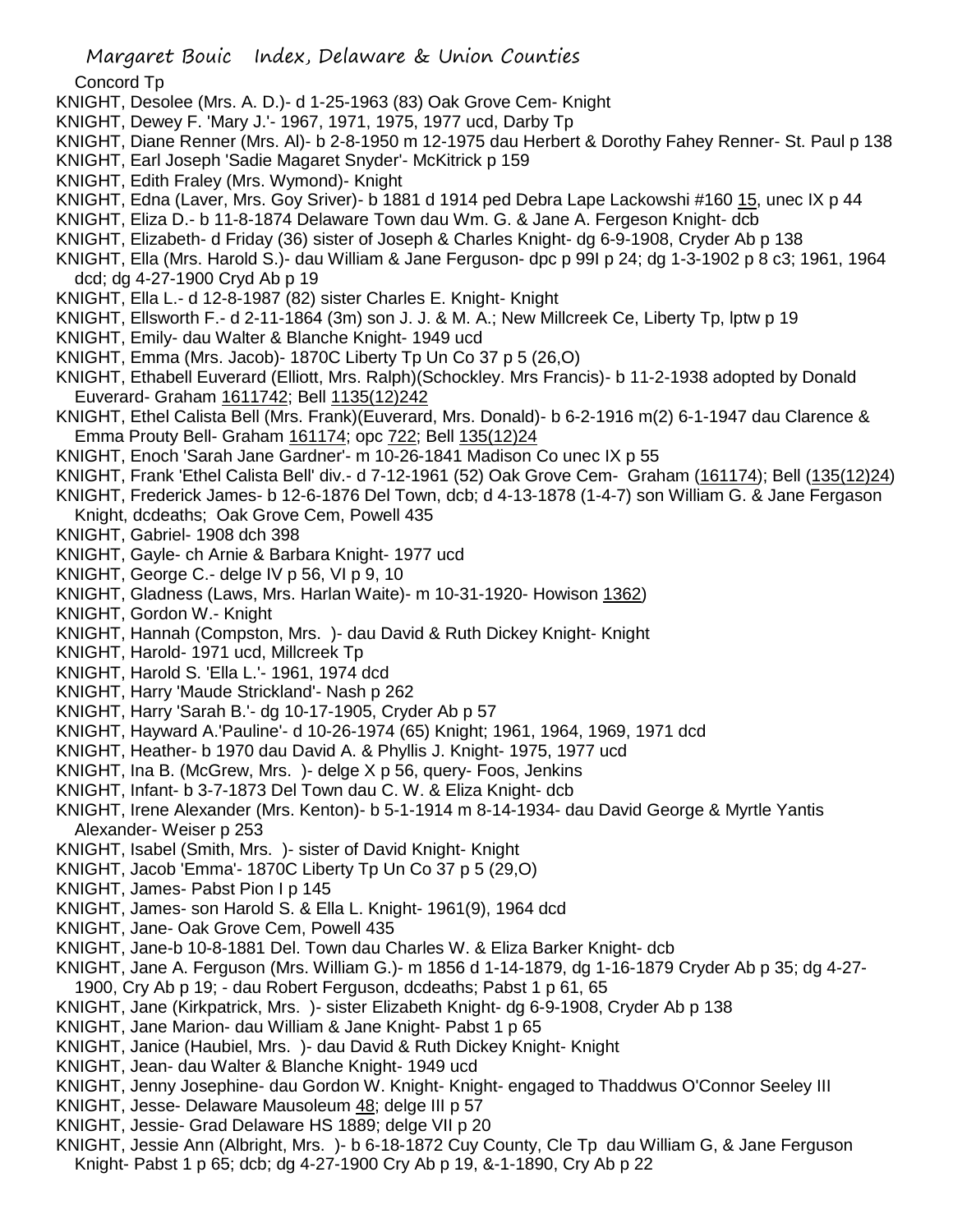- KNIGHT, Jessie Leach (Mrs. Robert J.)- d Sunday (81) Delaware Mausoleum- dau Charles & Cyrene Campbell Leach- dg 7-6-1947
- KNIGHT, ---(Edwards, Mrs. Ray L.)- dau Robert J. & Jessie Leach Knight- obit Jessie
- KNIGHT, ---(Bassett, Mrs. Allen)- dau Robert J. & Jessie Leach Knight- obit Jessie
- KNIGHT, J. J. 'Melissa A.'- lptw p 18
- KNIGHT, John- Powers Pat p 12
- KNIGHT, John- 1883 uch V p 241
- KNIGHT, John- 1908 dch 398
- KNIGHT, John- brother Hayward Knight- Knight
- KNIGHT, John b 1871 d 1943 Claibourne Cem p 82 (XIV-R1)(72-1940) Claibourne Tp, uninf p 25
- aJohn- uca p 35, Darby Tp
- KNIGHT, John- son David & Ruth Dickey Knight- Knight
- KNIGHT, John David 'Tina Kanode'- m 9-20-1969 son Kenneth Knight- Knight
- KNIGHT, John D. 'Maxine'- 1980 dcd
- KNIGHT, John- son Kenneth L. & Justine Knight- Knight
- KNIGHT, John W.- d Saturday dg 7--15-1887 from Cols. Journal- brother W. J. & Wm. G. Knight- Cryder Ab p 159
- KNIGHT, Joseph H.- b 3-27-1876 Delaware Town son Charles & Lizzie Barker Knight- dcb
- KNIGHT, Josephine (Mrs. Charles A.)- 1991 ucd
- KNIGHT, Josiah J. 'Melissa Myers''Louiza Mahaffey- m 7-31-1862 ucm 3333, (2) 9-9-1866 ucm 4035- hjt p 136; 1915 uch p 235; 1883 uch IV p 398, 403, 471, 505, 509, V p 188, 403, 680; unec VI p 69; 1870C Liberty Tp 210 p 24 (30,Vt)
- KNIGHT, Judson Fay- son Warren & Cora Herd Knight- Knight
- KNIGHT, Judy (Lee, Mrs. )- dau Wymond & Edith Fraley Knight- Knight
- KNIGHT, Julia (Newton, Mrs. ) sister William Knight- dg 4-27-1900, delge VIII p 4; Cryder Ab p 19
- KNIGHT, Karen- dau Charles & Josephine Knight- 1991 ucd
- KNIGHT, Karen (SLone, Mrs. )- b 1952 dau Hayward A. & Pauline Knight- Knight; 1961, 1964, 1969 dcd
- KNIGHT, Karl Conrad 'Nancy Aldrich'- b 2-5-1964 m 4-1-1989 son Keith & Rose Ann Rausch Knight- St. Paul p 137, 143
- KNIGHT, Kate (Mrs. )- sister Mrs. John Haas- dg 9-15-1908, Cry Ab p 156
- KNIGHT, Katheryn B. (Mrs. Thomas S.)- 1980 dcd
- KNIGHT, Keith 'Rose Ann Rausch'- b 6-26-1933 m 9-30-1961 St. Paul p 137, 143
- KNIGHT, Keith- b 8-15-1989 son Keith & Rose Ann Rausch Knight- St. Paul p 137, 143
- KNIGHT, Kenneth L.'Ruth Justine McNamee'- b 4-7-1919 d 8-14-1988 (69) Oak Grove Cem- son David & Ruth Dickey Knight- Knight; McIntire 171213
- KNIGHT, Kenneth Wayne- b 1-16-1968 son Keith & Rose Ann Rausch Knight- St. Paul p 137, 143
- KNIGHT, Kent 'Sherri Hecker'- son Herman Knight- Knight
- KNIGHT, Kenton 'Irene Alexadner'- m 8-14-1934- Weiser p 253
- KNIGHT, Krista- b 1969 dau Arnie & Barbara Knight- 1977 ucd
- KNIGHT, Larry E. 'Sue'- 1979 ucd
- KNIGHT, Larry T.- 1980 dcd, nurse
- KNIGHT, Leadisa F. (James, Mrs. Enoch)- m slip, unec VIII p 19
- KNIGHT, Lee (Ferko, Mrs. )- dau David & Ruth Dickey Knight- Knight
- KNIGHT, Lee (Schurtz, Mrs. )- dau David & Ruth A. Dickey Knight- Knight
- KNIGHT, Leona- b 1962 dau Thomas S. & Ramona Lee Knight- Knight; 1971 dcd
- KNIGHT, Letitia Groves (Mrs. Squire)- m 2-18-1829 Madison Co unec V p 39
- KNIGHT, Lida- Grad Delaware HS 1888; delge IV p 46, 47; VII p 20
- KNIGHT, Linda (Colley, Mrs. )- dau Wymond & Edith Fraley Knight- Knight
- KNIGHT, Louisa Mahaffey (Mrs. Josiah)- m 9-9-1866 ucm 4035; 1870C Liberty Tp Un C0 210 p 24 (21,O)
- KNIGHT, Louisa (Mrs. )(Williams, Mrs. Edmund L.)- m 9-9-1875 ucm 5734; mt e p 16
- KNIGHT, Louisa (Sherman, Mrs. William A.)- Pabst 3 p 30, 6 p 9; sister William Knight, delge VIII p 4; dg 4-27- 1900, Cryder Ab p 19
- KNIGHT, Luree Alexander- b 7-2-1900 d 7-3-1970 Oakdale Cem II p 53 (G-R11-1); dau Thomas J. & Lulu Kline Alexander- Alexander
- KNIGHT, infant dau d 5-7-1927 Oakdale Cem II p 53 (G-R11-1)
- KNIGHT, Mae (Myers, Mrs. )- dau Warren & Cora Herd Knight- Knight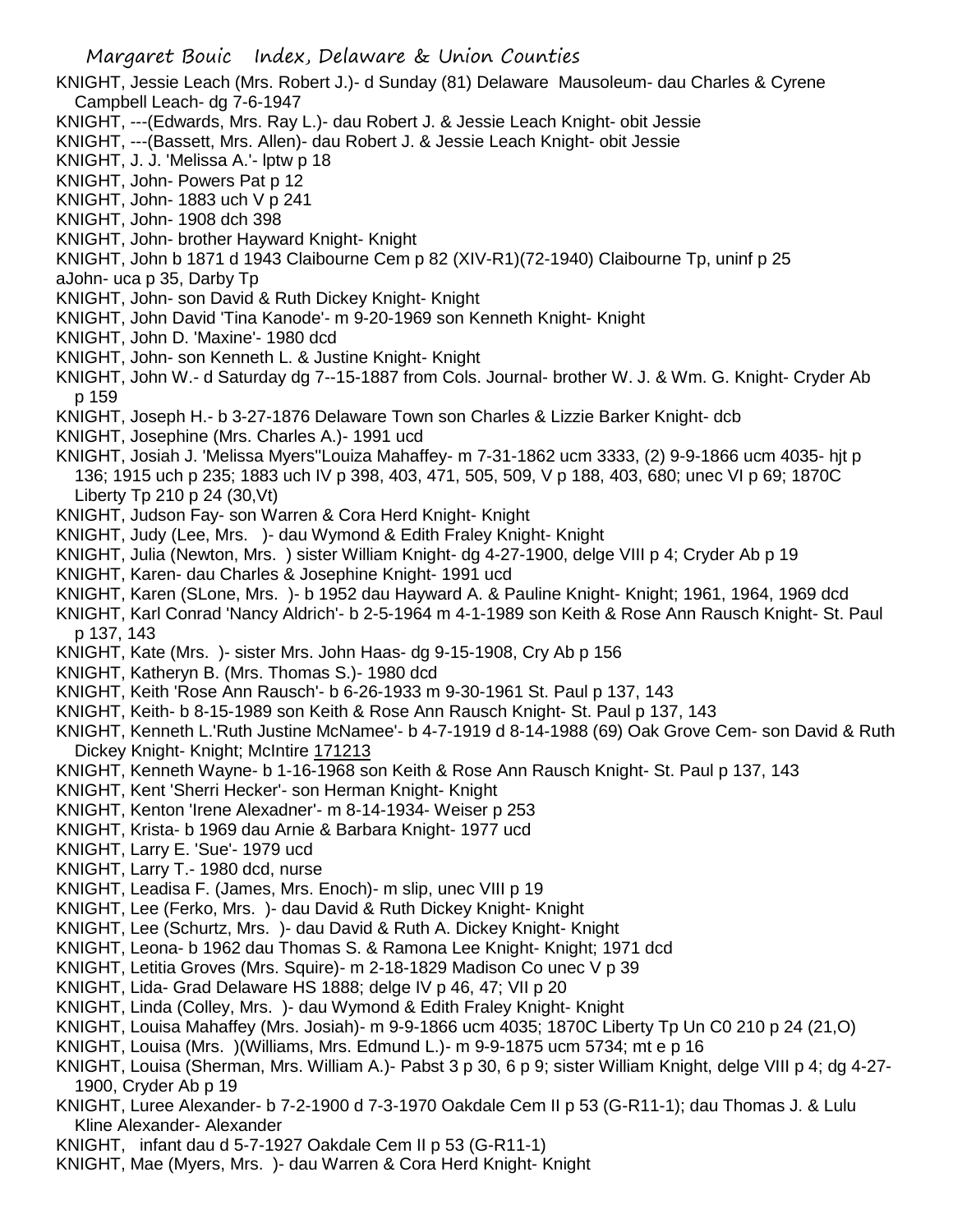- KNIGHT, Maggie- dau Jacob N. & Emma Knight- 1870C Liberty Tp Un Co 37 p 5 (4,O)
- KNIGHT, Marguerite L. Zell (Mrs. Charles E.)- Knight
- KNIGHT, Marian Ferris (Mrs. )- dau Edwain & Edith Richard Ferris- Robinson 4
- KNIGHT, Marion- b 2-12-1903 Del Town dau Chas. & Anna Evans Knight- dcb
- KNIGHT, Martha McBrice (Mrs. Vinson)- b 5-13-1829- dcc Colleen Jenkins Huckabee 27
- KNIGHT, Mary (Hagar, Mrs. Edward)- Genther p 166
- KNIGHT, Mary J. (Mrs. Dewey J.)- 1967, 1971, 1977 ucd
- KNIGHT, Mary Jeannette- d 9-28-1836 (26) buried with B. S. Knight- Prospect Cemn, Powell 301
- KNIGHT, Mary (Temple, Mrs. )- sister Elizabeth Knight- dg 6-9-1908, Cry Ab p 138
- KNIGHT, Maude Strickland (Mrs. Harry)(McCreary, Mrs. William)(Austine, Mrs. George)- dau George Arnold & Matilda Nash Strickland- Nash p 262
- KNIGHT, Maxine (Mrs. John d.)- 1980 dcd
- KNIGHT, Melanie A. (Fischer, Mrs. )- dau Charles E. & Marguerite L. Zell Knight- Knight
- KNIGHT, Melissa A.(Mrs. J. J.)- d 6-9-1961 (26-3-9) New Millcreek Cem, Liberty Tp, lptw p 18
- KNIGHT, Melissa Myers (Mrs. Josiah H.)- m -31-1862 ucm 3333
- KNIGHT, Michael Allen- son Thomas S. & Ramona Lee Knight- Knight
- KNIGHT, Michael- b 1973 son Larry E. & Sue Knight- 1979 ucd
- KNIGHT, Michael- b 1967 son Thomas S. & Ramona L. Knight- 1971 dcd
- KNIGHT, Mildred Louise (Dike, Mrs. Percy R.)- b 6-23-1889 Del Town dcb, m 6-1915 dau Robert C. & Jessie Leach Knight- Knight; dpc p 101; obit Jessie
- KNIGHT, Mona- b 1964 dau Dewey & Mary Knight- 1967, 1971, 1977 ucd
- KNIGHT, Nancy Aldrich (Mrs. Karl Conrad)- b 11-1-1966 m 4-1-1989 St. Paul p 137
- KNIGHT, Nancy (Mayes, Mrs. )- dau Wymond & Edith Fraley Knight- Knight
- KNIGHT, Norman- son Abner E. & Catherine Elizabeth Knight- Knight; obit Catherine
- KNIGHT, Pamelia (Maine, Mrs. David O.)- m 10-4-1844- Asp (668)
- KNIGHT, Paul C.- 1980 dcd
- KNIGHT, Pauline (Mrs. Hayward)- Knight; 1961, 19164, 1969, 1971, dcd; 1979 ucd
- KNIGHT, Pauline L.- 1983 ucd
- KNIGHT, Phyllis J. (Mrs. David A.)- 1975, 1977 ucd
- KNIGHT, Poppy Sue- b d same dau, Sunbury Cem- dau Thomas & Gregory Knight- Knight
- KNIGHT, Ramon(d)a Lee (Mrs. Thomas S.)- d 10-15-1978 (33) dau Mrs. Ernestine Gregory- Knight; 1971 dcd
- KNIGHT, Richard 'Sarah'- Powers Pat p 112
- KNIGHT, Rizpah (Gibbons, Mrs. Andrew Smith)- m 1-5-1846 dau Vinson & Martha McBrice Knight- dcc Colleen Jenkins Huckabee 13
- KNIGHT, Robert- Delaware Mausoleum 47, delge III p 57
- KNIGHT, Robert George- son William & Jane Knight- Knight; Pabst 1 p 65; dcp p 54, 56, 57, 63, 104; delge VIII p 4; dg 4-24-1900, Cry Ab p 19
- KNIGHT, Rosa E.- b 1-21-1879 Del Town dau Gaberal & Elizabeth McKee Knight- dcb
- KNIGHT, Rose Ann Rausch (Mrs. Keith)- b 4-11-1937 m 9-30-1961 dau Elmer Conrad & Meta Ann Scheiderer Rausch- St. Paul p 137, 143
- KNIGHT, Roselene Esther McKitrick (Mrs. )- b 2-28-1920 dau John Riley & Ada Irene McGilton McKitrick McKitrick p 294
- KNIGHT, Ruie (Comer, Mrs. )- sister Hayward Knight- Knight
- KNIGHT, Ruth A. Dickey (Mrs. David)- m 5-9-1911 d 6-14-1964 Oak Grove Cem- Knight
- KNIGHT, Ruth Denlinger (Mrs. Walter)- d 1-28-1966 (62) dau Rev. A. W. & Laura Mayne Denlinger- Knight
- KNIGHT, Ruth Justine McNamee (Mrs. Kenneth)- dau Walter & Ruth Irene Crawford Mcnamee- McIntire
- 171213
- KNIGHT, Sadie Margaret Snyder (Mrs. Earl Joseph)- McKitrick p 159
- KNIGHT, Samuel Lee- b 1966 son Thomas S. & Ramona Lee Knight- Knight; 1971 dcd
- KNIGHT, Sanford- son Walter & Blanche Knight- 1949 ucd
- KNIGHT, Sarah B. (Mrs. Harry)- d Sunday dg 10-17-1905, Cry Ab p 57
- KNIGHT, Sarah Jane Gardner (Mrs. Enoch)- m 10-26-1841 Madison Co, unec IX p 55
- KNIGHT, Sarah (Morse, mrs. Charles P.)- m 1-16-1821; 1883 uch V p 411
- KNIGHT, Sarah (Mrs. Richard)- Powers Pat p 112
- KNIGHT, Sherri Hecker (Mrs. Kent)- dau Charles & Sarah Lee Knight- Knight
- KNIGHT, Sherry Lynn (Childers, Mrs. )- dau Kenneth L. & Ruth Justine Mcnamee Knight- Knight; McIntire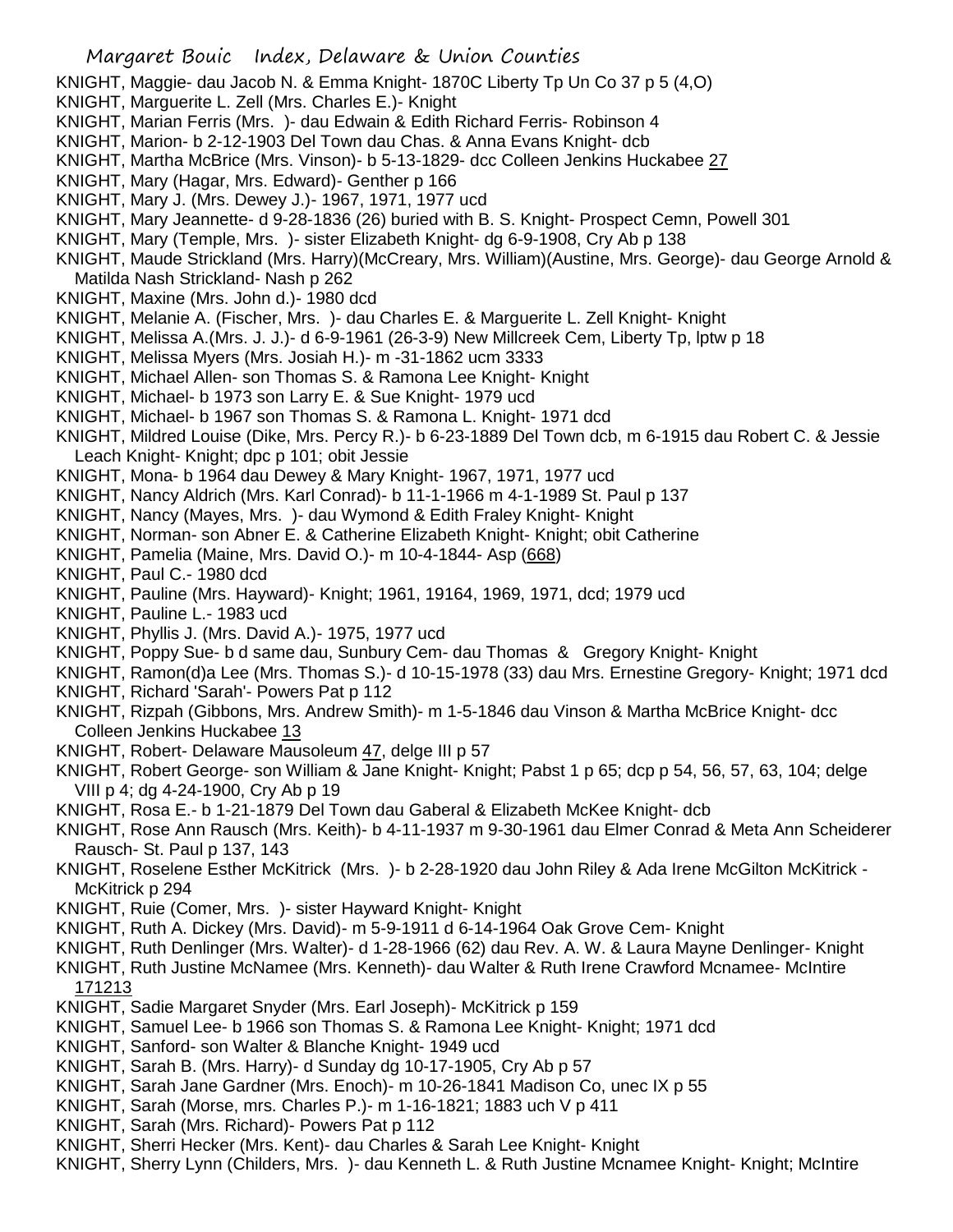1712131

- KNIGHT, Squire 'Leticia Groves'- m 2-18-1829 Madison Co, unec V p 39
- KNIGHT, Stephen- Nash p 85
- KNIGHT, Stephen/Steven- b 1968 son Dewey & Mary Knight- 1971 dcd;1977 ucd
- KNIGHT, Steven- b 1978 son Charles A. & Josephine Knight- 1991 ucd
- KNIGHT, Sue (Mrs. Larry E.)- 1979 ucd
- KNIGHT, Susan (Mrs. Dr. W. E.)- bur Oak Grove- Knight; dpc p 49
- KNIGHT, Suzanne Hamilton- CCC p 67
- KNIGHT, Thomas C. son Charles E. & Marguerite L. Zell Knight- Knight
- KNIGHT, Thomas K.- brother william Knight- dg 4-27-1900- delge VIII p 4
- KNIGHT, Thomas S. 'Ramona Lee'- Knight; 1971 dcd
- KNIGHT, Thomas S. 'Katheryn B.'- 1980 dcd
- KNIGHT, Thomas W.- brother William G. Knight- dg 4-24-1900, Cry Ab p 19
- KNIGHT, Tina Kanode (Mrs. John David)- m, 9-20-1969 dau Millroy Kanode- Knight
- KNIGHT, Van- brother Hayward Knight- Knight
- KNIGHT, Vickie Lynn (Bryant, Mrs. Jay Alexander)- b 9-6-1950 m 10-3-1969 dau Earl Joseph & Sadie Margaret Snyder Knight- McKitrick p 159
- KNIGHT, Viola (Cremeans, Mrs. )- sister David Knight- Knight
- KNIGHT, Vinson 'Martha McBride'- dcc Colleen Jenkins Huckabee 26
- KNIGHT, Virginia (Stoufer, Mrs. Robert Carl)- b 4-2-1936 m 12-19-1954 dau Kenton & Irene Alexander Knight-Weiser p 253
- KNIGHT, Walter 'Blanche'- 1949 ucd
- KNIGHT, Walter 'Ruth Denlinger'- Knight
- KNIGHT, Walter S. 'Angeline Lockwood'- m 6-11-1871 ucm 4933
- KNIGHT, Warren F. 'Cora Herd'- d 1950- Knight; 1915 uch p 980
- KNIGHT, Warren F.- son Josiah J. & Louisa Mahaffey Knight- 1870C Liberty Tp Un Co 210 p 24 (2,O)
- KNIGHT, Westbrook 'Catharine Cramer'- m 7-29-1823 ucm 48; 1883 ch III p 284; unec II p 13
- KNIGHT, W. G.- Powell 103, Delaware Tp
- KNIGHT, W. H.- brother William G. & John W. Knight0 dg 7-15-1887, Cryder Abstract p 159
- KNIGHT, Will- grad Delaware HS 1887, delge VII p 20
- KNIGHT, Willard M.- delge V p 35 (1850)
- KNIGHT, William Barker- Oak Grove Cem, Powell 435
- KNIGHT, Mrs. W. E.- dau Robert Hamilton- dg 8-23-1907, Cryder Ab p 64
- KNIGHT, Dr. William E. 'Susan'- son William & Jane Knight- 1908 dch 216; Pabst 7 p 86; dpc p 50, 56, 63, 77, 99; delge VIII p 4; dg 4-27-1900, Cry Ab p 19; dg 8-14-1908, Cry Ab p 149; pallbearer dg 11-13-1906, Cry Ab p 131
- KNIGHT, William G.- (31-1864), delge IX p 37; 1908 dch 398
- KNIGHT, William G.- Grad Delaware HS 1886, delge VII p 20
- KNIGHT, William G.- father of Daniel Knight- dg 5-13-1890, Cry Ab p 17
- KNIGHT, William J.- dcw Bk 4 p 286 (31)
- KNIGHT, William 'Jane Ferguson''Adeline Wagner';- b 1833 Eng m(1) 1856 (2)1882 d 4-1900- delge VIII p 4; Pabst 1 p 65; dg 1-16-1879, Cry Ab p 35
- KNIGHT, William Wymond 'Edith Fraley'- b 9-1-1915 m 6-25-1938 d 5-12-1992 (76) Oak Grove Cem- son David & Ruth Dickey Knight- Knight
- KNIGHT, Willis Euverard 'Joan Drayer'- b 10-30-1936 m 3-4-1972 son Frank & Ethel Bell Knight, adopted by Donald Euverard- Graham 1611741
- KNIGHT, Winifred Julia- b 3-19-1891 Del Town dau Robert G. & Jessie Leach Knight- dcb; dpc p 41, 97, 101
- KNIGHT, Wymond- son David & Ruth a. Dickey Knight- Knight
- KNIGHT, Zella (Hamric, Mrs. )- sister Hayward Knight- Knight
- KNIGHTLINGER, Abraham 'Cynthia P. Grubb- unec II p 17
- KNIGHTLINGER, Amanda Grubb (Mrs. Ashley)- dau Benjamin C. & Cynthia A. Gregg Grubb- unec II p 17 KNIGHTLINGER, Ashley 'Amanda Grubb'- m c 1841- unec II p 17
- KNIGHTLINGER, CYnthia P. Grubb (Mrs. Abraham)- dau Benjamin C. & Cynthia A. Gregg Grubb- unec II p 17 KNIGHTLINGER, George- 1915 uch p 471
- KNIGHTON, Thomas- Nash p 391
- KNILEY, Mary Augusta (Koppenhaver, Mrs. Harvey Andrew)- b 11-23-1872 m 3-13-1895 d 7-12-1934- Weiser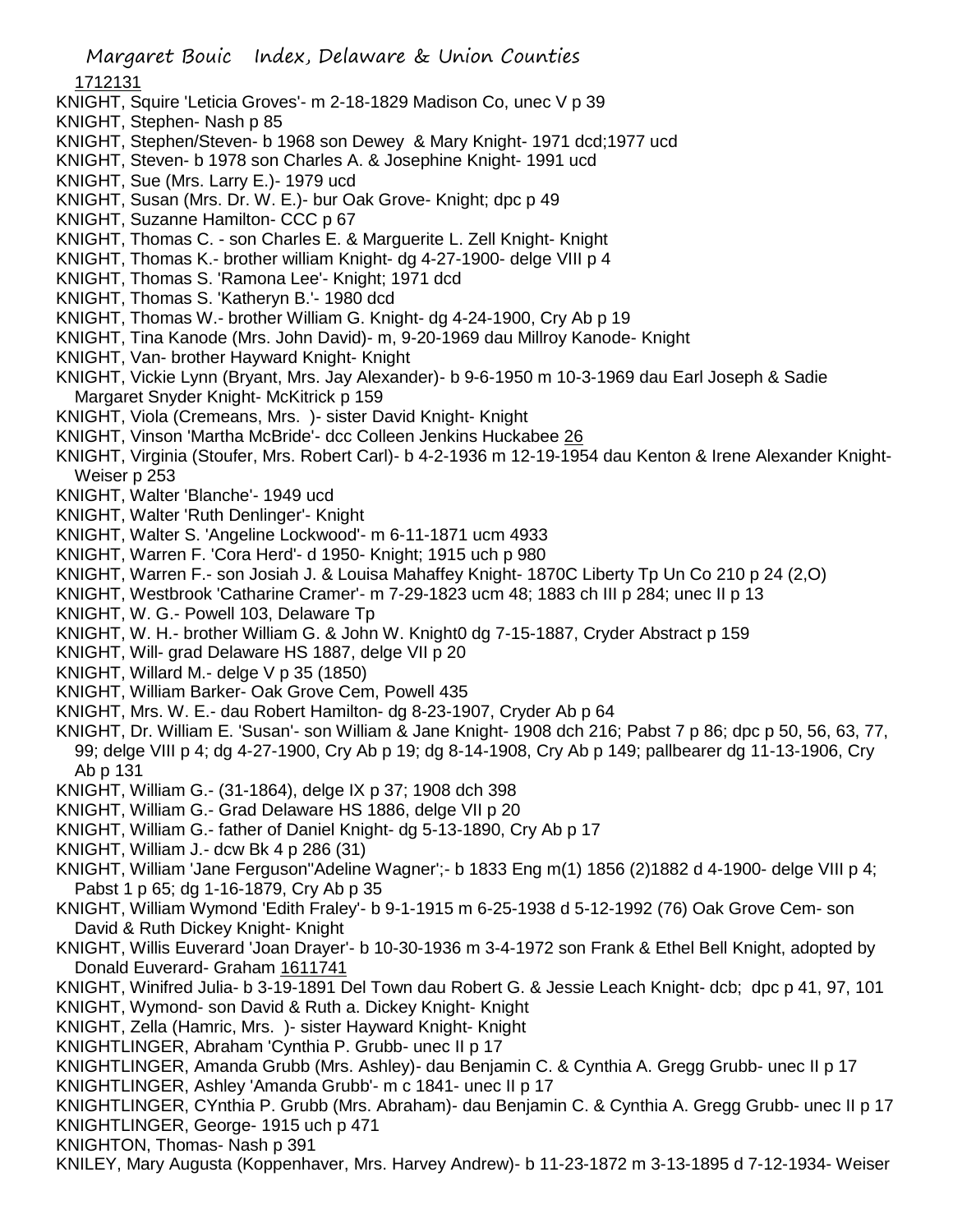p 299

- KNIPE, Carrie- b 1980 dau Richard & Darlene Knipe- 1980 dcd
- KNIPE, Christina (Mrs. Varner) unec XIII p 6
- KNIPE, Darlene (Mrs. Richard)- 1980 dcd
- KNIPE, Henry- unec XIII p 6
- KNIPE, Jill- b 1978 dau Richard & Darlene Knipe- 1980 dcd
- KNIPE, Peter- Williams Co- unec XIII p 6
- KNIPE, Richard 'Darlene;- 1980 dcd
- KNIPE, Varner 'Christina'- unec XIII p 6
- KNIPP, Adam'Maggie Athe'- m 12-23-1869 ucm 4665
- KNIPP, Chris- b 1971 ch Clyde & Joyce Knipp- 1973, 1975, 1979, 1981 ucd
- KNIPP, Clyde 'Joyce'- 1973, 1975, 1977, 1979, 1981 ucd
- KNIPP, Clyde,Jr.- b 1961 son Clyde & Joyce Knipp- 1973, 1975, 1977, 1979, 1981 ucd
- KNIPP, Joyce (Mrs. Clyde)- 1973, 195, 1977, 1979, 1981 ucd
- KNIPP, Karen- b 1963 dau Clyde & Joyce Knipp- 1973, 1975, 1977, 1979, 1981 ucd
- KNIPP, Kim- b 1962 ch Clyde & Joyce Knipp- 1973, 1975, 1977, 1979, 1981 ucd
- KNIPP, Maggie Athe (Mrs. Adam)- m 12-23-1869 ucm 4665
- KNIPPA, Barbara Ruth Arnold (Mrs. Jerry)- b 10-19-1938 m 9-3-1959/60 dau Dean & Ruth Boerger Arnold-Rausch 14783, St. Paul p 12
- KNIPPA, Christopher Dean- b 5-31-1965 son Jerry Paul & Barbara Ruth Arnold Knippa- St. Paul p 12
- KNIPPA, Eric Kyle- b 5-17-1967 son Jerry Paul & Barbara Ruth Arnold Knippa- St. Paul p 12
- KNIPPA, Jerry Paul 'Barbara Ruth Arnold'- b 12-23-1938 m 9-3-1960- Rausch 14783 III p 288; St. Paul p 12
- KNIPPA, Kathy Lou (Shannon, Mrs. Danny Ray)- b 7-4-1961 dau Jerry & Barbara Ruth Arnold knippa- Rausch
- 147831 III p 288; St. Paul p 12
- KNIPPEL, Dr. George P.- 1991 ucd
- KNIPPEN, Adeline (Chambers, Mrs. John)- m 4-25-1852 dcm
- KNIPPENBURG, Beverly Carlisle (Mrs. Ormond)- Knippenburg
- KNIPPENBURG, Ormond 'Beverly Carlisle'- Knippenburg
- KNIPPENBURG, Tracy- b 6-16-19-- dau Ormond & Beverly Carlisle Knippenburg- Knippenburg
- KNIRLEY, Abraham- unec IV p 34
- KNISELY, Ada Zipporah (Hooper, Mrs. James Daniel)- 1985 uch p 54
- KNISELY, Atton W."Jerry" 'Virginia Lee'- d 7-26-1977- Knisely
- KNISELY, Caroline Gilmore (Hughes, Mrs. Roger)- dau Atton W. & Virginia Lee Knisely- Knisely
- KNISLEY, L. Donald- b 9-25-1941 son Lloyd H. & Florence Romaine Eppley Knisley- Weiser p 477
- KNISELY, Donna Ball (Mrs. Larry)-(31-1984)- dau Homer R. & Marianna E. Ball- Knisely
- KNISLEY, Florence Romaine Eppley (Mrs. Lloyd H.)- b 12-25-1914 m 9-16-1933 dau Luther Weir & Manie Ringer Eppley= Weiser p 477
- KNISLEY, Lloyd H. 'Florence Romaine Eppley'- m 9-16-1933- Weiser p 477
- KNISELY, Mary Ann (Zuck, Mrs. Joseph)- b 1820 d 1987 ped David Rish 29, delge

V p 70

- KNISLEY, Nancy Romanine (Grove, Mrs. Edgar,Jr.)- b 10-4-1936 m 1952 dau Lloyd H. & Florence Romaine Eppley Knisely- Weiser p 477
- KNISLEY, Ralph C. 'Ruth L.'- d 1943- Knisley
- KNISLEY, Ray L.- b 8-13-1944 d 10-30-1958 son Lloyd H. & Florence Romaine Eppley Knisley- Weiser p 477
- KNISELY, Ruth (Bachtel, Mrs.)- sister Atton W. Knisely- Knisely
- KNISLEY, Ruth L (Mrs. Ralph C.)- d 5-23-1965 (76)- bur Ravenna- Knisley
- KNISLEY, Sarah Jane- b 9-22-1951 dau Lloyd H. & Florence Romaine Eppley Knisley- Weiser p 478
- KNISELY, Susan Lee (Farmer, Mrs. Charles S.,Jr.)- dau Atton W. & Virginia Lee Knisely- Knisely
- KNISELY, Virginia Lee (Mrs. Atton W. "Jerry")- d 12-1-1977 (61) Oak Grove- Knisely
- KNISLEY, Abby Kathryn- b 4-14-1889 dau Mark Alan & Loriann Smith Knisley- Knisley
- KNISLEY, Amy (VonVoris, Ms. )- dau Richard W. Knisley- Knisley
- KNISLEY, Andrea- b 1974 dau Samuel L. & Martha A. Knox Knisley- Knisley; 1991 ucd
- KNISLEY, Bertha (Penwell, Mrs. )- dau Betty Ann Knisley- obit Betty Ann
- KNIGHT, Betty Ann- d monday (71) dg 2-13-1950 Oller Cem- Del museum clipping
- KNISLEY, Carolyn (Mrs. Karl)- Knisley
- KNISLEY, Christopher Lee 'Kimberly Kay Kuhn'- m 8-24-1991 son Samuel L. & Martha A. Knox Knisley-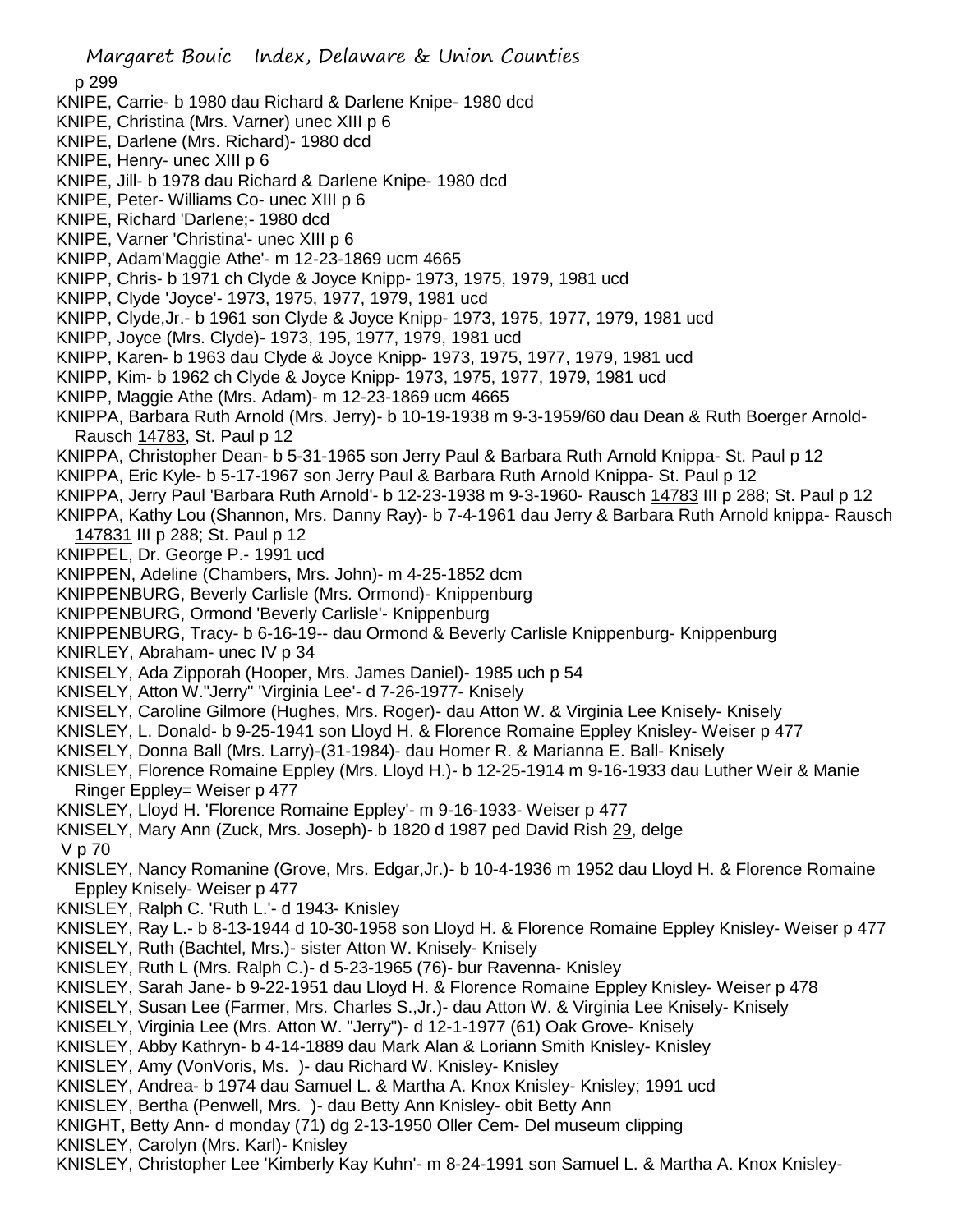- Knisley; 1991 ucd
- KNISLEY, Darlene- dau Rev. Wayne & Linda Perry Knisley- Knisley
- KNISLEY, Effie Harrison (Mrs. Grover)- Knisley
- KNISLEY, Elsie (Shoemaker, Mrs. )- dau Grover & Effie Harrison Knisley- Knisley
- KNISLEY, Foster- brother Porter Knisley- Kinisley
- KNISLEY, Grover 'Effie Harrison'- Knisley
- KNISLEY, Heather Nicole- b 7-3-1989 dau Mark & Sheets Knisley- Knisley
- KNISLEY, Irene (Ellars, Mrs. )- dau Grover & Effie Harrison Knisley- Knisley
- KNISLEY, Joe H. 'Phyllis''Garnett'- son Grover & Effie Harrison Knisley
- KNISLEY, Karl 'Carolyn'- Knisley
- KNISLEY, Kathy dau Karl & Carolyn Knisley- Knisley- engaged to Kevin Landes
- KNISLEY, Kimberly Kay Kuhn (Mrs. Christopher Lee)- m 8-24-1991 dau Terry D. & Nancy Kuhn
- KNISLEY, Larry 'Donna Ball'- Knisley
- KNISLEY, Lenley Porter 'Myrna Barton'- b 8-7-1894 m 9-23-1913 d 7-24/5-1965- Knisley; 1949 ucd; 1961, 1964 dcd
- KNISLEY, Linda Perry (Mrs. Rev. Wayner)- Knisley
- KNISLEY, Lori Dawn- b 12-21-1974- dau Larry Knisley- Knisley
- KNISLEY, Loriann Smith (Mrs. Mark Alan)- m 6-13-1981 dau Robert L. & Charlene Smith- Knisley
- KNISLEY, Lucille (Stultz, Mrs. )- dau Grover & Effie Harrison Knisley- Knisley
- KNISLEY, Mark Alan 'Loriann Smith'- son Russell R. & Loretta Knisley- Knisley
- KNISLEY, Mark ' Sheets'- son Donald Knisley- Knisley
- KNISLEY, Martha A. Knox (Mrs. Samuel)- m 8-24-1957 -Knisley; 1991 ucd
- KNISLEY, Michael R.- brother Richard W. Knisley- Knisley
- KNISLEY, Myrna Barton (Mrs. Lenley Porter)- b 9-1-1894 m 9-23-1913 d 6-25-1981 (86) dau Hamilton & Josephine Grandstaff Barton- Knisley; 1949 ucd; 1961, 1964, 1969 dcd
- KNISLEY, Opal (Phelps, Mrs. )- sister Porter Knisley- Knisley
- KNISLEY, Opal (Radcliff, Mrs. )- dau Robert J. & Betty Ann Knisley- obit Betty Ann, Delaware Museum clipping
- KNISLEY, Pamela (Wilson, Mrs. Mick)- dau Samuel L. & Martha A. Knox Knisley- Knisley
- KNISLEY, Richard W. ' '- b 9-29-1947 d 3-20-1988 (40) bur near London- son Joe H. & Phyllis Knisley-Knisley
- KNISLEY, Richard W. II- son Richard W. Knisley- Knisley
- KNISLEY, Phyllis (Mrs. Joe H.)(McHenry, Mrs. Floyd)- Knisley
- KNISLEY, Ronald W.- brother Richard W. Knisley- Knisley
- KNISLEY, Rosalyn N.- dau Richard W. Knisley- Knisley
- KNISLEY, Russell R.'Loretta'- son Samuel L. & Martha A. Knox Knisley- Knisley
- KNISLEY, Samuel L. 'Martha A. Knox'- b 12-29-1927 m 8-24-1957 d 1-18-1990 (62) bur Catawba,O.- daon Grove & Effie Harrison Knisley- Knisley; 1991 u cd
- KNISLEY, Sandra (Cox, Mrs. Reggi)- son Samuel L. & Martha A. Knox Knisley- Knisley
- KNISLEY, Shianna April- b 4-20-1991 dau Mark & Sheets Knisley- Knisley
- KNISLEY, Steven E.- brother Richard W. Knisley- Knisley
- KNISLEY, Tamra- dau Rev. Wayne & Linda Perry Knisley- Knisley
- KNISLEY, Thomas P.- son Betty Ann Knisley- obit Betty Ann
- KNISLEY, Trudi (Stroup, Mrs. )- dau Richard W. Knisley- Knisley
- KNISLEY, Rev. Wayne 'Linda Perry'- Knisley
- KNISLEY, William- son Samuel L. & Martha A. Knox Knisley- Knisley
- KNISS, Algie (Reichenbach, Mrs. Howard Morris)- m 10-24-1909- Weiser p 820
- KNISS, Benjamin Franklin 'Lydia Margaret Mohler'- b 1844 d 1931 son John & Sarah Wells Kniss- ped Marjorie Cody Dunn #67 6, unec VI p 20
- KNISS, John 'Sarah Wells'- b 1814 d 1898 son Peter & Kate Schreckengast Ness(Kniss)- ped Marjorie Cody Dunn #67 12, unec VI p 20
- KNISS, Lydia Margaret Mohler (Mrs. Benjamin Franklin)- b 1856 d 1944 dau Jeremiah & Mary Geeseman Mohler- ped Marjorie Cody Dunn #67 7. unec IV p 20
- KNISS, Marie Opal (Cody, Mrs. Charles Deloss)- b 1896 d 1963 dau Benjamin Franklin & Lydia Margaret Mohler Kniss- ped Marjorie Cody Dun #67 3, unec VI p 20
- KNISS, Sarah Wells (Mrs. John)- b 1819 d 1898 dau John & Elizabeth Mason Wells- ped Marjorie Cody Dunn